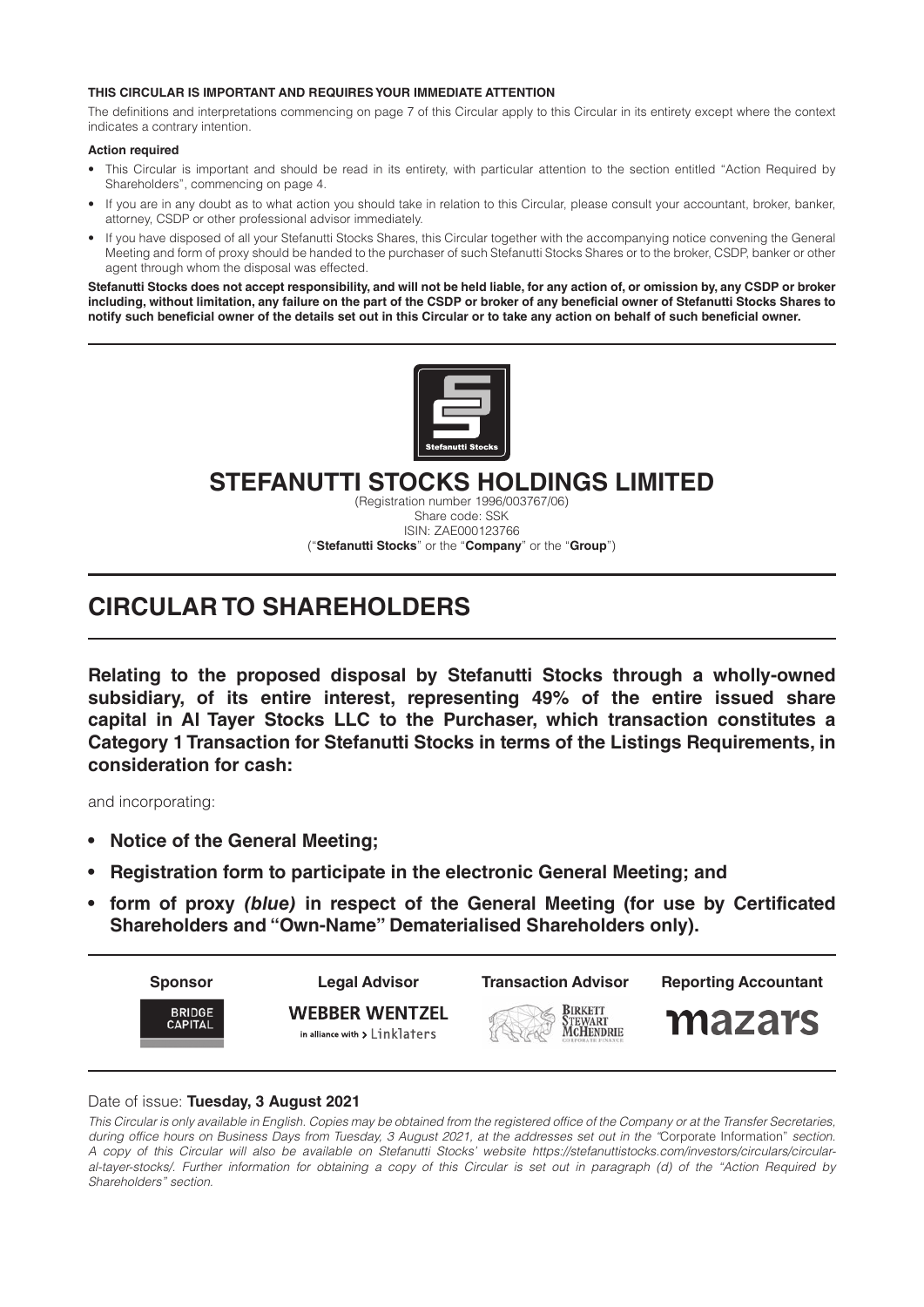# **FORWARD-LOOKING STATEMENT DISCLAIMER**

The definitions and interpretations commencing on page 7 of this Circular apply, *mutatis mutandis,* to this forward-looking statement disclaimer.

This Circular contains statements about Stefanutti Stocks that are or may be forward-looking statements. All statements other than statements of historical fact are, or may be deemed to be, forward-looking statements. These forward-looking statements are not based on historical facts, but rather reflect current expectations concerning future results and events and may generally be identified by the use of forward-looking words or phrases such as "believe", "aim", "expect", "anticipate", "intend", "foresee", "forecast", "likely", "should", "planned", "may", "estimated", "potential" or similar words and phrases.

By their nature, forward-looking statements involve risks and uncertainties because they relate to events and/or depend on circumstances that may or may not occur in the future. Stefanutti Stocks cautions that forward-looking statements are not guarantees of future performance. Actual results, financial and operating conditions, liquidity, solvency and the developments within the industry in which Stefanutti Stocks operates, may differ materially from those made in, or suggested by, the forward-looking statements contained in this Circular.

All these forward-looking statements are based on estimates and assumptions made by Stefanutti Stocks, as communicated in publicly available documents by Stefanutti Stocks, all of which estimates and assumptions, although believed by Stefanutti Stocks to be reasonable, are inherently uncertain. Such estimates, assumptions or statements may not eventuate. Factors which may cause the actual results, performance or achievements to be materially different from any future results, performance or achievements expressed or implied in those statements or assumptions include other matters not yet known to Stefanutti Stocks or not currently considered material by Stefanutti Stocks.

Shareholders should keep in mind that any forward-looking statement(s) made in this Circular or elsewhere is applicable only at the date on which such forward-looking statement(s) is made, being the Last Practicable Date. New factors that could cause the business of Stefanutti Stocks to not perform as expected may emerge from time to time and it is not possible to predict all of them. Further, the extent to which any factor or combination of factors may cause actual results to differ materially from those contained in any forwardlooking statement is not known. Stefanutti Stocks has no duty to, and does not intend to, update or revise the forward-looking statements contained in this Circular after the date of this Circular, except as may be required by law. Any forward-looking statements have not been reviewed or reported on by the external auditors of Stefanutti Stocks.

#### **COVID-19**

The COVID-19 global pandemic has resulted in significant global and local financial market volatility and uncertainty. Although uncertain and unquantified at this stage, continued or worsening levels of market disruption and volatility could have a significant impact on Stefanutti Stocks' business operations as well as Stefanutti Stocks' ability to access capital and conclude the various key initiatives. This could result in a material change in the financial or trading position of Stefanutti Stocks. Stefanutti Stocks has put in place various risk mitigation strategies. Management and the Directors cannot accurately predict what the likely future impact of COVID-19 will be on the economy, or on Stefanutti Stocks and its operations.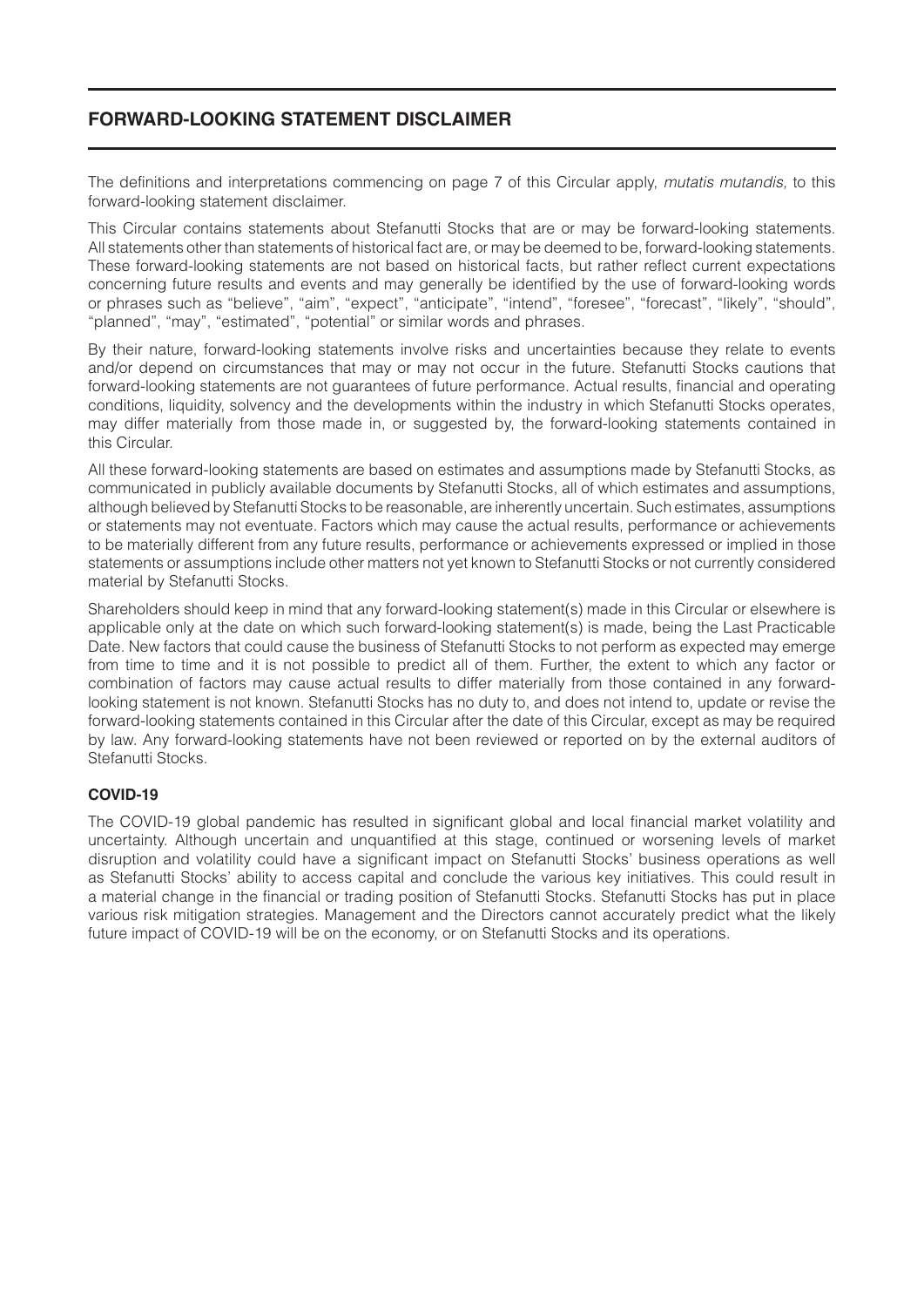# **CORPORATE INFORMATION**

#### **Registered office**

Stefanutti Stocks Holdings Limited (Registration number 1996/003767/06) 9 Palala Street Protec Park Cnr Zuurfontein Avenue and Oranjerivier Drive Kempton Park 1619 (PO Box 12394, Aston Manor, 1630)

Date of incorporation: 27 March 1996 Place of incorporation: Republic of South Africa

#### **Company Secretary**

W.R. Somerville Co-Unity Offices 18 Royal Street **Hermanus** 7200

#### **Sponsor**

Bridge Capital Advisors Proprietary Limited (Registration number: 1998/016302/07) 10 Eastwood Road Dunkeld 2196 (PO Box 651010, Benmore, 2010)

### **Independent Reporting Accountants and Auditors**

Mazars Practice number: 900222 Mazars House 54 Glenhove Road Melrose Estate 2196 (PO Box 6697, Johannesburg, 2000)

#### **Legal advisor**

Webber Wentzel 90 Rivonia Road Sandton 2196 (PO Box 61771, Marshalltown, 2107)

#### **Transaction Advisor**

Birkett Stewart McHendrie Proprietary Limited Jindal Africa Building 22 Kildoon Road Bryanston Sandton 2191

#### **Transfer Secretaries**

Computershare Investor Services Proprietary Limited (Registration number: 2004/003647/07) Rosebank Towers 15 Biermann Avenue Rosebank Johannesburg 2196 (Private Bag X9000, Saxonwold, 2132)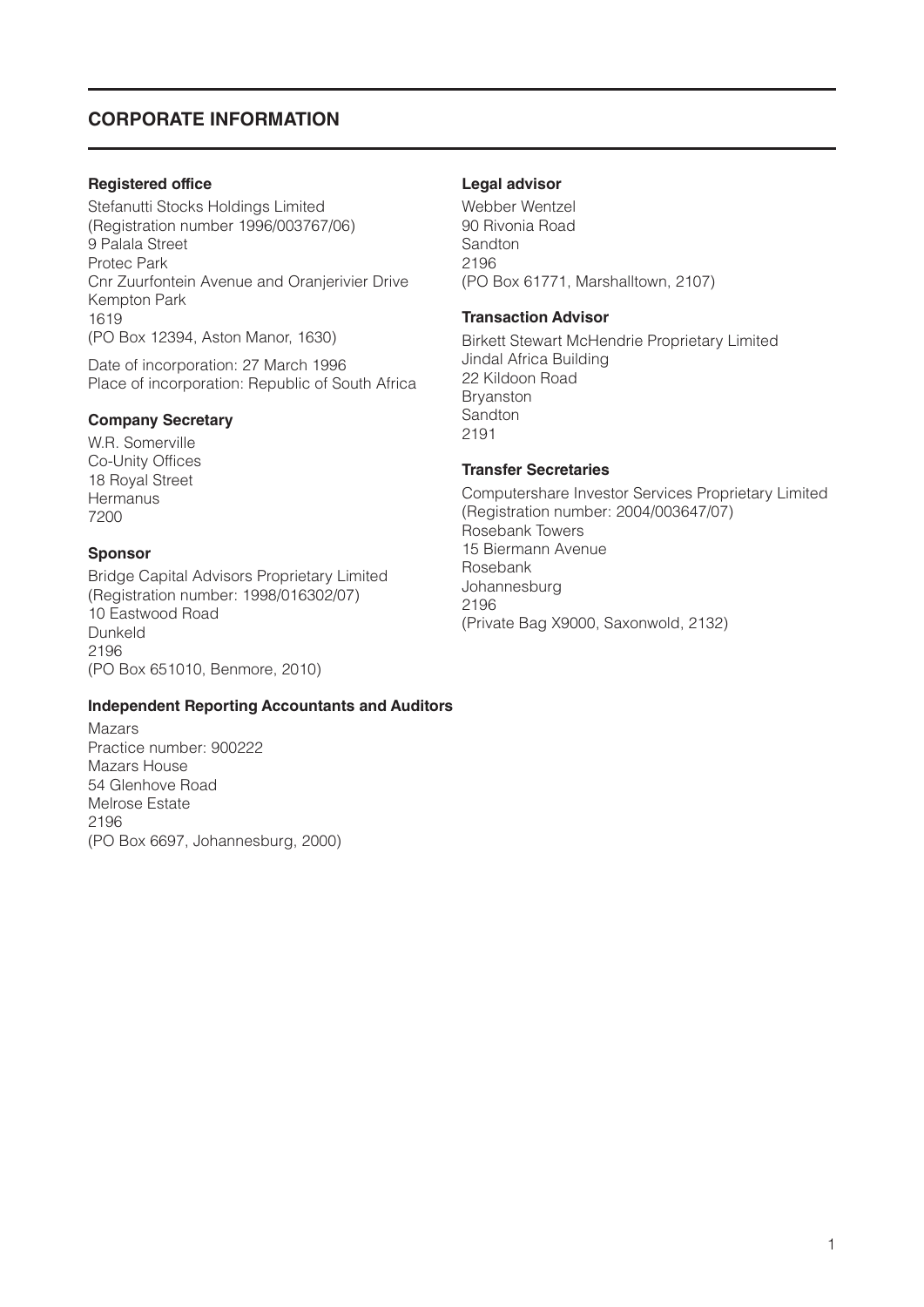# **TABLE OF CONTENTS**

|    |                                                                                                       | Page               |
|----|-------------------------------------------------------------------------------------------------------|--------------------|
|    | <b>FORWARD-LOOKING STATEMENT DISCLAIMER</b>                                                           | Inside front cover |
|    | <b>CORPORATE INFORMATION</b>                                                                          | 1                  |
|    | <b>TABLE OF CONTENTS</b>                                                                              | $\mathbf{2}$       |
|    | <b>ACTION REQUIRED BY SHAREHOLDERS</b>                                                                | 4                  |
|    | <b>SALIENT DATES AND TIMES</b>                                                                        | 6                  |
|    | <b>DEFINITIONS AND INTERPRETATIONS</b>                                                                | $\overline{7}$     |
|    | <b>CIRCULAR TO STEFANUTTI STOCKS SHAREHOLDERS</b>                                                     |                    |
| 1. | INTRODUCTION AND PURPOSE OF THIS CIRCULAR                                                             | 10                 |
| 2. | BACKGROUND INFORMATION ON AL TAYER STOCKS                                                             | 10                 |
| 3. | ABOUT THE PURCHASER                                                                                   | 10                 |
| 4. | BACKGROUND AND RATIONALE FOR THE TRANSACTION                                                          | 11                 |
| 5. | SALIENT TERMS OF TRANSACTION                                                                          | 11                 |
|    | 5.1<br><b>Completion Date</b>                                                                         | 11                 |
|    | <b>Purchase Consideration</b><br>5.2                                                                  | 11                 |
|    | <b>Conditions Precedent</b><br>5.3                                                                    | 12                 |
|    | 5.4 Transaction Categorisation and Shareholder Approval                                               | 12                 |
|    | 5.5<br>Net Assets and Attributable Profits                                                            | 12                 |
| 6. | FINANCIAL INFORMATION REGARDING THE TRANSACTION                                                       | 12                 |
| 7. | APPLICATION OF PROCEEDS                                                                               | 14                 |
| 8. | OVERVIEW OF STEFANUTTI STOCKS                                                                         | 14                 |
| 9. | STEFANUTTI STOCKS' PROSPECTS                                                                          | 15                 |
|    | 10. ADDITIONAL INFORMATION ON STEFANUTTI STOCKS                                                       | 18                 |
|    | 10.1 Share Capital of the Company                                                                     | 18                 |
|    | 10.2 Major Shareholders                                                                               | 19                 |
|    | 10.3 Directors' Remuneration and Service Contracts                                                    | 19                 |
|    | 10.4 Directors' Interest in Stefanutti Stocks Shares                                                  | 20                 |
|    | 10.5 Directors' Interest in the Transaction<br>10.6 Material Loans and Contracts of Stefanutti Stocks | 20                 |
|    | 10.7 Material Change                                                                                  | 20<br>20           |
|    | 10.8 Working Capital Statement                                                                        | 20                 |
|    | 10.9 Litigation Statement                                                                             | 21                 |
|    | 11. EXPENSES RELATING TO THE TRANSACTION                                                              | 21                 |
|    | 12. DIRECTORS' RESPONSIBILITY STATEMENT AND RECOMMENDATION                                            | 22                 |
|    | 13. CONSENTS                                                                                          | 22                 |
|    | 14. GENERAL MEETING AND VOTING RIGHTS                                                                 | 22                 |
|    | 15. DOCUMENTS AVAILABLE FOR INSPECTION                                                                | 23                 |
|    |                                                                                                       |                    |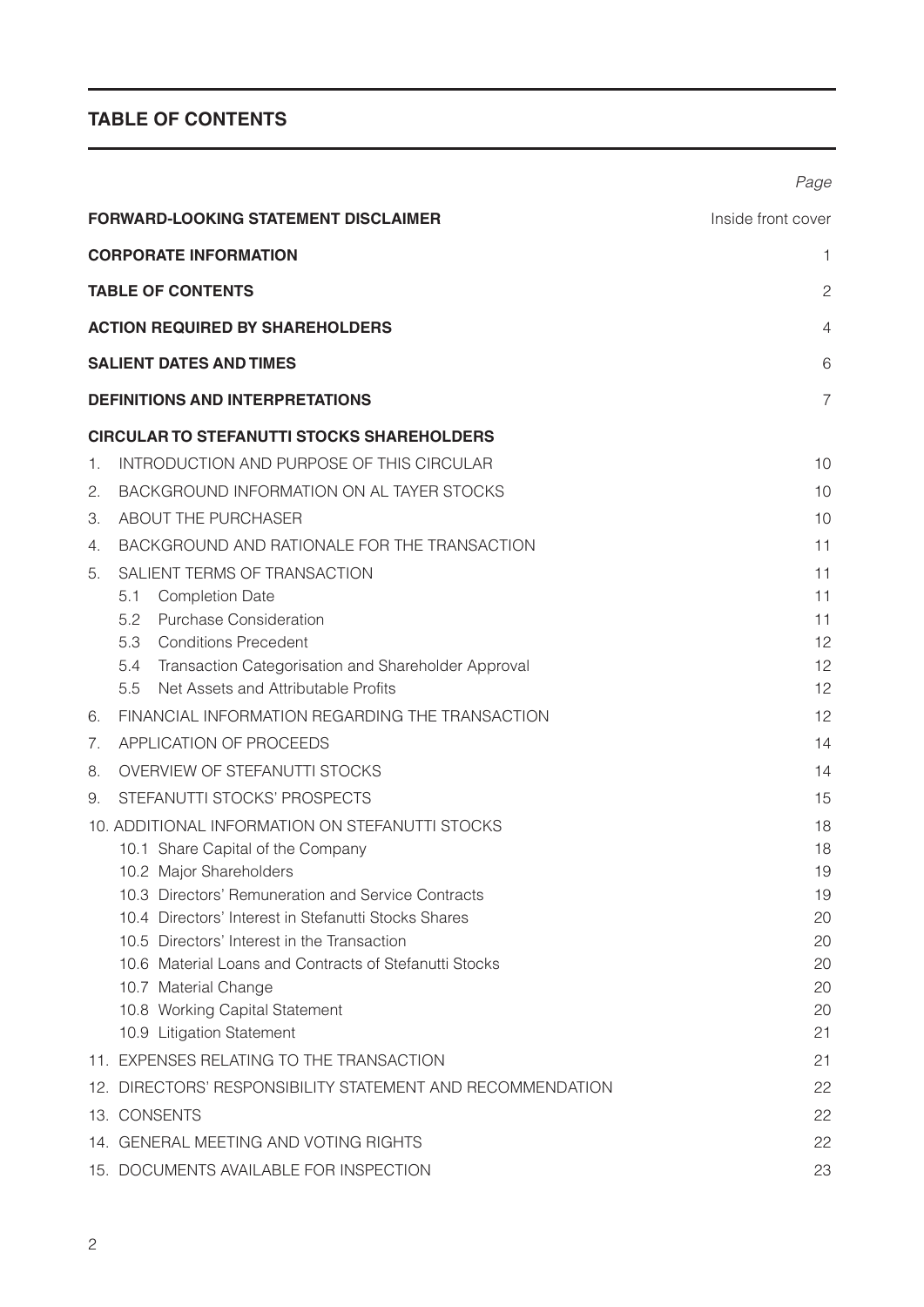|                                                                                                                                                                                                          | Page            |
|----------------------------------------------------------------------------------------------------------------------------------------------------------------------------------------------------------|-----------------|
| <b>ANNEXURE 1 – PRO FORMA FINANCIAL INFORMATION</b>                                                                                                                                                      | 24              |
| <b>ANNEXURE 2 - INDEPENDENT REPORTING ACCOUNTANT'S ASSURANCE REPORT ON THE</b><br>COMPILATION OF PRO FORMA FINANCIAL INFORMATION                                                                         | 38              |
| <b>ANNEXURE 3 - INDEPENDENT REPORTING ACCOUNTANT'S REPORT ON THE HISTORICAL</b><br>CONSOLIDATED FINANCIAL INFORMATION OF AL TAYER STOCKS LLC                                                             | 40              |
| <b>ANNEXURE 4</b> – THE CONSOLIDATED ANNUAL FINANCIAL STATEMENTS OF<br>AL TAYER STOCKS LLC FOR THE YEARS ENDED 30 JUNE 2018, 30 JUNE 2019,<br>AND 30 JUNE 2020 AND THE SIX MONTHS ENDED 31 DECEMBER 2020 | 44              |
| <b>ANNEXURE 5 - MATERIAL LOANS</b>                                                                                                                                                                       | 77              |
| <b>ANNEXURE 6</b> – MATERIAL CONTRACTS – STEFANUTTI STOCKS                                                                                                                                               | 79              |
| <b>NOTICE OF GENERAL MEETING</b>                                                                                                                                                                         | 80              |
| <b>ELECTRONIC PARTICIPATION FORM</b>                                                                                                                                                                     | <b>ATTACHED</b> |
| <b>FORM OF PROXY (BLUE)</b>                                                                                                                                                                              | <b>ATTACHED</b> |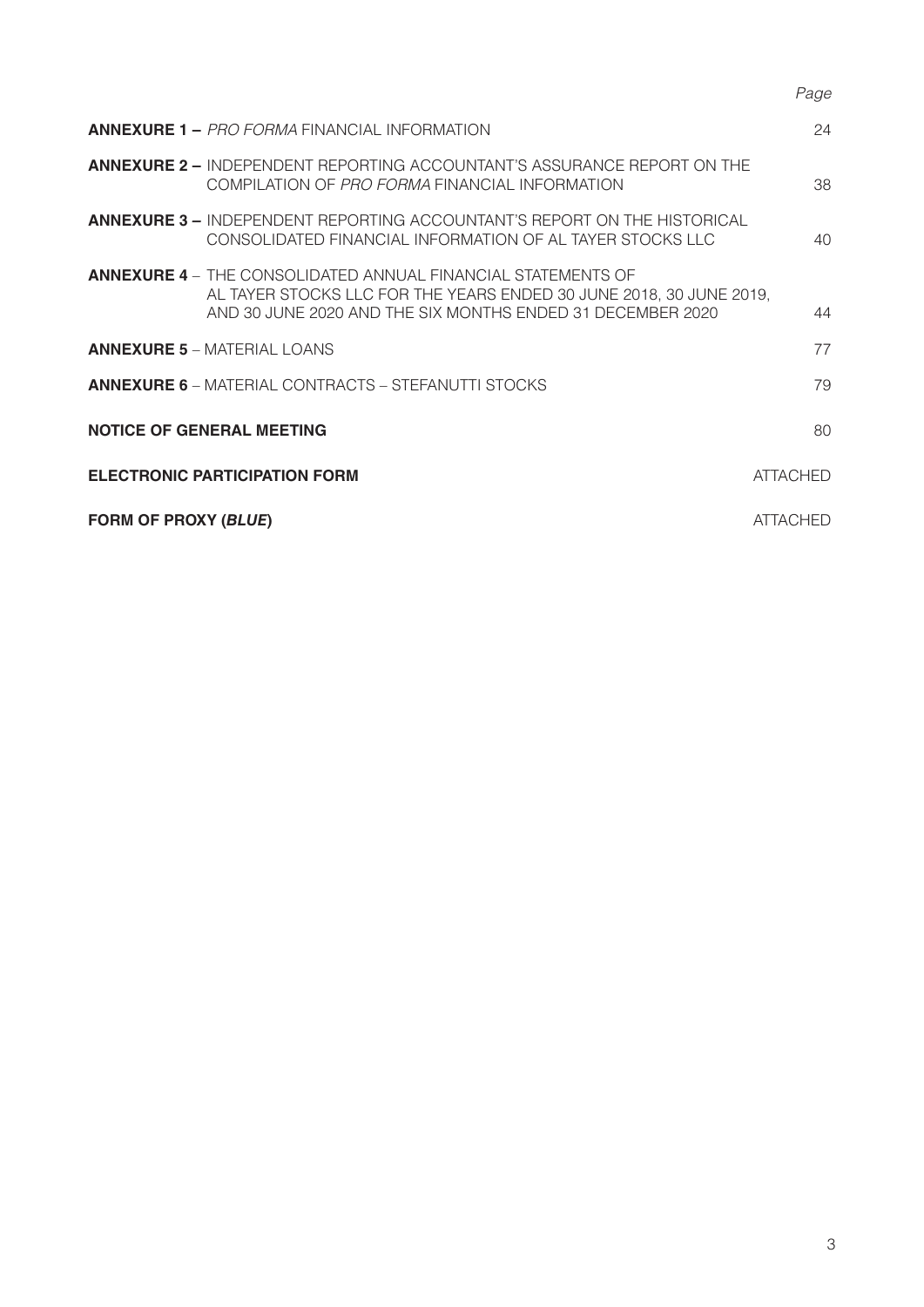## **ACTION REQUIRED BY SHAREHOLDERS**

**This Circular is important and requires your immediate attention. The action you need to take is set out below. The definitions and interpretations commencing on page 7 of this Circular apply,** *mutatis mutandis***, to this Action Required by Shareholders section.**

**If you are in any doubt as to what action to take, consult your accountant, broker, banker, attorney, CSDP or other professional advisor immediately.**

**If you have disposed of all your Stefanutti Stocks Shares, please forward this Circular to the purchaser of such Stefanutti Stocks Shares or to the broker, CSDP, banker or other agent through whom the disposal was effected.**

**The General Meeting, convened in terms of the Notice of General Meeting, will be held entirely by electronic communication on Tuesday, 31 August 2021, commencing at 09:00, as permitted by the Listings Requirements, the provisions of the Companies Act and the MOI.**

**In this respect, the Company has retained the services of Computershare to host the General Meeting on an interactive electronic platform remotely, in order to facilitate remote participation and voting by Shareholders. Computershare will also act as scrutineer.**

**Shareholders or their proxies or representatives who wish to participate in the General Meeting via electronic communication, must register with the Transfer Secretaries, Computershare, by delivering the completed and signed application form attached hereto (the application) via email to proxy@computershare.co.za as soon as possible. The application form may also be delivered (i) by hand, to Computershare at Rosebank Towers, First Floor, 15 Biermann Avenue, Rosebank, 2196, or (ii) by post to Private Bag X9000, Saxonwold, 2132 (at the risk of the Participant). Irrespective of the manner in which the application form is delivered, the application form must be delivered as soon as possible, but in any event, for administrative purposes only, by no later than 09:00 on Friday, 27 August, 2021**, **together with proof of identification. Computershare will first validate a Participant's registration request pursuant to section 63(1) of the Companies Act.**

**As indicated above, the General Meeting will be held entirely through electronic communication, however, in order to facilitate the effective and efficient conduct of the General Meeting, all Shareholders are requested to submit their votes by proxy before the General Meeting at their earliest convenience. Shareholders intending to participate and/or vote at the General Meeting are required to complete the registration form ("Electronic Participation Form") annexed hereto. When completing the registration form, participants will be required to provide proof of identification and accordingly the registration validation process will include the requisite verification required by section 63(1) of the Companies Act. Shareholders are advised that the email addresses and/or contact numbers provided by Shareholders in their completed Electronic Participation Form are the only addresses and/or contact numbers that will be recognised for purposes of electronic participation (including voting, where applicable) at the General Meeting.**

**Dematerialised Shareholders, other than those Shareholders who have dematerialised their Stefanutti Stocks Shares with "Own-Name" registration, should contact their CSDP or broker in the manner and time stipulated in their agreement with their CSDP or broker to furnish them with their voting instructions; and in the event that they wish to participate in the meeting, to obtain the necessary authority to do so.**

**If you have dematerialised your Stefanutti Stocks Shares other than with "Own-Name" registration:**

- (a) Voting at the General Meeting
	- (i) Your CSDP/broker is obliged to contact you in the manner stipulated in the agreement concluded between you and your CSDP/broker to ascertain how you wish to cast your vote at the General Meeting and thereafter to cast your vote in accordance with your instructions.
	- (ii) If you have not been contacted, it would be advisable for you to contact your CSDP/broker and furnish it with your voting instructions.
	- (iii) If your CSDP/broker does not obtain voting instructions from you, it will be obliged to vote in accordance with the instructions contained in the agreement concluded between you and your CSDP/broker.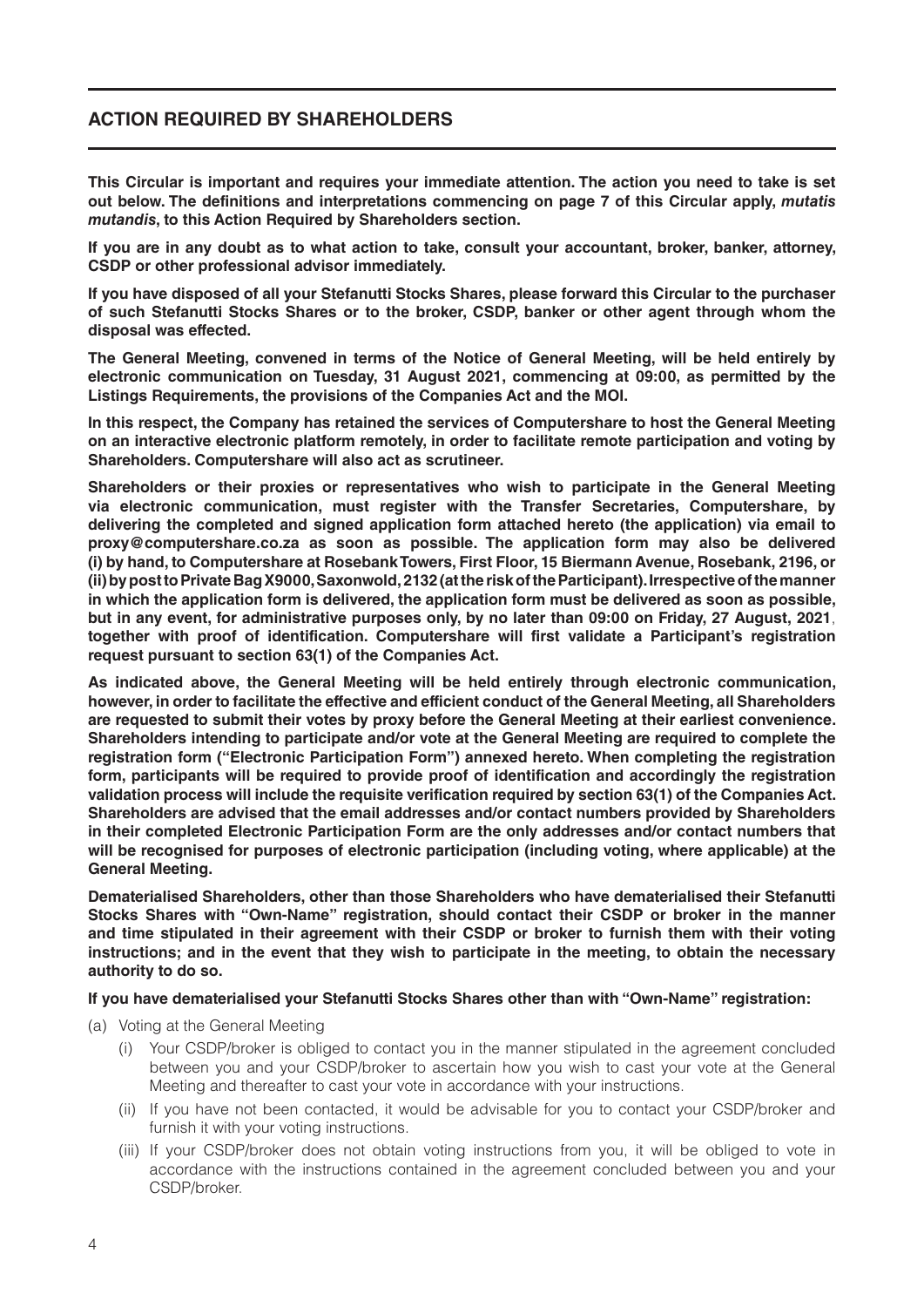- (iv) You should NOT complete the attached form of proxy.
- (b) Attendance and representation at the General Meeting
	- (i) If you wish to attend the General Meeting or if you wish to appoint a proxy to represent you, you must advise your CSDP/broker in accordance with the agreement concluded between you and your CSDP/broker, and your CSDP/broker will issue you with the necessary letter of representation for you or your proxy to attend the General Meeting.
	- (ii) Unless you advise your CSDP/broker, in accordance with the terms of the agreement concluded between you and your CSDP/broker, that you wish to attend the General Meeting, or to appoint a proxy to do so on your behalf, and have been provided with the necessary letter of representation from it or instructed it to send its proxy to represent you at the General Meeting, your CSDP/ broker may assume that you do not wish to attend the General Meeting and act in accordance with the agreement between you and your CSDP/broker.

#### **If you have not dematerialised your Stefanutti Stocks Shares or you have dematerialised your Stefanutti Stocks Shares with "Own-Name" registration:**

- (c) Voting, attendance, and representation at the General Meeting
	- (i) Shareholders are strongly encouraged to submit votes by proxy before the General Meeting.
	- (ii) You are, however, entitled to attend and vote at the General Meeting by electronic communication and may speak at and vote at the General Meeting.
	- (iii) If you are unable to attend the General Meeting, you may appoint a proxy to represent you at the General Meeting by completing the attached form of proxy *(blue)* in accordance with the instructions it contains and returning it to the Transfer Secretaries to be received by email at **proxy@computershare.co.za** by no later than 09:00 on **Friday, 27 August 2021**, for administration purposes. Alternatively, such forms of proxy may be lodged with the chairman of the General Meeting at any time before the meeting by email, care of Mr William Somerville at w.somerville@mweb.co.za.
	- (iv) Where there are joint holders of Stefanutti Stocks Shares, any one of such persons may vote at the General Meeting in respect of such Stefanutti Stocks Shares as if that person is solely entitled thereto, but if more than one of such joint holders are present or represented at the General Meeting, the person whose name appears first in the Register in respect of such Stefanutti Stocks Shares or its/his/her proxy, as the case may be, shall alone be entitled to vote in respect of such Stefanutti Stocks Shares.
- (d) Shareholders were advised in the SENS announcement issued by the Company on Tuesday, 3 August 2021 to obtain a copy of the Circular as follows:
	- (i) by accessing an electronic copy of the Circular on the Company's website, available at **https://stefanuttistocks.com/investors/circulars/circular-al-tayer-stocks/**;
	- (ii) by contacting the Transfer Secretaries on +27 11 370 7701 or at #ZACSJHBClientService1@ Computershare.co.za to request an electronic copy of the Circular;
	- (iii) by contacting their CSDP to request an electronic copy of the Circular; and
	- (iv) by contacting the company secretary, Mr William Somerville at w.somerville@mweb.co.za in order to request an electronic copy of the Circular or to make reasonable alternative arrangements to obtain a copy.

#### **If you wish to dematerialise your Stefanutti Stocks Shares, please contact your broker.**

(e) Identification of Shareholders and proxies.

In terms of section 63(1) of the Companies Act, before any person may attend or participate in the General Meeting, that person must present reasonably satisfactory identification and the person presiding at the General Meeting must be reasonably satisfied that the right of the person to participate and vote at the General Meeting, either as a Stefanutti Stocks Shareholder, or as a proxy or a representative for a Stefanutti Stocks Shareholder, has been reasonably verified. Acceptable forms of identification include a valid green-bar coded or smart card identification document issued by the South African Department of Home Affairs, a South African driver's licence, or a valid passport. Only those Shareholders who are fully verified (as required in terms of section 63(1) of the Companies Act) and subsequently registered at the commencement of the General Meeting with Computershare in accordance with what is set out above, will be allowed to participate in and/or vote by electronic means.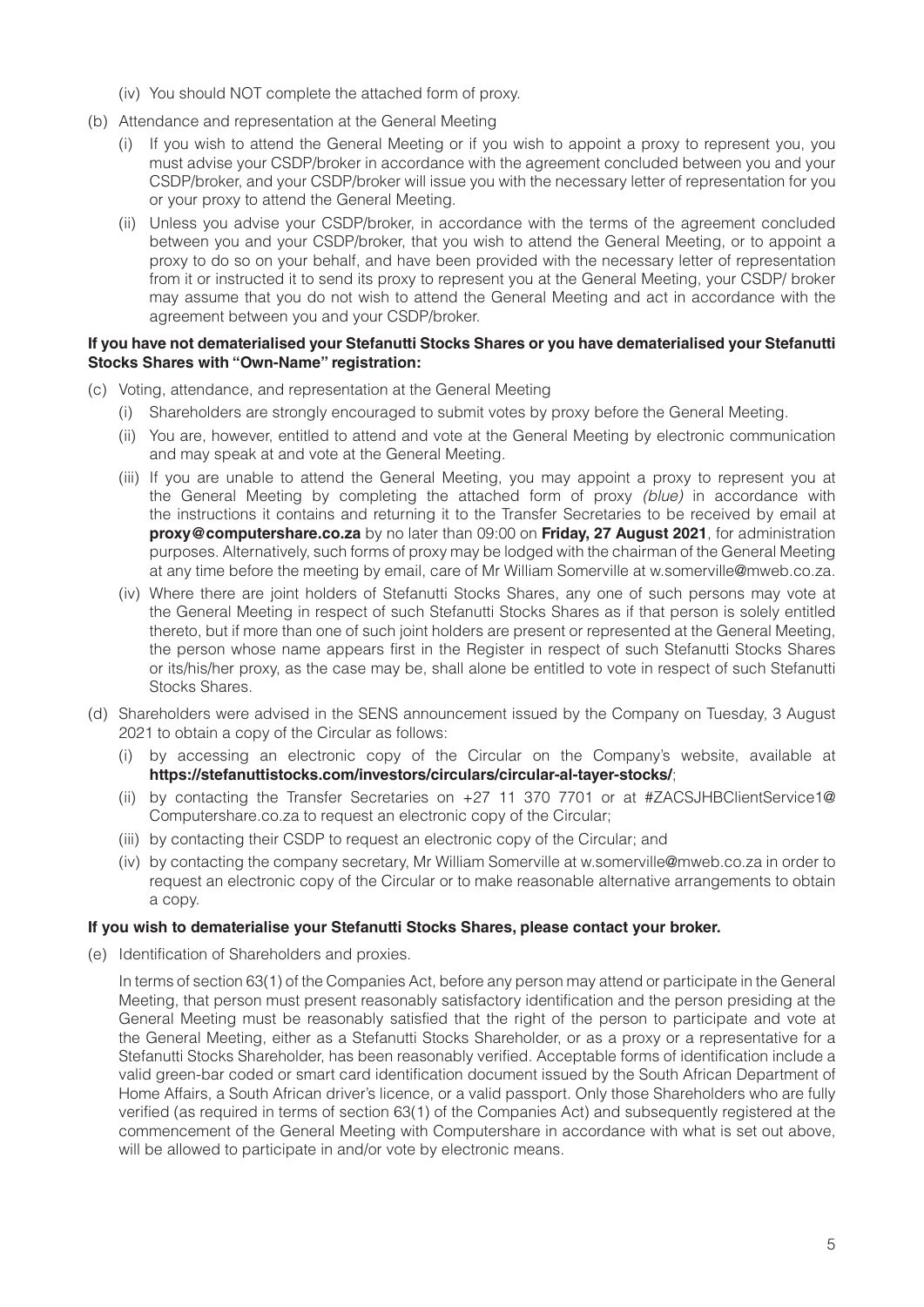## **SALIENT DATES AND TIMES**

Important dates and times in relation to the General Meeting are set out below.

|                                                                                                                                    | 2021                   |
|------------------------------------------------------------------------------------------------------------------------------------|------------------------|
| Record date for Stefanutti Stocks Shareholders to receive the Circular and<br>Notice of General Meeting                            | Friday, 23 July        |
| Circular and Notice of General Meeting distributed and announced on SENS                                                           | Tuesday, 3 August      |
| Last Date to Trade to be eligible to participate in and vote at the General<br>Meeting                                             | Tuesday, 17 August     |
| General Meeting record date for Stefanutti Stocks Shareholders to be entitled<br>to participate in and vote at the General Meeting | Friday, 20 August      |
| For administrative purposes only, last date to lodge forms of proxy with<br>Computershare by 09:00                                 | Friday, 27 August      |
| Last date to lodge forms of proxy with the chairman of the General Meeting<br>by 09:00                                             | Tuesday, 31 August     |
| General meeting to be held at 09:00                                                                                                | Tuesday, 31 August     |
| Results of the General Meeting published on SENS                                                                                   | Tuesday, 31 August     |
| Results of the General Meeting published in the press                                                                              | Wednesday, 1 September |

#### **Notes**

1. The dates and times provided for in this Circular are subject to amendment. Any material amendments will be published on SENS.

2. All times referred to in this Circular are local times in South Africa.

3. If the General Meeting is adjourned or postponed, forms of proxy submitted for the initial General Meeting will remain valid in respect of any adjournment or postponement of the General Meeting, unless the contrary is stated on such form of proxy.

4. The Register for Certificated Shareholders will be closed between the Last Date to Trade and the General Meeting record date.

5. No Stefanutti Stocks Shares may be dematerialised or rematerialised from Wednesday, 18 August 2021, to Friday, 20 August 2021 (both days inclusive).

6. Shareholders should note that as transactions in Stefanutti Stock Shares are settled in the electronic settlement system used by Strate; settlement of trades takes place 3 (three) Business Days after such trade. Therefore, persons who acquire Stefanutti Stocks Shares after close of trade on Tuesday, 17 August 2021 will not be eligible to attend, participate in and vote at the General Meeting.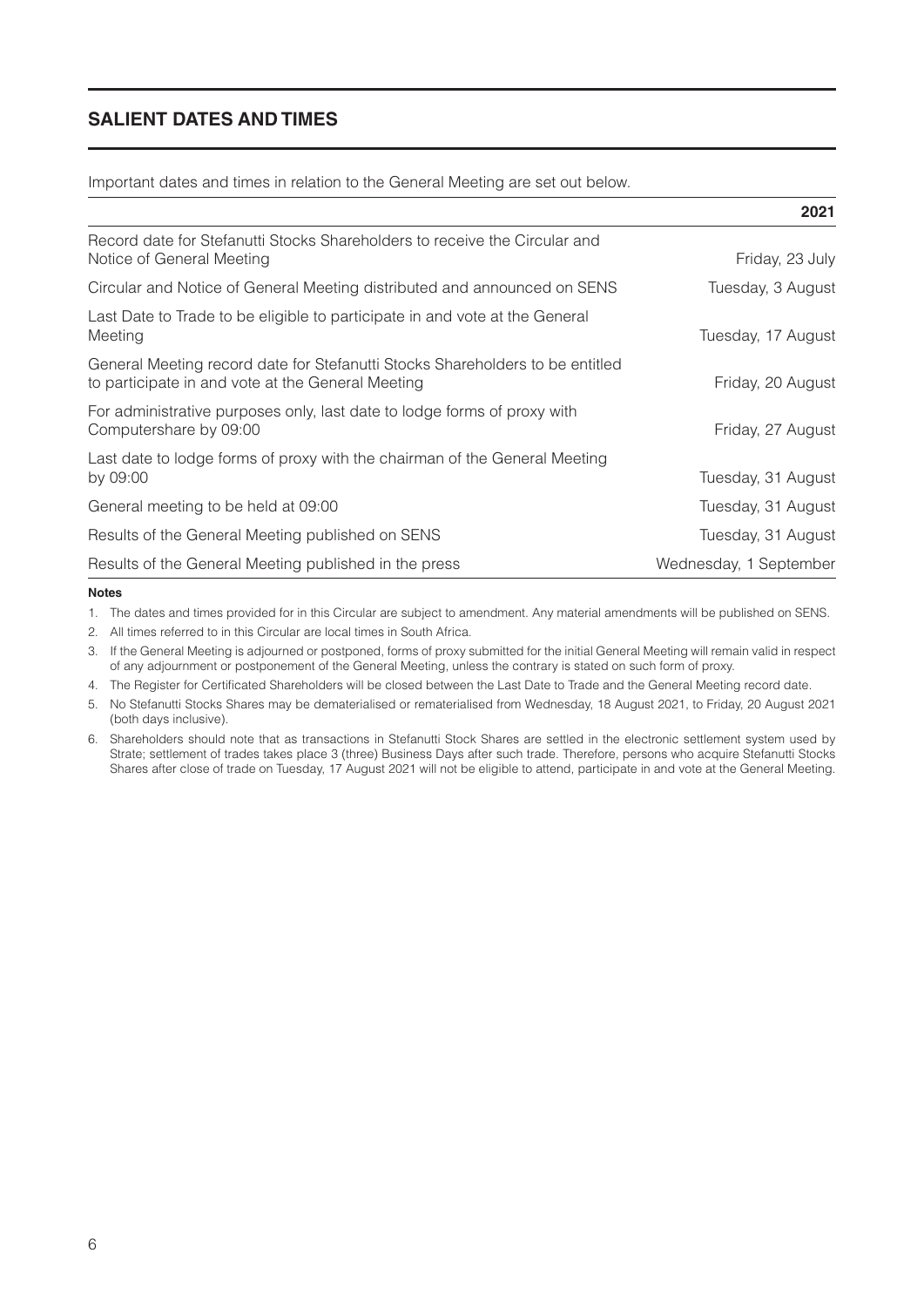# **DEFINITIONS AND INTERPRETATIONS**

In this Circular and the annexures hereto, unless the context indicates otherwise, the words in the first column shall have the meanings assigned to them in the second column, the singular includes the plural and *vice versa*, an expression which denotes one gender includes the other genders, a natural person includes a juristic person and *vice versa*, and cognate expressions shall bear corresponding meanings.

| "Act" or "Companies Act"                                 | the Companies Act, 71 of 2008, as amended from time to time;                                                                                                                                                                                                                                                                                                                                                                                                                                  |
|----------------------------------------------------------|-----------------------------------------------------------------------------------------------------------------------------------------------------------------------------------------------------------------------------------------------------------------------------------------------------------------------------------------------------------------------------------------------------------------------------------------------------------------------------------------------|
| "AED"                                                    | the United Arab Emirate dirhams, the lawful currency of the UAE from<br>time to time;                                                                                                                                                                                                                                                                                                                                                                                                         |
| "Agreement" or<br>"Transaction Agreement"                | the written sale of shares agreement concluded between Stefanutti<br>Stocks, the Seller and the Purchaser on Wednesday, 23 June 2021 in<br>connection with the implementation of the Transaction, as amended from<br>time to time;                                                                                                                                                                                                                                                            |
| "attend", "present", "participate"<br>or similar wording | includes being able to attend, be present or participate by means of<br>electronic participation;                                                                                                                                                                                                                                                                                                                                                                                             |
| "Al Tayer Stocks" or "ATS"                               | Al Tayer Stocks LLC, a limited liability company incorporated in<br>accordance with the laws of the UAE with registration number 513709,<br>49% owned by the Seller and 51% owned by Al Tayer Group LLC, which<br>is a building and interior fit-out contracting company, offering a full range<br>of services across all industries, delivering projects in the interior fit-out<br>and design, and building sectors in the UAEs, the shares of which are<br>the subject of the Transaction; |
| "Al Tayer Shares"                                        | the 490 shares in the share capital of Al Tayer Stocks, representing 49%<br>(forty-nine percent) of the entire issued share capital of AI Tayer Stocks<br>and embedding the right to 50% (fifty percent) of the aggregate<br>distributions and/or dividends declared, paid or made by Al Tayer<br>Stocks;                                                                                                                                                                                     |
| "Board", "Board of Directors" or<br>"Directors"          | the Board of Directors of Stefanutti Stocks from time to time;                                                                                                                                                                                                                                                                                                                                                                                                                                |
| "Business Day"                                           | any day other than a Saturday, Sunday or an official public holiday in<br>South Africa;                                                                                                                                                                                                                                                                                                                                                                                                       |
| "Certificated Shareholders"                              | Stefanutti Stocks Shareholders who hold Stefanutti Stocks Shares,<br>represented by a share certificate, which Stefanutti Stocks Shares have<br>not been dematerialised;                                                                                                                                                                                                                                                                                                                      |
| "Circular"                                               | this Circular incorporating the Notice of General Meeting, dated<br>Tuesday, 3 August 2021, including the annexures and attachments<br>thereto;                                                                                                                                                                                                                                                                                                                                               |
|                                                          |                                                                                                                                                                                                                                                                                                                                                                                                                                                                                               |
| "Completion Date"                                        | the date on which the updated commercial registration reflecting the<br>change in shareholding of the AI Tayer Shares from the Seller to the<br>Purchaser is issued by the DED;                                                                                                                                                                                                                                                                                                               |
| "Conditions Precedent"                                   | the Conditions Precedent contemplated in the Transaction Agreement<br>which are referred to in paragraph 5.3 of this Circular;                                                                                                                                                                                                                                                                                                                                                                |
| "CSDP"                                                   | Central Securities Depository Participant as defined in the Financial<br>Markets Act, appointed by a Shareholder for purposes of, and in regard<br>to, dematerialisation of Stefanutti Stocks Shares the electronic settlement<br>system operated by Strate;                                                                                                                                                                                                                                  |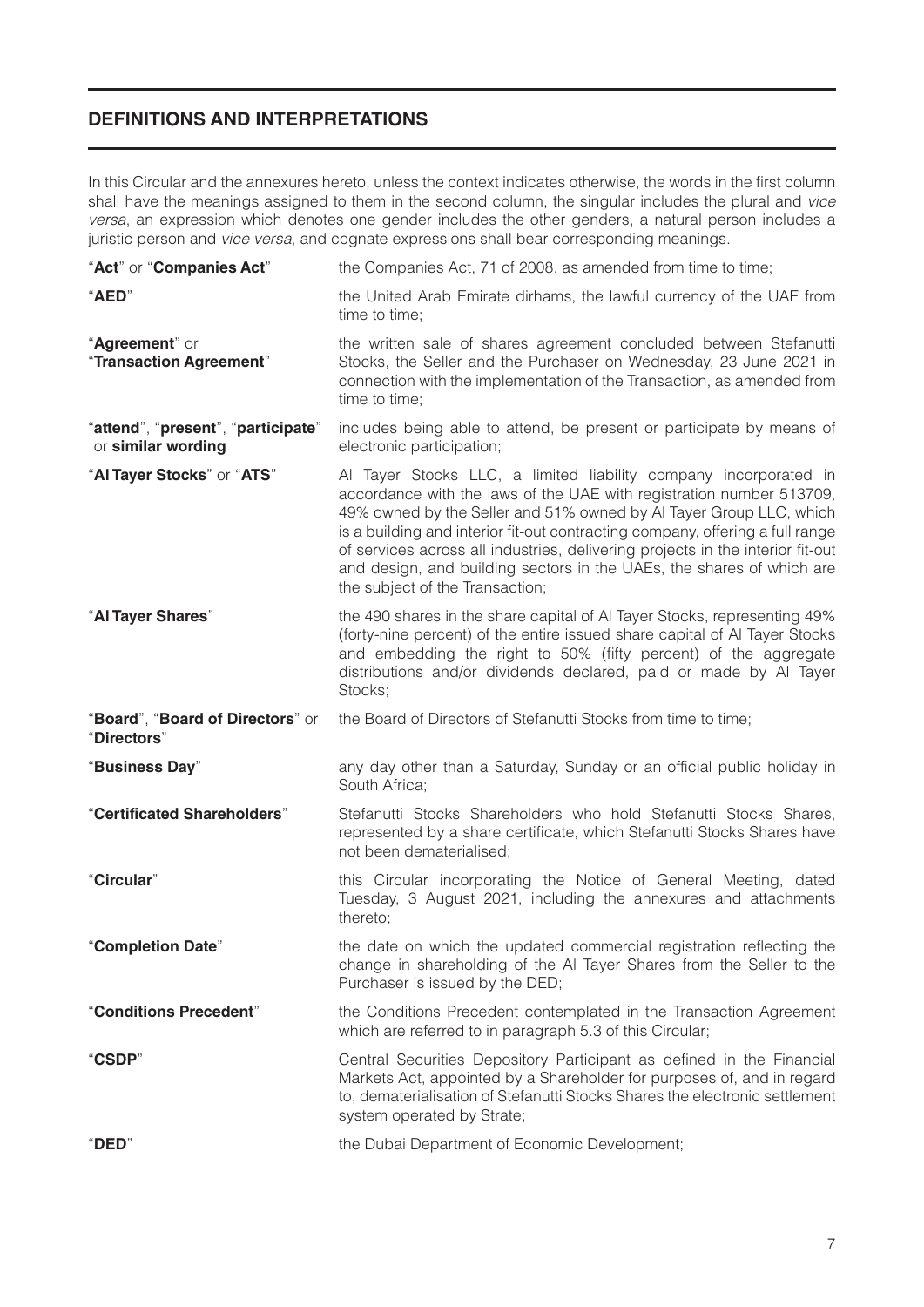| "dematerialise" or<br>"dematerialisation"     | the process by which securities held by Certificated Shareholders are<br>converted or held in an electronic form as uncertificated securities and<br>recorded in a sub-register of security holders maintained by a CSDP or<br>broker;                                                                                                                                                                                                                                                  |
|-----------------------------------------------|-----------------------------------------------------------------------------------------------------------------------------------------------------------------------------------------------------------------------------------------------------------------------------------------------------------------------------------------------------------------------------------------------------------------------------------------------------------------------------------------|
| "Dematerialised Shareholders"                 | Stefanutti Stocks Shareholders who hold Stefanutti Stocks Shares which<br>have been dematerialised in terms of the requirements of Strate;                                                                                                                                                                                                                                                                                                                                              |
| "Equity Value Adjustment"                     | the value of the adjustment, or reduction, to the Preliminary Equity Value<br>of ATS agreed to between the Seller and the Purchaser which adjustment<br>(i) amounts to AED34,0 million and (ii) was determined having regard to<br>the prospects of success relating to the formal and final settlement<br>reached by ATS in respect of the recovery of costs and/or fees by ATS<br>from its clients on certain construction projects, as is customary in the<br>construction industry; |
| "Financial Markets Act"                       | Financial Markets Act, 19 of 2012, as amended from time to time;                                                                                                                                                                                                                                                                                                                                                                                                                        |
| "form of proxy"                               | the form of proxy incorporated into this Circular for use by Certificated<br>Shareholders and Dematerialised Shareholders with "Own-Name"<br>registration only, for purposes of appointing a proxy to represent such<br>Stefanutti Stocks Shareholder at the General Meeting;                                                                                                                                                                                                           |
| "General Meeting"                             | General Meeting of Stefanutti Stocks Shareholders to be held at 09:00 on<br>Tuesday, 31 August 2021, entirely by electronic communication on the<br>platform hosted by Computershare (including any adjournment or<br>postponement thereof);                                                                                                                                                                                                                                            |
| "IFRS"                                        | International Financial Reporting Standards as issued by the Board of<br>the International Accounting Standards Committee from time to time;                                                                                                                                                                                                                                                                                                                                            |
| "Independent Reporting<br><b>Accountants"</b> | Mazars, practice number 900222, Registered Auditors, acting as the<br>Auditors and Independent Reporting Accountants to Stefanutti Stocks;                                                                                                                                                                                                                                                                                                                                              |
| "JSE"                                         | JSE Limited, a South African limited liability public company with<br>registration number 2005/022939/06, which is licensed to operate a<br>securities exchange under the Financial Markets Act;                                                                                                                                                                                                                                                                                        |
| "Last Date to Trade"                          | Tuesday, 17 August 2021, being the last Business Day to trade Stefanutti<br>Stocks Shares in order to reflect in the Register so as to be eligible to<br>vote at the General Meeting;                                                                                                                                                                                                                                                                                                   |
| "Last Practicable Date"                       | Thursday, 22 July 2021, being the Last Practicable Date prior to the<br>finalisation of this Circular;                                                                                                                                                                                                                                                                                                                                                                                  |
| "Lender Group" or "Lenders"                   | the primary lenders and guarantors of the Group consisting of Nedbank<br>Limited, Credit Guarantee Insurance Corporation of Africa Limited,<br>Lombard Insurance Company Limited and Santam Limited;                                                                                                                                                                                                                                                                                    |
| "Listings Requirements"                       | the Listings Requirements of the JSE, as amended from time to time;                                                                                                                                                                                                                                                                                                                                                                                                                     |
| "MOI"                                         | the memorandum of incorporation of the Company;                                                                                                                                                                                                                                                                                                                                                                                                                                         |
| "Notice of General Meeting"                   | the notice to Stefanutti Stocks Shareholders convening the General<br>Meeting of Shareholders for the purpose of considering and, if deemed<br>fit, approving with or without modification, the resolutions set out in such<br>Notice of General Meeting relating to the Transaction and which notice<br>together with the form of proxy is attached to, and forms part of, this<br>Circular;                                                                                           |
| "Own-Name registration"                       | Dematerialised Shareholders who have instructed their CSDP to hold<br>their Stefanutti Stocks Shares in their own name on the uncertificated<br>register of Stefanutti Stocks;                                                                                                                                                                                                                                                                                                          |
| "Purchase Consideration"                      | the consideration as set-out in clause 5.2 of this Circular;                                                                                                                                                                                                                                                                                                                                                                                                                            |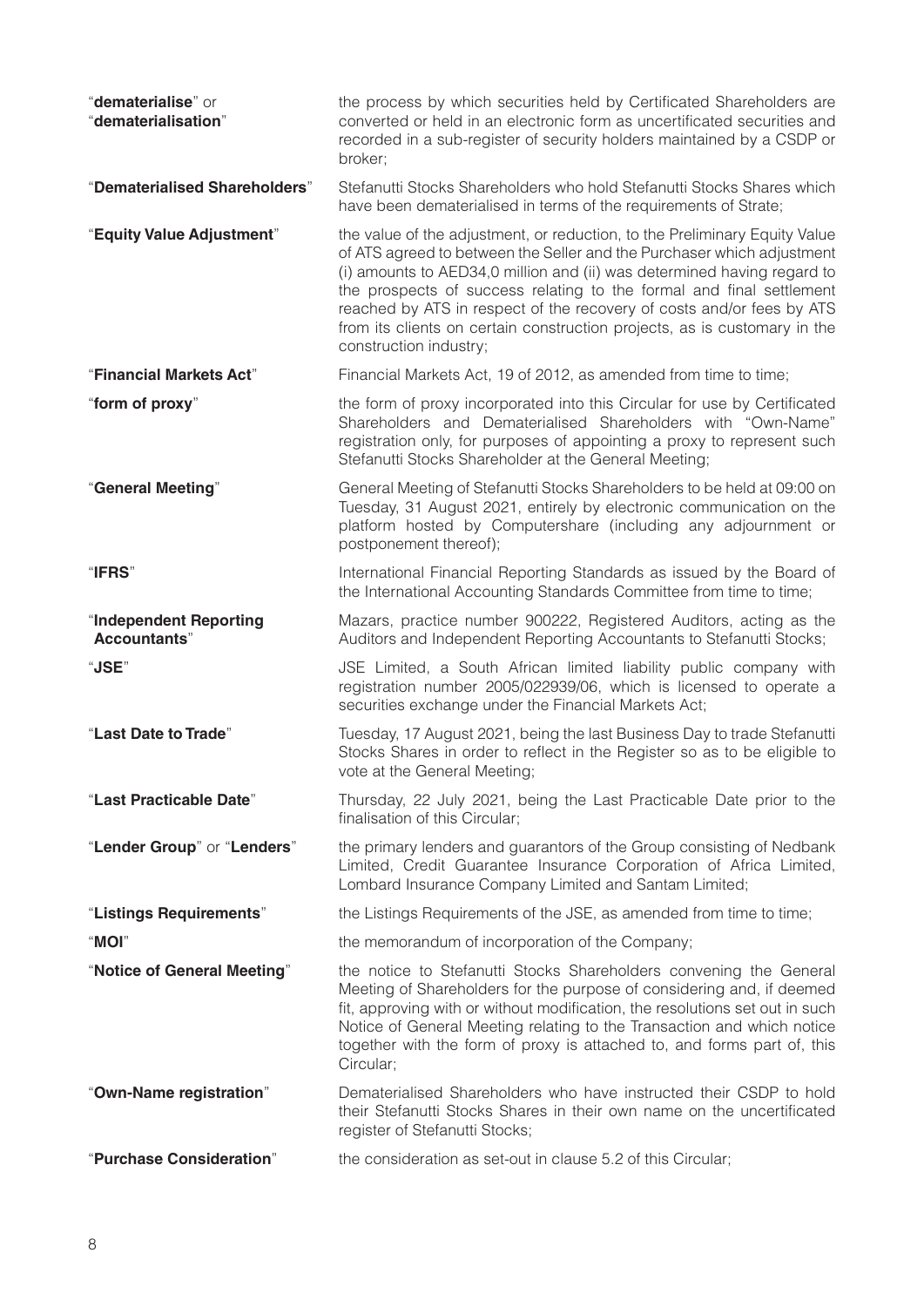| "Purchaser"                | Investment Trading Group LLC, a privately owned company based in the<br>UAE under number 232952 whose registered office is at PO Box 7310,<br>Dubai, UAE, owned by the AI Tayer family alongside the AI Tayer Group<br>LLC, which owns the remaining 51% interest in the share capital of ATS;                                                                         |
|----------------------------|------------------------------------------------------------------------------------------------------------------------------------------------------------------------------------------------------------------------------------------------------------------------------------------------------------------------------------------------------------------------|
| "Preliminary Equity Value" | the Preliminary Equity Value of Al Tayer Stocks as at 30 June 2021, being<br>AED131,8 million;                                                                                                                                                                                                                                                                         |
| "Retention Amount"         | the amount as set-out in clause 5.2 of this Circular;                                                                                                                                                                                                                                                                                                                  |
| "Rand" or "R" or "ZAR"     | South African Rand;                                                                                                                                                                                                                                                                                                                                                    |
| "Register"                 | the Company's securities register maintained by the Transfer Secretaries<br>in accordance with sections 50(1) and 50(3) of the Companies Act;                                                                                                                                                                                                                          |
| "Seller"                   | Stefanutti Stocks International Holdings Proprietary Limited, a private<br>company incorporated in accordance with the laws of the Republic of<br>South Africa with registration number 2005/015885/07, a wholly-owned<br>subsidiary of Stefanutti Stocks;                                                                                                             |
| "SENS"                     | the Stock Exchange News Service of the JSE;                                                                                                                                                                                                                                                                                                                            |
| "South Africa"             | the Republic of South Africa;                                                                                                                                                                                                                                                                                                                                          |
| "Stefanutti Stocks Shares" | the ordinary shares in the issued share capital of Stefanutti Stocks with a<br>par value of 0.00025 cents per share;                                                                                                                                                                                                                                                   |
| or "Shareholders"          | "Stefanutti Stocks Shareholders" the holders of the Stefanutti Stocks Shares from time to time;                                                                                                                                                                                                                                                                        |
| "Strate"                   | Strate Proprietary Limited, a South African limited liability private<br>company with registration number 1998/022242/07, which is a registered<br>central securities depository in terms of the Financial Markets Act and is<br>responsible for the electronic settlement system used by the JSE;                                                                     |
| "Submission Date"          | the day upon which the nominated representatives of the Purchaser and<br>the Seller appear at the offices of a duly authorised UAE notary in Dubai<br>to deliver all required documentation and to execute and sign all<br>Transaction documents as well as such documents and forms as required<br>by the DED in order to obtain the updated commercial registration; |
| "Transaction"              | the proposed disposal of the Seller's 49% shareholding in Al Tayer Stocks<br>to the Purchaser subject to, and in accordance with the terms of, the<br>Transaction Agreement;                                                                                                                                                                                           |
| "Transfer Secretaries"     | Computershare Investor Services Proprietary Limited, a South African<br>limited liability company with registration number 2004/003647/07 and<br>the transfer secretaries of Stefanutti Stocks in South Africa;                                                                                                                                                        |
| "UAE"                      | United Arab Emirates; and                                                                                                                                                                                                                                                                                                                                              |
| "VAT"                      | Value-Added Tax as levied in terms of the Value-Added Tax Act, 1991<br>(Act 89 of 1991), as amended from time to time.                                                                                                                                                                                                                                                 |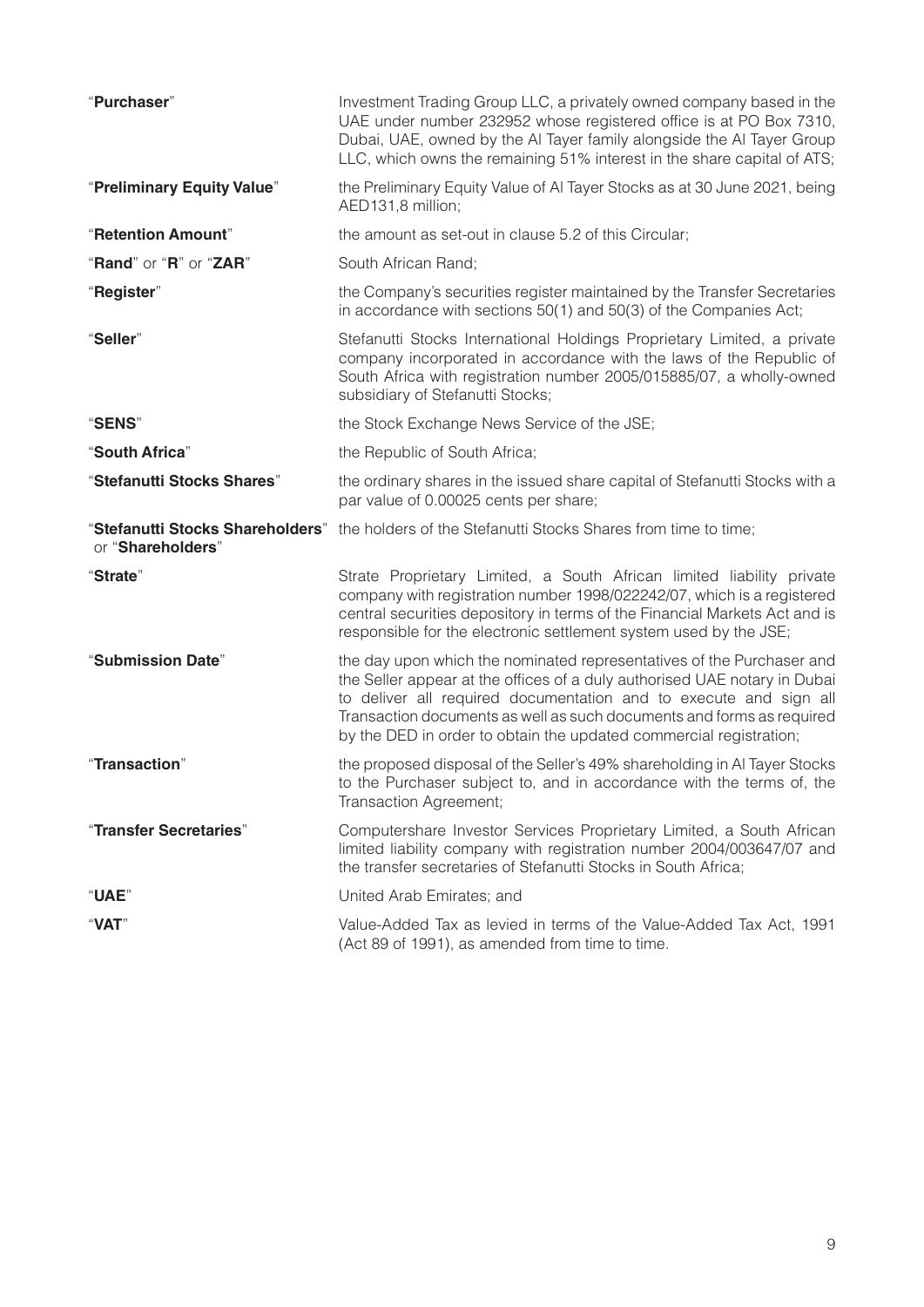

# **STEFANUTTI STOCKS HOLDINGS LIMITED**

(Registration number 1996/003767/06) Share code: SSK ISIN: ZAE000123766 ("**Stefanutti Stocks**" or the "**Company**" or the "**Group**")

#### **Non-executive Executive**

B Harie\* BP Silwanyana\* JM Poluta\* *(Alternate Director)* DG Quinn\* *\*independent*

ZJ Matlala\* *(Chairman)* RW Crawford *(Chief Executive Officer)* HJ Craig\* Y Du Plessis *(Acting Chief Financial Officer)*

# **CIRCULAR TO STEFANUTTI STOCKS SHAREHOLDERS**

#### 1. **INTRODUCTION AND PURPOSE OF THIS CIRCULAR**

Stefanutti Stocks Shareholders are referred to the announcement released by the Company on SENS on Thursday, 24 June 2021, advising that, the Seller and the Purchaser have entered into the Agreement pursuant to which the Seller's 49% shareholding in Al Tayer Stocks will be sold to the Purchaser for the Purchase Consideration and on the terms and conditions set out in the Agreement.

The purpose of this Circular is to:

- provide Shareholders with the Notice of General Meeting for the purpose of convening the General Meeting at which the resolutions required to be adopted to approve and authorise the implementation of the Transaction will be considered and, if deemed fit, approved by Shareholders; and
- provide Shareholders with the requisite information to enable Shareholders to make an informed decision with respect to the resolutions set out in the Notice of General Meeting.

#### 2. **BACKGROUND INFORMATION ON AL TAYER STOCKS**

Al Tayer Stocks is a building and interior contracting company, offering a full range of services across all industries, delivering projects in the building, interior fit-out and design, and build sectors. Since its formation in 1998, the business has grown significantly, with projects performed including retail outlets, sports facilities, corporate training centres, hotels, healthcare facilities, luxury villas, warehouses and industrial units. Al Tayer Stocks offers a broad spectrum of building services, with a team that include experts ranging from concrete works and steel fixing to block work and screeding. Al Tayer Stocks also offers plastering, carpentry, and painting, as well as mechanical, electrical, and plumbing services, and own and operate its own plant equipment, including construction hoists, telehandlers, and excavators.

#### 3. **ABOUT THE PURCHASER**

The initial purchaser is Investment Trading Group LLC, a privately-owned company based in the UAE which is held as to its entire share capital by Mr Ahmed H Al Tayer, Mr Obaid H Al Tayer, Mr Matar H Al Tayer, Dr Tariq H Al Tayer and Mr Saeed H Al Tayer, each Emirati nationals (the "Al Tayer family"). The core financial obligations of Investment Trading Group LLC under the Transaction are guaranteed by Al Tayer Group LLC, a privately-owned company based in the UAE which is also held as to its entire share capital by the Al Tayer family. Al Tayer Group LLC owns the remaining 51% interest in the share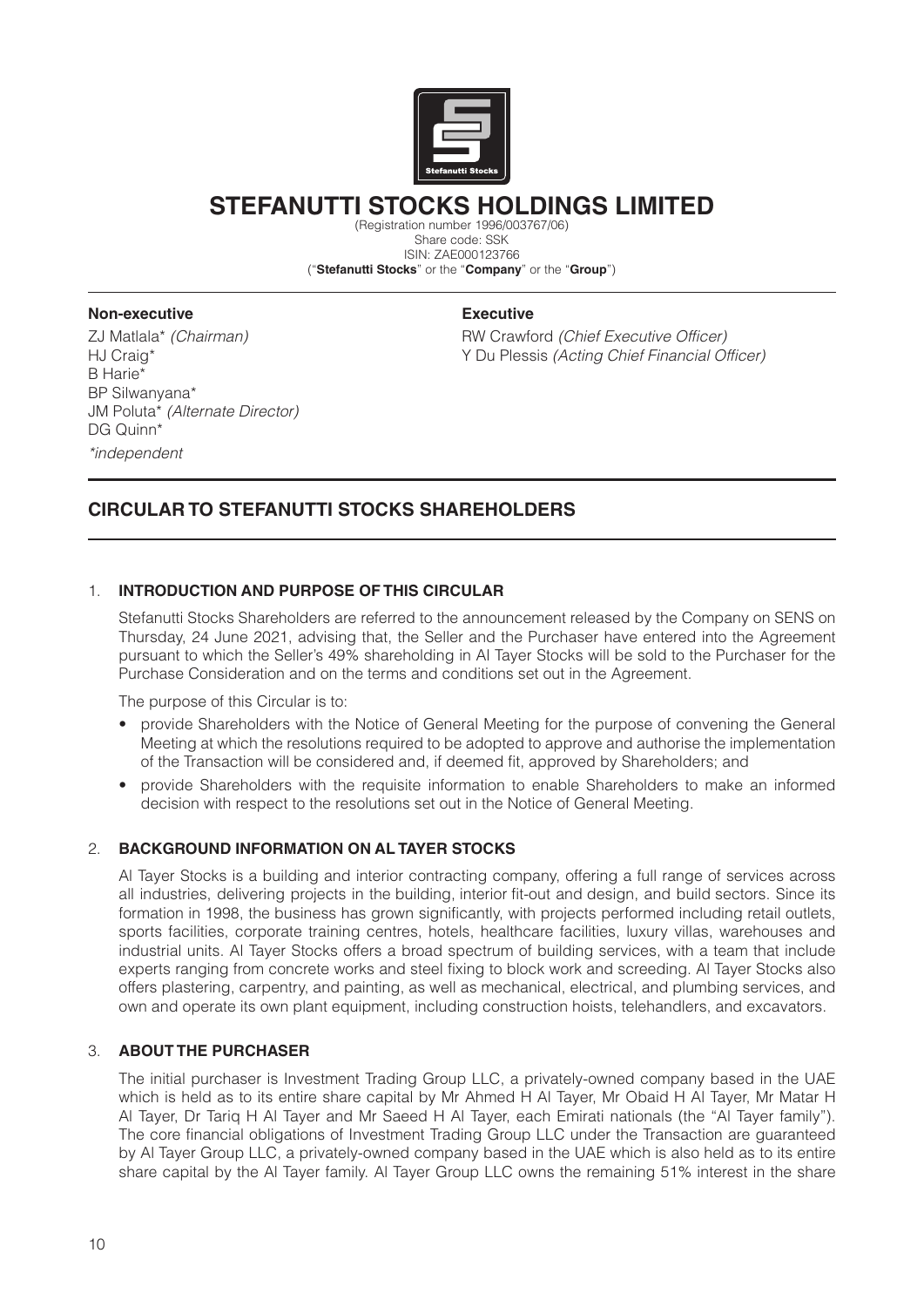capital of ATS. The Agreement also anticipates the assignment of all rights from Investment Trading Group LLC to Al Tayer Ventures LLC once it has been incorporated. Al Tayer Ventures LLC is a UAE privately owned company currently under incorporation, to be held as to its entire share capital by the Al Tayer family. The assignment from Investment Trading Group LLC to Al Tayer Ventures LLC does not affect the commitments of Al Tayer Group LLC as stated above.

The Al Tayer Group LLC is a diversified regional business established in 1979 with its headquarters in Dubai, UAE. Since its inception, the Al Tayer Group LLC has grown rapidly and currently operates in six countries in the Middle East and beyond, employing approximately 8 000 employees. Al Tayer Group LLC operates leading, quality-focused businesses in automobile sales and service, luxury and lifestyle retail, perfumes and cosmetics distribution, real estate, engineering, and interior contracting.

The Al Tayer Group LLC's portfolio includes several of the world's leading brands, such as Armani, Bvlgari, Gucci, Jimmy Choo, Ounass.ae, Harvey Nichols, Bloomingdale's, Ford, Ferrari, Jaguar, Land Rover and Maserati. The Al Tayer Group LLC operates nearly 190 retail stores across multiple markets in the Middle East and 23 automotive showrooms across the UAE. In addition, Al Tayer Group LLC has investments in supply chain management, precision tools manufacturing, cinemas, medical services, and travel agency services.

#### 4. **BACKGROUND AND RATIONALE FOR THE TRANSACTION**

As previously disclosed to Stefanutti Stocks Shareholders in various announcements, the most recent being the Reviewed Condensed Consolidated Results of Stefanutti Stocks for the 12 months ended 28 February 2021 published on SENS on 27 May 2021, the Restructuring Plan has been approved by both the Board of Directors and the Lender Group and envisages, among others*,* the sale of non-core assets as well as the sale of certain divisions/subsidiaries to achieve its purpose and objectives.

The purpose of the Restructuring Plan is to put in place an optimal capital structure and access to liquidity to position the Group for long-term growth, and the Transaction forms part of the Restructuring Plan and is in furtherance of achieving its objectives.

#### 5. **SALIENT TERMS OF THE TRANSACTION**

#### 5.1 **Completion Date**

The Transaction will, subject to fulfilment of the conditions contemplated in paragraph 5.3 below be implemented on the Completion Date being the date on which the updated commercial registration reflecting the change in shareholding of the Al Tayer Shares from the Seller to the Purchaser is issued by the DED.

#### 5.2 **Purchase Consideration**

- 1. The Preliminary Equity Value is AED131,8 million
- 2. The Equity Value Adjustment is AED34,0 million
- 3. The Retention Adjustment is AED45,6 million

The Purchase Consideration for the Transaction is based on the Preliminary Equity value of ATS being AED131,8 million less an Equity Value Adjustment being AED34,0 million with a portion of the Purchase Consideration (including the Retention Amount) retained by the Purchaser ("Retention Adjustment"). The Purchase Consideration may be increased by a reduction in the Equity Value Adjustment as contemplated below.

The initial payment of the Purchase Consideration is AED22,8 million, which amounts to ZAR90,3 million using an exchange rate of AED1,00 to ZAR3,96 at 29 July 2021. payable in cash into the Seller's bank account by way of electronic funds transfer of immediately available funds on the fifth Business Day following the finalisation of the regulatory submissions required by the DED. The remaining portion of the Purchase Consideration shall be paid to the Seller in accordance with the terms and conditions of the Agreement, which terms dictate among others the manner in which the Retention Amount is to be paid to the Seller or retained by the Buyer (as the case may be) in the event of formal and final settlement reached by ATS regarding recovery of costs and/or fees by ATS from its clients on certain construction projects as is customary in the construction industry.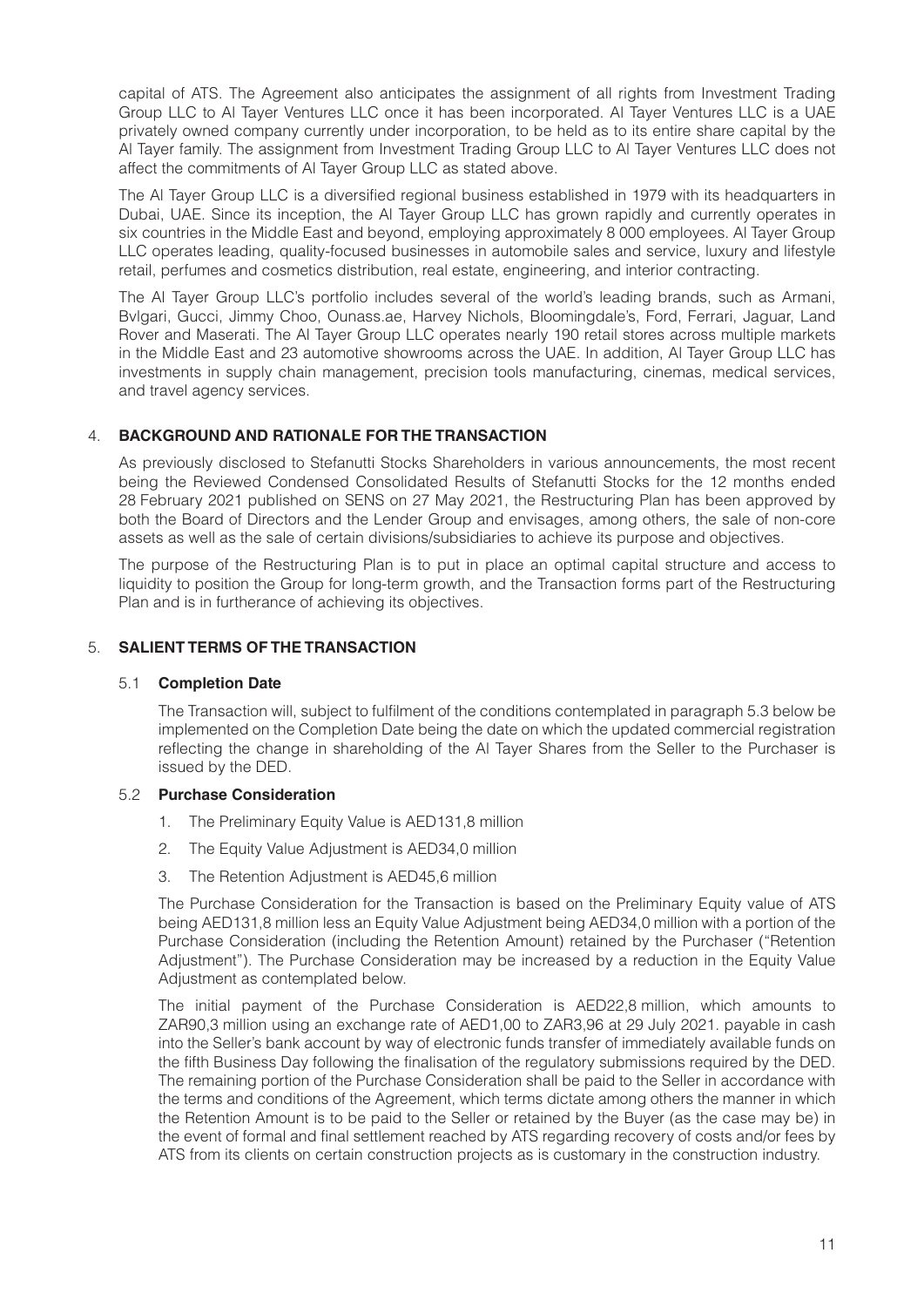The Equity Value Adjustment and Retention Amount, and consequently the balance of the Purchase Consideration, is calculated with reference to this recovery process. To the extent that these processes are resolved favourably, Stefanutti Stocks' portion of the Equity Value Adjustment and Retention Amount, subject to a maximum of the Preliminary Equity Value shall be paid to Stefanutti Stocks over a period of time. However, if these processes are not successfully resolved, Stefanutti Stocks' portion of the Equity Value Adjustment and Retention Amount, will not be payable. For completeness it is noted that if the recovery processes are not resolved favourably then the Retention Amount will not be payable. Further, if the recovery processes result in a reduction of the Equity Value Adjustment (and consequently an increase to the Purchase Consideration), the Seller's portion of such recovered amounts must be paid within eight Business Days of recovery of the relevant amount and the Retention Amount shall be payable depending on among others the settlement of the recovery processes underlying the Retention Amount.

#### 5.3 **Conditions Precedent**

In terms of the Agreement the Seller gives certain warranties, undertakings and indemnities to the Purchaser which are customary for transactions of this nature. The Transaction is also subject to the fulfilment and/or waiver of conditions customary for transactions of this nature including:

- the Shareholders resolutions of the Purchaser approving and authorising the entry into and implementation of the Transaction having been delivered to the Seller;
- the Shareholders resolutions of the Company and Seller confirming the entry into and implementation of the Transaction having been adopted by the requisite majority of Shareholders and a copy thereof having been notarised, legalised and attested to in accordance with the standard required by the UAE Embassy and provided to the Purchaser;
- the Group obtaining the requisite written consent of the Lender Group for the implementation of the Transaction; and
- the Seller and therefore Stefanutti Stocks ensuring that all regulatory and/or corporate approvals required under the applicable law for the implementation of and entry into the Transaction are procured.

#### 5.4 **Transaction Categorisation and Shareholder Approval**

At the time of signing the Agreement, the Purchase Consideration, measured against the market capitalisation of Stefanutti Stocks, resulted in a percentage ratio of more than 30%. Accordingly, the Transaction is classified as a Category 1 Transaction and requires approval by way of an ordinary resolution passed by Stefanutti Stocks Shareholders, in terms of the Listings Requirements. For the avoidance of doubt, the Transaction does not constitute a disposal of all or greater part of the assets or undertaking of Stefanutti Stocks, as contemplated in section 112 of the Companies Act.

The Transaction is not with a related party and there are accordingly no related party transaction implications in terms of the Listings Requirements.

Stefanutti Stocks would still qualify and meet the requirements for a listing on the JSE in terms of the Listings Requirements after implementation of the Transaction with remaining total assets of approximately R5.1 billion and will continue operations through its existing businesses and divisions.

#### 5.5 **Net Assets and Attributable Profits**

The consolidated value of the net assets of ATS at 31 December 2020 amounted to AED416,2 million. The profit after tax for the year ended 31 December 2020 attributable to ATS was AED16,1 million. This represents the 100% value of the ATS group.

#### 6. **FINANCIAL INFORMATION REGARDING THE TRANSACTION**

In terms of the Listings Requirements, a Category 1 Transaction requires the disclosure of historical financial information and the *pro forma* financial information showing the effects of the Transaction on the Company's (i) Statement of Financial Position and the net assets and net tangible assets per share of the Company, and (ii) consolidated Statement of Comprehensive Income and earnings and headline earnings per share of the Company (including, if applicable, diluted earnings and headline earnings per share).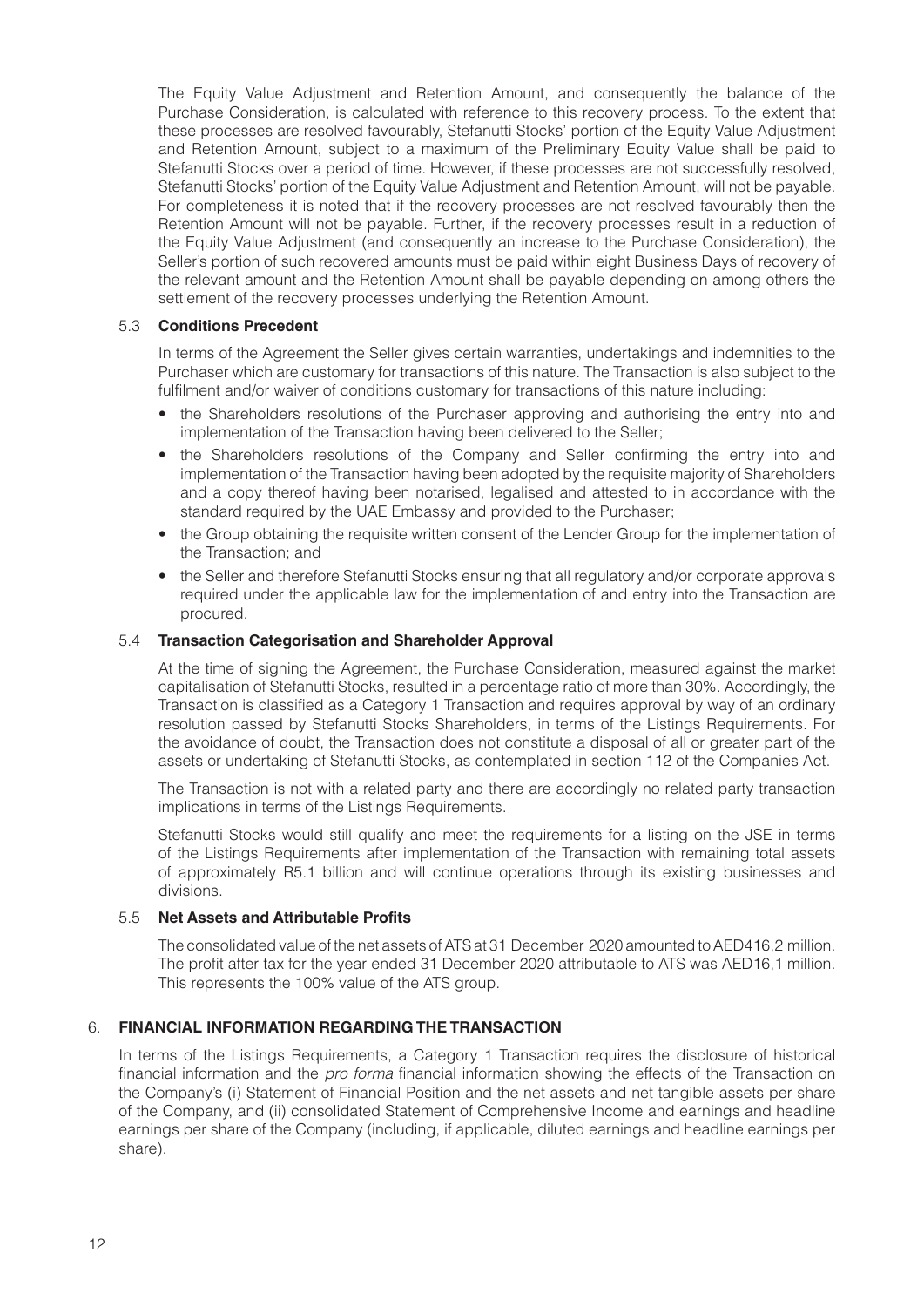The Reporting Accountant's Report on the historical information of Al Tayer Stocks for the periods included is annexed hereto as **Annexure 3**. The historical financial information of Al Tayer Stocks for the financial years ended 30 June 2018, 30 June 2019 and 30 June 2020 and for the six months ended 31 December 2020 annexed hereto as **Annexure 4**.

As required in terms of the Listings Requirements, copies of the aforementioned historical financial information of Al Tayer Stocks will also be available for inspection as described in paragraph 15 of this Circular.

6.1 The *pro forma* financial information is set out in **Annexure 1** of this Circular and is presented in accordance with the provisions of the Listings Requirements and the Guide on *Pro Forma* Financial Information issued by the South African Institute of Chartered Accountants. The *pro forma* financial information, including the assumptions on which it is based and the financial information from which it has been prepared, is the responsibility of the Board.

The accounting policies used in the preparation of the *pro forma* financial effects are compliant with IFRS and are consistent with those applied in the financial statements of Stefanutti Stocks for the year ended 28 February 2021. It has been assumed, for purposes of the *pro forma* financial effects, that the Transaction took place with effect from 1 March 2020 for the *pro forma* condensed consolidated Statement of Profit or Loss and at 28 February 2021 for the *pro forma* condensed consolidated Statement of Financial Position.

The *pro forma* financial information has been prepared for illustrative purposes only, to provide information on how the Transaction may have affected the financial position of Stefanutti Stocks. Due to its nature, the *pro forma* financial information may not fairly represent Stefanutti Stocks financial position, comprehensive income, changes in equity or cash flows after the Transaction.

|                                                      | <b>Published</b><br>year-end<br>results<br>Note 1 | Pro forma<br>results after<br>disposal<br>of Mining<br>Note 2 | Pro forma<br>results<br>after the<br><b>Services Transaction</b><br>Note <sub>3</sub> | Net impact | Change<br>$(\%)$ |
|------------------------------------------------------|---------------------------------------------------|---------------------------------------------------------------|---------------------------------------------------------------------------------------|------------|------------------|
| Net asset value per                                  |                                                   |                                                               |                                                                                       |            |                  |
| ordinary share (cents) <sup>4</sup>                  | 210,81                                            | 209,76                                                        | 142,26                                                                                | (68, 55)   | (32,52)          |
| Net tangible asset value                             |                                                   |                                                               |                                                                                       |            |                  |
| per ordinary share (cents) <sup>4</sup>              | 4,13                                              | 3,08                                                          | (64, 42)                                                                              | (68, 55)   | (1659, 81)       |
| Earnings per share ("EPS") <sup>5</sup>              |                                                   |                                                               |                                                                                       |            |                  |
| Basic EPS (cents)                                    | (171, 62)                                         | (189, 46)                                                     | (200, 18)                                                                             | (28, 56)   | (16, 64)         |
| Diluted EPS (cents)                                  | (171, 62)                                         | (189, 46)                                                     | (200, 18)                                                                             | (28, 56)   | (16, 64)         |
| Headline earning per share<br>$("HEPS")^5$           |                                                   |                                                               |                                                                                       |            |                  |
| Basic HEPS (cents)                                   | (155, 13)                                         | (170, 12)                                                     | (116, 41)                                                                             | 38,72      | 24,95            |
| Diluted HEPS (cents)                                 | (155, 13)                                         | (170, 12)                                                     | (116, 41)                                                                             | 38,72      | 24,95            |
| Shares in issue                                      |                                                   |                                                               |                                                                                       |            |                  |
| Weighted average Shares                              |                                                   |                                                               |                                                                                       |            |                  |
| in issue for basic EPS                               |                                                   | 167 243 684 167 243 684 167 243 684                           |                                                                                       |            |                  |
| Weighted average Shares                              |                                                   |                                                               |                                                                                       |            |                  |
| in issue for diluted EPS                             |                                                   | 167 243 684 167 243 684 167 243 684                           |                                                                                       |            |                  |
| Weighted average Shares                              |                                                   |                                                               |                                                                                       |            |                  |
| in issue for basic HEPS                              |                                                   | 167 243 684 167 243 684 167 243 684                           |                                                                                       |            |                  |
| Weighted average Shares<br>in issue for diluted HEPS |                                                   | 167 243 684 167 243 684 167 243 684                           |                                                                                       |            |                  |
|                                                      |                                                   |                                                               |                                                                                       |            |                  |

The table below is a summary of the detailed *pro forma* financial information as set out in **Annexure 1**.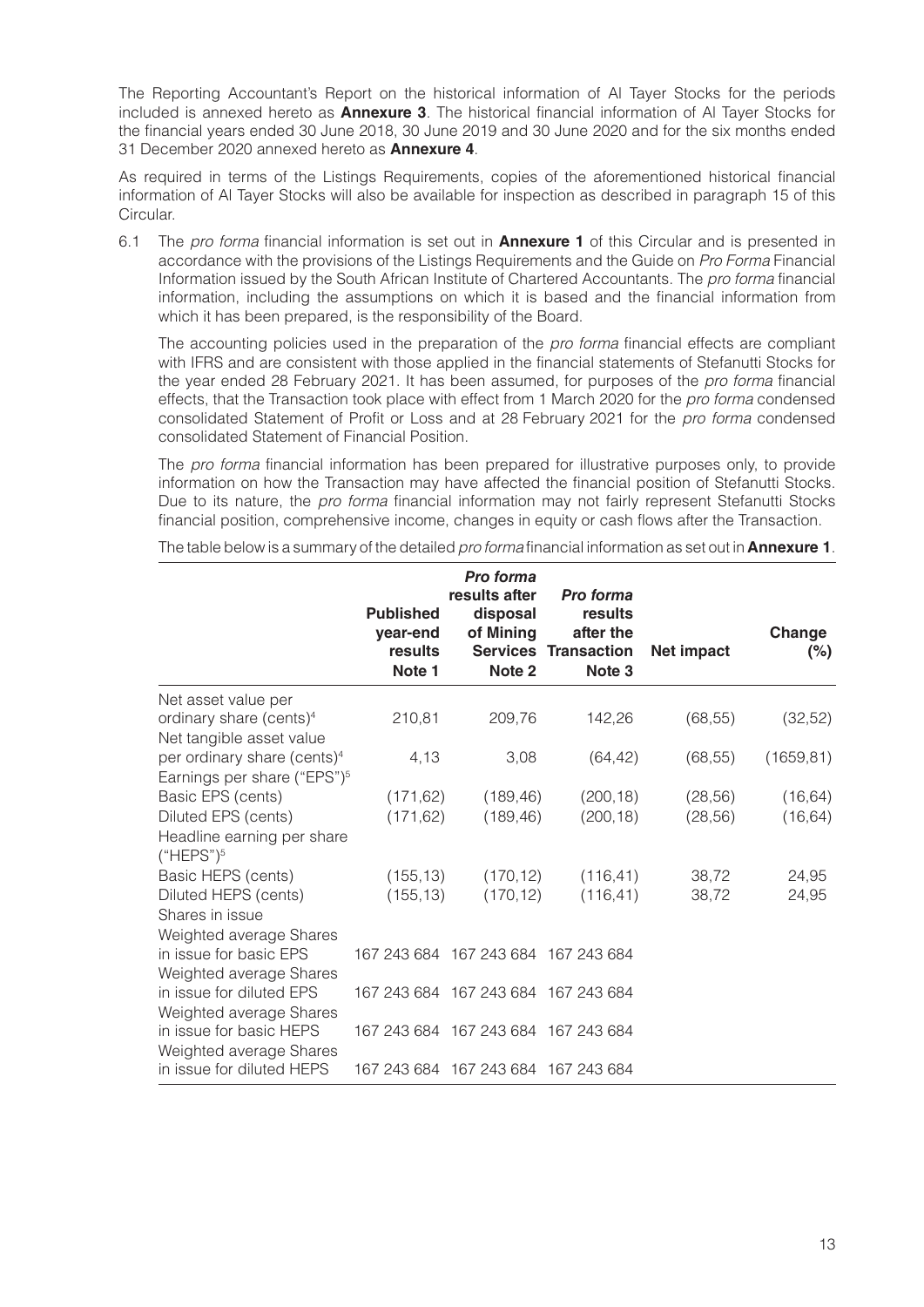#### **Notes and assumptions:**

- 1. The "Published year-end results" column has been extracted, without adjustment, from the Group's Consolidated Annual Financial Statements for the year ended 28 February 2021, which can be accessed on Stefanutti Stocks' website at https://wwwstefanuttistocks.com and is available for inspection at the registered office of Stefanutti Stocks as set out in paragraph 15 of this Circular.
- 2. The "*Pro forma* results after the disposal of Mining Services" refers to the Circular that was issued on 28 April 2021 with regards to this Transaction. The values have been adjusted to reflect the value for the full year and as on 28 February 2021 compared to values as at 31 August 2020 for *Pro Forma* purposes per Circular issued on 28 April 2021.
- 3. The "*Pro forma* results after the Transaction" column reflects the impact of the *pro forma* adjustments on Stefanutti Stocks as a consequence of the Transaction. The effects of the Transaction are calculated on the assumption that the Purchase Consideration includes no recoveries with respect to the Equity Value Adjustment and a 60% recovery of the Retention Adjustment and will be utilised to reduce interest-bearing borrowings.
- 4. *Pro forma* net asset and net tangible asset value per share are based on the principal assumption that the Transaction was effective on 28 February 2021.
- 5. *Pro forma* earnings and headline earnings per share are based on total operations and the principal assumption that the Transaction was effective on 1 March 2020.
- 6. Details of the *pro forma* financial effects of the Transaction on Stefanutti Stocks consolidated statement of profit or loss and consolidated statement of financial position for the year ended 28 February 2021 are contained in **Annexure 1** of this Circular. The assumptions used in the preparation of the *pro forma* financial effects as well as the detailed notes and descriptions to the *pro forma* financial information are set out in **Annexure 1**.
- 7. With respect to the impact of Covid-19 on the Group's operations, refer to note 29 of the Group's Consolidated Annual Financial Statements for the year ended 28 February 2021.
- 6.2 The Independent Reporting Accountant's assurance report on the *pro forma* financial information is set out in **Annexure 2** of this Circular.

#### 7. **APPLICATION OF PROCEEDS**

The proceeds of the Transaction will be applied to the reduction of Stefanutti Stocks' current funding facilities provided by the Lender Group in accordance with the Restructuring Plan.

#### 8. **OVERVIEW OF STEFANUTTI STOCKS**

Stefanutti Stocks is one of South Africa's largest multidisciplinary construction groups with over 8 000 employees. The Group has the capacity to deliver a range of infrastructure development projects to clients across diverse sectors. All South African operations are divisions of Stefanutti Stocks Proprietary Limited, a Level 1 B-BBEE contributor, and a fellow subsidiary of the Seller.

The Company has a Grade 9 rating from the South African Construction Industry Development Board (CIDB), providing it with unlimited tender capability. Furthermore, its broad spectrum of expertise means that it has the capability and capacity to offer a single point responsibility on multidisciplinary (infrastructure development) projects, effectively removing the interface risk from the clients' domain.

The Stefanutti Stocks' range of capabilities covers multidisciplinary construction activities throughout the built environment. The business' offering extends across a wide scope including the construction of fixed infrastructure, municipal services, mining and industrial facilities, and all structures and buildings essential for the continued development of the economies within which we operate. The Group's divisions and subsidiaries are specialists in a range of construction-related activities including building; civil engineering; electrical and instrumentation; geotechnical; marine; mechanical and piping; mining services; oil and gas; pipelines, roads and earthworks as well as general contracting.

Stefanutti Stocks' operations offer a broad spectrum of capabilities to the following sectors:

- Building;
- Bulk Earthworks and Geotechnical;
- **Energy Generation:**
- Industrial Plants, Oil and Gas;
- Mining and Mining Infrastructure;
- Transport Infrastructure (road, rail, marine and air); and
- Water, Sanitation and Pipelines.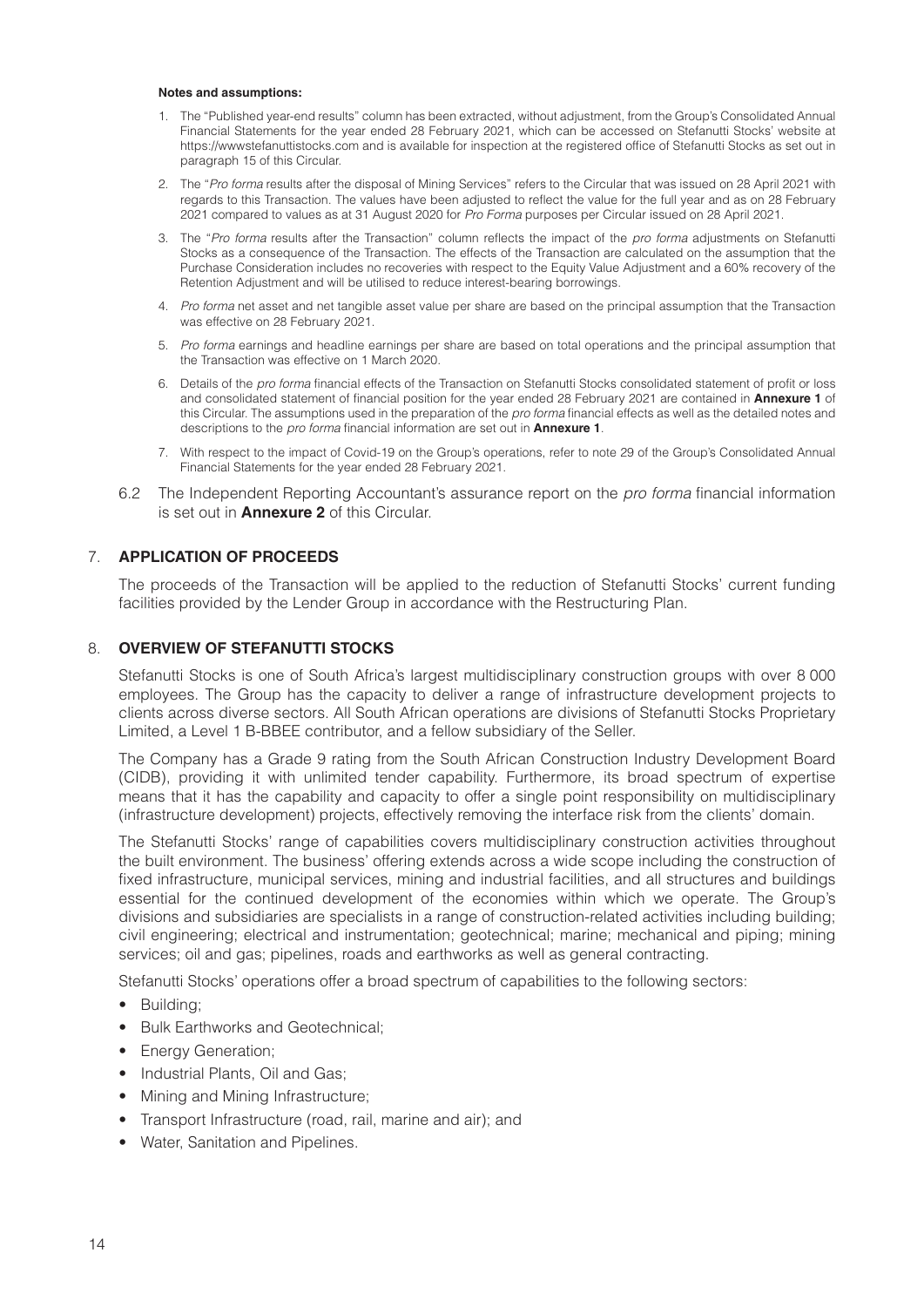#### 9. **STEFANUTTI STOCKS' PROSPECTS**

The continued adverse market conditions notwithstanding the dire need for infrastructure investment as declared in terms of the South African Governments' Infrastructure Development Programme, as well as the substantial impact of Covid-19, continues to have an adverse effect on the Group's operations.

As reported in the year-end results for 28 February 2021 published on 27 May 2021, the Group continues to pursue a number of contractual claims and compensation events on the Kusile power project. Due to the complexity of the claims, the processes remain ongoing. No further details of the claims have been disclosed on the basis that it may prejudice the Group's position in defending the claims brought against it and in pursuing those claims brought against Eskom by the Group. Shareholders are referred to Stefanutti Stocks' website (www.stefstocks.com) to access the investor presentations and webcast for the year-end results for 28 February 2021 which gives the latest update.

The Group's prospects in terms of the key management reporting areas are described below:

#### **RESTRUCTURING PLAN**

The Group hereby provides shareholders with an update on the Restructuring Plan as reported in the Group's Consolidated Annual Financial Statements for the year ended 28 February 2021 issued on 28 June 2021.

The Restructuring Plan has been approved by both the Board of Directors and the Lender Group and envisages, among others:

- the sale of non-core assets;
- the sale of under utilised plant and equipment;
- the sale of certain operations;
- internal restructuring initiatives required to restore optimal operational and financial performance;
- the securing of additional short-term funding of R430 million, of which R270 million related to the negative effects of the national lockdown in March/April 2020;
- a favourable outcome from the processes relating to the contractual claims and compensation events on the Kusile power project;
- the restructuring of the short-term funding received to date from the Lenders into a term loan; and
- evaluation of an optimal business model going forward and associated capital structure analysis including the potential of raising new equity.

In accordance with the Restructuring Plan, the Lender Group had provided the requisite funding and converted the short-term funding agreement into a term loan on 1 July 2020, which loan terminates on 28 February 2022. The loan bears interest at prime plus 5,4%, including arranging and facility fees, and is secured by special and general notarial bonds over movable assets, continuous covering mortgage bonds over immovable assets and various cessions. Shareholders are further advised that the Group, on 25 May 2021, reached an agreement with the Lender Group to extend the current capital repayment profile of the loan. The capital portion of the loan repayments are envisaged to commence in July 2021 with a residual loan balance at 28 February 2022 of approximately R420 million. The resolution of contractual claims and compensation events on the Kusile power project is taking longer than anticipated due to the complex nature thereof.

The Lender Group have agreed to provide continued guarantee support for current and future projects being undertaken by the Group. Management has made considerable progress in reconfiguring the Group's organisational structure to improve operational performance and decrease overhead costs, including the reduction of the Group's overall headcount. This is an ongoing process which continues as the aspects of the Restructuring Plan are being implemented in this uncertain environment.

The purpose of the Restructuring Plan is to put in place an optimal capital structure and access to liquidity to position the Group for long-term growth.

The Restructuring Plan is anticipated to be implemented over the financial year ending February 2022 and, to the extent required, Shareholder approval will be sought for certain aspects of the Restructuring Plan. Stefanutti Stocks will continue to update Shareholders on the progress of the various aspects of the Restructuring Plan.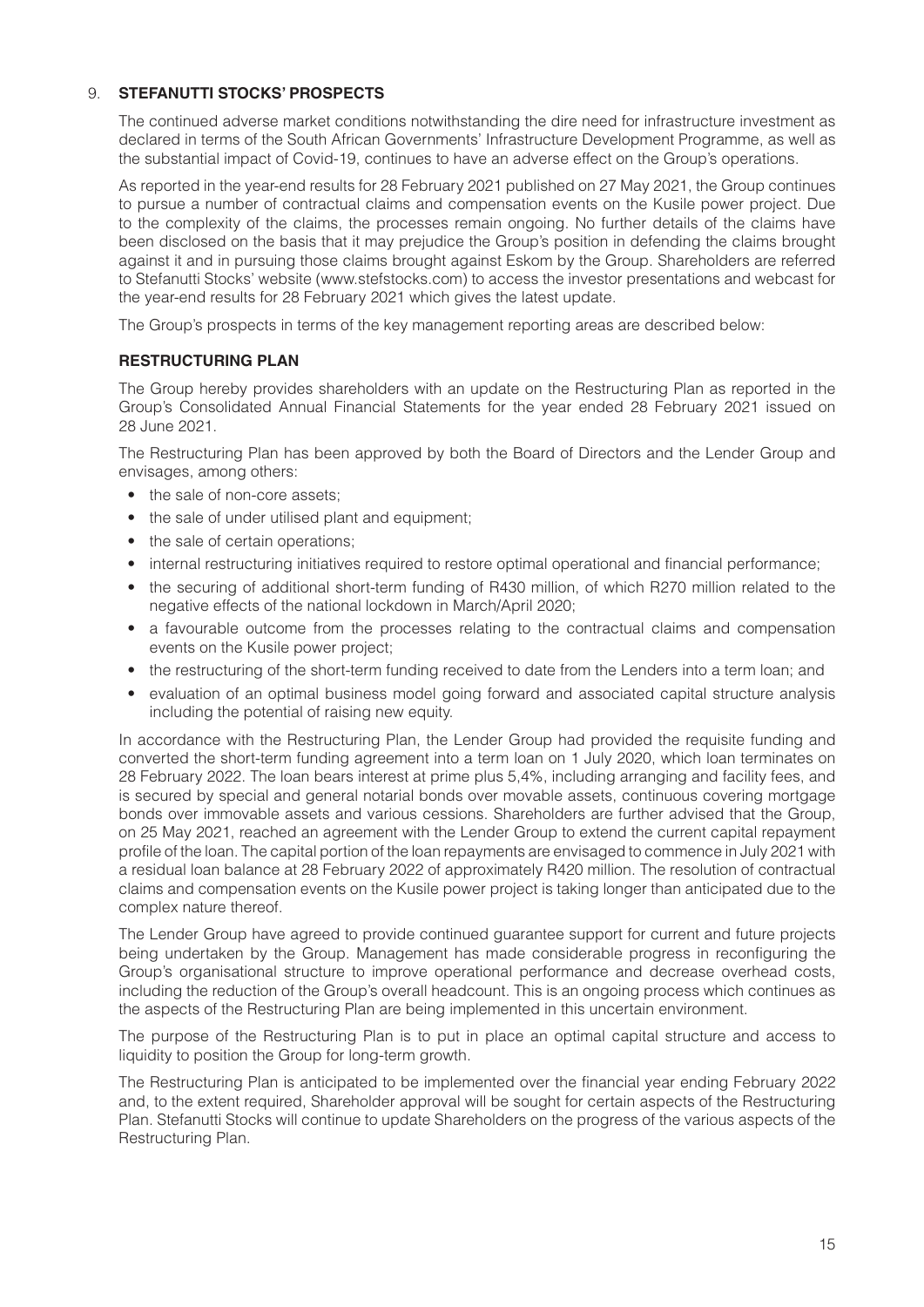#### **GOING CONCERN**

The funding provided by the Lender Group has assisted in relieving the Group's liquidity pressures even though current liabilities exceed current assets at 28 February 2021. In addition thereto, uncertainties surrounding the COVID-19 pandemic and contingent liabilities as noted in note 26 of the Group's Consolidated Annual Financial Statements for the year ended 28 February 2021, continue to indicate that a material uncertainty exists that may cast doubt on the Group's ability to continue as a going concern in the short-term. However, having converted the short-term funding agreement with the Lender Group to a term loan on 1 July 2020 and on the basis of successfully implementing the Restructuring Plan, the Directors consider it appropriate that the Group's results for the year ended 28 February 2021 be prepared on the going-concern basis.

#### **CONSTRUCTION & MINING**

#### **Order book as at February 2021– R3,6 billion**

The Roads & Earthworks division is still operating in a constrained market, where tender activity in the public sector has remained subdued. Despite the market conditions, the division has managed to secure a budgeted order book for the 2022 financial year and has a number of medium-term prospects.

Initiatives implemented in the last financial year in respect of financial controls, focus on project selection and execution and have started to pay dividends. The division has returned to profitability and while cash flow is constrained it is improving and manageable.

The Mining Services Division comprising the Materials Handling and Tailings Management sub-divisions but excluding the Contract Mining sub-division was disposed of subject to the terms and conditions as set out in the circular distributed to Shareholders on 28 April 2021.

The Coastal division has produced satisfactory results against the backdrop of a constrained market. Anticipated projects such as the work on the N3 for SANRAL and the Port upgrade have been slow to award due to COVID-19 and other administrative challenges. However, Umgeni Water have put out a number of projects to tender and the Coastal division may be awarded some of this work. The Coastal division has recently successfully completed projects for premier clients such as Vopak and Sasol.

The Civils division continues to deliver satisfactory results, again against the backdrop of a constrained market and easing of COVID-19 restrictions. The division's order book is under pressure but there are a number of opportunities presenting themselves in the Water, Renewable Energy and Transport space which may assist with this. Further, the work on the Kusile Power Station is progressing well, albeit at a reduced pace and is likely to continue until the end of 2021.

The Geotechnical division continues to operate in a shrinking market which has seen a number of its historic competitors exit the industry. The division has seen a number of cross border opportunities and is currently working in Zambia on the new Livingstone Hotel. While local opportunities remain limited, it is believed that the upsurge in SANRAL road and bridge projects may present opportunities for the division.

The Eswatini (former Swaziland) division continues to perform well and has a secured order book for the next two years which should put the division in a strong position for the short to medium term. The trading conditions in Eswatini are, however, becoming increasingly more competitive and political. The focus will be mostly on internationally funded projects and private clients as the Eswatini Government funded projects are almost certain to be awarded to the favoured local contractor.

The Zambia division has been able to secure work for the next 18 months after going through a major restructuring due to lack of opportunities and substantial amounts of outstanding debtors. The award of the Livingstone Hotel project has provided an anchor project from which to rebuild a sustainable business. Opportunities are picking up and hopefully a longer-term upswing in the copper industry will add value to the construction sector. The Zambia division continues to pursue its outstanding debtors with the Zambian Government and has started receiving a steady flow of payments, albeit small, since the beginning of the year.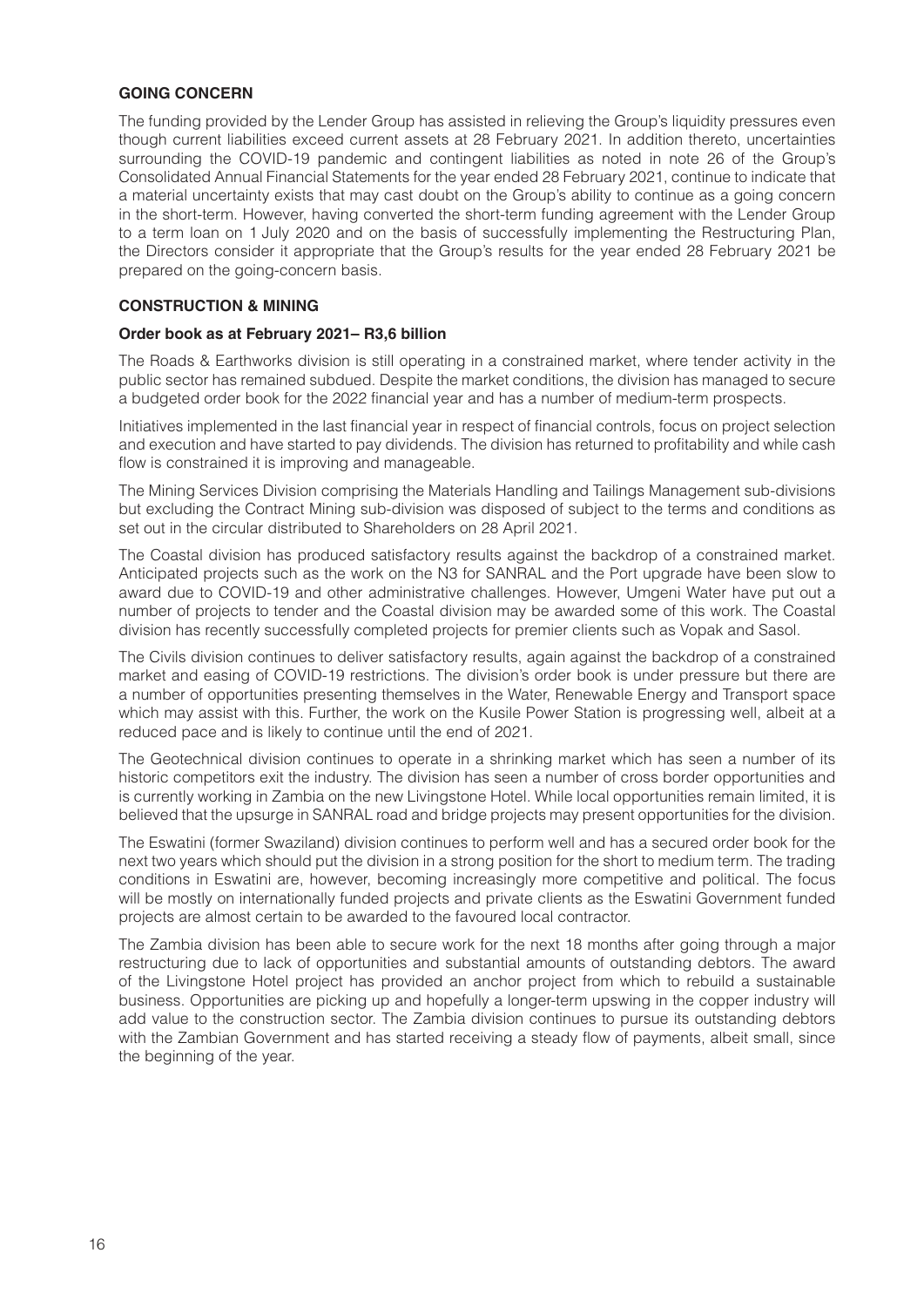The Botswana division continues to perform well despite the effects of COVID-19. The division could see major project opportunities coming to fruition from across the Botswana construction sector, however, these opportunities may take up to 18 months to materialise into project awards. With two of the division's projects reaching a conclusion at the end of the year it is imperative that the division secures another sizeable project before the financial year-end. The current management team are working on building relationships which will support a sustainable business going forward with a balance of general construction works.

### **BUILDING**

#### **Order book as at February 2021 – R2,0 billion**

The building sector in South Africa experienced another challenging year in 2020, as weak infrastructure investment translated to a scarcity of large projects coming to market and greater pressure on margins.

The COVID-19 pandemic significantly contributed to the reduction of opportunities and a number of projects were cancelled or delayed as a result.

Building reported mixed results across its operations, with reasonable performances from KwaZulu-Natal (KZN), Western Cape and Mozambique and a poor performance from Gauteng. To mitigate risk, the Building business unit was more selective regarding the types of work being procured, which in itself put pressure on revenue and margin. In Gauteng, a new leadership team was appointed in September 2019 to turn the business around and create more opportunities in the Gauteng region.

Since August 2020, there has been a significant uptick in work opportunities and projects coming to market. This has been experienced across all three regions, of which some of these opportunities include: Western Cape – data centres valued at approximately R1,2 billion, commercial buildings valued at approximately R1,0 billion, social housing valued at approximately R0,5 billion: KZN – industrial warehouses, valued at approximately R1,1 billion, retail upgrades valued at approximately R0,6 billion; Gauteng – industrial buildings valued at approximately R2,0 billion, hospital upgrades valued at approximately R0,8 billion and production facility upgrades valued at approximately R0,4 billion.

The Mozambique division's order book is currently under pressure, impacted by the ongoing unrest in the northern province gas fields expansion projects. The division is, however, pursuing other opportunities in the office, residential, factory and surface mine infrastructure in the private sector. In addition, the division has taken measures to reduce its holding cost in the interim.

#### **MECHANICAL & ELECTRICAL**

#### **Order book as at February 2021 – R136 million**

The Mechanical & Electrical business unit has been severely impacted by the effect the COVID-19 pandemic has had on global commodity prices resulting in major plant maintenance and upgrade projects being put on hold. However, opportunities in the traditional petrochemical sector for the Oil & Gas division are showing signs of improvement.

#### **ESKOM — KUSILE POWER PROJECT**

#### **SSBR JV – Package 16**

Eskom continues with their adverse approach to certification. The expected cash inflow from Eskom on this project requires National Treasury approval, which to date has not been granted. Since 1 March 2020 only R20,4 million has been certified and paid with total costs incurred of R299 million. The Group is pursuing a number of contractual claims and compensation events on this project, and due to the complexity of the claims, the processes remain ongoing. No further details of the claims have been disclosed on the basis that it may prejudice the Group's position in defending the claims brought against it and in pursuing those claims brought against Eskom by the Group.

All construction work is complete and snagging is anticipated to be completed by July 2021. The Group is in the process of agreeing the final account, all sectional final measurements for all structures have been submitted. This process remains ongoing, however, is very slow due to Eskom being under resourced. All commissioning works expected to be completed by February 2022. Measurement items which cannot be agreed will be referred to the Dispute Adjudication Board for a decision.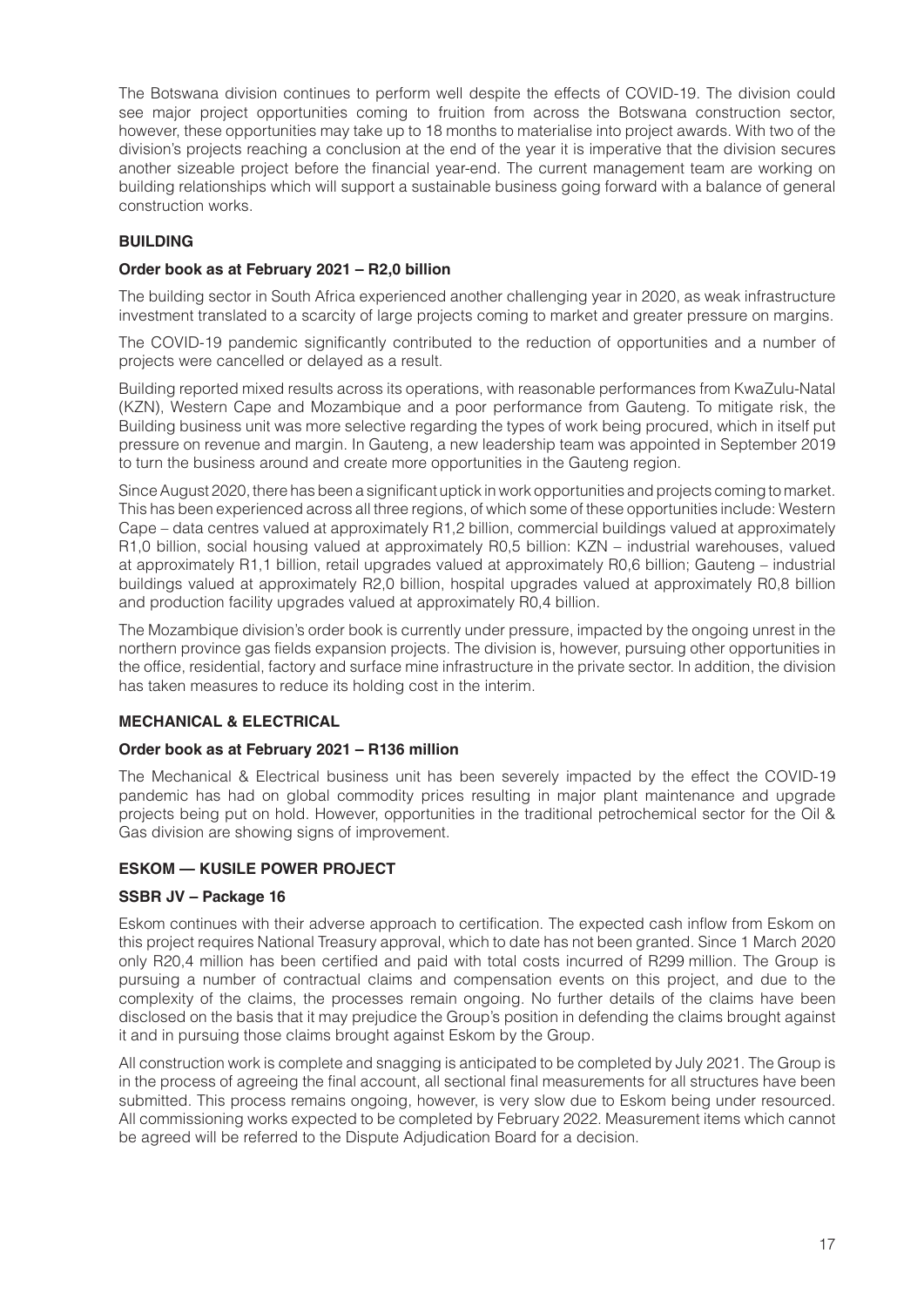As previously mentioned, the Group and Eskom have both committed to a claims resolution process which involves the appointment of independent experts to evaluate the causes of delays and the quantification thereof. The independent delay experts have completed their independent analysis of the delays on access and initial design, construction and commissioning, with the experts to finalise their analysis on the effects of sectional delays and their effect across the project within the next few months.

The Parties are successfully limiting the issues in dispute, which issues will begin to be referred to the Dispute Adjudication Board from July 2021 for a decision. The independent quantum experts are in the process of completing their exercise of interrogating a sample of total costs and to date have not found any anomalies. In addition, they are in the process of agreeing the methodology to apply such costs to the delay analysis assessment for the extension of time and claims for additional payment. The parties are still on track to substantially resolve the disputes by February 2022.

#### **Stefanutti Stocks Izazi JV – Package 28**

As previously reported, Eskom terminated this contract due to their inability to provide access to complete the relevant works. Based on the works completed, as well as Eskom's termination of the contract, the Group contends that there are material amounts due to the Group.

The Group had already commenced an adjudication process in 2018. As several disputes relate to measurement of the works, it has been agreed with Eskom to increase the matters under dispute to include the termination and final certification and embark on an independent expert process to resolve these disputes. In order to accommodate this independent expert process, the adjudicator has been requested not to publish his decision. The parties are still on track to substantially resolve the dispute by February 2022.

#### **AUDIT, GOVERNANCE AND RISK COMMITTEE – GENERAL RISK MANAGEMENT**

The Board Risk Committee for the time being is focusing on the following aspects:

- › COVID-19 and the effect on the sustainability of the Group.
- › Going concern.
- › Solvency and liquidity.
- › Funding requirements and repayments.
- › Debtors recoverability.
- › Material contracts.
- › Working capital requirements and movement.

#### 10. **ADDITIONAL INFORMATION ON STEFANUTTI STOCKS**

#### 10.1 **Share Capital of the Company**

The table below shows the authorised and issued share capital of Stefanutti Stocks as at the Last Practicable Date:

|                                              | R'000     |
|----------------------------------------------|-----------|
| <b>Authorised</b>                            |           |
| 400 000 000 ordinary shares of 0,00025 cents |           |
| <b>Total</b>                                 |           |
| <b>Issued</b>                                |           |
| 188 080 746 ordinary shares of 0,00025 cents |           |
| Share premium                                | 1 007 718 |
| <b>Total</b>                                 | 1 007 718 |
|                                              |           |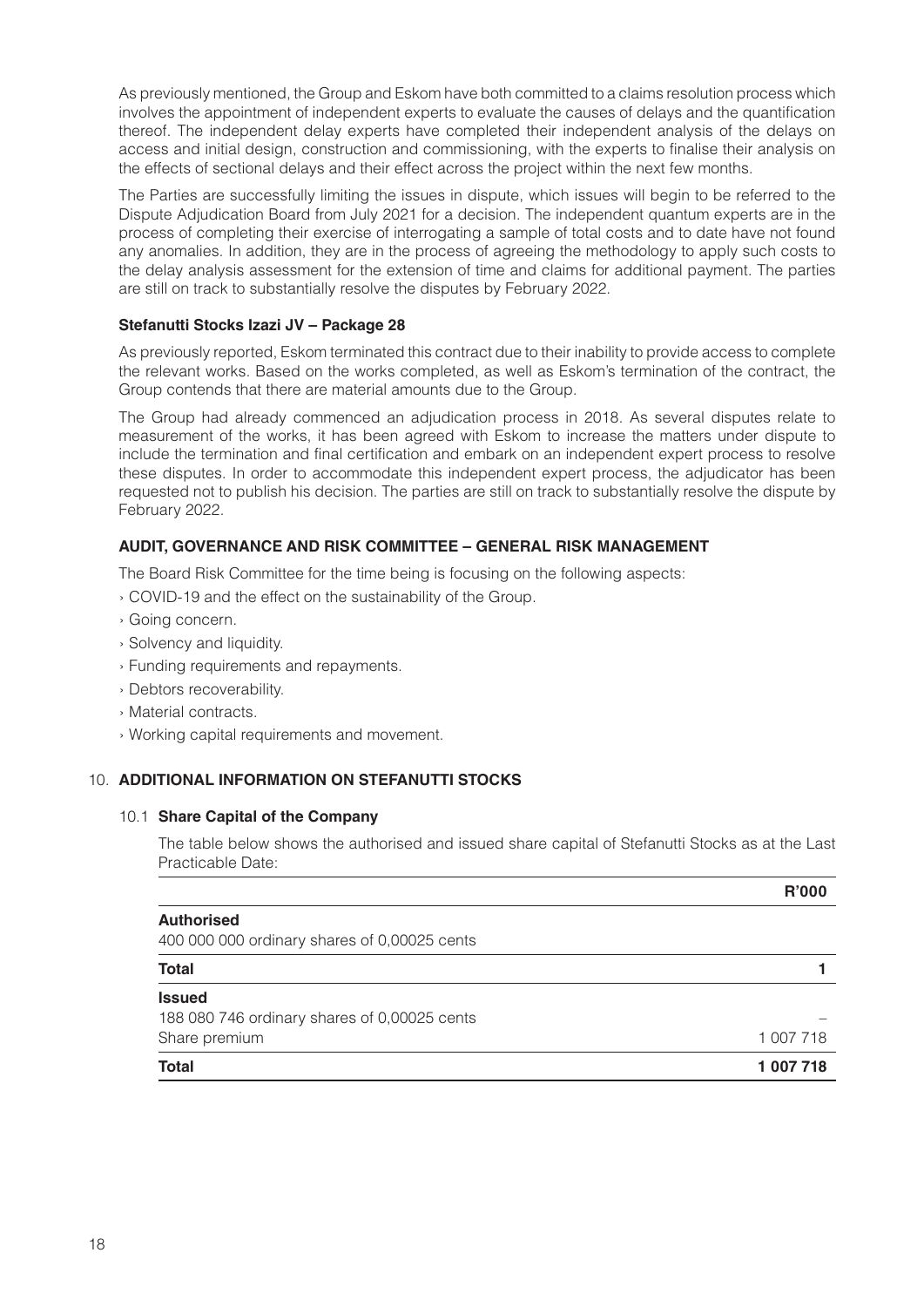#### 10.2 **Major Shareholders**

Insofar as it is known to the Directors, Shareholders who directly or indirectly beneficially held a 5% or greater shareholding in the issued ordinary share capital of Stefanutti Stocks, as at 28 May 2021 were as follows:

| <b>Name of Shareholder</b>        | <b>Number</b><br>of Shares<br>held | <b>Direct</b><br>beneficial | <b>Indirect</b><br>beneficial | % of issued<br>share<br>capital* |
|-----------------------------------|------------------------------------|-----------------------------|-------------------------------|----------------------------------|
| Stefanutti Stocks Investments     |                                    |                             |                               |                                  |
| Proprietary Limited               | 14 407 132                         | 14 407 132                  |                               | 7.66                             |
| Ninety One                        | 14 015 479                         |                             | 14 015 479                    | 7.45                             |
| Welkom Investments                | 30 200 119                         | 30 200 119                  |                               | 16.06                            |
| <b>AG Capital</b>                 | 28 867 327                         | 28 867 327                  |                               | 15.35                            |
| <b>Standard Financial Markets</b> | 9 548 765                          |                             | 9 548 765                     | 5.08                             |
| <b>Total</b>                      | 97 038 822                         | 73 474 578                  | 23 564 244                    | 51.60                            |

\*There is no controlling shareholder as at 28 May 2021.

#### 10.3 **Directors' Remuneration and Service Contracts**

The Directors' remuneration and benefits are set out below:

| <b>28 FEBRUARY 2021</b>                                                         | <b>Basic</b><br>salary<br><b>R'000</b> | <b>Other</b><br>benefits<br>(travel<br>allowances)<br><b>R'000</b> | bonus<br>R'000 | <b>Post-</b><br><b>Retention employment</b><br>benefits<br><b>R'000</b> | <b>Short-term</b><br>incentives<br>relating to<br><b>Feb 2019</b><br><b>R'000</b> | Total<br><b>R'000</b> |
|---------------------------------------------------------------------------------|----------------------------------------|--------------------------------------------------------------------|----------------|-------------------------------------------------------------------------|-----------------------------------------------------------------------------------|-----------------------|
| <b>EXECUTIVE</b><br><b>DIRECTORS</b><br>RW Crawford – CEO<br>AV Cocciante – CFO | 3582<br>3 1 8 2                        | 232<br>32                                                          | 2 150<br>1837  | 309<br>264                                                              | 140                                                                               | 6 273<br>5455         |

Contracts of employment with Executive Directors were concluded on terms and conditions that are standard for such appointments and contain normal terms of employment. The contracts of employment are available for inspection as described in paragraph 15 of this Circular.

The non-executive Directors short-term benefits are set out below:

#### **28 FEBRUARY 2021**

|                                       | <b>Attendance</b><br>fees<br><b>R'000</b> | <b>Annual</b><br>fees<br><b>R'000</b> | Pre-<br>approved<br>services<br><b>R'000</b> | <b>Total</b><br>2021<br>R'000 |
|---------------------------------------|-------------------------------------------|---------------------------------------|----------------------------------------------|-------------------------------|
| <b>NON-EXECUTIVE DIRECTORS</b>        |                                           |                                       |                                              |                               |
| ZJ Matlala                            |                                           | 880                                   |                                              | 880                           |
| JM Poluta (alternate to B Silwanyana) | 441                                       |                                       |                                              | 441                           |
| DG Quinn                              | 648                                       |                                       |                                              | 648                           |
| HJ Craig                              | 488                                       |                                       |                                              | 488                           |
| <b>B</b> Silwanyana                   | 472                                       |                                       |                                              | 472                           |
| <b>B</b> Harie                        | 448                                       |                                       |                                              | 448                           |

There are no service contracts in place in respect of non-executive Directors of Stefanutti Stocks.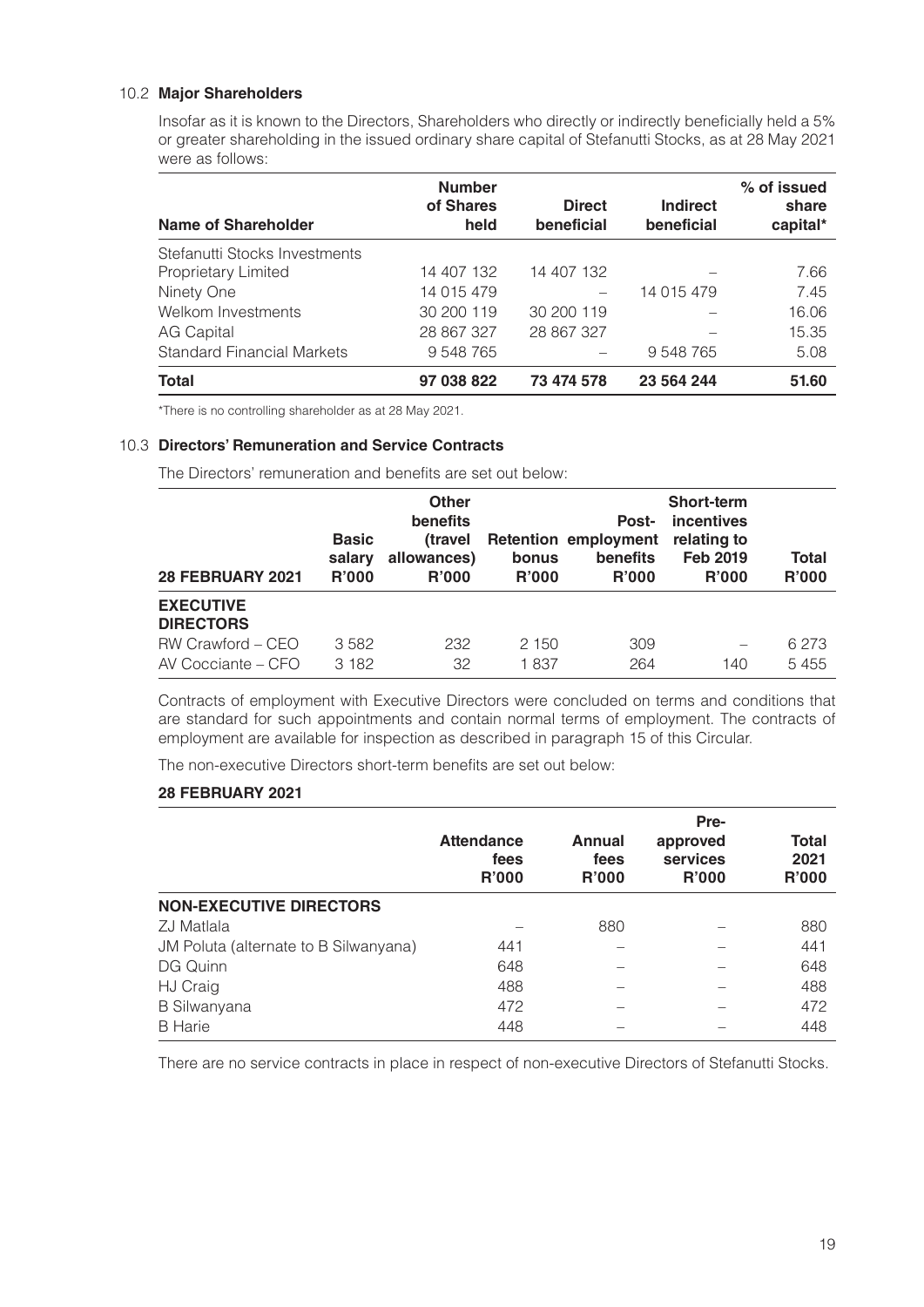#### 10.4 **Directors' interests in Stefanutti Stocks Shares**

The direct and indirect interests of the Directors, and their associates (including Directors who resigned in the last 18 months), in the ordinary share capital of Stefanutti Stocks, as at the last practicable date, are set out below:

| <b>Director</b>    | <b>Direct</b><br>beneficial<br>(number of<br>Shares) | <b>Indirect</b><br>beneficial<br>(number of<br>Shares) | percentage<br><b>Holding</b><br>% |
|--------------------|------------------------------------------------------|--------------------------------------------------------|-----------------------------------|
| Non-executive      |                                                      |                                                        |                                   |
| DG Quinn           |                                                      | 700 000                                                | 0.37                              |
| <b>JM Poluta</b>   |                                                      | 150 612                                                | 0.08                              |
| <b>Executive</b>   |                                                      |                                                        |                                   |
| <b>RW Crawford</b> | 7693                                                 | 336 780                                                | 0.18                              |
| AV Cocciante       | 634 666                                              | 290 335                                                | 0.49                              |
| <b>Total</b>       | 642 359                                              | 1 477 727                                              | 1.12                              |

There have been no dealings in Shares for the period beginning 1 March 2021 and ending on the Last Practicable Date by the Directors, including former Directors who have resigned during the 18 months prior to the Last Practicable Date.

#### 10.5 **Directors' interest in the Transaction**

The Directors do not have any beneficial interest, whether direct or indirect, in the Transaction nor did they have any material interest in a transaction that was effected by Stefanutti Stocks during:

- the current or immediately preceding financial year; or
- an earlier financial year and remain in any respect outstanding or unperformed.

#### 10.6 **Material Loans and Contracts of Stefanutti Stocks**

- Details relating to material loans made to Stefanutti Stocks are set out in **Annexure 5** of this Circular.
- Details relating to Stefanutti Stocks material contracts are set out in **Annexure 6** of this Circular.

Al Tayer Stocks does not have material loans or material contracts.

#### 10.7 **Material Change**

There have been no material changes in the financial or trading position of Stefanutti Stocks since the publication of the Group's Consolidated Annual Financial Statements for the year ended 28 February 2021 other than:

• the circular dated 28 April 2021 to Shareholders relating to the disposal of the Mining Services Division comprising the Materials Handling and Tailings Management sub-divisions but excluding the Contract Mining sub-division. Stefanutti Stocks convened a General Meeting of Shareholders on 26 May 2021 whereby Shareholders approved the disposal of the Mining Services Division which transaction constituted a Category 1 transaction in terms of the Listings Requirements.

There have been no material changes in the financial or trading position of Al Tayer Stocks since the publication of the interim financial statements for the six months ended 31 December 2020.

#### 10.8 **Working Capital Statement**

Having made due and careful enquiry as to the working capital requirements of Stefanutti Stocks for the 12 months following the date of issue of this Circular, the Board is of the opinion that the working capital facilities of Stefanutti Stocks and its subsidiaries is sufficient for the current requirements of Stefanutti Stocks and will be adequate for at least the next 12 months from the date of issue of this Circular. The Transaction will initially generate approximately R87,3 million in freely available cash, which will be used by Stefanutti Stocks to strengthen its financial position by reducing its overall existing debt as envisaged under the Restructuring Plan, thereby contributing positively to the working capital requirements.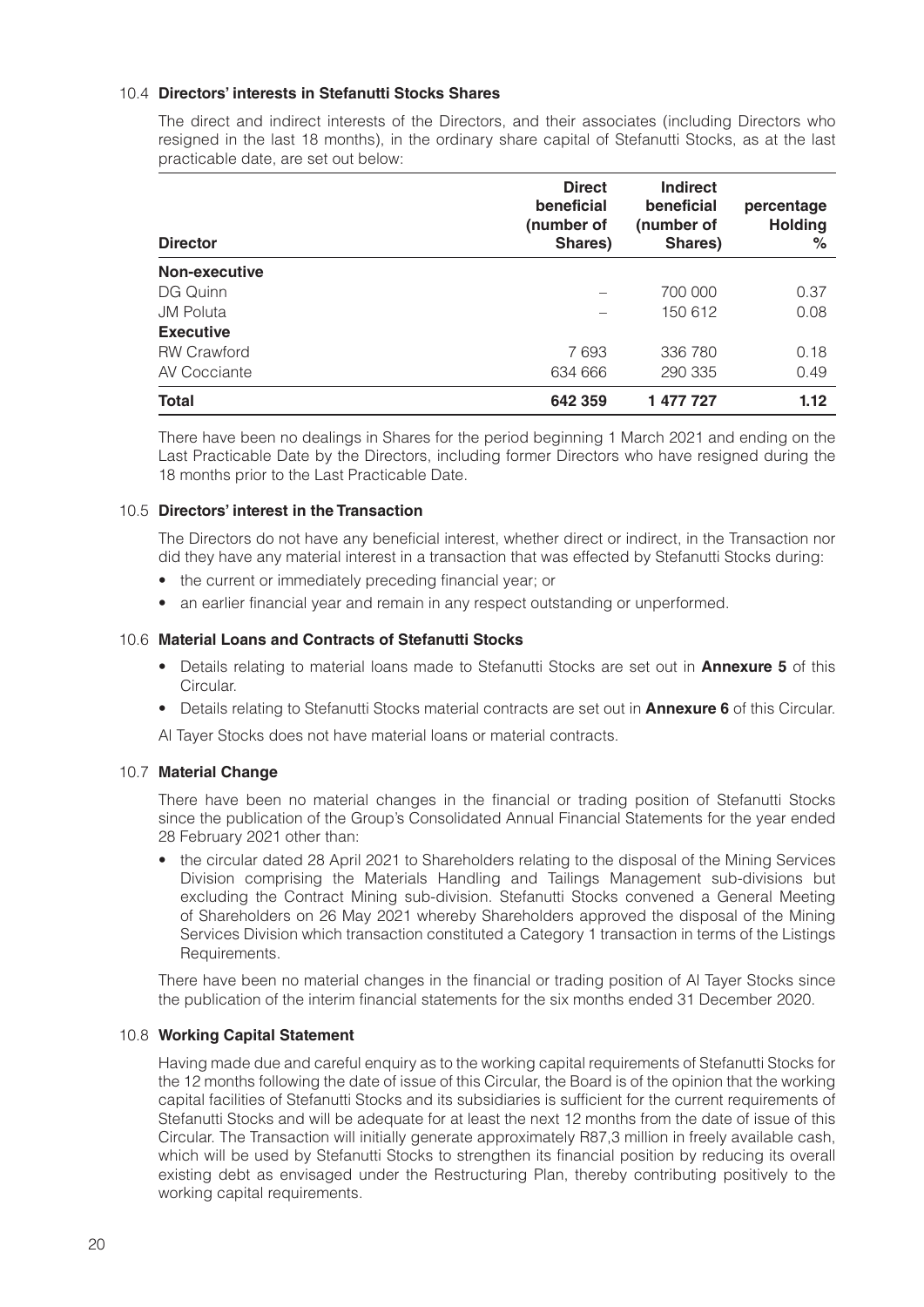#### 10.9 **Litigation Statement**

Save as otherwise publicly disclosed, including in the Stefanutti Stocks Integrated Annual Report and the Group's Consolidated Annual Financial Statements for the year ended 28 February 2021, there are no legal or arbitration proceedings, including any proceedings that are pending or threatened, of which the Group is aware, that may have or have had, in the recent past, being at least the previous 12 months, a material effect on the Group's financial position.

#### 11. **EXPENSES RELATING TO THE TRANSACTION**

The estimated expenses that will be incurred by Stefanutti Stocks in respect of the Transaction are approximately R2,9 million, excluding VAT and include the following:

| <b>Nature of expense</b>                          | <b>Service providers</b>                    | R'000 |
|---------------------------------------------------|---------------------------------------------|-------|
| <b>Transaction Advisors</b>                       | Metis/Birkett Stewart McHendrie             | 500   |
| Legal Advisors                                    | Webber Wentzel                              | 500   |
| Sponsor                                           | Bridge Capital Advisors Proprietary Limited | 450   |
| Independent Reporting Accountants                 | <b>Mazars</b>                               | 1 184 |
| JSE documentation fees                            | <b>JSE Limited</b>                          | 56    |
| Printing, publication, distribution expenses Ince |                                             | 140   |
| <b>Transfer Secretaries</b>                       | Computershare Investor Services (Pty) Ltd   | 50    |
| <b>Total</b>                                      |                                             | 2880  |

Stefanutti Stocks incurred preliminary expenses during 2021 in relation to the circular to Shareholders dated 28 April 2021 regarding the disposal of the Mining Services Division and are disclosed in the table below:

| <b>Nature of expense</b>                          | <b>Service providers</b>                    | R'000 |
|---------------------------------------------------|---------------------------------------------|-------|
| <b>Transaction Advisors</b>                       | Metis/Birkett Stewart McHendrie             | 500   |
| Legal Advisors                                    | Webber Wentzel                              | 500   |
| Sponsor                                           | Bridge Capital Advisors Proprietary Limited | 150   |
| Independent Reporting Accountants                 | <b>Mazars</b>                               | 371   |
| JSE documentation fees                            | <b>JSE Limited</b>                          | 75    |
| Printing, publication, distribution expenses Ince |                                             | 100   |
| Meeting scrutineers                               | Computershare Investor Services (Pty) Ltd   | 50    |
| <b>Total</b>                                      |                                             | -746  |

Stefanutti Stocks incurred preliminary expenses during 2020 in relation to the circular to Shareholders dated 22 December 2020 regarding the disposal of the Clayville Properties and are disclosed in the table below:

| <b>Nature of expense</b>                          | <b>Service Providers</b>                    | R'000 |
|---------------------------------------------------|---------------------------------------------|-------|
| <b>Transaction Advisors</b>                       | Metis/Birkett Stewart McHendrie             | 100   |
| Legal Advisors                                    | Webber Wentzel                              | 150   |
| Sponsor                                           | Bridge Capital Advisors Proprietary Limited | 150   |
| Independent Reporting Accountants                 | <b>Mazars</b>                               | 188   |
| <b>JSE</b> documentation fees                     | <b>JSE Limited</b>                          | 53    |
| Printing, publication, distribution expenses Ince |                                             | 78    |
| <b>Transfer Secretaries</b>                       | Computershare Investor Services (Pty) Ltd   | 50    |
| <b>Total</b>                                      |                                             | 769   |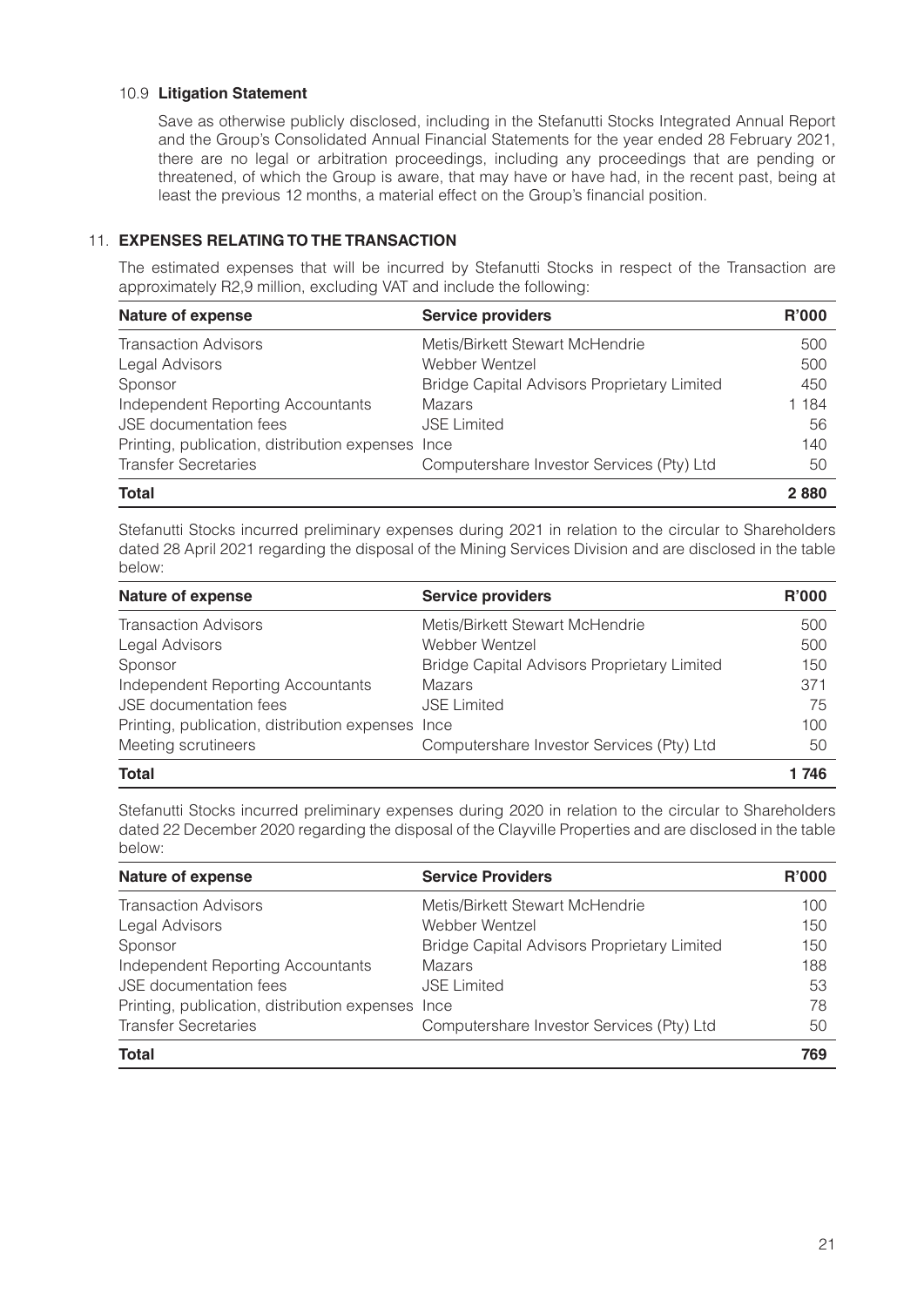#### 12. **DIRECTORS' RESPONSIBILITY STATEMENT AND RECOMMENDATION**

The Directors, whose names are set out on page 10 of this Circular, collectively and individually accept full responsibility for the accuracy of the information given in this Circular in relation to Stefanutti Stocks and certify that, to the best of their knowledge and belief, no material facts have been omitted which would make any statement in this Circular false or misleading, that all reasonable enquiries to ascertain such facts have been made and that the Circular contains all information as required by the Listings Requirements.

Having regard to the terms and conditions of the Transaction, the Board is of the opinion that the terms of the Transaction are in the interest of Shareholders. The Transaction forms part of the disposal of certain non-core assets as envisaged by the Restructuring Plan which aims to put in place the optimal capital structure and access to liquidity to position the Group for long-term growth. To this end the Board, recommends that Shareholders vote in favour of the ordinary resolutions as set out in the Notice of General Meeting to approve and authorise the implementation of the Transaction.

#### 13. **CONSENTS**

All parties detailed in the "Corporate Information" section on page 1 of this Circular have consented in writing to the inclusion of their names and reports in the Circular in the form and context in which they appear and have not withdrawn their consents prior to the publication of this Circular. The Independent Reporting Accountants have consented to references to its reports in the form and context in which they appear and have not withdrawn their consents prior to the publication of the Circular.

#### 14. **GENERAL MEETING AND VOTING RIGHTS**

A General Meeting of Stefanutti Stocks Shareholders will be held entirely by electronic communication in terms of the MOI and Companies Act on Tuesday, 31 August 2021 at 09:00 in order to consider, and if deemed fit, pass, with or without modification, the resolutions set out in the Notice of General Meeting as attached and forming part of this Circular.

Shareholders are referred to the Notice of General Meeting attached to this Circular for details on the resolutions to be proposed at the General Meeting and to the "Action Required by Shareholders" section of this Circular for information on the procedure to be followed by Shareholders in order to participate and to exercise their votes at the General Meeting.

Every Shareholder present or represented by proxy at the General Meeting shall have all votes determined in accordance with the voting rights associated with the Stefanutti Stocks Shares held by that Shareholder.

The quorum requirement for the General Meeting to begin or for a matter to be considered at the General Meeting is at least three Shareholders present in person. In addition:

- the General Meeting may not begin until sufficient persons are present or represented by proxy to exercise, in aggregate, at least 25% of the voting rights that are entitled to be exercised in respect of at least one matter to be decided at the General Meeting; and
- a matter to be decided at the General Meeting may not begin to be considered unless sufficient persons are present or represented by proxy to exercise, in aggregate, at least 25% of all of the voting rights that are entitled to be exercised in respect of that matter at the time the matter is called on the agenda.

Votes at the General Meeting will be taken by way of a poll and not a show of hands. On a poll, any person who is present at the General Meeting, whether as a Shareholder or as proxy for a Shareholder, has the number of votes determined in accordance with the voting rights associated with the Stefanutti Stocks Shares held.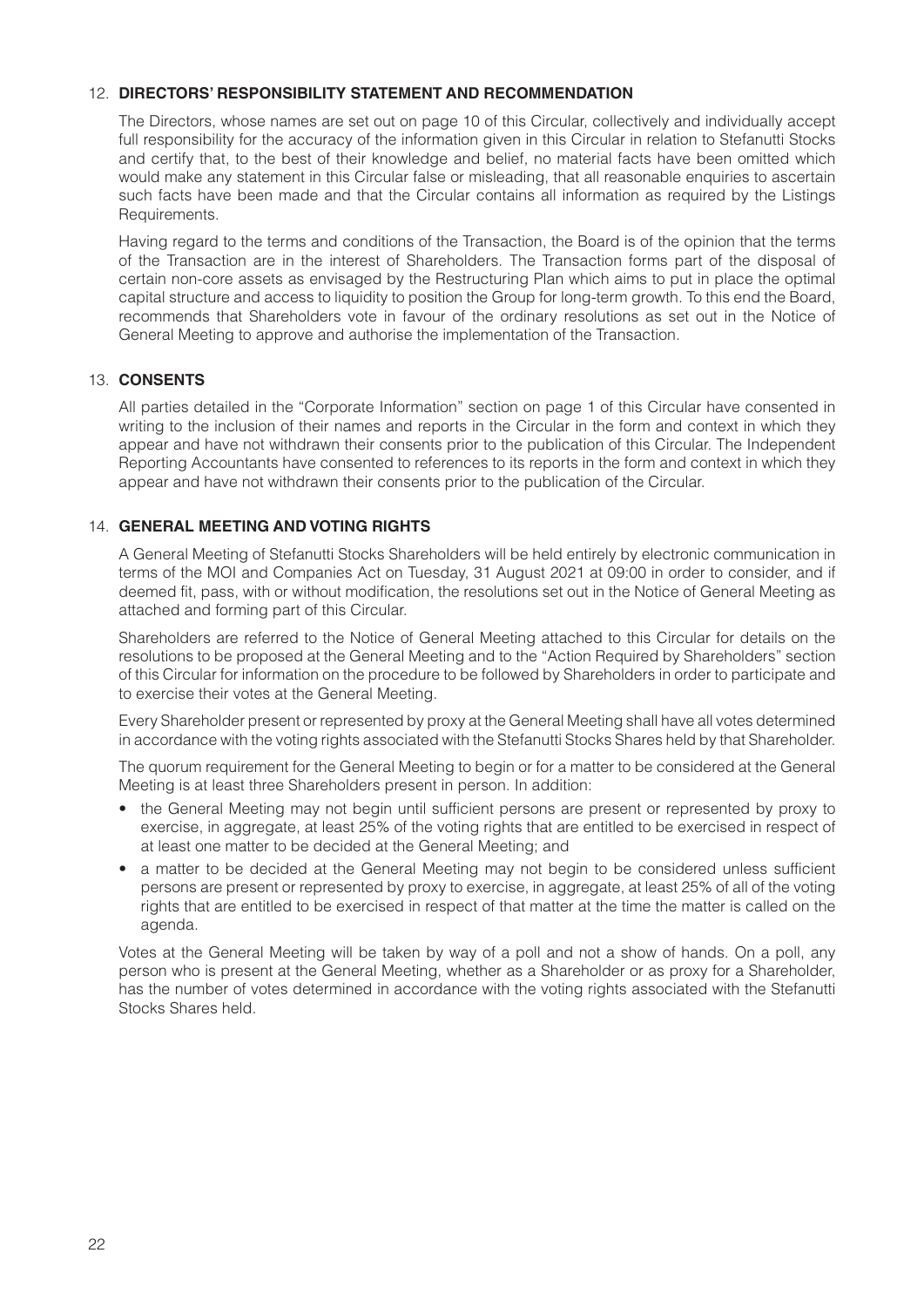#### 15. **DOCUMENTS AVAILABLE FOR INSPECTION**

Copies of the following documents will be available for inspection during normal business hours at the registered offices of Stefanutti Stocks at No 9 Palala Street, Protec Park, Cnr Zuurfontein Avenue and Oranjerivier Drive, Kempton Park, 1619, and will also be electronically available by making an email request to the company secretary at w.somerville@mweb.co.za, from the date of publication of this Circular up to and including the date of the General Meeting:

- the MOI of Stefanutti Stocks and its major subsidiaries;
- the Agreement;
- the signed Independent Reporting Accountant's assurance report on the compilation of the *pro forma*  financial information set out in **Annexure 2**;
- the signed Independent Reporting Accountant's report on the report of historical financial information set out in **Annexure 3**;
- Directors' service contracts;
- material contracts referenced in paragraph 10.6 and **Annexure 6** of this Circular;
- the advisors' consents as per paragraph 13 of this Circular;
- Historical financial information of Al Tayer Stocks LLC and its subsidiaries for the financial years ended 30 June 2018, 30 June 2019, 30 June 2020;
- Historical financial information of Al Tayer Stocks LLC and its subsidiaries for the six months ended 31 December 2020; and
- a signed copy of this Circular.

On behalf of the Board

#### **ZJ Matlala**

*Chairman*

28 July 2021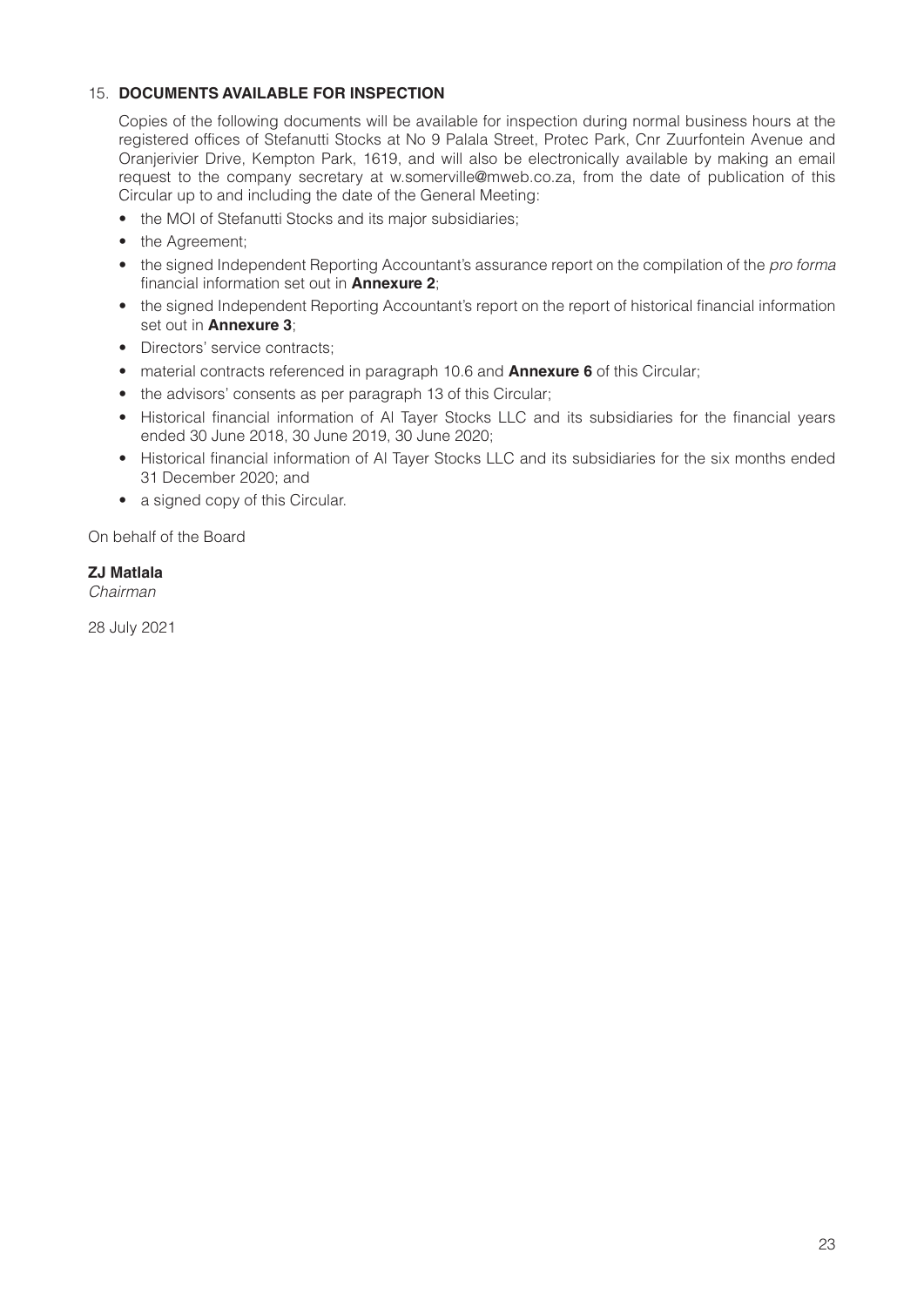## *PRO FORMA* **FINANCIAL INFORMATION**

#### *PRO FORMA* **FINANCIAL INFORMATION ON THE TRANSACTION**

Basis of Preparation

The definitions and interpretations commencing on page 7 of the Circular have been used throughout this Annexure. The *pro forma* financial information should be read in conjunction with paragraph 6 of the Circular.

Set out below is the *pro forma* statement of financial position and statement of comprehensive income of Stefanutti Stocks, showing the *pro forma* effects of the transaction (the "*pro forma* financial information").

The *pro forma* financial information has been provided for illustrative purposes only, to provide information on how the transaction may have affected the financial position of Stefanutti Stocks, assuming it was implemented on 1 March 2020 for purposes of the *pro forma* statement of comprehensive income and 28 February 2021 for purposes of the *pro forma* statement of financial position. Because of its nature, the *pro forma* financial information may not fairly represent Stefanutti Stocks financial position, changes in equity, results of operations or cash flows after the Transaction.

The *pro forma* financial information, including the assumptions on which it is based and the financial information from which it has been prepared, is the responsibility of the Board of Directors. The *pro forma* financial information has been prepared in accordance with Stefanutti Stocks' accounting policies and in compliance with IFRS.

The *pro forma* financial information should be read in conjunction with the independent Reporting Accountant's assurance report thereon, which is presented in **Annexure 2**.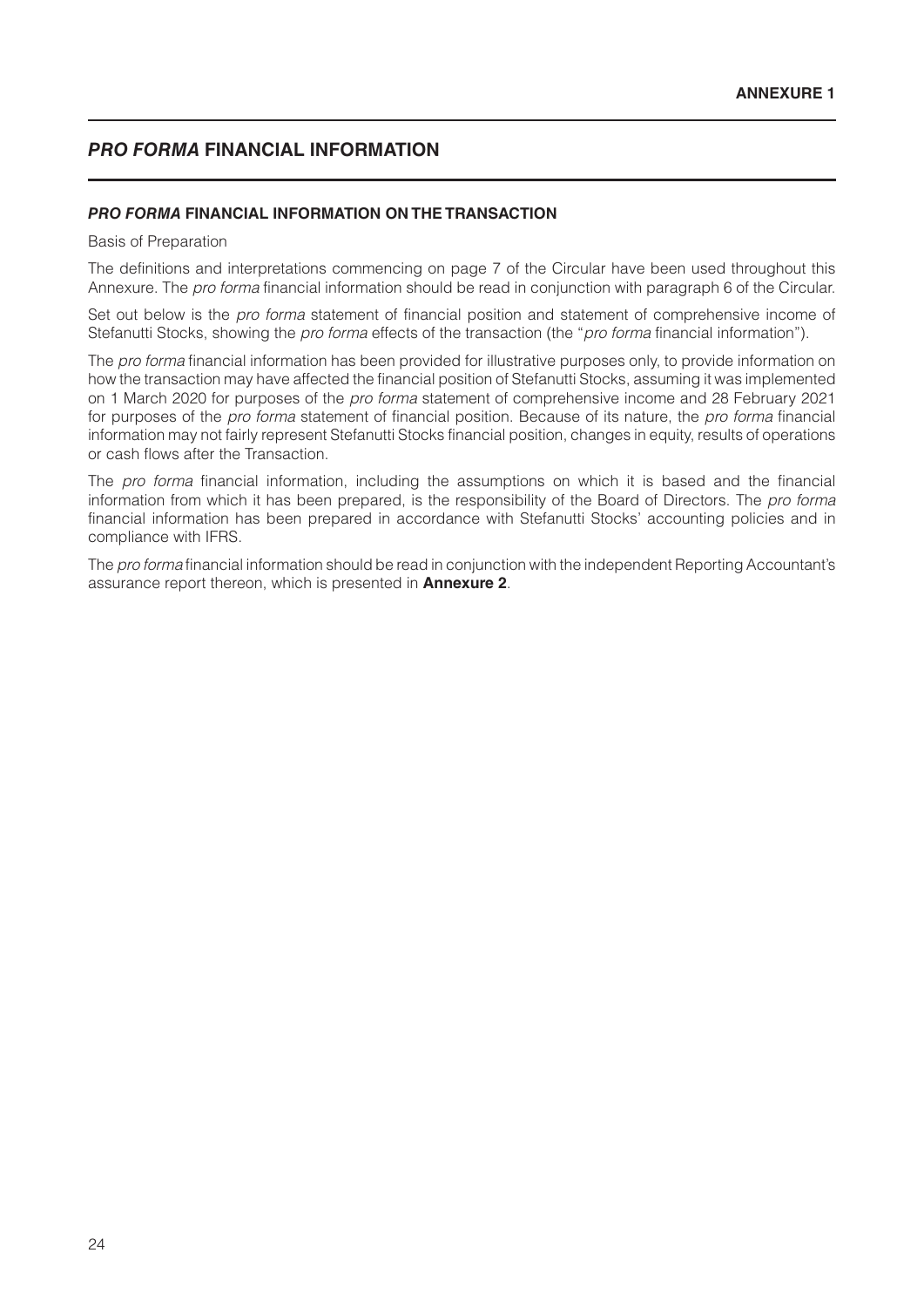|                  | <br> <br>     |
|------------------|---------------|
|                  |               |
|                  |               |
|                  |               |
|                  |               |
|                  |               |
|                  |               |
|                  |               |
|                  |               |
| idan tahun 2001. |               |
|                  |               |
|                  |               |
|                  |               |
|                  |               |
|                  |               |
|                  |               |
|                  |               |
|                  |               |
| <b>CARCITECT</b> |               |
|                  | J             |
|                  |               |
|                  |               |
|                  |               |
|                  |               |
|                  |               |
|                  | $\frac{1}{2}$ |
|                  |               |
|                  |               |
|                  |               |
|                  |               |
|                  |               |
|                  |               |
|                  |               |
|                  |               |
|                  |               |
|                  |               |
|                  |               |
|                  |               |
| こここくしく しくし<br>l  |               |
|                  |               |
|                  |               |
|                  |               |
|                  |               |
| L                |               |
|                  | ĺ             |
| ו<br>ו           | ı             |
|                  | ١             |
|                  |               |
|                  |               |
|                  |               |
|                  | i             |
|                  |               |
|                  |               |
| insidente is an  |               |
|                  |               |
|                  |               |
|                  |               |
|                  |               |
|                  |               |
| <b>COCHOCA</b>   |               |
| Ì                |               |
|                  |               |

|                                                                                                                                          | (note 2)<br><b>R'000</b><br>Audited<br>12 months<br>ended<br>28 February<br>2021 | (note 3)<br><b>R'000</b><br>Division<br>ហ្គ<br>from the<br>disposal of<br>the Mining<br>Ŵ<br>ರಾ<br>Adjustment<br>resultin<br>Service | Pro forma<br><b>R'000</b><br>Services<br><b>Division</b><br>after<br>disposal of<br>the Mining | (note 5)<br>Adjustment<br><b>R'000</b><br>to give<br>effect to<br>of ATS<br>disposal | $(note 6-9)$<br><b>R'000</b><br><b>Disposal</b><br>of ATS | (Note 10-12)<br><b>R'000</b><br>results<br>Continuing<br>group<br>effect on | (Note 12-13)<br><b>R'000</b><br>Transaction<br>Costs | <b>R'000</b><br>Pro-forma<br>after<br>disposal |
|------------------------------------------------------------------------------------------------------------------------------------------|----------------------------------------------------------------------------------|--------------------------------------------------------------------------------------------------------------------------------------|------------------------------------------------------------------------------------------------|--------------------------------------------------------------------------------------|-----------------------------------------------------------|-----------------------------------------------------------------------------|------------------------------------------------------|------------------------------------------------|
| CONTINUING OPERATIONS<br>Contract Revenue                                                                                                | 5040586                                                                          |                                                                                                                                      | 5040586                                                                                        |                                                                                      |                                                           |                                                                             |                                                      | 5040586                                        |
| Depreciation and amortisation<br>taxation, depreciation and<br>Earnings before interest,<br>amortisation (EBITDA)<br>mpairment of assets | (130265)<br>(15137)<br>33983                                                     | (1746)<br>(58926)                                                                                                                    | (130265)<br>(74063)<br>32 237                                                                  | ı                                                                                    | ı                                                         | ı                                                                           | (2880)                                               | (74063)<br>(130265)<br>29357                   |
| Operating loss before<br>investment income<br>nvestment income                                                                           | (111419)<br>28734                                                                | (60672)                                                                                                                              | (172091)<br>28734                                                                              | T                                                                                    | $\overline{\phantom{a}}$<br>T                             | I<br>337                                                                    | (2880)                                               | (174971)<br>29 071                             |
| Share of losses of equity-<br>accounted investees                                                                                        | (1323)                                                                           |                                                                                                                                      | (1323)                                                                                         |                                                                                      | $\overline{\phantom{a}}$                                  |                                                                             | $\overline{\phantom{a}}$                             | (1323)                                         |
| Operating loss before finance<br>Finance costs<br>costs                                                                                  | (84008)<br>(134 236)                                                             | (60672)<br>10000                                                                                                                     | (144680)<br>(124236)                                                                           | T<br>$\overline{\phantom{a}}$                                                        | L<br>1                                                    | 12 282<br>337                                                               | (2880)                                               | (147223)<br>(111 954)                          |
| Loss before taxation<br>axation                                                                                                          | (93104)<br>(218244)                                                              | ୕୍ବ<br>(5067)                                                                                                                        | (93104)<br>(268916)                                                                            | т                                                                                    | T<br>$\overline{\phantom{a}}$                             | 12619                                                                       | (2880)                                               | (259 177)<br>(93104)                           |
| from discontinued operations<br>Profit after tax for the period<br>Loss for the period from<br>continuing operations                     | (311348)                                                                         | $\widehat{S}$<br>(5067)                                                                                                              | (362020)                                                                                       | ı                                                                                    | I                                                         | 12619                                                                       | (2880)                                               | (352 281)                                      |
| note $3 & 4$                                                                                                                             | 21 166                                                                           | 20834                                                                                                                                | 42000                                                                                          | (5707)                                                                               | (21971)                                                   |                                                                             |                                                      | 14 322                                         |
| Loss for the period                                                                                                                      | (290 182)                                                                        | (2989)                                                                                                                               | (320020)                                                                                       | (5707)                                                                               | (21971)                                                   | 12619                                                                       | (2880)                                               | (337959)                                       |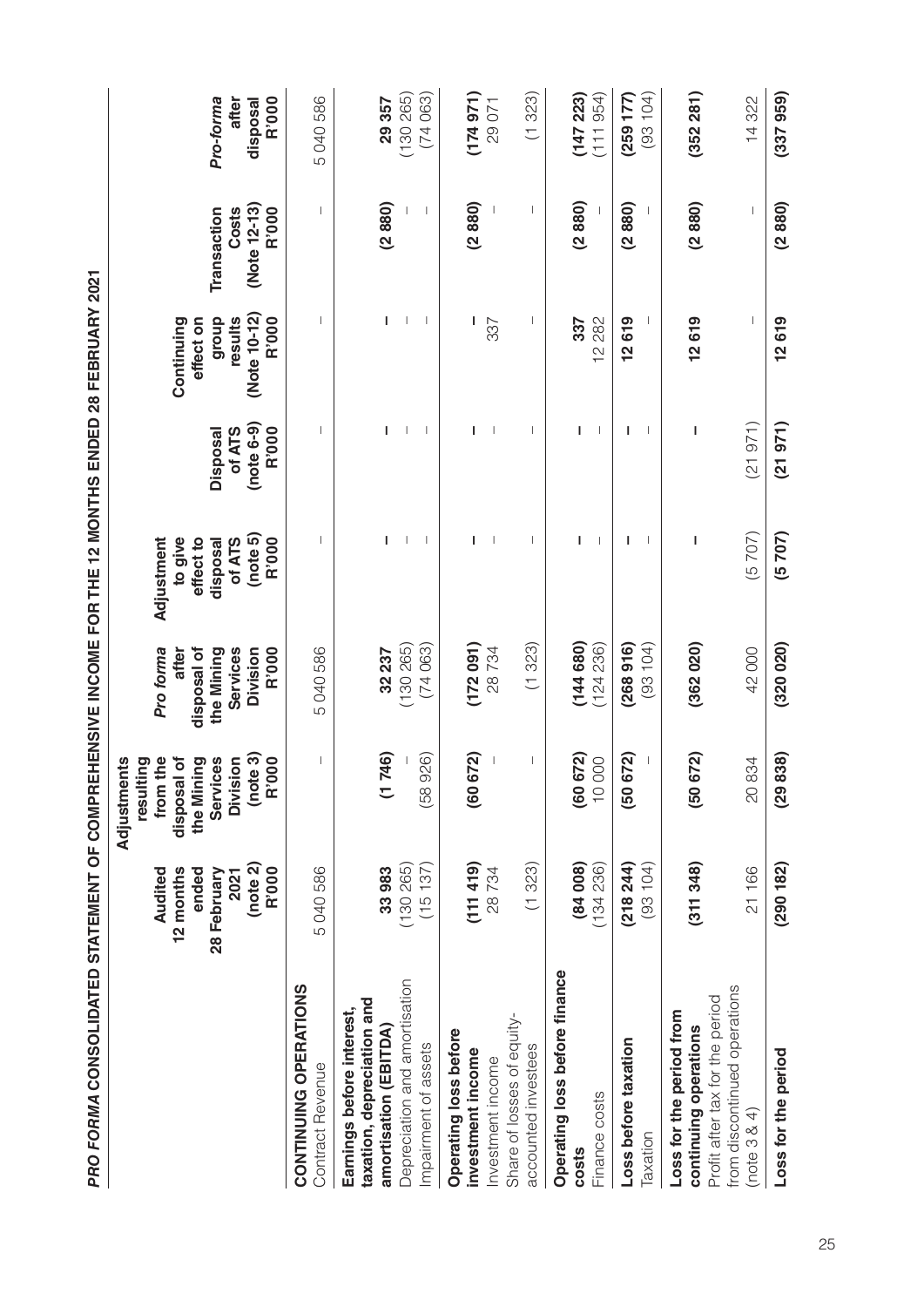|                                                                                                                                   | (note 2)<br><b>R'000</b><br>Audited<br>ended<br>12 months<br>28 February<br>2021 | (note 3)<br>resulting<br>from the<br>ð<br><b>Division</b><br>500<br>the Mining<br>Services<br>Adjustments<br>disposal<br>ăς | Pro forma<br><b>R'000</b><br>Services<br>Division<br>after<br>disposal of<br>the Mining | (note $5$ )<br>Adjustment<br><b>R'000</b><br>effect to<br>of ATS<br>to give<br>disposal | (note 6-9)<br><b>R'000</b><br>of ATS<br><b>Disposal</b> | (Note 10-12)<br>results<br>dronb<br><b>R'000</b><br>effect on<br>Continuing | (Note 12-13)<br>Costs<br><b>R'000</b><br>Transaction | R'000<br>Pro-forma<br>disposal<br>after |
|-----------------------------------------------------------------------------------------------------------------------------------|----------------------------------------------------------------------------------|-----------------------------------------------------------------------------------------------------------------------------|-----------------------------------------------------------------------------------------|-----------------------------------------------------------------------------------------|---------------------------------------------------------|-----------------------------------------------------------------------------|------------------------------------------------------|-----------------------------------------|
| Other comprehensive<br>income:                                                                                                    | (68916)                                                                          | I                                                                                                                           | (68916)                                                                                 | 11522                                                                                   | (85789)                                                 | ı                                                                           | I                                                    | (143183)                                |
| eclassified to profit/loss) -<br>Exchange differences on<br>continuing operations<br>ranslation of foreign<br>operations (may be  | (17862)                                                                          |                                                                                                                             | (17862)                                                                                 |                                                                                         | $\overline{\phantom{a}}$                                |                                                                             | $\overline{\phantom{a}}$                             | (17862)                                 |
| eclassified to profit/loss) -<br>xchange differences on<br>discontinued operations<br>ranslation of foreign<br>operations (may be | (43731)                                                                          |                                                                                                                             | (43731)                                                                                 | 11522                                                                                   |                                                         |                                                                             |                                                      | (32 209)                                |
| mpairment losses recognised<br>on re-valued assets (may not<br>be re-classified to profit/loss)                                   | (27549)                                                                          | $\overline{\phantom{a}}$                                                                                                    | (27549)                                                                                 |                                                                                         | $\begin{array}{c} \end{array}$                          | $\overline{\phantom{a}}$                                                    | $\overline{\phantom{a}}$                             | (27549)                                 |
| currency translation reserve on<br>disposal of foreign subsidiary<br>Reclassification of foreign                                  | 20 226                                                                           |                                                                                                                             | 20 226                                                                                  |                                                                                         | (85789)                                                 |                                                                             |                                                      | (65563)                                 |
| Total comprehensive income                                                                                                        | (359098)                                                                         | 838)<br>$\frac{1}{2}$                                                                                                       | (388936)                                                                                | 5815                                                                                    | (107760)                                                | 12619                                                                       | (2880)                                               | (481142)                                |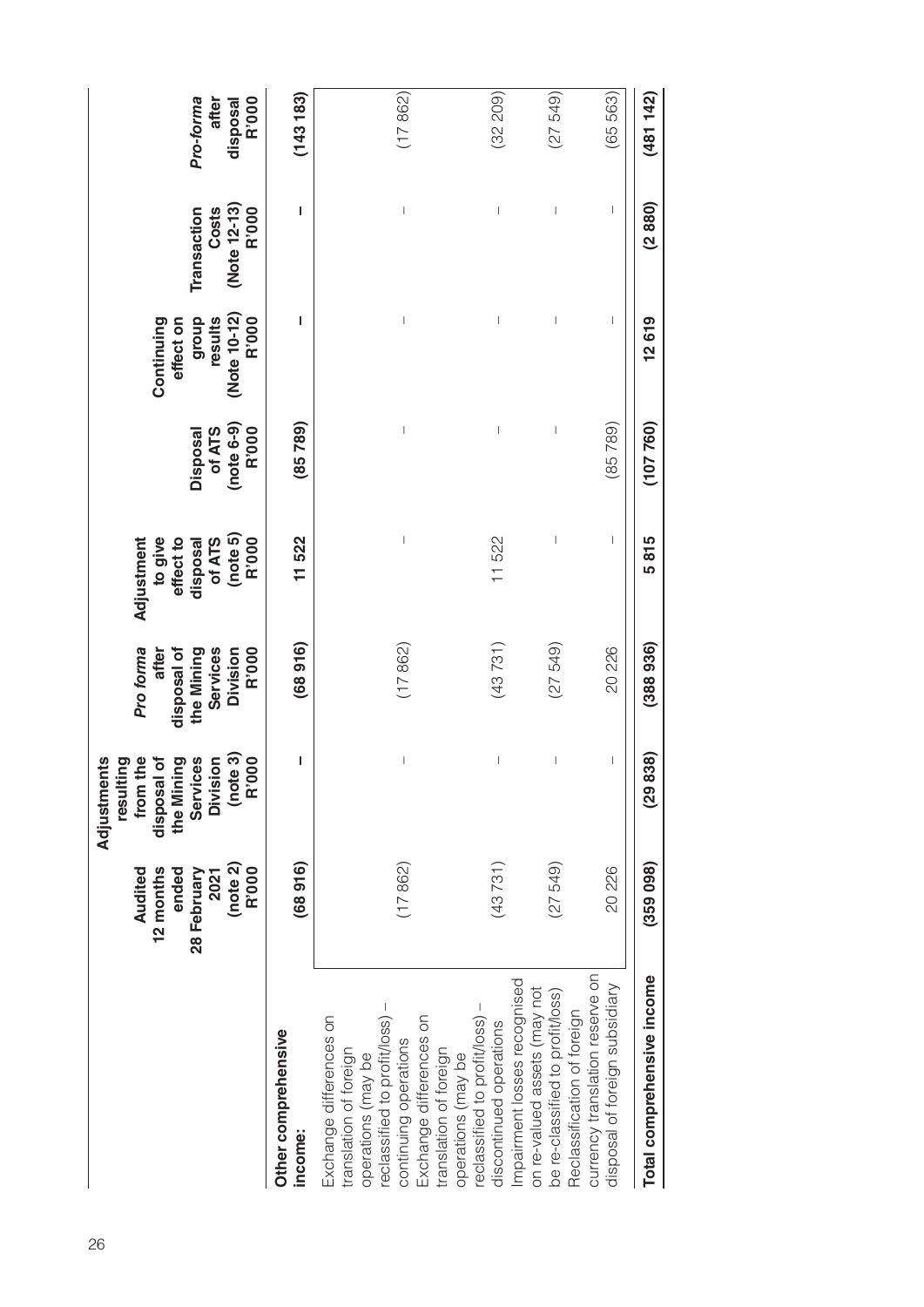|                                                                                 | (note 2)<br><b>R'000</b><br>Audited<br>12 months<br>ended<br>28 February<br>2021 | (note 3)<br>from<br>disposal of<br>Mining<br>Services<br>Division<br><b>R'000</b><br>Adjustments<br>resulting | <b>R'000</b><br>Services<br>Division<br>Pro forma<br>of Mining<br>after<br>disposal | (note 5)<br>Adjustment<br><b>R'000</b><br>to give<br>effect to<br>of ATS<br>disposal | (note 6-9)<br><b>R'000</b><br>of ATS<br><b>Disposal</b> | $(note 10-12)$<br><b>R'000</b><br>d <sub>no</sub> n6<br>results<br>Continuing<br>effect on | (Note 12-13)<br>Transaction<br>Costs<br><b>R'000</b> | <b>R'000</b><br>Pro-forma<br>disposal<br>after |
|---------------------------------------------------------------------------------|----------------------------------------------------------------------------------|---------------------------------------------------------------------------------------------------------------|-------------------------------------------------------------------------------------|--------------------------------------------------------------------------------------|---------------------------------------------------------|--------------------------------------------------------------------------------------------|------------------------------------------------------|------------------------------------------------|
| Equity holders of the company<br>Loss attributable to:                          | (287027)                                                                         | (29836)                                                                                                       | (316865)                                                                            | (5707)                                                                               | (21971)                                                 | 12619                                                                                      | (2880)                                               | (334804)                                       |
| Loss for the period from<br>continuing operations                               | (311348)                                                                         | 672)<br>(506)                                                                                                 | (362020)                                                                            |                                                                                      |                                                         | 12619                                                                                      | (2880)                                               | (352 281)                                      |
| discontinued operations<br>Profit for the period from                           | 24 321                                                                           | 834<br>$\overline{5}$                                                                                         | 45 155                                                                              | (5707)                                                                               | (21971)                                                 |                                                                                            |                                                      | 17477                                          |
| Non-controlling interest                                                        | (3155)                                                                           |                                                                                                               | (3155)                                                                              |                                                                                      |                                                         |                                                                                            |                                                      | (3155)                                         |
| Loss for the period from<br>continuing operations                               |                                                                                  |                                                                                                               |                                                                                     |                                                                                      |                                                         |                                                                                            |                                                      |                                                |
| discontinued operations<br>Loss for the period from                             | (3155)                                                                           |                                                                                                               | (3155)                                                                              |                                                                                      |                                                         |                                                                                            |                                                      | (3155)                                         |
|                                                                                 | (290 182)                                                                        | 838)<br>$\frac{29}{2}$                                                                                        | (320020)                                                                            | (5707)                                                                               | (21971)                                                 | 12 619                                                                                     | (2880)                                               | (337959)                                       |
| Total comprehensive income<br>Equity holders of the company<br>attributable to: | (352941)                                                                         | (29838)                                                                                                       | (382 779)                                                                           | 5815                                                                                 | (107760)                                                | 12619                                                                                      | (2880)                                               | (474985)                                       |
| -oss for the period from<br>continuing operations                               | (344032)                                                                         | 672)<br>(50)                                                                                                  | (394704)                                                                            |                                                                                      |                                                         | 12619                                                                                      | (2880)                                               | (384965)                                       |
| discontinued operations<br>-oss for the period from                             | (8909)                                                                           | 20834                                                                                                         | 11925                                                                               | 815<br>Ю                                                                             | (107760)                                                |                                                                                            |                                                      | (90020)                                        |
| Non-controlling interest                                                        | (6157)                                                                           |                                                                                                               | (6157)                                                                              |                                                                                      |                                                         |                                                                                            |                                                      | (6157)                                         |
| Loss for the period from<br>continuing operations                               |                                                                                  |                                                                                                               |                                                                                     |                                                                                      |                                                         |                                                                                            |                                                      |                                                |
| discontinued operations<br>Loss for the period from                             | (6157)                                                                           |                                                                                                               | (6157)                                                                              |                                                                                      |                                                         |                                                                                            |                                                      | (6157)                                         |
|                                                                                 | (359098)                                                                         | (29838)                                                                                                       | (388936)                                                                            | 5815                                                                                 | (107760)                                                | 12619                                                                                      | (2880)                                               | (481142)                                       |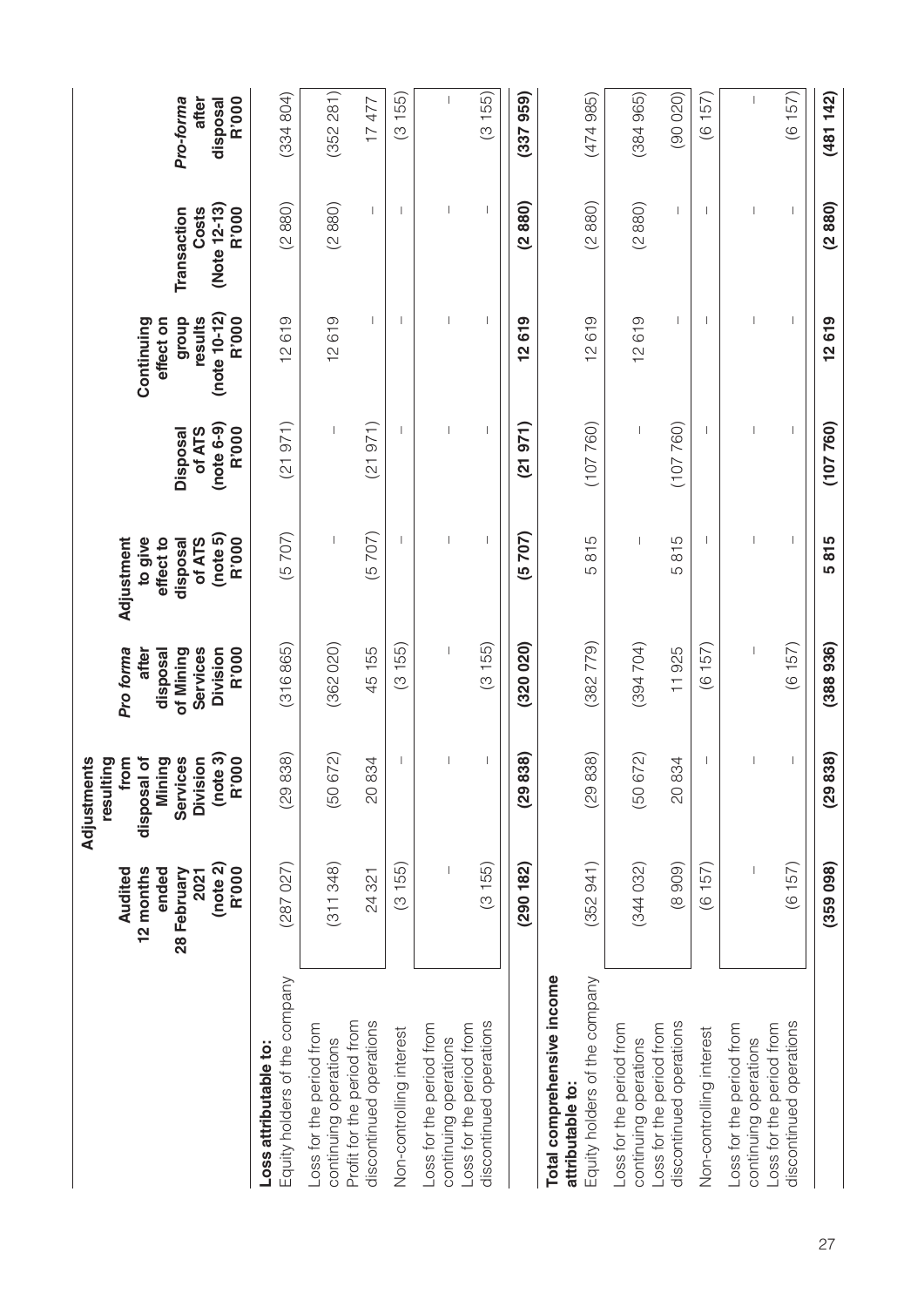|                                                                                                        | (note $2$ )<br>12 months<br>ended<br><b>R'000</b><br>Audited<br>28 February<br>2021 | (note 3)<br>Division<br>from<br>disposal of<br>Mining<br>Services<br><b>R'000</b><br>Adjustments<br>resulting | Services<br><b>R'000</b><br>Pro forma<br>Division<br>of Mining<br>disposal<br>after | (note 5)<br>R'000<br>Adjustment<br>to give<br>effect to<br>of ATS<br>disposal | $(note 6-9)$<br>R'000<br>Disposal<br>of ATS | $(note 10-12)$<br>R'000<br>dhonb<br>results<br>Continuing<br>effect on | (Note 12-13)<br>Costs<br><b>R'000</b><br>Transaction | Pro-forma<br><b>R'000</b><br>after<br>disposal |
|--------------------------------------------------------------------------------------------------------|-------------------------------------------------------------------------------------|---------------------------------------------------------------------------------------------------------------|-------------------------------------------------------------------------------------|-------------------------------------------------------------------------------|---------------------------------------------|------------------------------------------------------------------------|------------------------------------------------------|------------------------------------------------|
| Earnings per share (cents)<br>Discontinuing operations<br>Continuing operations                        | (186.16)<br>14.54                                                                   | 0.30<br>12.46<br>$\odot$                                                                                      | (216.46)<br>27.00                                                                   | (3.41)                                                                        | (13.14)                                     | 7.55                                                                   | (1.72)                                               | (210.63)<br>10.45                              |
| <b>Total operations</b>                                                                                | (171.62)                                                                            | (17.84)                                                                                                       | (189.46)                                                                            | (3.41)                                                                        | (13.14)                                     | 7.55                                                                   | (1.72)                                               | (200.18)                                       |
| Diluted earnings per share<br>Discontinuing operations<br>Continuing operations<br>(cents)             | (186.16)<br>14.54                                                                   | (30.30)<br>12.46                                                                                              | (216.46)<br>27.00                                                                   | (3.41)                                                                        | (13.14)                                     | 7.55                                                                   | (1.72)                                               | (210.63)<br>10.45                              |
| <b>Total operations</b>                                                                                | (171.62)                                                                            | (17.84)                                                                                                       | (189.46)                                                                            | (3.41)                                                                        | (13.14)                                     | 7.55                                                                   | (1.72)                                               | (200.18)                                       |
| Headline earnings per share<br>Discontinuing operations<br>Continuing operations<br>(cents)            | (188.39)<br>33.26                                                                   | 93)<br>$-94$<br>$\frac{6}{10}$                                                                                | (183.45)<br>13.33                                                                   | (3.41)                                                                        | 51.29                                       | 7.55                                                                   | (1.72)                                               | (177.62)<br>61.21                              |
| <b>Total operations</b>                                                                                | (155.13)                                                                            | .99)<br>$\overline{1}$                                                                                        | (170.12)                                                                            | (3.41)                                                                        | 51.29                                       | 755                                                                    | (1.72)                                               | (116.41)                                       |
| Diluted headline earnings per<br>Discontinuing operations<br>Continuing operations<br>share (cents)    | (188.39)<br>33.26                                                                   | (69)<br>$-94$<br>4<br>$\frac{9}{5}$                                                                           | (183.45)<br>13.33                                                                   | (3.41)                                                                        | 51.29                                       | 7.55                                                                   | (1.72)                                               | (177.62)<br>61.21                              |
| <b>Total operations</b>                                                                                | (155.13)                                                                            | .99<br>$\overline{1}$                                                                                         | (170.12)                                                                            | (3.41)                                                                        | 51.29                                       | 7.55                                                                   | (1.72)                                               | (116.41)                                       |
| Number of weighted average<br>Number of diluted weighted<br>average shares in issue<br>shares in issue | 167 243 684<br>167 243 684                                                          | 684<br>684<br>167243<br>167243                                                                                | 167 243 684<br>167 243 684                                                          | 167 243 684<br>167 243 684                                                    | 167 243 684<br>167 243 684                  | 167 243 684<br>167 243 684                                             | 167 243 684<br>167 243 684                           | 167 243 684<br>167 243 684                     |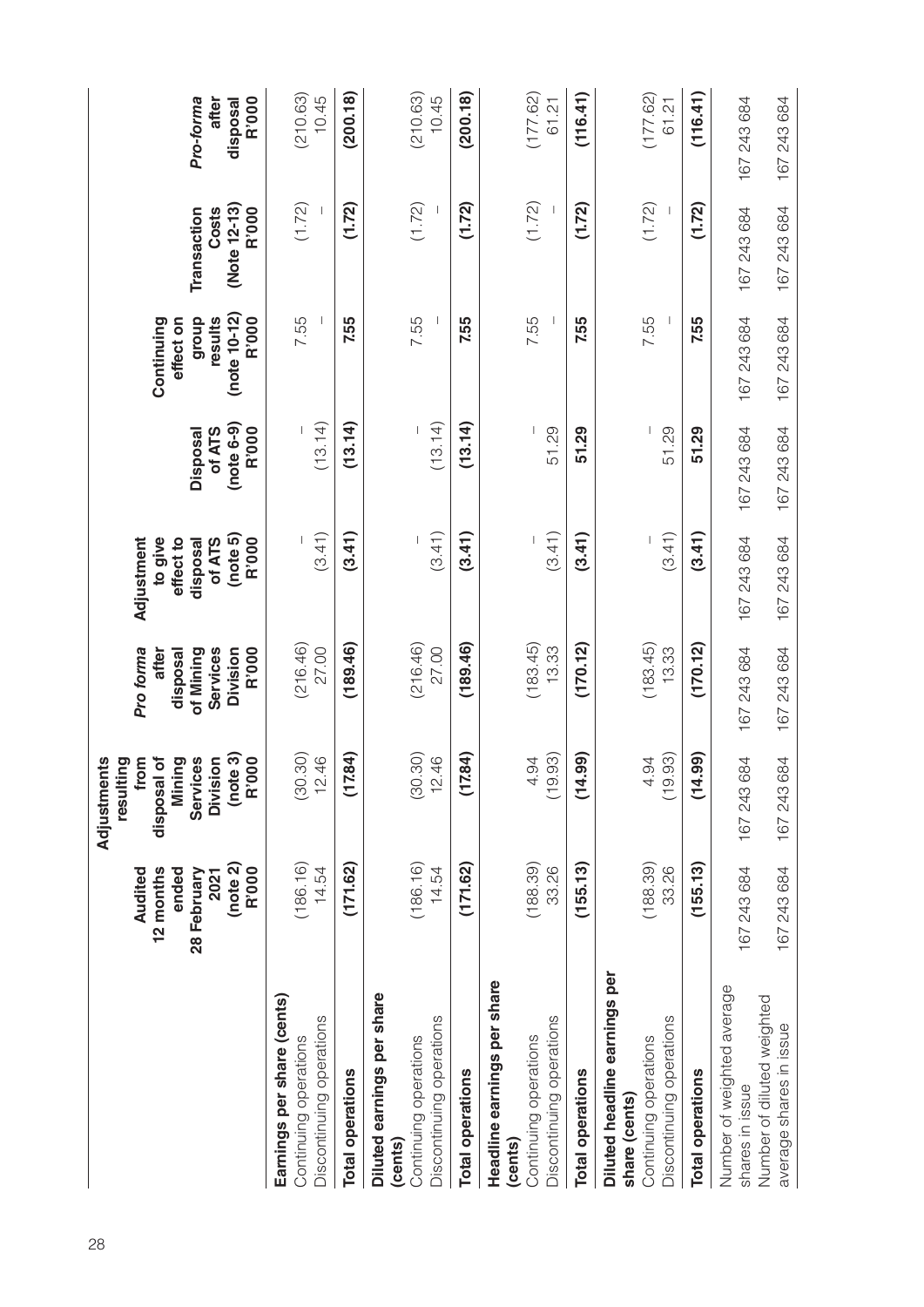|                                                                                                 | (note 2)<br><b>R'000</b><br>Audited<br>12 months<br>ended<br>28 February<br>2021 | (note 3)<br><b>R'000</b><br>from<br>disposal of<br>Services<br><b>Division</b><br>Adjustments<br>resulting<br>Mining | Pro forma<br>Services<br>Division<br><b>R'000</b><br>of Mining<br>after<br>disposal | (note 5)<br>Adjustment<br><b>R'000</b><br>to give<br>effect to<br>of ATS<br>disposal | $(note 6-9)$<br><b>R'000</b><br>of ATS<br><b>Disposal</b> | $(note 10-12)$<br><b>R'000</b><br>d <sub>ronb</sub><br>results<br>Continuing<br>effect on | (Note 12-13)<br><b>R'000</b><br>Transaction<br>Costs | Pro-forma<br>R'000<br>after<br>disposal |
|-------------------------------------------------------------------------------------------------|----------------------------------------------------------------------------------|----------------------------------------------------------------------------------------------------------------------|-------------------------------------------------------------------------------------|--------------------------------------------------------------------------------------|-----------------------------------------------------------|-------------------------------------------------------------------------------------------|------------------------------------------------------|-----------------------------------------|
| -oss attributable to equity<br><b>Continuing operations</b><br>nolders of the company           | (311348)                                                                         | 672)<br>(50)                                                                                                         | (362020)                                                                            |                                                                                      |                                                           | 12619                                                                                     | (2880)                                               | (352 281)                               |
| Profit on disposal of property,<br>plant and equipment<br>ax effect                             | (24737)<br>7609                                                                  |                                                                                                                      | (24737)<br>7609                                                                     |                                                                                      |                                                           |                                                                                           |                                                      | (24737)<br>7609                         |
| Gain on disposal of non-current<br>assets held for sale<br>Tax effect                           | (8148)<br>2 2 8 1                                                                |                                                                                                                      | (81148)<br>2 2 8 1                                                                  |                                                                                      |                                                           |                                                                                           |                                                      | (81148)<br>2 2 8 1                      |
| Profit on sale of joint operation<br>Profit on sale of subsidiary                               | (53887)<br>(507)                                                                 |                                                                                                                      | (507)<br>(53887)                                                                    |                                                                                      |                                                           |                                                                                           |                                                      | (507)<br>(53887)                        |
| Impairment of equity-<br>Impairment of assets<br>accounted investees                            | 58533<br>15137                                                                   | 926<br>$\overline{\phantom{a}}$<br>58                                                                                | 58 533<br>74063                                                                     |                                                                                      | $\overline{\phantom{a}}$                                  |                                                                                           | $\begin{array}{c} \end{array}$                       | 58533<br>74 063                         |
| Headline earnings                                                                               | (315067)                                                                         | 254<br>$\infty$                                                                                                      | (306813)                                                                            | т                                                                                    | т                                                         | 12619                                                                                     | (2880)                                               | (297074)                                |
| oss attributable to equity<br>holders of the company<br><b>Total operations</b>                 | (287027)                                                                         | 838)<br>(29)                                                                                                         | (316865)                                                                            | (5707)                                                                               | (21971)                                                   | 12619                                                                                     | (2880)                                               | (334804)                                |
| Profit on disposal of property,<br>plant and equipment<br>ax effect                             | (26 288)<br>8042                                                                 | (448)<br>602<br>$\overline{ }$                                                                                       | (24686)<br>594<br>$\overline{a}$                                                    |                                                                                      |                                                           |                                                                                           |                                                      | (24686)<br>7594                         |
| Gain on disposal of non-current<br>Fair value adjustments<br>assets held for sale<br>Tax effect | (8148)<br>5926<br>2 2 8 1                                                        |                                                                                                                      | (81148)<br>5926<br>2 2 8 1                                                          |                                                                                      | L<br>107760                                               |                                                                                           |                                                      | (81148)<br>113 686<br>2 2 8 1           |

Headline earnings reconciliation **Headline earnings reconciliation**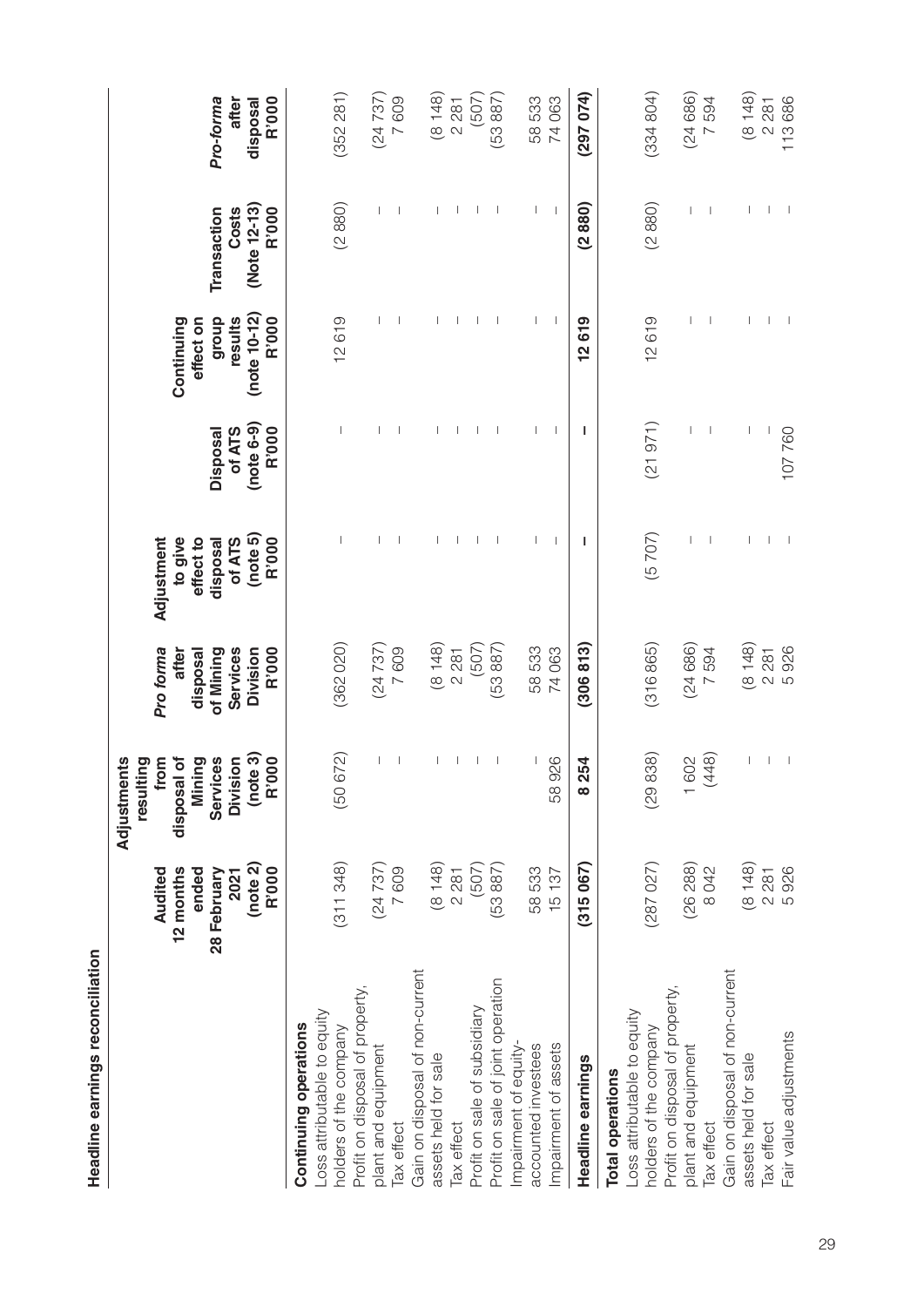|                                    | (note 2)<br>Audited<br>ended<br><b>R'000</b><br>12 months<br>28 February<br>2021 | $(note 3)$<br>$R'000$<br>Services<br>Division<br>Mining<br>rom<br>disposal of<br>tting<br>Adjustments<br>resull | Pro forma<br><b>R'000</b><br>Services<br><b>Division</b><br>of Mining<br>after<br>disposal | disposal<br>of ATS<br>(note 5)<br>R'000<br>to give<br>effect to<br>Adjustment | $(note 6-9)$<br><b>R'000</b><br>of ATS<br>Disposal | $(note 10-12)$<br>R $2000$<br>group<br>results<br>Continuing<br>effect on | (Note 12-13)<br>R'000<br>Transaction<br>Costs | <b>R'000</b><br>Pro-forma<br>disposal<br>after |
|------------------------------------|----------------------------------------------------------------------------------|-----------------------------------------------------------------------------------------------------------------|--------------------------------------------------------------------------------------------|-------------------------------------------------------------------------------|----------------------------------------------------|---------------------------------------------------------------------------|-----------------------------------------------|------------------------------------------------|
| Tax effect                         | (1815)                                                                           | $\begin{array}{c} \end{array}$                                                                                  | (1815)                                                                                     |                                                                               | $\bigg $                                           | $\overline{\phantom{a}}$                                                  |                                               | (1815)                                         |
| Loss on sale of subsidiary         | 1693                                                                             | $\bigg $                                                                                                        | 1693                                                                                       | $\begin{array}{c} \end{array}$                                                | $\begin{array}{c} \end{array}$                     | $\overline{\phantom{a}}$                                                  |                                               | 1693                                           |
| Profit on sale of joint operations | (53 887)                                                                         |                                                                                                                 | 53887                                                                                      |                                                                               |                                                    |                                                                           |                                               | (53887)                                        |
| -oss on remeasurement of           |                                                                                  |                                                                                                                 |                                                                                            |                                                                               |                                                    |                                                                           |                                               |                                                |
| disposal group                     | 26 103                                                                           | 103<br>(26)                                                                                                     | I                                                                                          | I                                                                             | I                                                  | I                                                                         | I                                             | I                                              |
| Profit on disposal of Mining       |                                                                                  |                                                                                                                 |                                                                                            |                                                                               |                                                    |                                                                           |                                               |                                                |
| Services division                  |                                                                                  | 213)<br>(29)                                                                                                    | (29213)                                                                                    | $\bigg $                                                                      | $\bigg $                                           | $\bigg $                                                                  | $\bigg $                                      | (29213)                                        |
| Impairment of equity-              |                                                                                  |                                                                                                                 |                                                                                            |                                                                               |                                                    |                                                                           |                                               |                                                |
| accounted investees                | 58533                                                                            |                                                                                                                 | 58533                                                                                      | $\mid$                                                                        | $\begin{array}{c} \end{array}$                     | $\begin{array}{c} \end{array}$                                            | I                                             | 58 533                                         |
| Impairment of assets               | 15137                                                                            | 926<br>58                                                                                                       | 74063                                                                                      | I                                                                             |                                                    | I                                                                         |                                               | 74 063                                         |
| Headline earnings                  | $(259\;450)$                                                                     | 074)<br>(25                                                                                                     | (284524)                                                                                   | (5707)                                                                        | 85789                                              | 12 619                                                                    | (2880)                                        | (194703)                                       |
|                                    |                                                                                  |                                                                                                                 |                                                                                            |                                                                               |                                                    |                                                                           |                                               |                                                |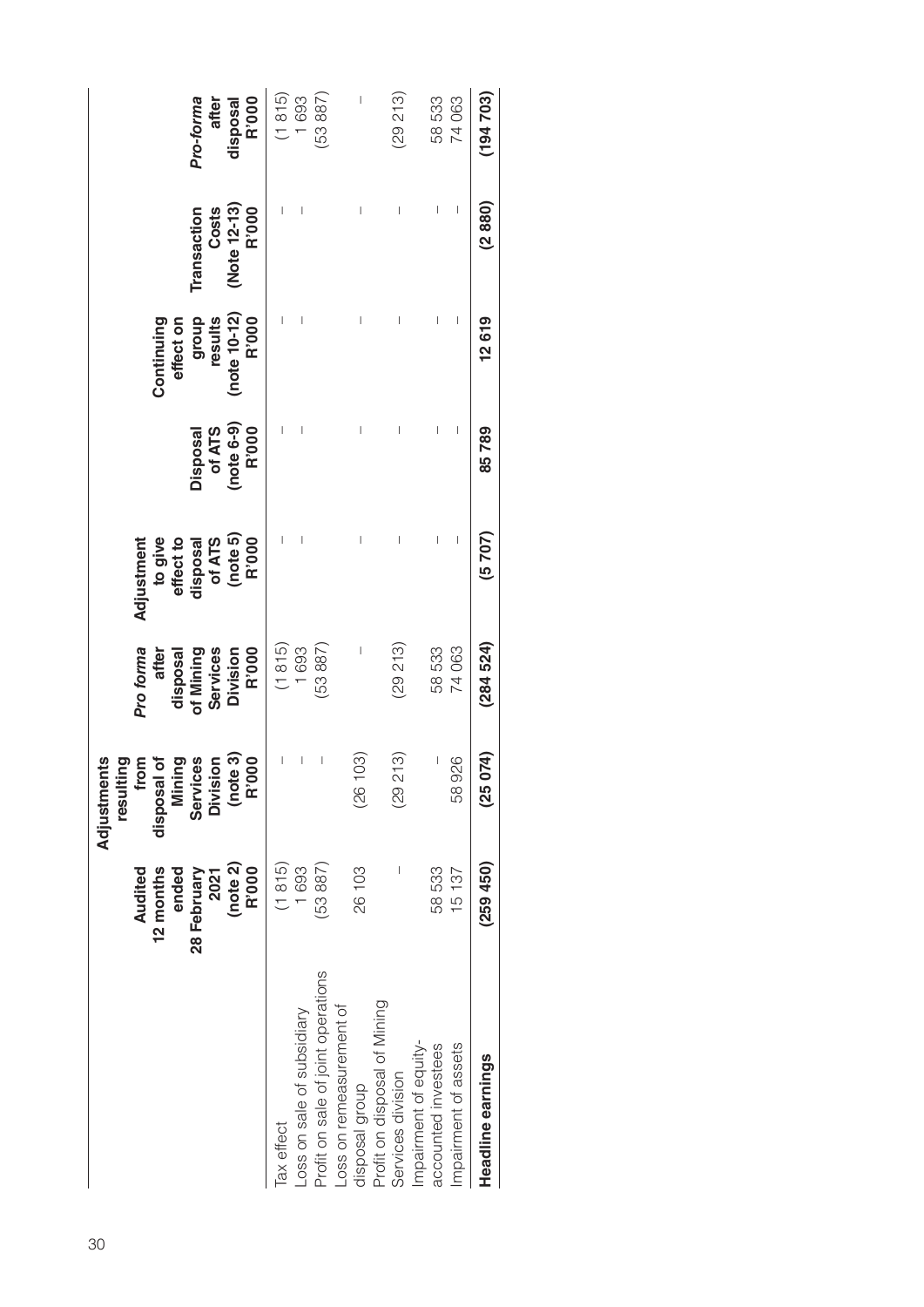#### **Notes and assumptions**

- 1. The *pro forma* Statement of Comprehensive Income ("SOCI") figures illustrate the possible financial effects if the transaction had taken place on 1 March 2020.
- 2. The *pro forma* SOCI ("Audited 12 months ended 28 February 2021" column) has been extracted from the published audited financial information of Stefanutti Stocks for the period ended 28 February 2021, as released on SENS on 28 June 2021.
- 3. The *pro forma* "Adjustments resulting from the disposal of the Mining Services Division" has been based on assumptions as disclosed per the circular issued to shareholders on 28 April 2021.
	- 3.1 The financial information included within this *pro forma* section has been updated to reflect the financial information as disclosed on 28 February 2021, whereas the circular that was issued was based on the financial information for the six months ended 31 August 2020. The information for both financial periods are disclosed below for clarification purposes and the 31 August 2020 information has been extracted from the Circular issued.
	- 3.2 The Mining Services Division was disclosed as a discontinued operation in the SOCI for the year ended 28 February 2021.
	- 3.3 The financial information relating to the Mining Services Division is disclosed in the table below. The profit for the period after tax has been deconsolidated on 1 March 2020.

|                                                                            | 28 February | 31 August |
|----------------------------------------------------------------------------|-------------|-----------|
| STATEMENT OF COMPREHENSIVE INCOME                                          | 2021        | 2020      |
|                                                                            | R'000       | R'000     |
| Revenue                                                                    | 346 067     | 169 572   |
| Earnings before interest, taxation, depreciation and amortisation (EBITDA) | 37 792      | 19 0 20   |
| Depreciation and amortisation                                              | (3158)      | (1751)    |
| Fair value adjustments                                                     | (339)       |           |
| Impairment of assets                                                       | (26 103)    |           |
| Operating profit before investment income                                  | 8 1 9 2     | 17 269    |
| Investment income (note 3.4)                                               | 294         | 798       |
| Operating profit before finance costs                                      | 8 4 8 6     | 18 067    |
| Finance costs                                                              | (107)       | (46)      |
| <b>Profit before taxation</b>                                              | 8 3 7 9     | 18 0 21   |
| Taxation (note 3.5)                                                        |             |           |
| Profit for the period after taxation                                       | 8 3 7 9     | 18 021    |

3.4 The sub-divisions within the Mining Services Division use only one central bank facility. As the other sub-division is in a loss making position, it was assumed that all investment income earned be allocated to Materials Handling and Tailings Management Sub-Divisions. The amount represents actual interest earned for the period 1 March 2020 to 28 February 2021.

3.5 The above sub-divisional results are consolidated into the tax calculation of Stefanutti Stocks Proprietary Limited. These subdivisions form part of one statutory entity and for that reason are not assessed separately for tax purposes. Assumptions could be applied to allocate proportions of tax income/expenses and corresponding tax/deferred tax assets and liabilities. The rights and obligations with regards to the legal tax assets/liabilities as stated however would be assigned to the statutory entity Stefanutti Stocks Proprietary Limited. It was assumed that there was no tax effect on the transaction as Stefanutti Stocks Proprietary Limited is in an assessed loss position.

<sup>3.6</sup> The two sub-divisions are disposed of for a value of R80 million. The profit on sale of disposal can be calculated as follows:

| Calculation of Net Asset Value as on 1 March 2020                      | R'000    |
|------------------------------------------------------------------------|----------|
| Non-current assets: Property, plant and equipment                      | 14 287   |
| Guaranteed working capital as per agreement                            | 30 000   |
| Current assets                                                         | 66 127   |
| Current liabilities                                                    | (64 850) |
| Purchase price adjustment to ensure working capital equals R30 million | 28 7 23  |
| Guaranteed cash balance as per agreement                               | 6 500    |
| Calculated Net Asset Value                                             | 50 787   |
| Calculation of profit on disposal at 1 March 2020                      | R'000    |
| Proceeds                                                               | 80 000   |
| Calculated Net Asset Value                                             | 50 787   |
| Profit on disposal                                                     | 29 213   |

3.7 R1,7 million being the estimated transaction costs for the transaction.

3.8 Goodwill impairment attached to the Mining Services Division of R59 million impaired due to disposal.

3.9 The proceeds, as per the sale agreement of R80 million will be utilised for settlement of current debt.

3.10 The settlement of debt will result in a decrease of finance costs of R10 million (continuing effect on the income statement), which was calculated using an interest rate of 12,5%. No adjustment for tax was made on the interest saving as the Group is currently in a tax loss position.

4. The equity-accounted investment of Al Tayer Stocks was disclosed as a discontinued operation in the SOCI for the period ended 28 February 2021.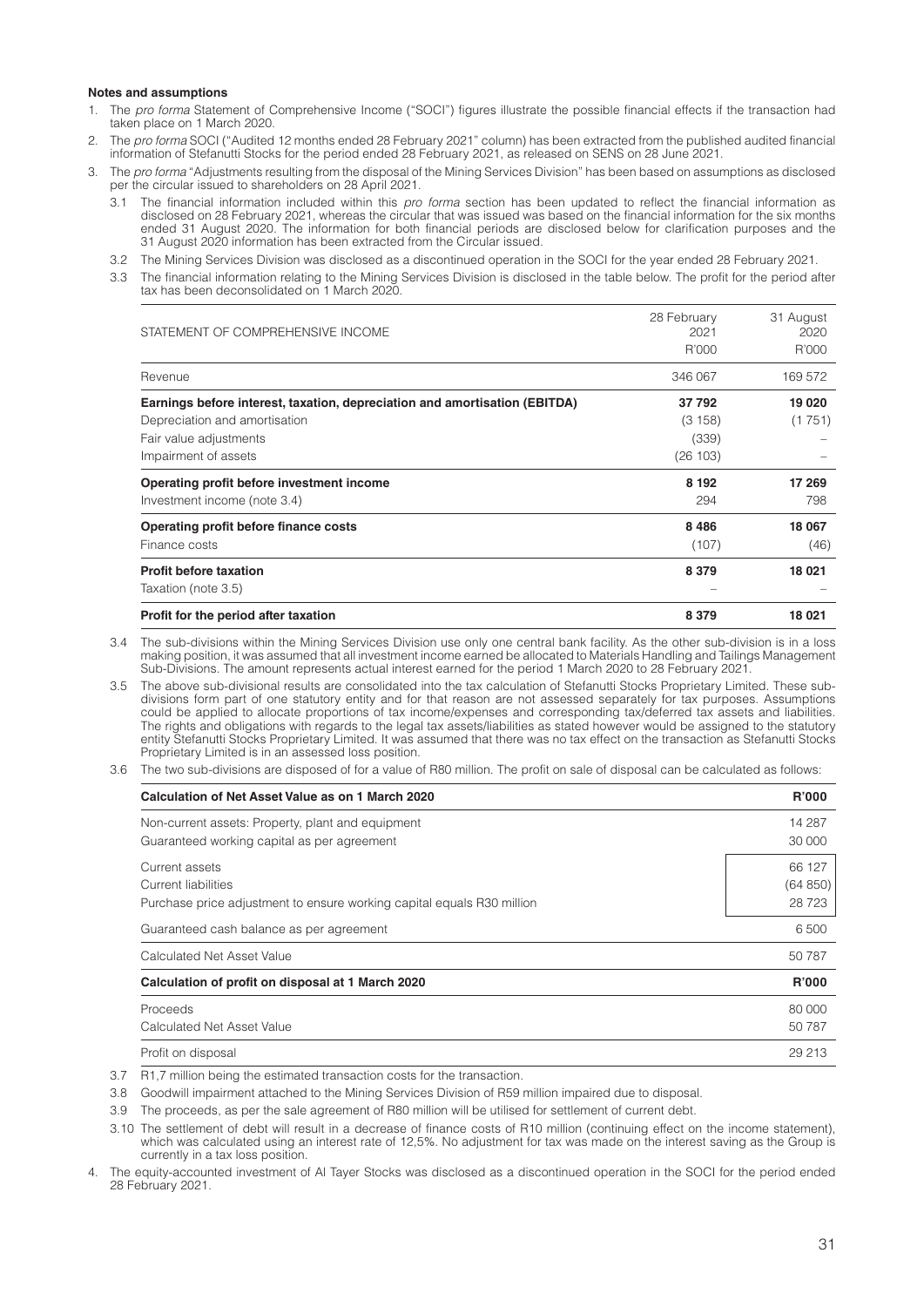- 5. Consist of the reversal of share of profits of equity-accounted investees for the period 1 March 2020 to 30 June 2020 of R5,7 million, as the equity-accounted investment was classified as held for sale effective 1 July 2020. Also included is the reversal of exchange differences on translation of foreign operations of R11,5 million for the period 1 March 2020 to 28 February 2021.
- 6. Recognition of fair value adjustment of R107,8 million as calculated in note 7.
- 7. The Purchase Consideration for the Transaction is based on the Preliminary Equity Value of ATS being AED131,8 million less an Equity Value Adjustment being AED34 million with a portion of the Purchase Consideration being the Retention Amounts held back until the finalisation of the Retention Adjustments.

The Purchase Consideration may be increased with the Equity Value Adjustment. Refer to paragraph 5.2.

The Preliminary Equity Value of ATS of AED131,8 million has been determined as on 30 June 2020 based on provisional financial statements of the ATS group. The transaction has been denominated in AED and the conversion to Rand influences the fair value of the investment, which was reflected as R273,5 million as on 1 March 2020.

Due to the variable nature of the Purchase Consideration, the value of the Purchase Consideration is based on the probabilities of potential recoveries of the Equity Value Adjustment and Retention Adjustment, best assumptions and judgement was applied taking into consideration the available information at the date of issuing this document. The actual results may vary due to changes to circumstances in the future which may influence the recoverability of determination of the Purchase Consideration.

A sensitivity analysis has been performed, disclosed in the table below, based on probabilities of potential recoveries of the Equity Value Adjustment and Retention Adjustment in determining the possible Purchase Consideration. The Purchase Consideration is used to determine the fair value of the investment.

The sensitivity analysis is calculated as on 1 March 2020, using a conversion rate of R4,31 for AED1,00. In performing the sensitivity analysis probabilities have been applied to the Equity Value Adjustment and Retention Adjustment to determine the Purchase Consideration and assess the impact on the financial statements.

#### **Sensitivity Analysis**

#### **(Conversion rate of R 4,31 used)**

|                                                    | Proposed<br>Transaction<br>AED'000 | No recovery<br>R'000 | 50 % recovery<br>R'000 | 100 % recovery<br>R'000 |
|----------------------------------------------------|------------------------------------|----------------------|------------------------|-------------------------|
| Preliminary equity value (100 %)                   | 131 822                            | 568 153              | 568 153                | 568 153                 |
| Equity value adjustment (100 %)                    | (34 031)                           | (146 674)            | (73337)                |                         |
| Retention adjustment (100 %)                       | (52 197)                           | (224969)             | (112 485)              |                         |
| Fair value of investment after Adjustments (100 %) | 45 594                             | 196 510              | 382 331                | 568 153                 |
| 50 % value attributable to the group               | 22 797                             | 98 255               | 191 166                | 284 077                 |
| Fair value of investment - 1 March 2020            |                                    | 273 505              | 273 505                | 273 505                 |
| Fair value adjustment                              |                                    | (175 250)            | (82 340)               |                         |

Recoverability for purposes of the circular was assumed applying a worst-case scenario for the Equity Value adjustment, assuming that there would be no recovery of the AED34 million and a potential recovery of 60% relating to the Retention Adjustments. The potential recovery of 60% will result in a 40% adjustment to the Retention value.

The purchase consideration can be calculated as follows:

|                                  | Proposed<br>Transaction Judgement applied on<br>AED'000<br>recoverability | AED'000 | R'000    |
|----------------------------------|---------------------------------------------------------------------------|---------|----------|
| Exchange rate at 1 March 2020    |                                                                           |         | R4.31    |
| Preliminary Equity Value (100 %) | 131 822                                                                   | 131822  | 568 153  |
| Equity Value Adjustment (100 %)  | (34 031) No recovery - 100 % adjustment                                   | (34031) | (146674) |
| Retention Adjustments (100 %)    | (52 197) 60 % recovery – 40 % adjustment                                  | (20879) | (89988)  |
| Purchase Consideration (100 %)   | 45 594                                                                    | 76912   | 331 491  |
| Group's share at 50 %*(note 10)  | 22 797                                                                    | 38 456  | 165 745  |
| Less: Value of investment        |                                                                           |         | 273 505  |
| Fair value adjustment (note 6)   |                                                                           |         | (107760) |
| Effect on earnings per share     |                                                                           |         | (64.43)  |

\*The Group's shareholding in ATS is only 49% but the determination of the Purchase Consideration is based on a 50% allocation of net asset value after relevant adjustments have been made.

8. Foreign Exchange Translation Reserve relating to the conversion of the investment from AED to ZAR to the value of R85,8 million realised in SOCI on disposal of investment.

9. The disposal of the investment will not result in any tax effects as the disposal meets the requirements of Paragraph 64B of the Eighth Schedule.

10. Proceeds of AED22,8 million (R98,3 million) as calculated in note 7 will be utilised for settlement of current debt. The proceeds will be paid by the 5<sup>th</sup> business day following the finalisation of the regulatory submissions required by the DED. The settlement of debt will result in a decrease of finance costs of R12,3 million (continuing effect on the income statement), which was calculated using an interest rate of 12,5%.

11. The potential 60% recovery of Retention Adjustments to the value of R67,5 million (AED52,2million less AED20,9 million = AED31,3 million and the groups 50% share AED15,7 million) at a rate of R4,31 carries interest at 0,5% per annum. Finance income of R0,337 million was recognised for the year.

12. No adjustment for tax was made on any transactions recognised in profit/loss as the Group is currently in a tax loss position.

13. Being the estimated transaction costs for the Transaction.

14. There have been no material subsequent events which will impact the above Transaction.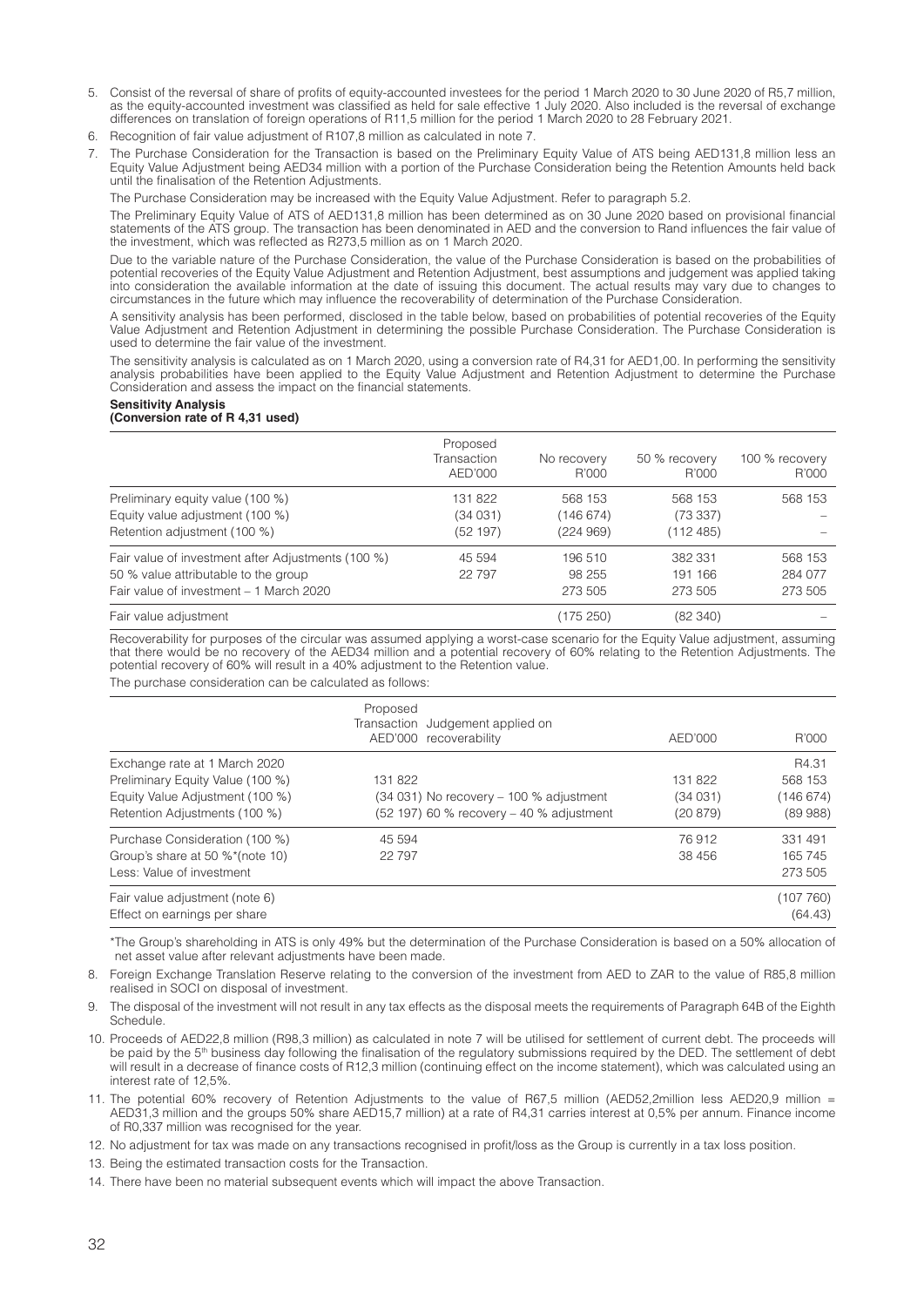|                                                | Audited                                                   | Adjustments<br>resulting from                                                    | of Mining<br>Pro forma<br>after disposal                                 |                                                     |                                                        |                                             |                                                        |                                         |
|------------------------------------------------|-----------------------------------------------------------|----------------------------------------------------------------------------------|--------------------------------------------------------------------------|-----------------------------------------------------|--------------------------------------------------------|---------------------------------------------|--------------------------------------------------------|-----------------------------------------|
|                                                | (note 16)<br>R'000<br>12 months<br>at 28 February<br>2021 | (note 17)<br><b>Division</b><br>R'000<br>৳<br><b>Mining Services</b><br>disposal | Sub-Division<br>R'000<br>excluding<br><b>Contract Mining</b><br>Services | (note 18 & 19)<br>Fair value<br>R'000<br>adjustment | $(note 19 - 22)$<br><b>R'000</b><br>of ATS<br>Disposal | (note 23)<br>R'000<br>Settlement<br>of debt | (note 24 & 25)<br><b>R'000</b><br>Transaction<br>Costs | Pro-forma<br>R'000<br>disposal<br>after |
| Non-current assets<br>Assets                   | 1211650                                                   | $\overline{\phantom{a}}$                                                         | 1211650                                                                  | I                                                   | 64 202                                                 | I                                           | T                                                      | 1275852                                 |
| Property, plant and equipment                  | 608 411                                                   |                                                                                  | 608411                                                                   |                                                     |                                                        |                                             |                                                        | 608411                                  |
| Equity-accounted investees                     | 25703                                                     |                                                                                  | 25703                                                                    |                                                     |                                                        |                                             |                                                        | 25703                                   |
| Goodwill and intangible assets                 | 345 664                                                   |                                                                                  | 345 664                                                                  |                                                     | I                                                      | $\overline{\phantom{a}}$                    |                                                        | 345 664                                 |
| Deferred tax assets                            | 231872                                                    |                                                                                  | 231872                                                                   |                                                     | I                                                      | $\overline{\phantom{a}}$                    |                                                        | 231872                                  |
| Other receivables (note 21)                    |                                                           |                                                                                  |                                                                          | $\overline{\phantom{a}}$                            | 64 202                                                 | $\mid$                                      | $\overline{\phantom{a}}$                               | 64 202                                  |
| Current assets                                 | 3 148 139                                                 | (17828)                                                                          | 3 130 311                                                                | ı                                                   | 93 468                                                 | (93468)                                     | ı                                                      | 3 130 311                               |
| Inventories                                    | 59594                                                     |                                                                                  | 59594                                                                    |                                                     |                                                        |                                             |                                                        | 59594                                   |
| Contracts in progress                          | 610758                                                    |                                                                                  | 610758                                                                   |                                                     |                                                        | I                                           |                                                        | 610758                                  |
| Trade and other receivables                    | 1614844                                                   |                                                                                  | 1614844                                                                  |                                                     | ı                                                      | $\mid$                                      |                                                        | 1614844                                 |
| Taxation                                       | 89 171                                                    |                                                                                  | 89 171                                                                   |                                                     | 1                                                      | $\overline{\phantom{a}}$                    |                                                        | 89 171                                  |
| Bank balances                                  | 773772                                                    | (17828)                                                                          | 755 944                                                                  | $\overline{\phantom{a}}$                            | 93 468                                                 | (93468)                                     | $\begin{array}{c} \end{array}$                         | 755 944                                 |
| Non-current assets held for sale               | 1053068                                                   | (96 080)                                                                         | 956 988                                                                  | (110 019)                                           | (157670)                                               | T                                           | $\overline{\phantom{a}}$                               | 689 299                                 |
| <b>Total assets</b>                            | 5412857                                                   | (113908)                                                                         | 5 298 949                                                                | (11001)                                             | ı                                                      | (93468)                                     | I                                                      | 5095462                                 |
| Equity and liabilities<br>Capital and reserves | 352568                                                    | (1746)                                                                           | 350 822                                                                  | (110019)                                            | I                                                      | $\overline{\phantom{a}}$                    | (2880)                                                 | 237 923                                 |
| Share capital and premium                      | 1007718                                                   | ı                                                                                | 1007718                                                                  |                                                     | I                                                      | ı                                           |                                                        | 1007718                                 |
| Other reserves                                 | 48874                                                     | $\overline{\phantom{a}}$                                                         | 48874                                                                    | $\overline{\phantom{a}}$                            |                                                        | I                                           | $\overline{\phantom{a}}$                               | 48 874                                  |
| Reserves of disposal group                     | 105324                                                    |                                                                                  | 105324                                                                   |                                                     | (74 267)                                               | I                                           | I                                                      | 31057                                   |
| Accumulated loss                               | (809 348)                                                 | (1746)                                                                           | (811094)                                                                 | (110019)                                            | 74 267                                                 |                                             | (2880)                                                 | (849 726)                               |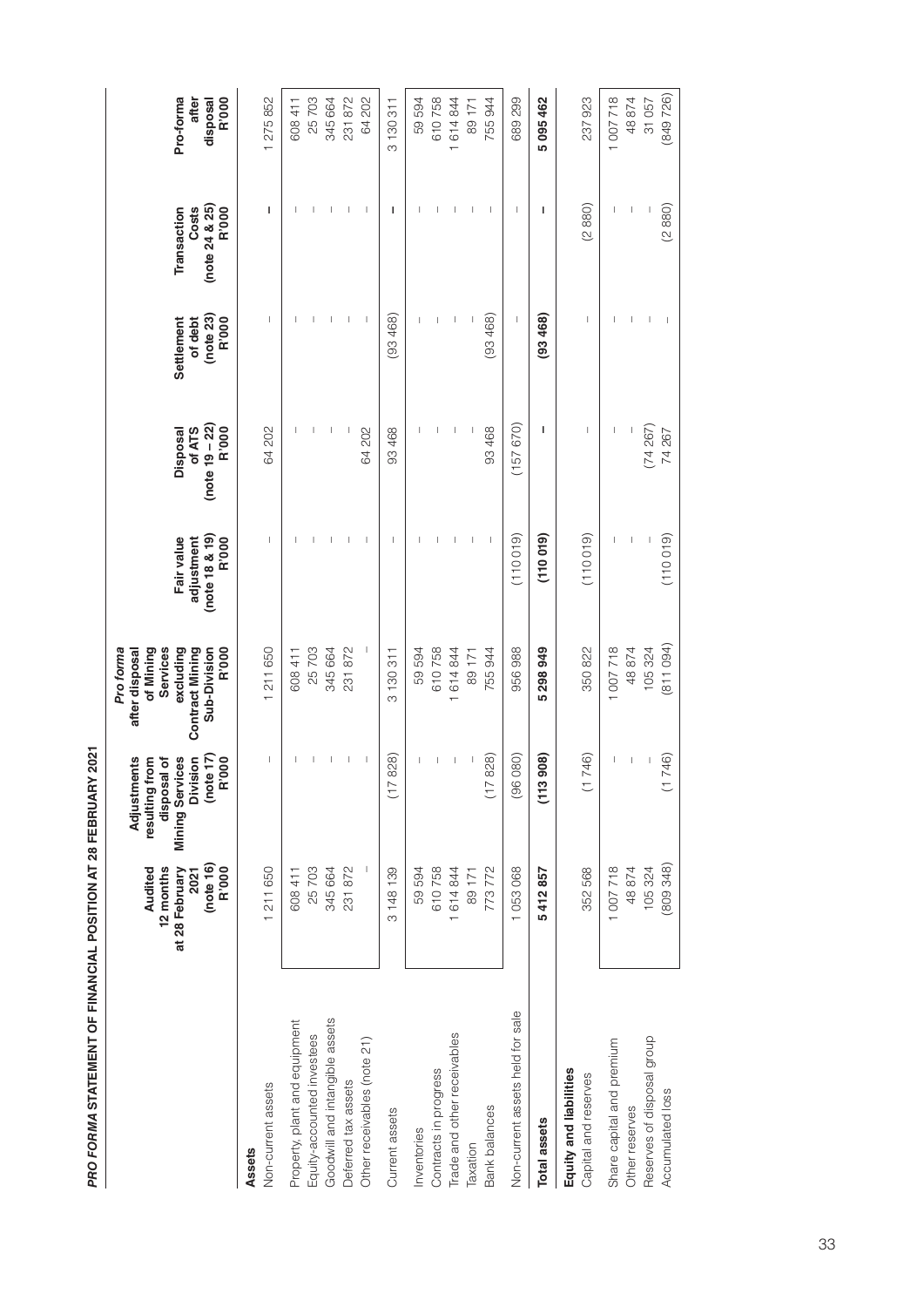|                                                                 | (note 16)<br><b>R'000</b><br>Audited<br>12 months<br>at 28 February<br>2021 | (note 17)<br><b>Mining Services</b><br><b>Division</b><br>R'000<br>Adjustments<br>resulting from<br>disposal of                                                                                                                                                                                                                                                                  | Sub-Division<br><b>R'000</b><br>of Mining<br>excluding<br><b>Contract Mining</b><br>Pro forma<br>after disposal<br>Services | (note 18 & 19)<br>Fair value<br><b>R'000</b><br>adjustment | $(note 19 - 22)$<br><b>R'000</b><br>of ATS<br>Disposal | (note 23)<br>R'000<br>Settlement<br>of debt | (note 24 & 25)<br>Costs<br><b>R'000</b><br>Transaction | Pro-forma<br><b>R'000</b><br>after<br>disposal |
|-----------------------------------------------------------------|-----------------------------------------------------------------------------|----------------------------------------------------------------------------------------------------------------------------------------------------------------------------------------------------------------------------------------------------------------------------------------------------------------------------------------------------------------------------------|-----------------------------------------------------------------------------------------------------------------------------|------------------------------------------------------------|--------------------------------------------------------|---------------------------------------------|--------------------------------------------------------|------------------------------------------------|
| Non-current liabilities                                         | 269703                                                                      | $\begin{array}{c} \end{array}$                                                                                                                                                                                                                                                                                                                                                   | 269703                                                                                                                      | Ī                                                          | $\overline{1}$                                         | I                                           | Ī                                                      | 269703                                         |
| Financial liabilities                                           | 182821                                                                      |                                                                                                                                                                                                                                                                                                                                                                                  | 182821                                                                                                                      |                                                            |                                                        |                                             |                                                        | 182821                                         |
| Excess billings over work done                                  | 46506                                                                       | $\overline{\phantom{a}}$                                                                                                                                                                                                                                                                                                                                                         | 46506                                                                                                                       | I                                                          | $\begin{array}{c} \end{array}$                         | $\begin{array}{c} \end{array}$              | I                                                      | 46506                                          |
| Provisions                                                      | 40376                                                                       | $\begin{array}{c} \rule{0pt}{2.5ex} \rule{0pt}{2.5ex} \rule{0pt}{2.5ex} \rule{0pt}{2.5ex} \rule{0pt}{2.5ex} \rule{0pt}{2.5ex} \rule{0pt}{2.5ex} \rule{0pt}{2.5ex} \rule{0pt}{2.5ex} \rule{0pt}{2.5ex} \rule{0pt}{2.5ex} \rule{0pt}{2.5ex} \rule{0pt}{2.5ex} \rule{0pt}{2.5ex} \rule{0pt}{2.5ex} \rule{0pt}{2.5ex} \rule{0pt}{2.5ex} \rule{0pt}{2.5ex} \rule{0pt}{2.5ex} \rule{0$ | 40376                                                                                                                       | I                                                          | I                                                      | I                                           | I                                                      | 40376                                          |
| <b>Current liabilities</b>                                      | 4505859                                                                     | (78254)                                                                                                                                                                                                                                                                                                                                                                          | 4 427 605                                                                                                                   | $\overline{\phantom{a}}$                                   | $\begin{array}{c} \end{array}$                         | (93468)                                     | 2880                                                   | 4337017                                        |
| Financial liabilities                                           | 353 367                                                                     | (80000)                                                                                                                                                                                                                                                                                                                                                                          | 273367                                                                                                                      |                                                            |                                                        | (93468)                                     |                                                        | 1179899                                        |
| Trade and other payables                                        | 297 983                                                                     | 746                                                                                                                                                                                                                                                                                                                                                                              | 299729                                                                                                                      |                                                            | I                                                      |                                             | 2880                                                   | 302 609                                        |
| Excess billings over work done                                  | 1 205 771                                                                   | I                                                                                                                                                                                                                                                                                                                                                                                | 205771                                                                                                                      |                                                            | I                                                      | Ī                                           | I                                                      | 1 205 771                                      |
| Provisions                                                      | 551512                                                                      | Ï                                                                                                                                                                                                                                                                                                                                                                                | 551512                                                                                                                      |                                                            | I                                                      |                                             |                                                        | 551 512                                        |
| Taxations                                                       | 79092                                                                       | Ï                                                                                                                                                                                                                                                                                                                                                                                | 79092                                                                                                                       | Ī                                                          | $\overline{\phantom{a}}$                               | I                                           | I                                                      | 79092                                          |
| Bank overdraft                                                  | 18 134                                                                      | $\begin{array}{c} \end{array}$                                                                                                                                                                                                                                                                                                                                                   | 18 134                                                                                                                      |                                                            | I                                                      |                                             |                                                        | 18 134                                         |
| Liabilities directly associated with<br>discontinued operations | 284727                                                                      | 908)<br>(33)                                                                                                                                                                                                                                                                                                                                                                     | 250819                                                                                                                      | I                                                          | I                                                      | I                                           | I                                                      | 250819                                         |
| Total equity and liabilities                                    | 5412857                                                                     | (113908)                                                                                                                                                                                                                                                                                                                                                                         | 5 298 949                                                                                                                   | (110019)                                                   | I                                                      | (93468)                                     | I                                                      | 5095462                                        |
|                                                                 |                                                                             |                                                                                                                                                                                                                                                                                                                                                                                  |                                                                                                                             |                                                            |                                                        |                                             |                                                        |                                                |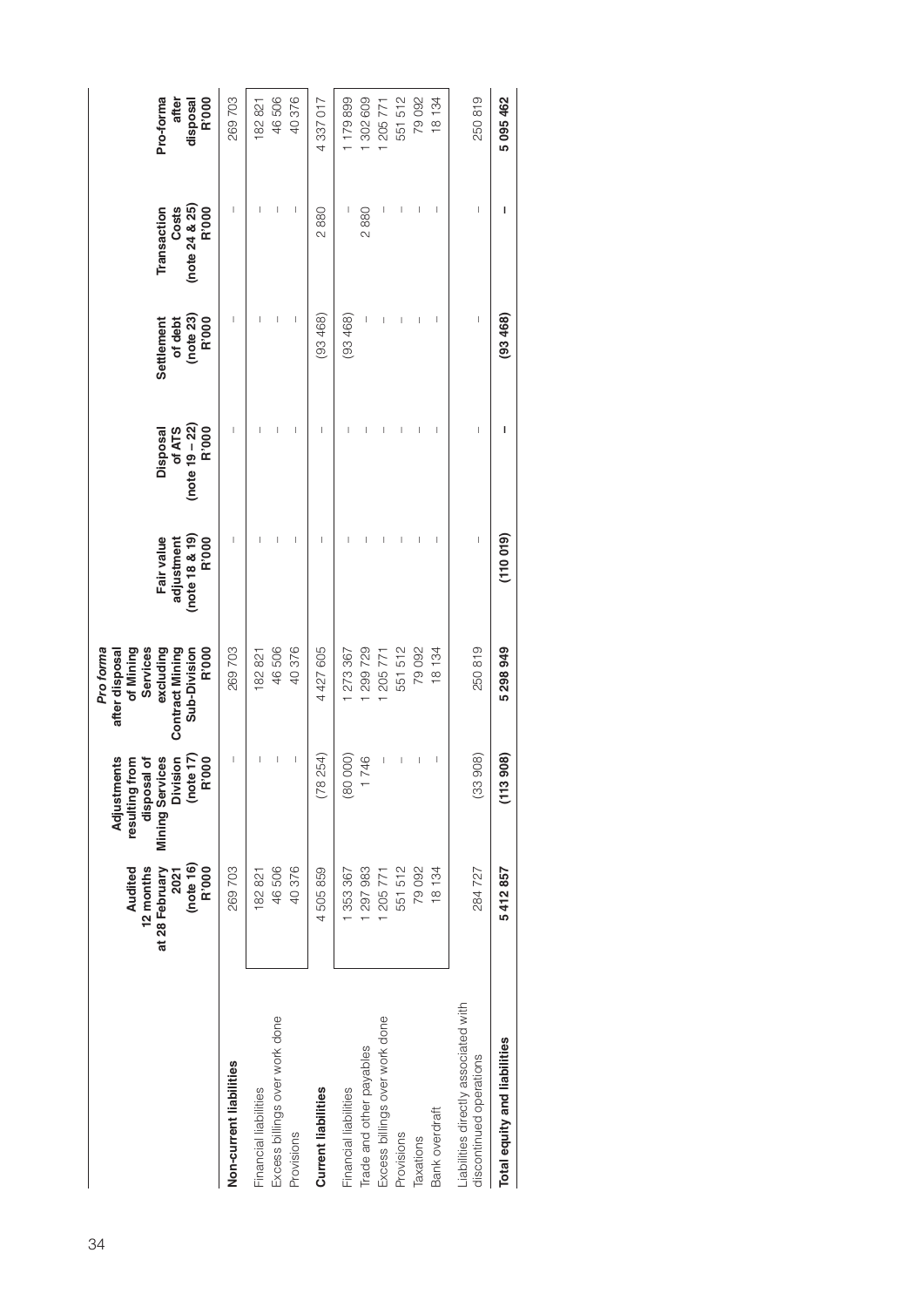#### **Notes and assumptions**

- 15. The *pro forma* Statement of Financial Position ("SOFP") figures illustrate the possible financial effects if the Transaction had taken place on 28 February 2021.
- 16. The *pro forma* SOFP ("Audited 12 months ended 28 February 2021" column) has been extracted from the published audited financial information of Stefanutti Stocks for the period ended 28 February 2021 as released on SENS on 28 June 2021.
- 17. The *pro forma* "Adjustment resulting from the disposal of the Mining Services Division excluding Contract Mining Sub-Division" has been based on the circular issued to shareholders on 28 April 2021.
	- 17.1 The financial information included within this *pro forma* section has been updated to reflect the financial information as at 28 February 2021, whereas the circular issued on 28 April 2021 was based on the financial information for the six months ended 31 August 2020. The information for both financial periods are included for clarification purposes. The 31 August 2020 information has been extracted from the Circular issued.

#### **Table A**

The Mining Services Division has been reclassified as a discontinued operation and all assets and liabilities have been disclosed as Held for Sale and measured at the lower of carrying value and fair value less cost to sell in terms of IFRS 5.

| <b>STATEMENT OF FINANCIAL POSITION</b>                                                              | 28 February<br>2021<br>R'000 | 31 August<br>2020<br>R'000 |
|-----------------------------------------------------------------------------------------------------|------------------------------|----------------------------|
| <b>Assets</b>                                                                                       |                              |                            |
| <b>Non-current assets</b>                                                                           | 43 500                       | 71 522                     |
| Property, plant and equipment                                                                       | 10 677                       | 12 5 9 6                   |
| Goodwill                                                                                            | 32 823                       | 58 926                     |
| <b>Current assets</b>                                                                               | 52 580                       | 63787                      |
| Other current assets (Current assets+ guaranteed cash balance note 17.2)                            | 52 580                       | 63787                      |
| <b>Total assets</b>                                                                                 | 96 080                       | 135 309                    |
| <b>Equity and liabilities</b><br><b>Accumulated loss</b>                                            |                              | 28 0 22                    |
| Profit on disposal (Table C)                                                                        |                              | (30904)                    |
| Goodwill impairment                                                                                 |                              | 58 926                     |
| <b>Current liabilities</b>                                                                          | 96 080                       | 107 287                    |
| Other current liabilities                                                                           | 31 310                       | 53 643                     |
| Purchase price adjustment (note 17.3)                                                               | (17828)                      | (33 136)                   |
| Provisions                                                                                          | 2598                         | 6780                       |
| Other current liabilities – Settlement of debt with proceeds received of R80 million<br>(note 17.4) | 80 000                       | 80 000                     |
| Total equity and liabilities                                                                        | 96 080                       | 135 309                    |
| <b>Table B</b>                                                                                      |                              |                            |
| <b>Calculation of Net Asset Value</b>                                                               | 28 February<br>2021<br>R'000 | 31 August<br>2020<br>R'000 |
| <b>Non-current assets</b>                                                                           | 43 500                       | 12 596                     |
| Property, plant and equipment                                                                       | 10 677                       | 12 5 9 6                   |
| Goodwill                                                                                            | 32 823                       |                            |

| Guaranteed working capital as per agreement                                        | 30 000  | 30 000  |
|------------------------------------------------------------------------------------|---------|---------|
| Current assets                                                                     | 46 080  | 57 287  |
| Current liabilities including provisions                                           | (33908) | (60423) |
| Purchase price adjustment to ensure working capital equals R30 million (note 17.3) | 17828   | 33 136  |
| Guaranteed cash balance as per agreement (note 17.2)                               | 6 500   | 6 500   |
| Calculated Net Asset Value                                                         | 80 000  | 49 096  |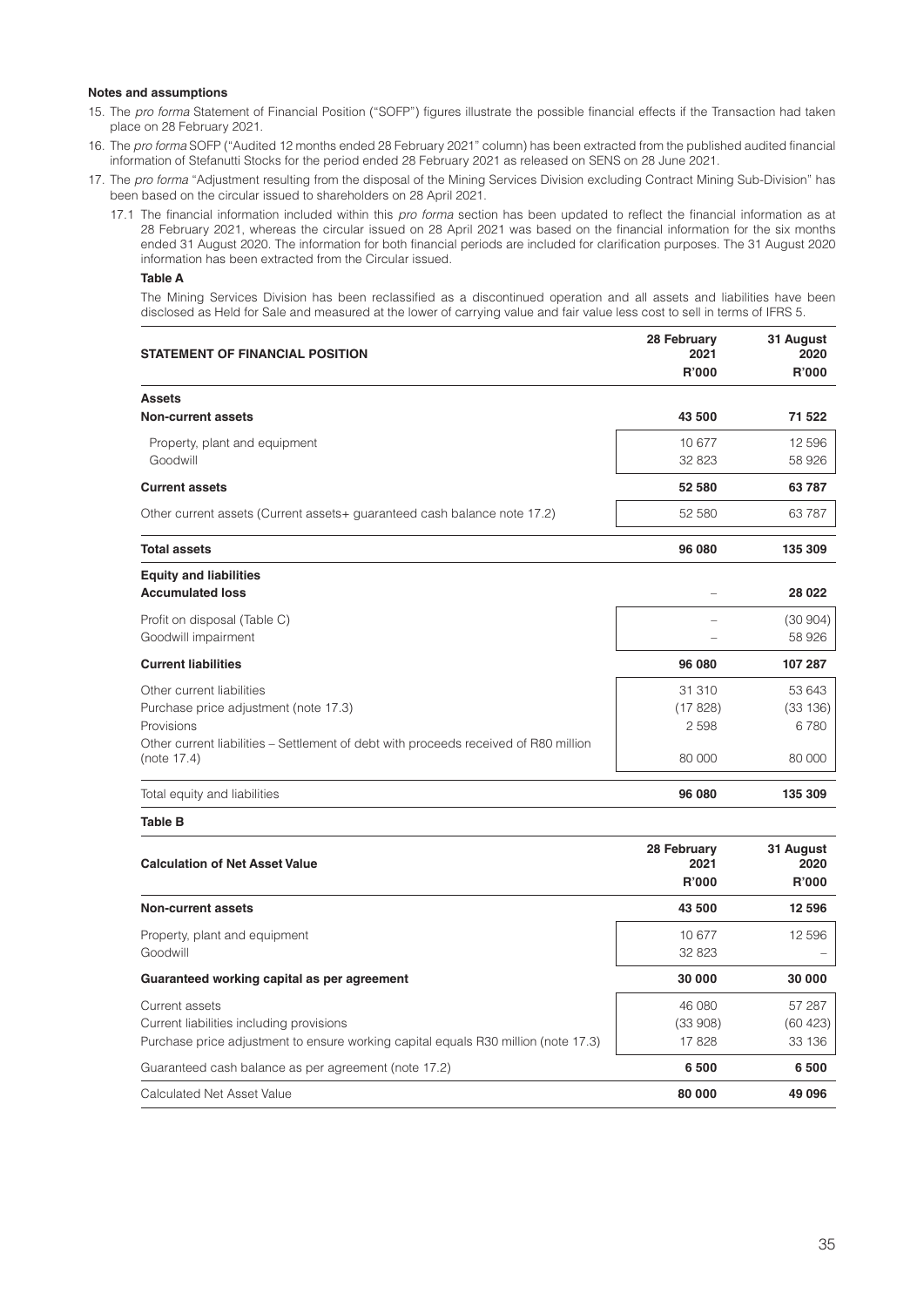| Calculation of profit on disposal | 28 February<br>2021 | 31 August<br>2020 |  |
|-----------------------------------|---------------------|-------------------|--|
|                                   | R'000               | R'000             |  |
| Proceeds (note 17.5)              | 80 000              | 80 000            |  |
| Calculated Net Asset Value        | 80 000              | 49 0 96           |  |
| Profit on disposal                |                     | 30 904            |  |
| Impairment of Goodwill            | -                   | (58926)           |  |
| Net impact on SOCI                |                     | (28 022)          |  |

17.2 Included within other current assets is a cash balance of R6,5 million which forms part of the requirements of the sale agreement.

- 17.3 A purchase price adjustment are made to ensure a positive working capital cycle of R30 million is maintained as required per the "Purchase Consideration" definition. The shortfall will be funded from the Group's own funds.
- 17.4 The above sub-divisional results are consolidated into the tax calculation of Stefanutti Stocks Proprietary Limited. These subdivisions form part of one statutory entity and for that reason is not assessed separately for tax purposes. The rights and obligations with regards to the legal tax assets/liabilities as stated would be assigned to the statutory entity Stefanutti Stocks Proprietary Limited as opposed to the sub-divisions, hence no tax effects were recognised.
- 17.5 The proceeds, as per the sale agreement of R80 million will be utilised for settlement of current debt.

17.6 R1,7 million being the estimated transaction costs for the disposal of the Mining Services sub-division.

- 18. Recognition of fair value adjustment of R110,1 million as calculated in note 19.
- 19. The Purchase Consideration for the Transaction is based on the Preliminary Equity Value of ATS being AED131,8 million less an Equity Value Adjustment being AED34 million with a portion of the Purchase Consideration being the Retention Amounts held back until the finalisation of the Retention Adjustments.

The Purchase Consideration may be increased with the Equity Value Adjustment. AED22,8 million will be paid as soon as all the conditions relevant to this Transaction have been met as explained in paragraph 5.2.

The Preliminary Equity Value of ATS of AED131,8 million has been determined as on 30 June 2020 based on provisional financial statements of the ATS group. The Transaction has been denominated in AED and the conversion to Rand influences the fair value of the investment, which was reflected as R267,7 million at 28 February 2021.

Due to the variable nature of the Purchase Consideration, the value of the Purchase Consideration is based on the probabilities of potential recoveries of the Equity Value Adjustment and Retention Adjustment, best assumptions and judgement was applied taking into consideration the available information at the date of signature of this document. The actual results may vary due to changes to circumstances in the future which may influence the recoverability of determination of the Purchase Consideration.

A sensitivity analysis has been performed, disclosed in the table below, based on probabilities of potential recoveries of the Equity Value Adjustment and Retention Adjustment in determining the possible Purchase Consideration. The Purchase Consideration is used to determine the fair value of the investment.

The sensitivity analysis is calculated as on 28 February 2021, using a conversion rate of R4,10 for AED1,00. In performing the sensitivity analysis probabilities have been applied to the Equity Value Adjustment and Retention Adjustment to determine the Purchase Consideration and assess the impact on the financial statements.

#### **Sensitivity Analysis (Conversion rate of R 4,10 used)**

|                                             | Proposed<br>Transaction<br>AED'000 | No recovery<br>R'000 | 50 %<br>recovery<br>R'000 | 100 %<br>recovery<br>R'000 |
|---------------------------------------------|------------------------------------|----------------------|---------------------------|----------------------------|
| Preliminary equity value (100 %)            | 131 822                            | 540 470              | 540 470                   | 540 470                    |
| Equity value adjustment (100 %)             | (34031)                            | (139527)             | (69764)                   |                            |
| Retention adjustment (100 %)                | (52197)                            | (214008)             | (107 004)                 |                            |
| Fair value of investment after              |                                    |                      |                           |                            |
| Adjustments (100 %)                         | 45 594                             | 186935               | 363 702                   | 540 470                    |
| 50 % value attributable to the group        | 22797                              | 93468                | 181851                    | 270 235                    |
| Fair value of investment - 28 February 2021 |                                    | 267 689              | 267 689                   | 267 689                    |
| Fair value adjustment                       |                                    | (174221)             | (85 838)                  |                            |

Recoverability for purposes of the circular was assumed applying a worst-case scenario for the Equity Value adjustment, assuming that there would be no recovery of the AED34 million and a potential recovery of 60% relating to the Retention Adjustments. The potential recovery of 60% will result in a 40% adjustment to the Retention value.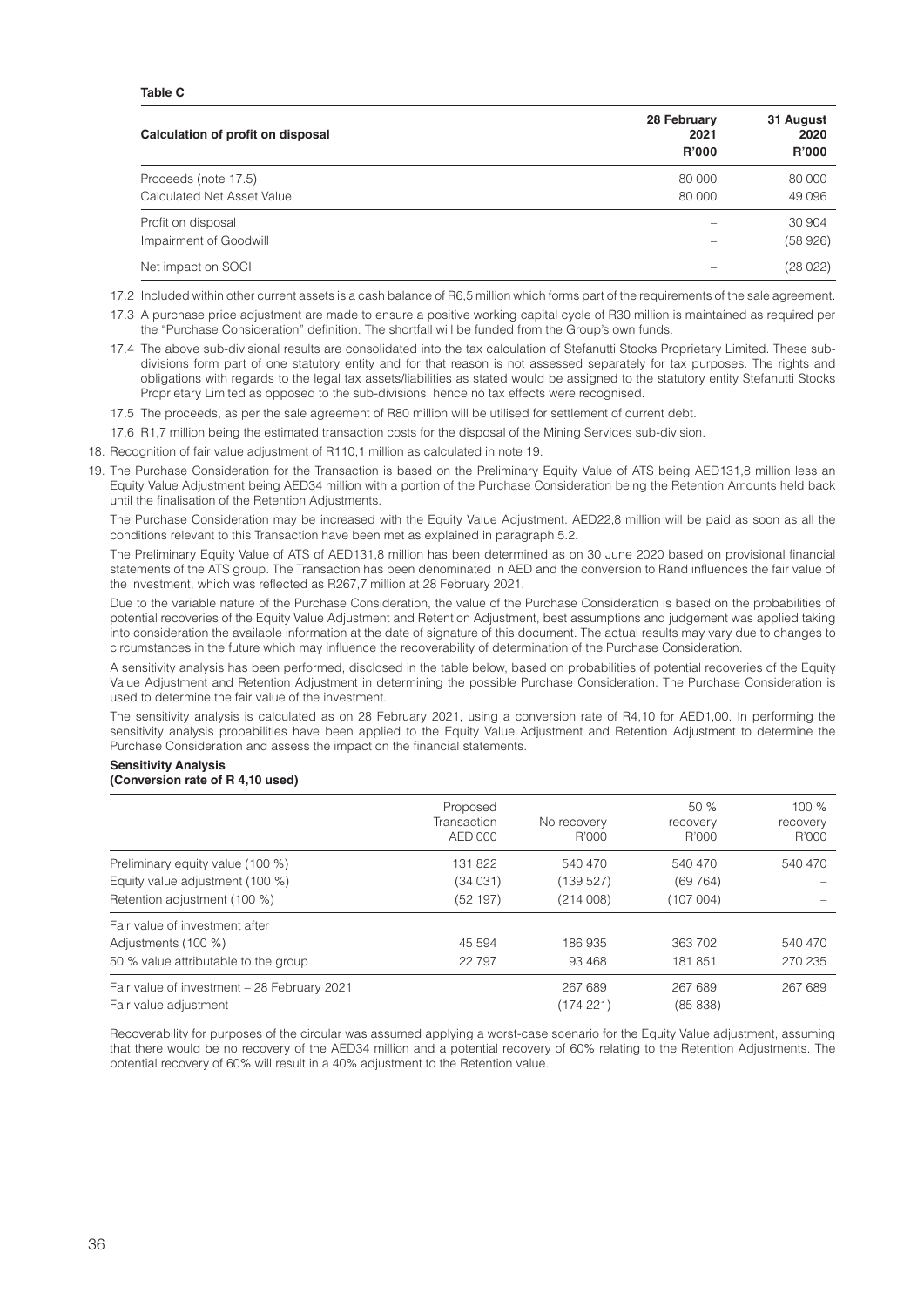The purchase consideration can be calculated as follows:

| Less: Value of investment<br>Fair value adjustment (note 16)                                                                              |                                                                                             |                              | 267 689<br>(110019)                     |
|-------------------------------------------------------------------------------------------------------------------------------------------|---------------------------------------------------------------------------------------------|------------------------------|-----------------------------------------|
| Purchase consideration (100 %)<br>Group's share at 50 % * (note 19,21)                                                                    | 45 594<br>22797                                                                             | 76912<br>38 456              | 315 340<br>157 670                      |
| Exchange rate at 28 February 2021<br>Preliminary equity value (100 %)<br>Equity value adjustment (100 %)<br>Retention adjustments (100 %) | 131 822<br>(34 031) No recovery-100 % adjustment<br>(52 197) 60 % recovery- 40 % adjustment | 131822<br>(34031)<br>(20879) | R4.10<br>540 470<br>(139527)<br>(85603) |
|                                                                                                                                           | Judgement<br>applied on<br>recoverability<br>AED'000                                        | AED'000                      | R'000                                   |

\*The Group's shareholding in ATS is only 49% but the determination of the purchase consideration is based on a 50% allocation of net asset value after relevant adjustments have been made.

20. Foreign Exchange Translation Reserve of R74,3 million relating to the conversion of the equity-accounted investment from AED to Rand was realised in SOCI on disposal of investment.

21. The potential 60% recovery of retention adjustments to the value of R64,2 million (AED52,2 million less AED20,9 million = AED31,3 million and the groups 50% share AED15,7 million) are assumed to be fully recovered by 28 February 2023. The R64,2 million is calculated as follows:

|                                           | R'000's              |
|-------------------------------------------|----------------------|
| Purchase consideration                    | R <sub>157</sub> 670 |
| Less: Initial payment (AED22 797 x R4.10) | R93 468              |
| Outstanding receivable                    | R64 202              |

22. The disposal of the investment will not result in any tax effects as the disposal meets the requirements of Paragraph 64B of the Eighth Schedule.

23. Proceeds of AED22,8 million (R93.5 million) will be utilised for settlement of current debt. The proceeds will be paid by the 5th Business Day following the finalisation of the regulatory submissions required by the DED.

24. No adjustment for tax was made on any transactions recognised in profit/loss as the group is currently in a tax loss position.

25. Being the estimated transaction costs for the Transaction.

26. There have been no material subsequent events which will impact the above Transaction.

| 27. Total number of net shares in issue:    | 167 243 684 |
|---------------------------------------------|-------------|
| Net asset value per share (cents):          | 142.26      |
| Net tangible asset value per share (cents): | (64.42)     |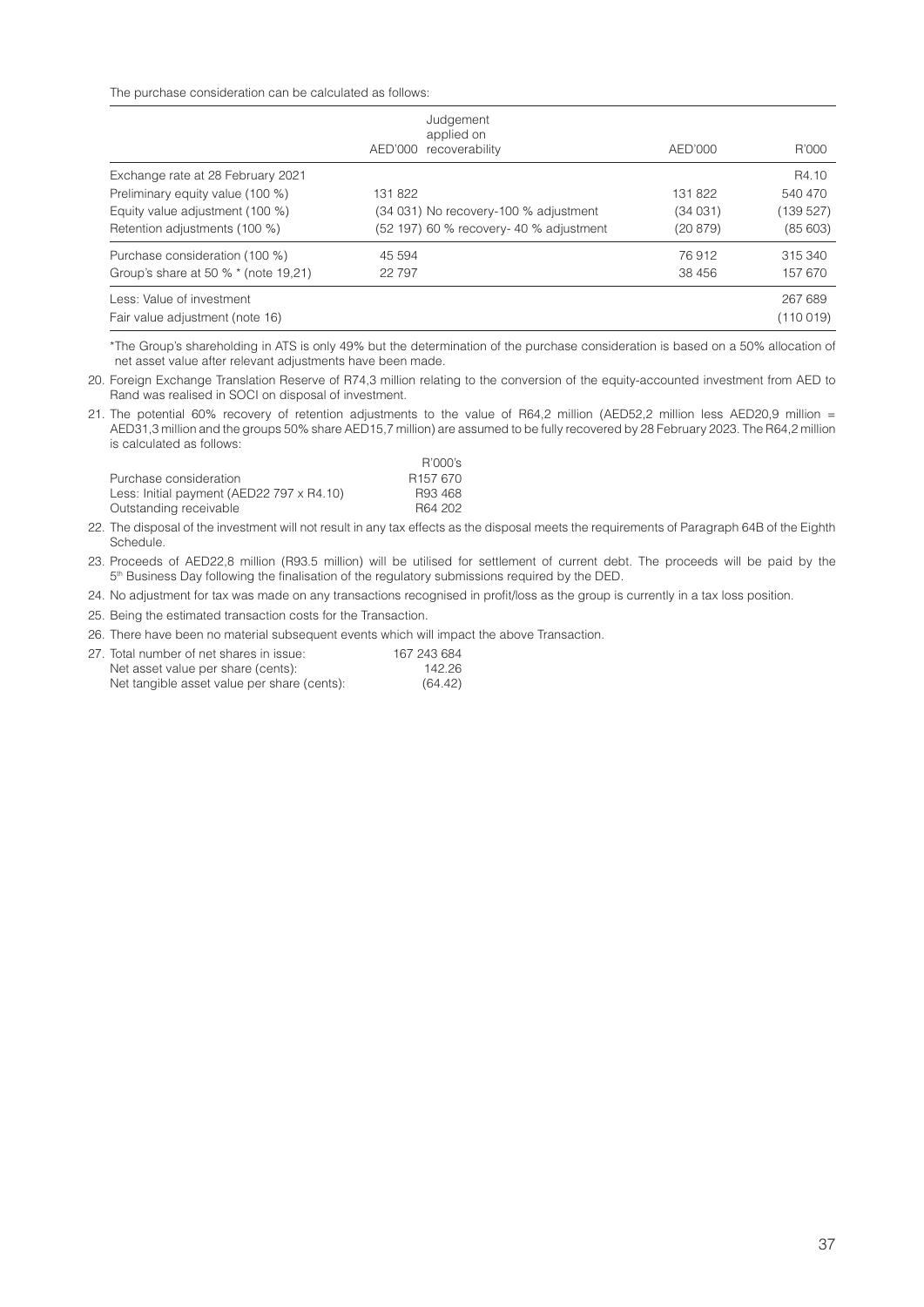# **INDEPENDENT REPORTING ACCOUNTANT'S ASSURANCE REPORT ON THE COMPILATION OF** *PRO FORMA* **FINANCIAL INFORMATION**

28 July 2021

The Directors of Stefanutti Stocks Holdings Limited No 9 Palala Street, Protec Park Cnr Zuurfontein Avenue and Oranjerivier Drive Chloorkop Kempton Park 1619

### **INDEPENDENT REPORTING ACCOUNTANT'S ASSURANCE REPORT ON THE COMPILATION OF THE**  *PRO FORMA* **FINANCIAL INFORMATION OF THE GROUP**

We have completed our assurance engagement to report on the compilation of *pro forma* financial information of Stefanutti Stocks Holdings Limited ("Stefanutti" or "the Group") by the Directors.

The *pro forma* financial information, as set out in **Annexure 1** of the Circular, consist of a Consolidated Statement of Comprehensive Income and a Consolidated *Pro Forma* Statement of Financial Position and related assumptions. The *pro forma* financial information has been compiled on the basis of the applicable criteria specified in the Listings Requirements.

The *pro forma* financial information has been compiled by the Directors to illustrate the impact of the corporate action or event, described in the Circular, on the Group's financial position as at 28 February 2021 for purposes of the Statement of Financial Position and 1 March 2020 for the Statement of Comprehensive Income. As part of this process, information about the Group's financial position and financial performance has been extracted by the Directors from the Group's financial statements for the period ended 28 February 2021, on which an unmodified auditor's report was issued on 21 June 2021.

### **DIRECTORS' RESPONSIBILITY FOR THE FINANCIAL INFORMATION**

The Directors are responsible for compiling the *pro forma* financial information on the basis of the applicable criteria specified in the Listings Requirements and described in **Annexure 1** of the Circular and the SAICA Guide on Pro Forma Financial Information, revised and issued in September 2014 ("Applicable Criteria").

### **OUR INDEPENDENCE AND QUALITY CONTROL**

We have complied with the independence and other ethical requirements of the Independent Regulatory Board for Auditors' Code of Professional Conduct for Registered Auditors (IRBA Code), which is founded on the fundamental principles of integrity, objectivity, professional competence and due care, confidentiality and professional behaviour. The IRBA Code is consistent with the corresponding sections of the International Ethics Standards Board for Accountants' *International Code of Ethics for Professional Accountants (including International Independence Standards).*

Mazars applies the International Standard on Quality Control 1 and accordingly maintains a comprehensive system of quality control, including documented policies and procedures regarding compliance with ethical requirements, professional standards, and applicable legal and regulatory requirements.

### **INDEPENDENT REPORTING ACCOUNTANT'S RESPONSIBILITY**

Our responsibility is to express an opinion about whether the *pro forma* financial information has been compiled, in all material respects, by the Directors on the basis of the applicable criteria specified in the Listings Requirements based on our procedures performed.

We conducted our engagement in accordance with the International Standard on Assurance Engagements (ISAE) 3420, Assurance Engagements to Report on the Compilation of *Pro Forma* Financial Information Included in a Prospectus which is applicable to an engagement of this nature. This standard requires that we comply with the ethical requirements and plan and perform our procedures to obtain reasonable assurance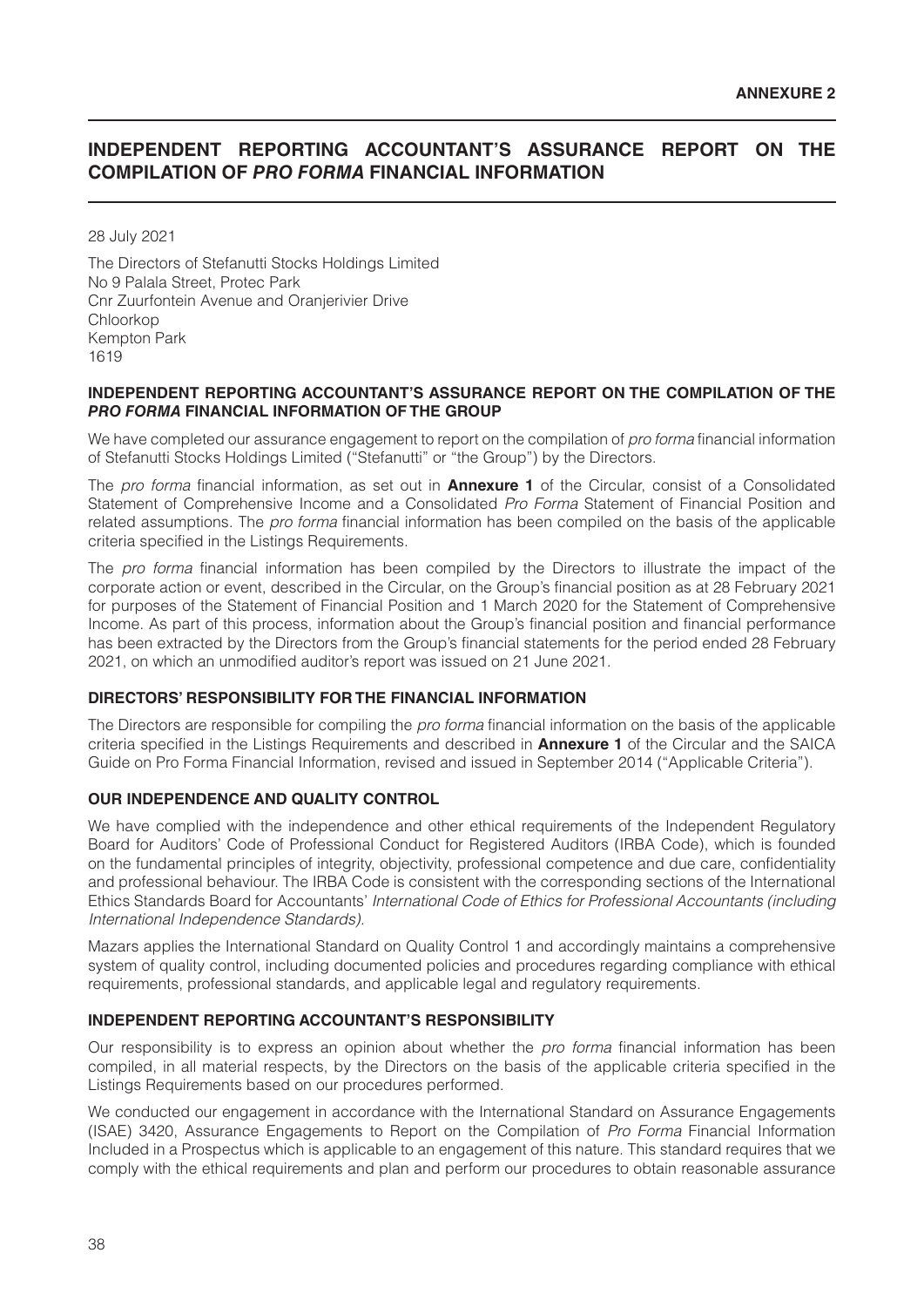about whether the *pro forma* financial information has been compiled, in all material respects, on the basis of the Applicable Criteria.

For purposes of this engagement, we are not responsible for updating or reissuing any reports or opinions on any historical financial information used in the compiling of the *pro forma* financial information, nor have we, in the course of this engagement, performed an audit or review of the financial information used in compiling the *Pro Forma* Financial Information.

As the purpose of *pro forma* financial information included in a circular is solely to illustrate the impact of a significant corporate action or event on unadjusted financial information of the entity as if the corporate action or event has occurred or had been undertaken at an earlier date selected for purposes of the illustration, we do not provide any assurance that the actual outcome of the event or transaction at 28 February 2021 would have been as presented.

A reasonable assurance engagement to report on whether the *pro forma* financial information has been compiled, in all material respects, on the basis of the applicable criteria, involves performing procedure to assess whether the applicable criteria used in the compilation of the *pro forma* financial information provides a reasonable basis for presenting the significant effects directly attributable to the corporate action or event, and to obtain sufficient appropriate evidence about whether:

- The related *pro forma* adjustments give appropriate effect to those criteria; and
- The *pro forma* financial information reflects the proper application of those adjustments to the unadjusted financial information.

Our procedures selected depend on our judgement, having regard to our understanding of the nature of the Group, the corporate action or event in respect of which the *pro forma* financial information has been compiled, and other relevant engagement circumstances.

Our engagement also involves evaluating the overall presentation of the *pro forma* financial information.

We believe that the evidence we have obtained is sufficient and appropriate to provide a basis of opinion.

### **OPINION**

In our opinion, the *pro forma* financial information has been compiled, in all material respects, on the basis of the applicable criteria specified by the Listings Requirements and described in **Annexure 1**.

### **RESTRICTION OF USE**

This report has been prepared for the purpose of satisfying the requirements of the Listings Requirements, and for no other purpose.

### **MAZARS**

Registered Auditors Partner: Susan Truter Registered Auditor Chartered Accountants (SA) Mazars House, 54 Glenhove Road, Melrose Estate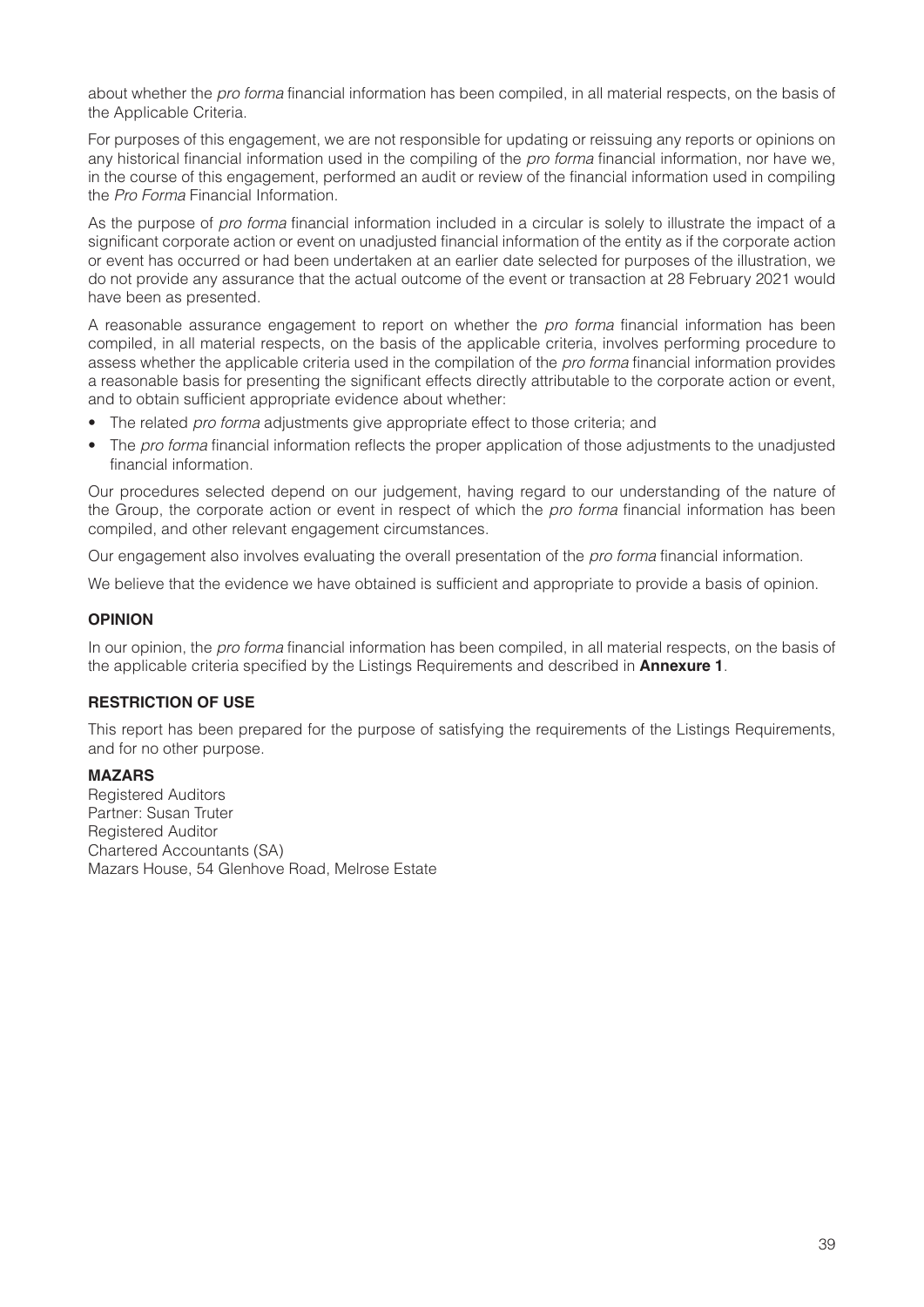# **INDEPENDENT REPORTING ACCOUNTANT'S REPORT ON THE HISTORICAL CONSOLIDATED FINANCIAL INFORMATION OF AL TAYER STOCKS LLC**

The Directors of Stefanutti Stocks Holdings Limited No 9 Palala Street, Protec Park Cnr Zuurfontein Avenue and Oranjerivier Drive Chloorkop Kempton Park 1619

28 July 2021

Dear Sirs

#### **INDEPENDENT REPORTING ACCOUNTANT'S REPORT ON THE HISTORICAL CONSOLIDATED FINANCIAL INFORMATION OF AL TAYER STOCKS LLC INCLUDED IN THE CIRCULAR TO STEFANUTTI STOCKS SHAREHOLDERS**

#### **Introduction**

This Reporting Accountant's Report on the Historical Consolidated Financial Information of Al Tayer Stocks LLC is prepared to comply with the Listings Requirements and for inclusion in the Circular to be issued to shareholders of Stefanutti Stocks Holdings Limited on or about Tuesday, 3 August 2021.

At your request and for the purposes of the Stefanutti Stocks Holdings Limited ("the Company") Circular, we have:

- audited the historical consolidated financial information of Al Tayer Stocks LLC ("the Subject Matter") whose shares are partly being sold by the Company in respect of the year ended 30 June 2020 as presented in **Annexure 4** to the Circular dated Tuesday, 3 August 2021 ("the Circular");
- reviewed the historical consolidated financial information of the Subject Matter in respect of the vear ended 30 June 2019 as presented in **Annexure 4** to the Circular;
- reviewed the historical consolidated financial information of the Subject Matter for the year ended 30 June 2018 as presented in **Annexure 4** to the Circular; and
- reviewed the interim historical financial information of the Subject Matter for the period ended 31 December 2020 as presented in **Annexure 4** to the Circular.

### **Historical consolidated financial information for the year ended 30 June 2020**

#### *Opinion*

The historical consolidated financial information in respect of the year ended 30 June 2020 as presented in **Annexure 4** to the Circular comprises the consolidated statement of financial position as at 30 June 2020, and the consolidated statements of comprehensive income, changes in equity and cash flows for the year then ended, and the notes to the historical consolidated financial information, including the accounting policies.

In our opinion, the historical consolidated financial information presents fairly, in all material respects, the consolidated statement of financial position of the Subject Matter as at 30 June 2020, and its consolidated statements of comprehensive income, changes in equity and cash flows for the year then ended in accordance with the basis of preparation paragraph per **Annexure 4** below and the Listings Requirements.

#### *Basis for opinion*

We conducted our audit in accordance with International Standards on Auditing (ISAs). Our responsibilities under those standards are further described in the *Auditor's Responsibilities for the Audit of the Historical Consolidated Financial Information for the year ended 30 June 2020* section of our report. We are independent of the Subject Matter in accordance with sections 290 and 291 of the Independent Regulatory Board for Auditors' Code of Professional Conduct for Registered Auditors (Revised January 2018), parts 1 and 3 of the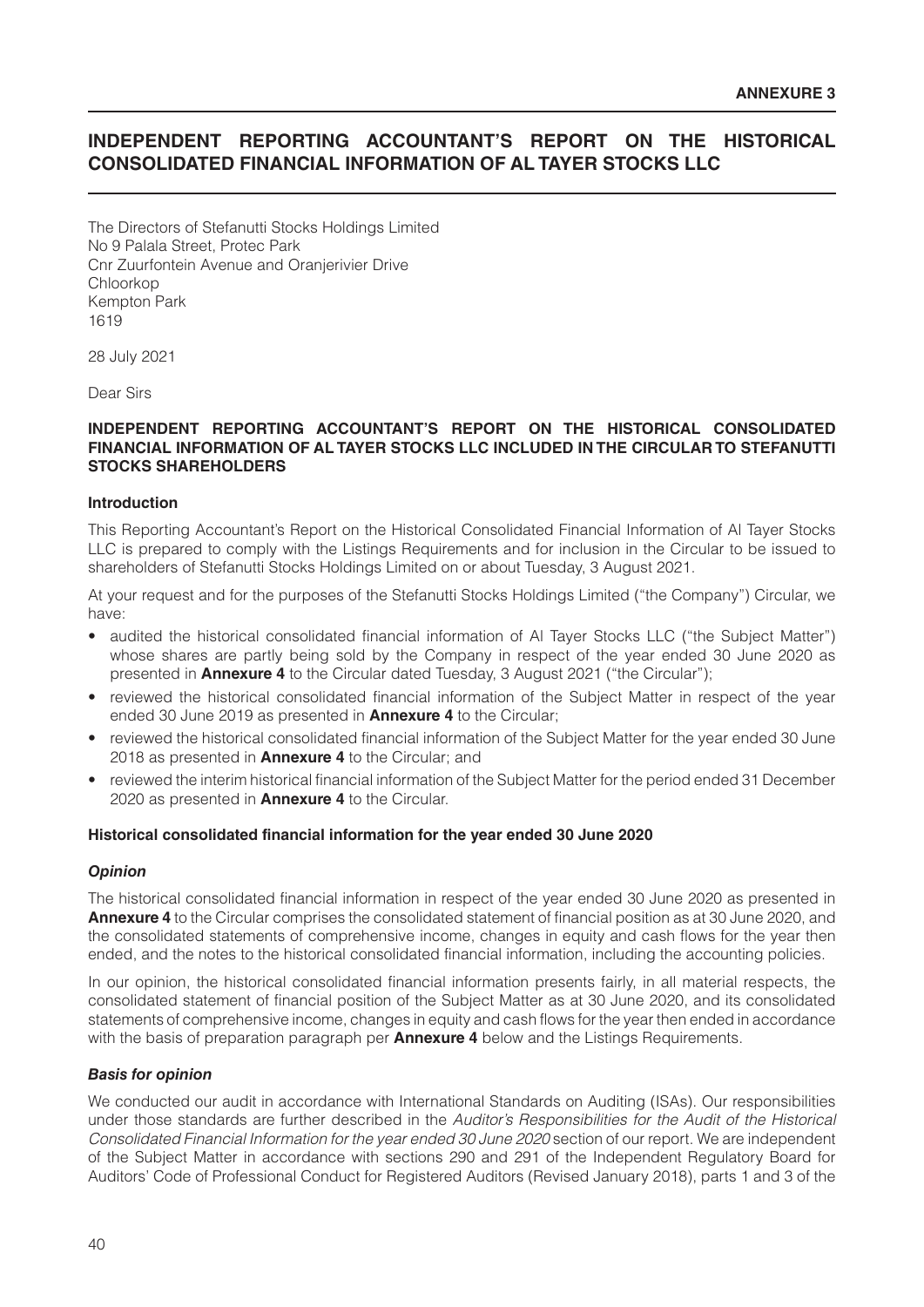Independent Regulatory Board for Auditors' Code of Professional Conduct for Registered Auditors (Revised November 2018) (together the IRBA codes) and other independence requirements applicable to performing audits of financial statements in South Africa. We have fulfilled our other ethical responsibilities, as applicable, in accordance with the IRBA Codes and other ethical requirements applicable to performing audits in South Africa. The IRBA Codes are consistent with the corresponding sections of the International Ethics Standards Board for Accountants' Code of Ethics for Professional Accountants and International Ethics Standards Board for Accountants' International Code of Ethics for Professional Accountants (including International Independence Standards) respectively. We believe that the audit evidence we have obtained is sufficient and appropriate to provide a basis for our opinion.

### *Directors' responsibility for the historical consolidated financial information for the year ended 30 June 2020*

The Company's Directors are responsible for the preparation and fair presentation of the historical consolidated financial information for the year ended 30 June 2020 in accordance with the basis of preparation and the Listings Requirements, and for such internal control as the Directors determine is necessary to enable the preparation of historical consolidated financial information that is free from material misstatement, whether due to fraud or error.

In preparing the historical consolidated financial information, the Directors are responsible for assessing the Subject Matter's ability to continue as a going concern, disclosing, as applicable, matters related to going concern and using the going concern basis of accounting unless the Directors either intend to liquidate the Subject Matter or to cease operations, or have no realistic alternative but to do so.

#### *Auditor's responsibility for the audit of the historical consolidated financial information for the year ended 30 June 2020*

Our objectives are to obtain reasonable assurance about whether the historical consolidated financial information for the year ended 30 June 2020 as a whole are free from material misstatement, whether due to fraud or error, and to issue an auditor's report that includes our opinion. Reasonable assurance is a high level of assurance but is not a guarantee that an audit conducted in accordance with ISAs will always detect a material misstatement when it exists. Misstatements can arise from fraud or error and are considered material if, individually or in the aggregate, they could reasonably be expected to influence the economic decisions of users taken on the basis of the historical consolidated financial information.

As part of an audit in accordance with ISAs, we exercise professional judgement and maintain professional skepticism throughout the audit. We also:

- Identify and assess the risks of material misstatement of the historical consolidated financial information, whether due to fraud or error, design and perform audit procedures responsive to those risks, and obtain audit evidence that is sufficient and appropriate to provide a basis for our opinion. The risk of not detecting a material misstatement resulting from fraud is higher than for one resulting from error, as fraud may involve collusion, forgery, intentional omissions, misrepresentations, or the override of internal control.
- Obtain an understanding of internal control relevant to the audit in order to design audit procedures that are appropriate in the circumstances, but not for the purpose of expressing an opinion on the effectiveness of the Subject Matter's internal control.
- Evaluate the appropriateness of accounting policies used and the reasonableness of accounting estimates and related disclosures made by the Directors.
- Conclude on the appropriateness of the Directors' use of the going concern basis of accounting and based on the audit evidence obtained, whether a material uncertainty exists related to events or conditions that may cast significant doubt on the Subject Matter's ability to continue as a going concern. If we conclude that a material uncertainty exists, we are required to draw attention in our auditor's report to the related disclosures in the historical consolidated financial information or, if such disclosures are inadequate, to modify our opinion. Our conclusions are based on the audit evidence obtained up to the date of our auditor's report. However, future events or conditions may cause the Subject Matter to cease to continue as a going concern.
- Evaluate the overall presentation, structure and content of the historical consolidated financial information, including the disclosures, and whether the historical consolidated financial information represents the underlying transactions and events in a manner that achieves fair presentation.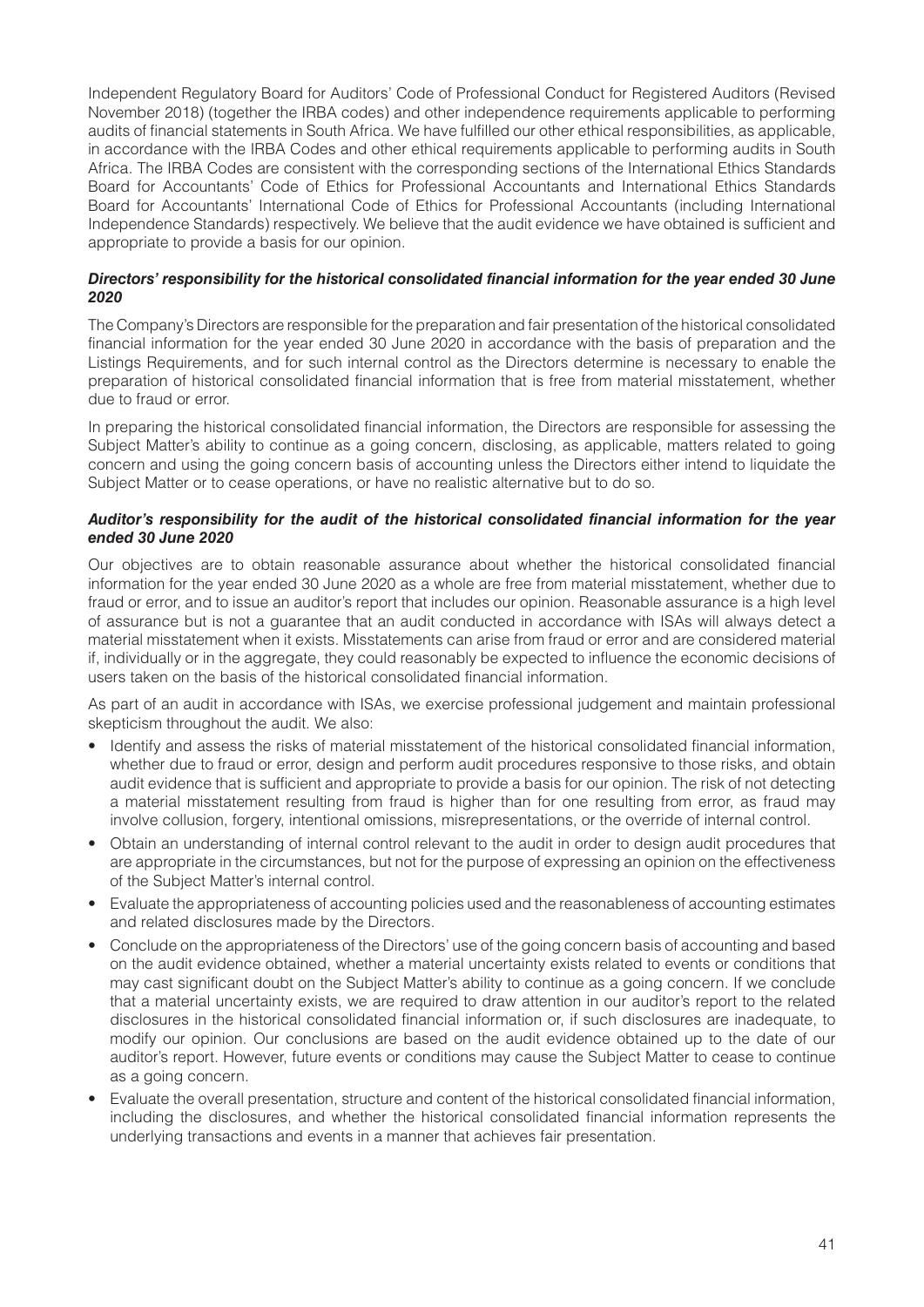We communicate with the Directors regarding, among other matters, the planned scope and timing of the audit and significant audit findings, including any significant deficiencies in internal control that we identify during our audit.

We also provide the Directors with a statement that we have complied with relevant ethical requirements regarding independence, and to communicate with them all relationships and other matters that may reasonably be thought to bear on our independence, and where applicable, related safeguards.

### **Historical consolidated financial information for the years ended 30 June 2019 and 30 June 2018**

We have reviewed the historical consolidated financial information of the Subject Matter, as presented in **Annexure 4** to the Circular, which comprise the consolidated statements of financial position as at 30 June 2019 and 30 June 2018 and the consolidated statements of comprehensive income, changes in equity and cash flows for the years then ended, including a summary of significant accounting policies and explanatory notes.

### *Directors' responsibility for the historical consolidated financial information for the years ended 30 June 2019 and 30 June 2018*

The Directors are responsible for the preparation and fair presentation of the historical consolidated financial information in accordance with the basis of preparation and the Listings Requirements, and for such internal control as the Directors determine is necessary to enable the preparation of historical consolidated financial information that is free from material misstatement, whether due to fraud or error.

### *Auditor's responsibility for the review of the historical consolidated financial information for the years ended 30 June 2019 and 30 June 2018*

Our responsibility is to express a conclusion on the historical consolidated financial information. We conducted our review in accordance with International Standards on Review Engagements (ISRE) 2400, *Engagements to Review Financial Statements*. ISRE 2400 requires us to conclude whether anything has come to our attention that causes us to believe that the historical consolidated financial information is not prepared in all material respects in accordance with the applicable financial reporting framework. This standard also requires us to comply with relevant ethical requirements.

A review of financial information in accordance with ISRE 2400 is a limited assurance engagement. We perform procedures, primarily consisting of making inquiries of management and others within the entity, as appropriate, and applying analytical procedures, and evaluate the evidence obtained.

The procedures performed in a review are substantially less than and differ in nature from those performed in an audit conducted in accordance with International Standards on Auditing. Accordingly, we do not express an audit opinion on the historical consolidated financial information.

### *Conclusion*

Based on our review, nothing has come to our attention that causes us to believe that the historical consolidated financial information of the Subject Matter for the years ended 30 June 2019 and 30 June 2018 do not present fairly, in all material respects, the consolidated financial position of the Subject Matter as at 30 June 2019 and 30 June 2018, and its financial performance and cash flows for the years then ended, in accordance with the basis of preparation note per **Annexure 4** below and the Listings Requirements.

### *Historical consolidated financial information for the interim period ended 31 December 2020*

We have reviewed the interim historical consolidated financial information of the Subject Matter, as presented in **Annexure 4** to the Circular, which comprise the consolidated statement of financial position as at 31 December 2020 and the consolidated statement of comprehensive income, changes in equity and cash flows for the interim period then ended, and selected explanatory notes included in note 29 to the historical consolidated financial information.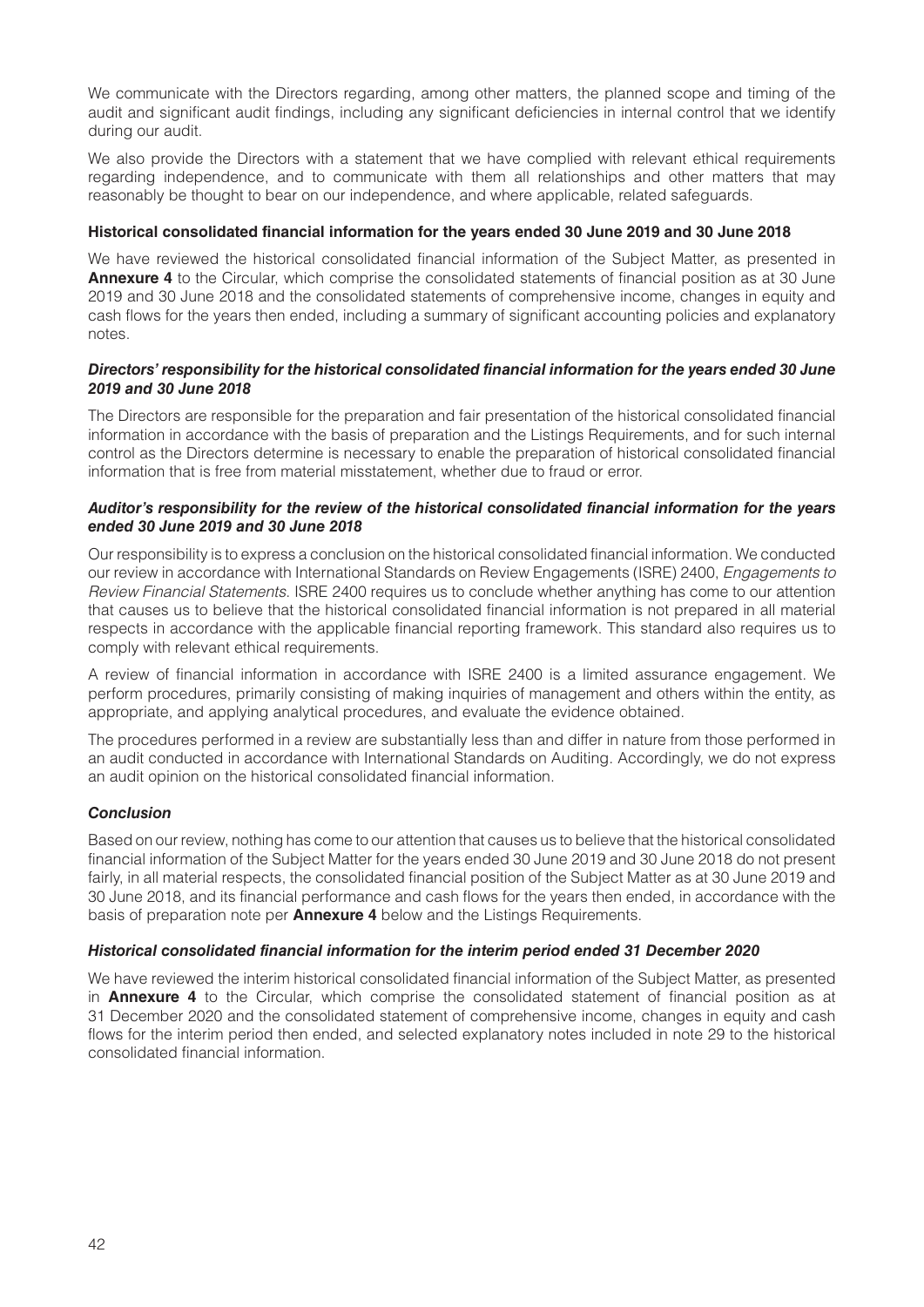### *Directors` responsibility for the interim historical consolidated financial information for the period ended 31 December 2020*

The Directors are responsible for the preparation and fair presentation of the interim historical consolidated financial information in accordance with the International Financial Reporting Standard, (IAS) 34 Interim Financial Reporting and the Listings Requirements, and for such internal control as the Directors determine is necessary to enable the preparation of interim historical consolidated financial information that is free from material misstatement, whether due to fraud or error.

### *Auditor`s responsibility for the review of the interim historical consolidated financial information for the period ended 31 December 2020*

Our responsibility is to express a conclusion on the interim historical consolidated financial information. We conducted our review in accordance with International Standard on Review Engagements (ISRE) 2410, Review of Interim Financial Information Performed by the Independent Auditor of the Entity. ISRE 2410 requires us to conclude whether anything has come to our attention that causes us to believe that the interim historical consolidated financial information is not prepared in all material respects in accordance with the applicable financial reporting framework. This standard also requires us to comply with relevant ethical requirements.

A review of financial information in accordance with ISRE 2410 is a limited assurance engagement. We perform procedures, primarily consisting of making inquiries of management and others within the entity, as appropriate, and applying analytical procedures, and evaluate the evidence obtained.

The procedures performed in a review are substantially less than and differ in nature from those performed in an audit conducted in accordance with International Standards on Auditing. Accordingly, we do not express an audit opinion on the interim historical consolidated financial information.

### *Conclusion*

Based on our review, nothing has come to our attention that causes us to believe that the interim historical consolidated financial information of the Subject Matter for the period ended 31 December 2020 is not prepared, in all material respects, in accordance with the International Financial Reporting Standard, (IAS) 34 Interim Financial Reporting and the Listings Requirements.

### **Purpose of the report**

The purpose of our report is for the Circular of Stefanutti Stocks Holdings Limited and is not to be used for any other purpose.

### **Mazars**

Registered Auditor Susan Truter Partner

#### **Mazars**

54 Glenhove Road Melrose Estate Johannesburg South Africa 28 July 2021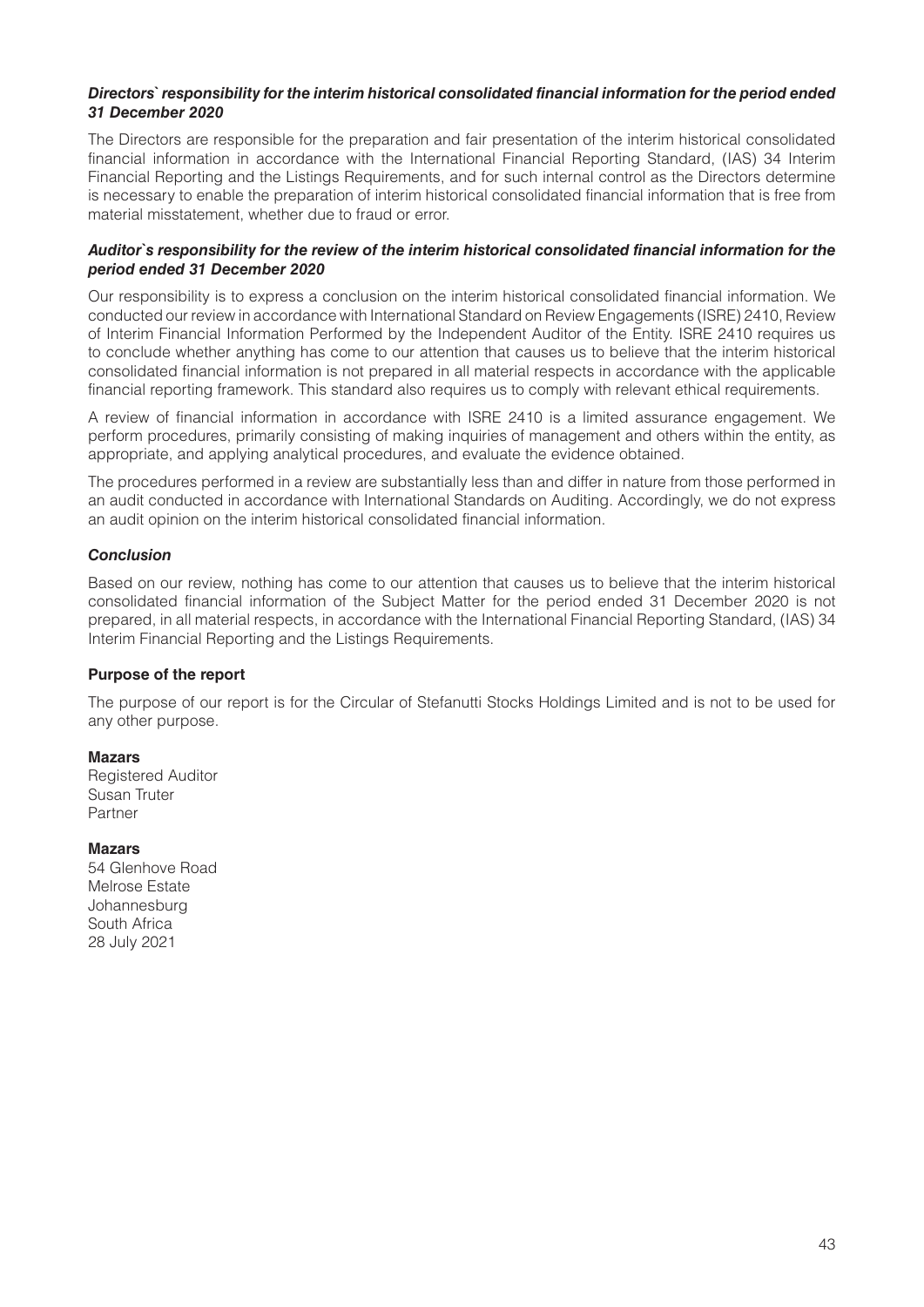# **THE CONSOLIDATED ANNUAL FINANCIAL STATEMENTS OF AL TAYER STOCKS LLC FOR THE YEARS ENDED 30 JUNE 2018, 30 JUNE 2019 AND 30 JUNE 2020 AND THE SIX MONTHS ENDED 31 DECEMBER 2020**

The definitions and interpretations commencing on page 7 of the Circular have been used throughout this **Annexure 4**.

The Historical Financial Information has been extracted from the audited financial statements of Al Tayer Stocks and its subsidiaries for the year ended 30 June 2020, and extracted from the reviewed financial statements for the 6 months ended 31 December 2020 and the years ended 30 June 2019 and 30 June 2018. The Historical Financial Information has been prepared in accordance with the accounting policies of the group in compliance with IFRS and the Financial Reporting Pronouncements as issued by the Financial Reporting Standards Council. The year-end of Al Tayer Stocks and its subsidiaries is June which is different to the Stefanutti Stocks Group which is February.

The functional currency for Al Tayer Stocks and is subsidiaries is United Arab Dirham ("AED"). These consolidated financial statements have been translated to South African Rands ("ZAR") for purposes of investor analysis within the South African market. The following exchange rates has been used:

|               |                   | Closing Rate Average Rate |
|---------------|-------------------|---------------------------|
| June 2018     | R <sub>3.74</sub> | R <sub>3.50</sub>         |
| June 2019     | R <sub>3.97</sub> | R <sub>3.86</sub>         |
| June 2020     | R4.72             | R4.27                     |
| December 2020 | R <sub>3.99</sub> | R4.43                     |

The Historical Financial Information has been prepared on the historic cost convention, unless otherwise stated in the accounting policies which follow and incorporate the principal accounting policies set out below.

The accounting policies as well as the methods of computation used in the preparation of the extract of results for the year ended 30 June 2020, 30 June 2019 and 30 June 2018 are in terms of IFRS and are consistent with those applied in the prior years except for the adoption of new standards. Al Tayer Stocks and its subsidiaries has adopted IFRS 15: Revenue from Contracts with Customers and IFRS 9: Financial Instruments effective from 1 July 2018. Under the transition method chosen, comparative information had not been restated. Al Tayer Stocks and its subsidiaries applied IFRS 16 on 1 July 2019, using the modified retrospective approach. Under this approach, comparative information is not restated and the cumulative effect of initially applying IFRS 16 is recognised in retained earnings at the date of initial application.

The reviewed results for the period ended 31 December 2020 has been prepared and contains the information required by International Accounting Stands IAS 34: Interim Financial Reporting. Information to this extent can be found in note 29.

Mazars, who is the Independent Reporting Accountant to the Company, conducted the review of the Historical Financial Information for the period ended 31 December 2020 and years ended 30 June 2019 and 30 June 2018 and audit of the Historical Information for the year ended 30 June 2020 in accordance with International Standards on Auditing and reported without qualification on the Historical Financial Information.

The Directors are responsible for the preparation and presentation of the Historical Financial Information.

Al Tayer Stocks is a building and interior fit-out contracting company, offering a full range of services across all industries, delivering projects in the interior fit-out & design and building sectors in the United Arab Emirates ("UAE"). Since its formation in 1998, the business has grown significantly, undertaking interior fit- out projects in retail, corporate training centres, hotels, healthcare facilities, luxury villas, warehouses and industrial units. Al Tayer Stocks also offers a broad spectrum of building services with projects being undertaken in sports facilities, warehouses and luxury villas.

Revenue increased year on year to R3,5 billion (2019: R2,8 billion, 2018: R2,4 billion) but with a decrease in gross profit to 3.4 % (2019: 8,5%, 2018: 10,3%). The group reported a profit for the year of R48 million (2019: R120 million, 2018: R149 million), with an increase in operating and general expenses to R163 million (2019: R150 million, 2018: R122 million). Finance costs of R1,2 million relating to right-of-use assets was recognised for the 2020 financial year. (2019: Nil, 2018: Nil).

The adoption of IFRS 16: Leases resulted in the recognition of right-of -use assets to the value of R15,9 million as well as the recognition of lease liabilities of R16,6 million.

Contract and other receivables increased year on year from R715 million in 2018, R815 million in 2019 to R887 million in 2020, with a corresponding increase in trade and other payables from R1,111 million in 2019 to R1,564 million in 2020. (2018: R1,148 million).

Cash on hand is reported as R416 million at year-end (2019: R320 million, 2018: R438 million).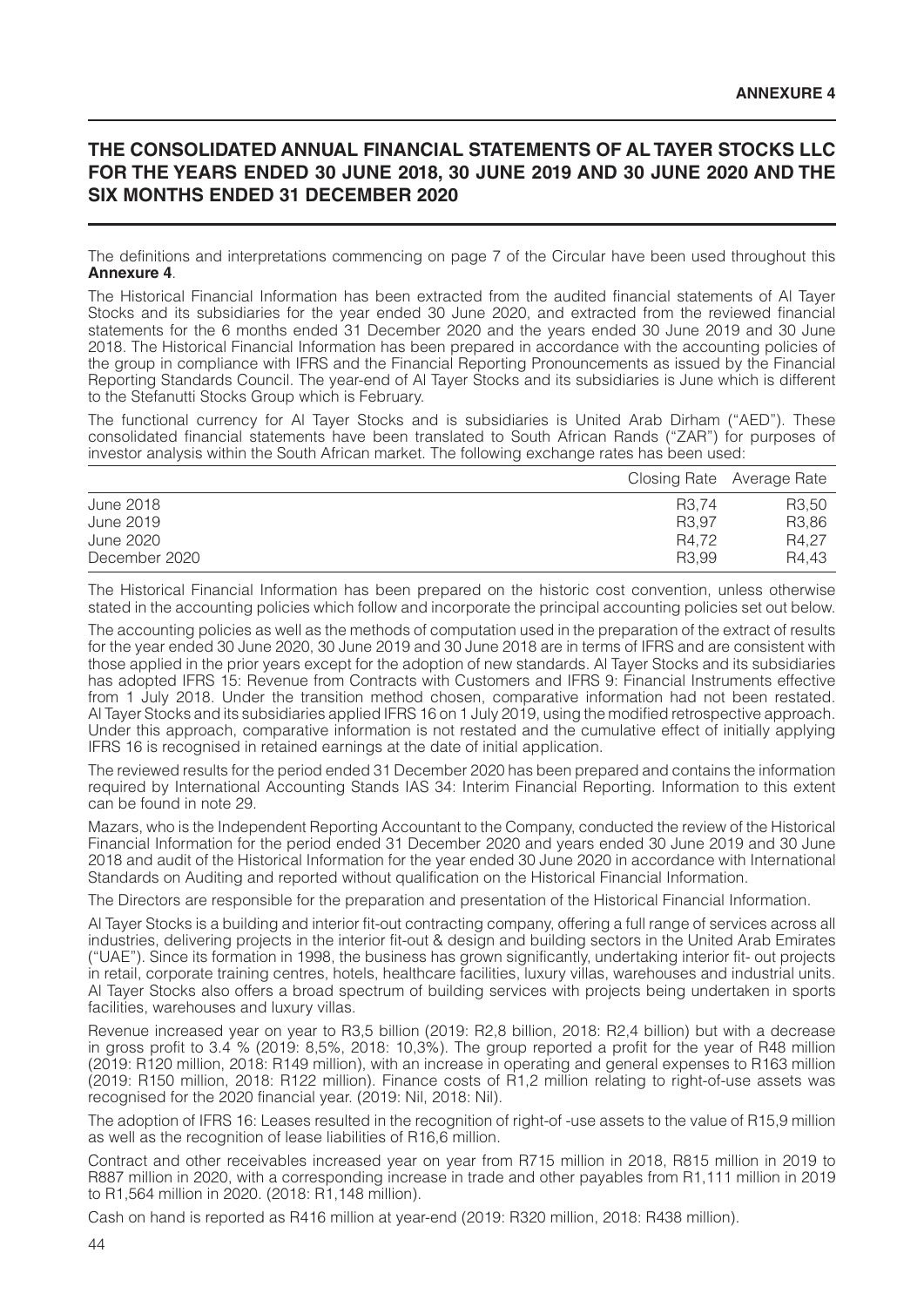# *Consolidated statement of financial position*

*at*

|                                     |              | <b>Reviewed</b>          | Audited       | Reviewed                 | Reviewed  |
|-------------------------------------|--------------|--------------------------|---------------|--------------------------|-----------|
|                                     |              | <b>December</b>          | June          | June                     | June      |
|                                     |              | 2020                     | 2020          | 2019                     | 2018      |
|                                     | Note         | R'000                    | R'000         | R'000                    | R'000     |
|                                     |              |                          |               |                          |           |
| <b>Assets</b>                       |              |                          |               |                          |           |
| <b>Non-current assets</b>           |              |                          |               |                          |           |
| Property, plant and equipment       | $\mathcal G$ | 5 3 0 7                  | 6594          | 10 156                   | 7 1 7 8   |
| Right-of-use assets                 | 22           | 12781                    | 15 939        |                          |           |
| Intangible assets                   | 10           | 40                       | 52            | 82                       | 197       |
| Long-term contract asset            | 12           | 16 550                   | 31 599        | $\overline{\phantom{0}}$ |           |
| Long-term retention receivables     | 11           | 118 687                  | 102 610       | 67 559                   | 102 147   |
| Long-term due from related parties  | 15           | $\overline{\phantom{0}}$ | 33 803        | 37 37 2                  | 16 903    |
|                                     |              | 153 365                  | 190 597       | 115 169                  | 126 425   |
| <b>Current assets</b>               |              |                          |               |                          |           |
| Inventories                         | 12           | 636                      | 933           | 788                      | 547       |
| Contract assets                     | 12           | 362732                   | 634 397       | 390 430                  | 302 183   |
| Contract and other receivables      | 11           | 612752                   | 887 410       | 814 983                  | 715 285   |
| Due from related parties            | 15           | 95 357                   | 58 762        | 72 5 64                  | 105 765   |
| Cash in hand and at banks           | 14           | 421 770                  | 415 760       | 319 660                  | 438 042   |
|                                     |              | 1 493 247                | 1 997 262     | 1 598 425                | 1561822   |
| <b>Total assets</b>                 |              | 1 646 612                | 2 187 859     | 1713594                  | 1 688 247 |
| <b>Equity and liabilities</b>       |              |                          |               |                          |           |
| <b>Capital and reserves</b>         |              |                          |               |                          |           |
| Share capital                       | 18           | 3 5 5 4                  | 3554          | 3554                     | 3554      |
| Statutory reserve                   | 19           | 3 1 3 4                  | 3 1 3 4       | 3 1 3 4                  | 3 1 3 4   |
| Currency translation reserve        | 20           | 52 095                   | 126 878       | 46 410                   | 20 613    |
| Retained earnings                   |              | 357 374                  | 341 258       | 410 824                  | 381 202   |
| <b>Total equity</b>                 |              | 416 157                  | 474 824       | 463 922                  | 408 503   |
| <b>Non-current liabilities</b>      |              |                          |               |                          |           |
| Employees' end of service benefits  | 17           | 51 987                   | 60 152        | 46 823                   | 36 834    |
| Long-term retention payables        | 16           | 60 514                   | 68 211        | 35 083                   | 45 999    |
| Long term lease liabilities         | 22           | 7456                     | 9075          |                          |           |
|                                     |              | 119 957                  | 137 438       | 81 906                   | 82 833    |
|                                     |              |                          |               |                          |           |
| <b>Current liabilities</b>          |              |                          |               |                          |           |
| Trade and other payables            | 16           | 1 099 422                | 1 563 849     | 1 111 163                | 1 148 297 |
| Due to related parties              | 15           | 5 3 5 9                  | 4 2 1 0       | 56 603                   | 48 614    |
| Short-term lease liabilities        | 22           | 5717                     | 7 5 3 8       | $\overline{\phantom{m}}$ |           |
|                                     |              | 1 110 498                | 1 575 597     | 1 167 766                | 1 196 911 |
| <b>Total liabilities</b>            |              | 1 230 455                | 1 7 1 3 0 3 5 | 1 249 672                | 1 279 744 |
| <b>Total equity and liabilities</b> |              | 1 646 612                | 2 187 859     | 1713594                  | 1688 247  |

The group has applied IFRS 15 Revenue from Contracts with Customers and IFRS 9 Financial Instruments effective from 1 July 2018. Under the transition method chosen, comparative information had not been restated.

The group initially applied IFRS 16 at 1 July 2019, using the modified retrospective approach. Under this approach, comparative information is not restated and the cumulative effect of initially applying IFRS 16 is recognised in retained earnings at the date of initial application.

Refer to note 3 – Changes in accounting policies and disclosures.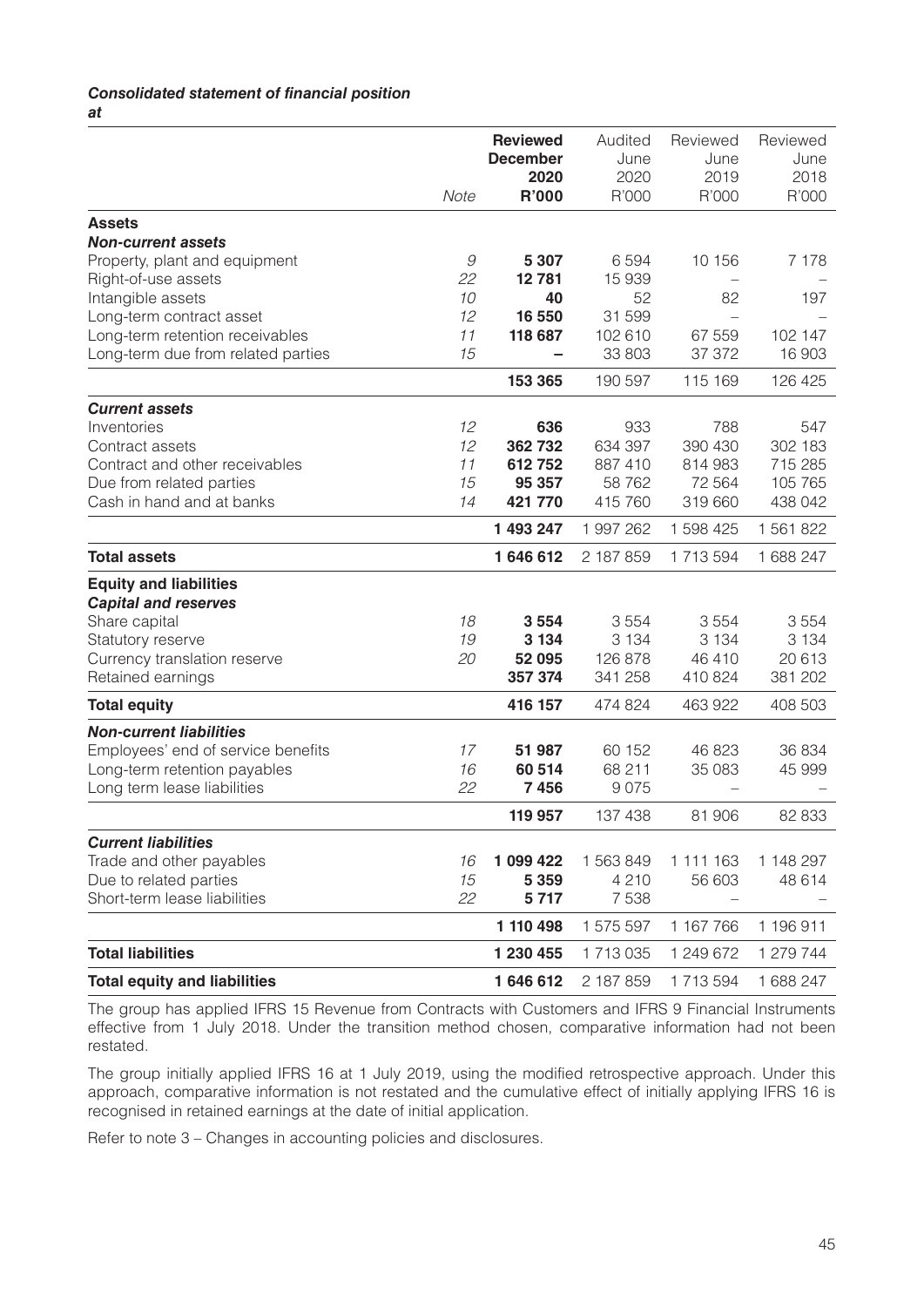| Consolidated statement of profit or loss and other comprehensive income |  |
|-------------------------------------------------------------------------|--|
| for the period/year ended                                               |  |

|                                                                  |      | <b>Reviewed</b> | Audited                                  | Reviewed  | Reviewed    |
|------------------------------------------------------------------|------|-----------------|------------------------------------------|-----------|-------------|
|                                                                  |      | <b>December</b> | June                                     | June      | June        |
|                                                                  |      | 2020            | 2020                                     | 2019      | 2018        |
|                                                                  | Note | <b>R'000</b>    | R'000                                    | R'000     | R'000       |
| Contract revenue                                                 | 6    | 916 417         | 3 507 101                                | 2 839 254 | 2412580     |
| Contract costs                                                   |      |                 | <b>(830 371)</b> (3 387 186) (2 596 825) |           | (2 163 203) |
| <b>Gross profit</b>                                              |      | 86 046          | 119 915                                  | 242 429   | 249 377     |
| Administrative and general expenses                              | 7    | (70434)         | (162931)                                 | (150 299) | (122032)    |
| Net expected credit losses                                       | 23   |                 | 4 2 6 9                                  | (6255)    | (3867)      |
| Other income                                                     |      |                 | 1 3 0 5                                  | 1 3 8 4   | 1016        |
| Finance income                                                   | 8    | 911             | 5853                                     | 6803      | 4 7 4 5     |
| Finance costs                                                    | 22   | (407)           | (1 232)                                  |           |             |
| Profit/(Loss) for the year                                       |      | 16 116          | (32821)                                  | 94 062    | 129 239     |
| Other comprehensive income for the year:                         |      |                 |                                          |           |             |
| Items that may be reclassified subsequently to<br>profit or loss |      |                 |                                          |           |             |
| Currency translation differences                                 |      | (74784)         | 80 468                                   | 25 7 9 7  | 19724       |
| Total comprehensive income for the year                          |      | (58668)         | 47 647                                   | 119 859   | 148 963     |

The group has applied IFRS 15 Revenue from Contracts with Customers and IFRS 9 Financial Instruments effective from 1 July 2018. Under the transition method chosen, comparative information had not been restated.

The group initially applied IFRS 16 at 1 July 2019, using the modified retrospective approach. Under this approach, comparative information is not restated and the cumulative effect of initially applying IFRS 16 is recognised in retained earnings at the date of initial application.

Refer to note 3 Changes in accounting policies and disclosures.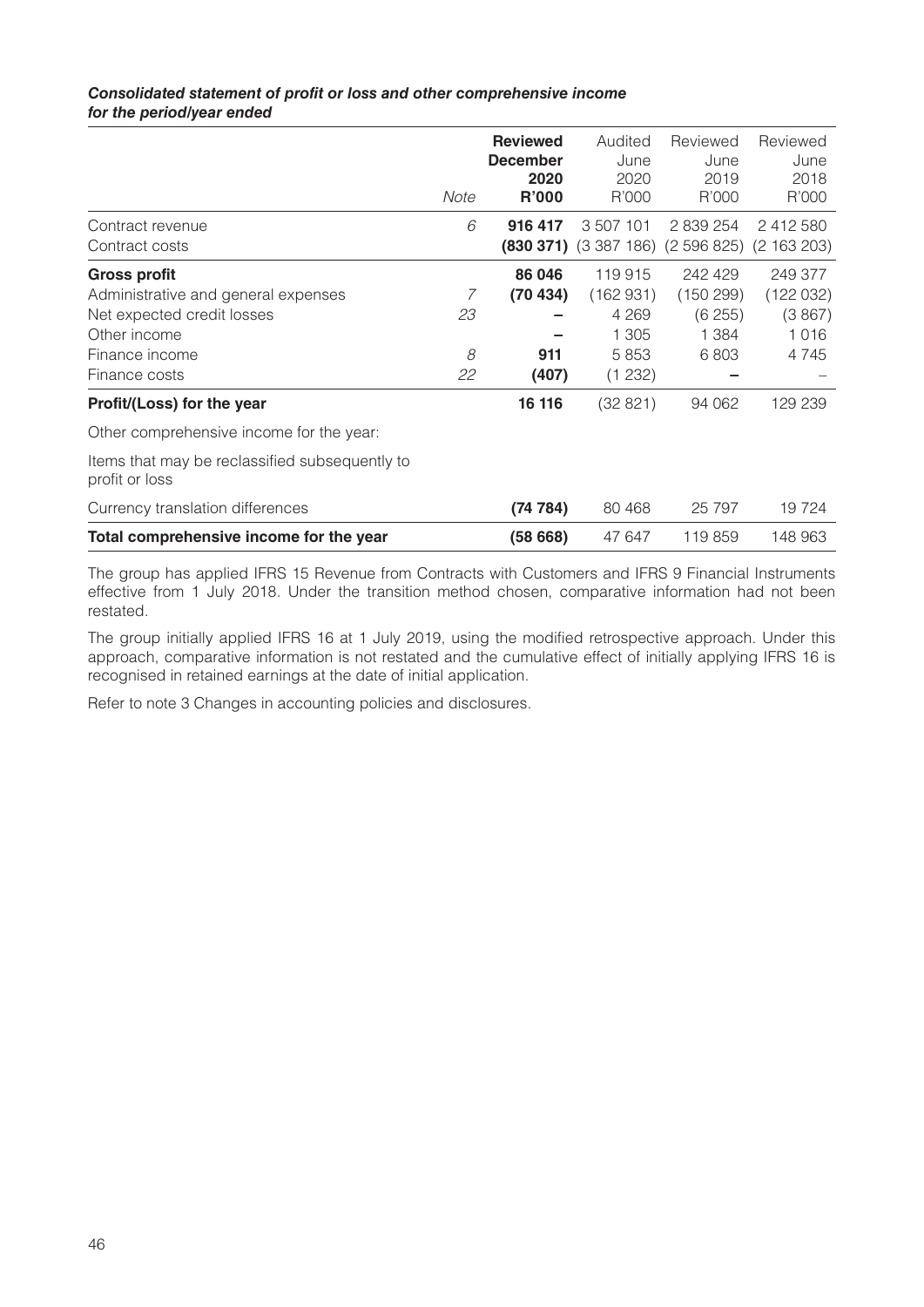# *Consolidated statement of cash flows*

*for the period/year ended*

|                                                           | <b>Reviewed</b> |                 | Audited        | Reviewed      | Reviewed      |
|-----------------------------------------------------------|-----------------|-----------------|----------------|---------------|---------------|
|                                                           |                 | <b>December</b> | June           | June          | June          |
|                                                           | Note            | 2020<br>R'000   | 2020<br>R'000  | 2019<br>R'000 | 2018<br>R'000 |
|                                                           |                 |                 |                |               |               |
| <b>Operating activities</b>                               |                 |                 |                |               |               |
| (Loss)/Profit for the year                                |                 | 16 116          | (32821)        | 94 062        | 129 239       |
| Adjustments for:                                          |                 |                 |                |               |               |
| Depreciation and amortisation                             | 9,10            | 1 077           | 5 4 3 9        | 5 1 3 8       | 4 1 5 7       |
| Depreciation on right-of-use assets                       | 22              | 3 4 3 2         | 6 3 8 4        |               |               |
| Profit on sale of right-of-use assets                     |                 | (315)           |                |               |               |
| Provision for employees' end of service benefits          | 17              | 5 2 6 4         | 11 0 71        | 10 974        | 7500          |
| Net expected credit losses                                | 23              | -               | (4269)         | 19 688        | 3867          |
| Interest on lease liabilities                             | 22              | 407             | 1 2 1 9        |               |               |
| Finance income                                            | 8               | (911)           | (5853)         | (6803)        | (4745)        |
| Operating profit/(loss) before changes in working         |                 |                 |                |               |               |
| capital                                                   |                 | 25 070          | (18830)        | 123 059       | 140 018       |
| Change in inventories                                     |                 | 1               | $\overline{4}$ | (201)         | 130           |
| Change in contract assets                                 |                 | 204 388         | (182521)       | (67694)       | (56 124)      |
| Change in contract and other receivables                  |                 | 117 585         | 58 006         | (47212)       | (171801)      |
| Change in due from related parties                        |                 | (18928)         | 34519          | 19 7 9 5      | (63111)       |
| Change in trade and other payables                        |                 | (244 714)       | 243 446        | (118816)      | 244 598       |
| Change in due to related parties                          |                 | 1995            | (57085)        | 4847          | (52055)       |
| Operating profit/((loss) after changes in working         |                 |                 |                |               |               |
| capital                                                   |                 | 85 397          | 77 539         | (86 222)      | 41 655        |
| Employees' end of service benefits paid                   | 17              | (4035)          | (7021)         | (3470)        | (835)         |
|                                                           |                 |                 |                |               |               |
| Net cash generated from/(used in) operating<br>activities |                 | 81 362          | 70518          | (89692)       | 40 820        |
|                                                           |                 |                 |                |               |               |
| <b>Investing activities</b>                               |                 |                 |                |               |               |
| Additions to property, plant and equipment                | 9               | (775)           | (434)          | (7476)        | (678)         |
| Additions to intangible assets                            | 10              |                 |                | (4)           | (91)          |
| Net movement in fixed deposits                            | 14              | (8966)          | 17 500         | 34 752        | (55415)       |
| Finance income                                            | 8               | 911             | 5853           | 6 803         | 4745          |
| Net cash (used)/generated from investing                  |                 |                 |                |               |               |
| activities                                                |                 | (89530)         | 22919          | 34 075        | (51439)       |
| <b>Financing activities</b>                               |                 |                 |                |               |               |
| Dividend paid                                             | 24              |                 | (36745)        | (51447)       | (87646)       |
| Repayments of lease liabilities                           | 22              | (3720)          | (6995)         |               |               |
|                                                           |                 |                 |                |               |               |
| Net cash used in financing activities                     |                 | (3720)          | (43740)        | (51447)       | (87646)       |
| Net (decrease)/increase in cash and cash                  |                 |                 |                |               |               |
| equivalents                                               |                 | (11888)         | 49 697         | (107064)      | (98 265)      |
| Currency translation difference                           |                 | (27936)         | 26 590         | 10 213        | 7920          |
| Cash and cash equivalents at the beginning of             |                 |                 |                |               |               |
| the year                                                  |                 | 188 853         | 112 566        | 209 417       | 299 762       |
| Cash and cash equivalents at the end of the               |                 |                 |                |               |               |
| year                                                      | 14              | 149 029         | 188 853        | 112 566       | 209 417       |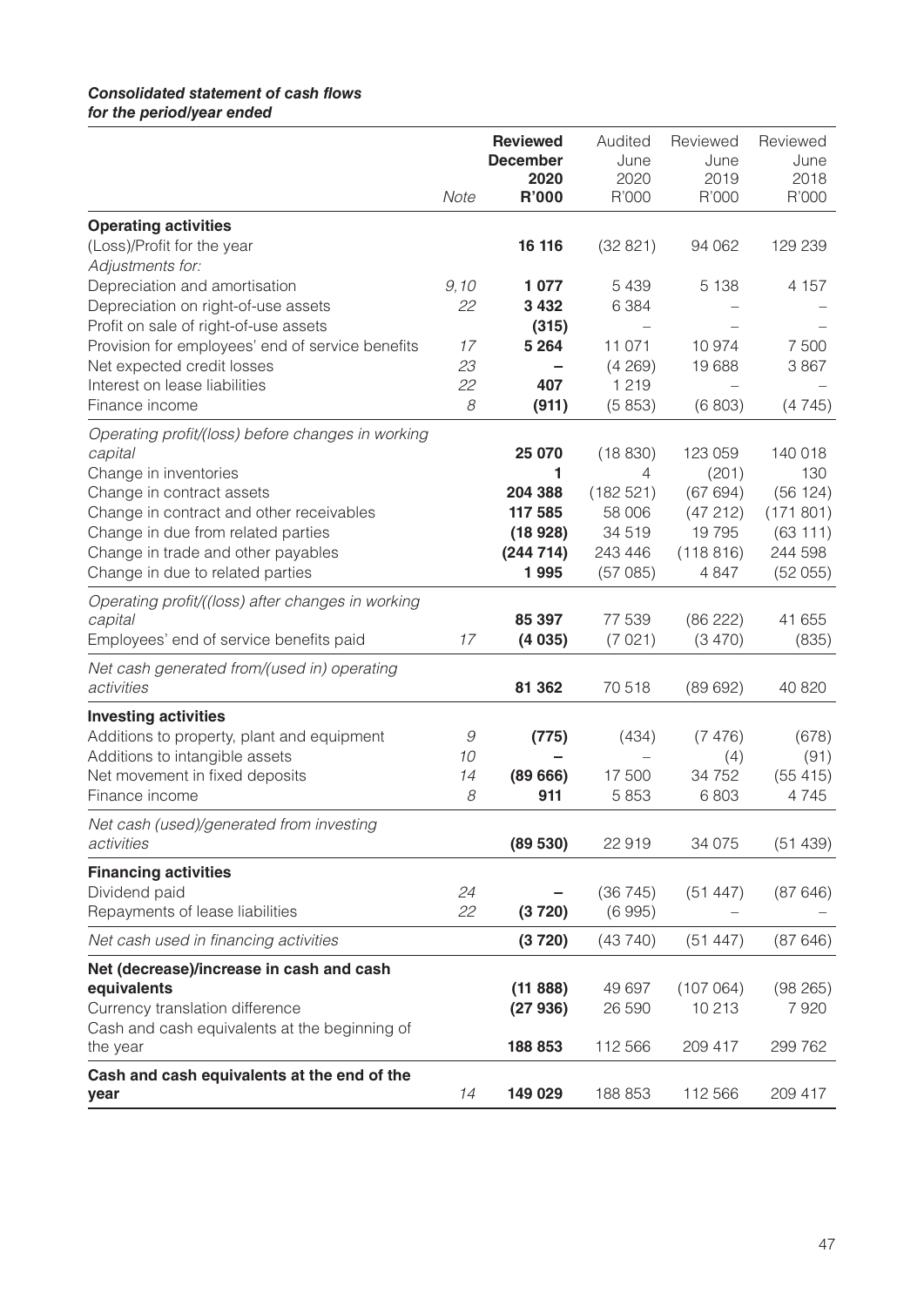#### *Consolidated statement of changes in equity for the period/year ended*

|                                                                                                  | <b>Share</b><br>capital<br>R'000 | <b>Statutory</b><br>reserve<br>R'000 | <b>Currency</b><br><b>Translation</b><br>reserve<br>R'000 | <b>Retained</b><br>earnings<br>R'000 | <b>Total</b><br>R'000 |
|--------------------------------------------------------------------------------------------------|----------------------------------|--------------------------------------|-----------------------------------------------------------|--------------------------------------|-----------------------|
| At 1 July 2017<br>Total comprehensive income<br>Profit for the year                              | 3 5 5 4                          | 3 1 3 4                              | 889                                                       | 339 609<br>129 239                   | 347 186<br>129 239    |
| Other comprehensive income<br>Currency translation difference                                    |                                  |                                      | 19724                                                     |                                      | 19724                 |
| Total comprehensive income for the year                                                          |                                  |                                      | 19 724                                                    | 129 239                              | 148 963               |
| Transactions with owners of the Group<br>directly recorded in equity<br>Dividend (refer note 24) |                                  |                                      |                                                           | (87646)                              | (87646)               |
| Total transactions with owners of the Group                                                      |                                  |                                      |                                                           | (87646)                              | (87646)               |
| At 30 June 2018                                                                                  | 3 5 5 4                          | 3 1 3 4                              | 20 613                                                    | 381 202                              | 408 503               |
| At 1 July 2018<br>Cumulative effect of adoption of IFRS 9<br><b>Financial Instruments</b>        | 3 5 5 4                          | 3 1 3 4                              | 20 613                                                    | 381 202<br>(12993)                   | 408 503<br>(12993)    |
| Total comprehensive income<br>Profit for the year                                                |                                  |                                      |                                                           | 94 062                               | 94 062                |
| Other comprehensive income<br>Currency translation difference                                    |                                  |                                      | 25 7 9 7                                                  |                                      | 25 7 9 7              |
| Total comprehensive income for the year                                                          |                                  |                                      | 25 797                                                    | 94 062                               | 119 859               |
| Transactions with owners of the Group<br>directly recorded in equity<br>Dividend (refer note 24) |                                  |                                      |                                                           | (51447)                              | (51447)               |
| Total transactions with owners of the Group                                                      |                                  |                                      |                                                           | (51447)                              | (51447)               |
| At 30 June 2019                                                                                  | 3 5 5 4                          | 3 1 3 4                              | 46 410                                                    | 410 824                              | 463 922               |
| At 1 July 2019<br>Total comprehensive income<br>Loss for the year                                | 3554                             | 3 1 3 4                              | 46 410                                                    | 410 824<br>(32821)                   | 463 922<br>(32821)    |
| Other comprehensive income<br>Currency translation difference                                    |                                  |                                      | 80 4 68                                                   |                                      | 80 4 68               |
| Total comprehensive income for the year                                                          |                                  |                                      | 80 468                                                    | (32821)                              | 47 647                |
| Transactions with owners of the Group<br>directly recorded in equity<br>Dividend (refer note 24) |                                  |                                      |                                                           | (36745)                              | (36745)               |
| Total transactions with owners of the Group                                                      |                                  |                                      |                                                           | (36745)                              | (36745)               |
| At 30 June 2020                                                                                  | 3 5 5 4                          | 3 1 3 4                              | 126 878                                                   | 341 258                              | 474 824               |
|                                                                                                  | Note 18                          | Note 19                              | Note 20                                                   |                                      |                       |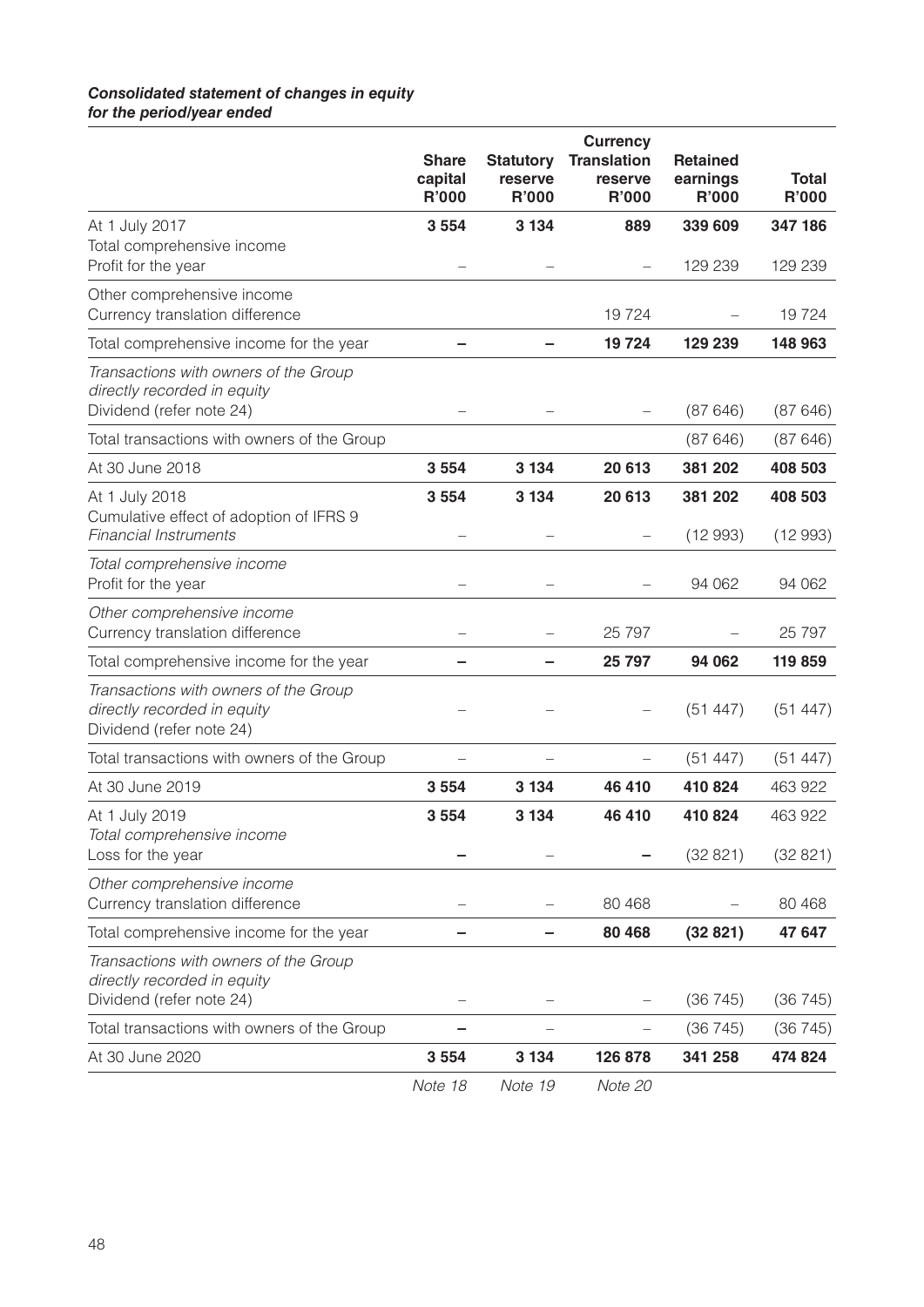#### **Consolidated statement of changes in equity** *for the period/year ended*

|                                                   | <b>Currency</b>                         |                                             |                                        |                                             |                              |
|---------------------------------------------------|-----------------------------------------|---------------------------------------------|----------------------------------------|---------------------------------------------|------------------------------|
|                                                   | <b>Share</b><br>capital<br><b>R'000</b> | <b>Statutory</b><br>reserve<br><b>R'000</b> | Translation<br>reserve<br><b>R'000</b> | <b>Retained</b><br>earnings<br><b>R'000</b> | <b>Total</b><br><b>R'000</b> |
| At 1 July 2020<br>Total comprehensive income      | 3 5 5 4                                 | 3 1 3 4                                     | 126 878                                | 341 258                                     | 474 824                      |
| Profit for the year<br>Other comprehensive income |                                         |                                             |                                        | 16 116                                      | 16 116                       |
| Currency translation difference                   |                                         |                                             | (74784)                                |                                             | (74 784)                     |
| Total comprehensive income for the year           |                                         |                                             | (74784)                                | 16 116                                      | (58668)                      |
| At 31 December 2020                               | 3 5 5 4                                 | 3 1 3 4                                     | 52 094                                 | 357 374                                     | 416 156                      |

#### **Notes to the Annual Financial Statements**

#### 1. **REPORTING ENTITY**

Al Tayer Stocks LLC ("the Company") (Registration No. 513709) is registered as a limited liability company in the Emirate of Dubai on 6 September 1998 in accordance with the provisions of the UAE Federal Law No. 8 of 1984 (as amended). The Company commenced commercial operations in September 1999. The registered office of the Company is P.O. Box 2623, Dubai, United Arab Emirates.

The current shareholding of the Company is as follows:

| <b>Shareholders</b>                                          | Percentage (%) |
|--------------------------------------------------------------|----------------|
| Al Tayer Group LLC                                           | .51%           |
| Stefanutti Stocks International Holdings Proprietary Limited | 49%            |

The company and its subsidiaries listed below are collectively referred to as "the group". The company's effective interest, in its subsidiaries is as follows:

| <b>Name</b>                                                                    | <b>Status</b> | <b>Holding</b> | Relationship | <b>Place of</b><br>incorporation |
|--------------------------------------------------------------------------------|---------------|----------------|--------------|----------------------------------|
| Al Tayer Stocks Bahrain S.P.C.<br>("ATS Bahrain")<br>Al Tayer Stocks Qatar WLL | II C          | 100%           | Subsidiary   | Kingdom of Bahrain               |
| ("ATS Qatar")                                                                  | WLL           | 100%           | Subsidiary   | Qatar                            |

There have been no changes to the shareholdings during the current year.

51% interest in Al Tayer Stocks Qatar WLL is held by a local Qatari National who holds these shares for the beneficial interest of the Company.

As at the reporting date, both subsidiaries are dormant and does not have a valid trade licenses in the given jurisdictions. Al Tayer Stocks Bahrain SPC is dormant since April 2014. The commercial registration was valid until 21st April 2014. The Commercial registration of Al Tayer Stocks Qatar is valid until 5th January 2021. The company is currently under liquidation.

The principal activities of the company and its subsidiaries (collectively referred as "the group") are construction of buildings for commercial, residential or leisure projects (including hotels), the provision of related external services and carrying out interior fit-outs.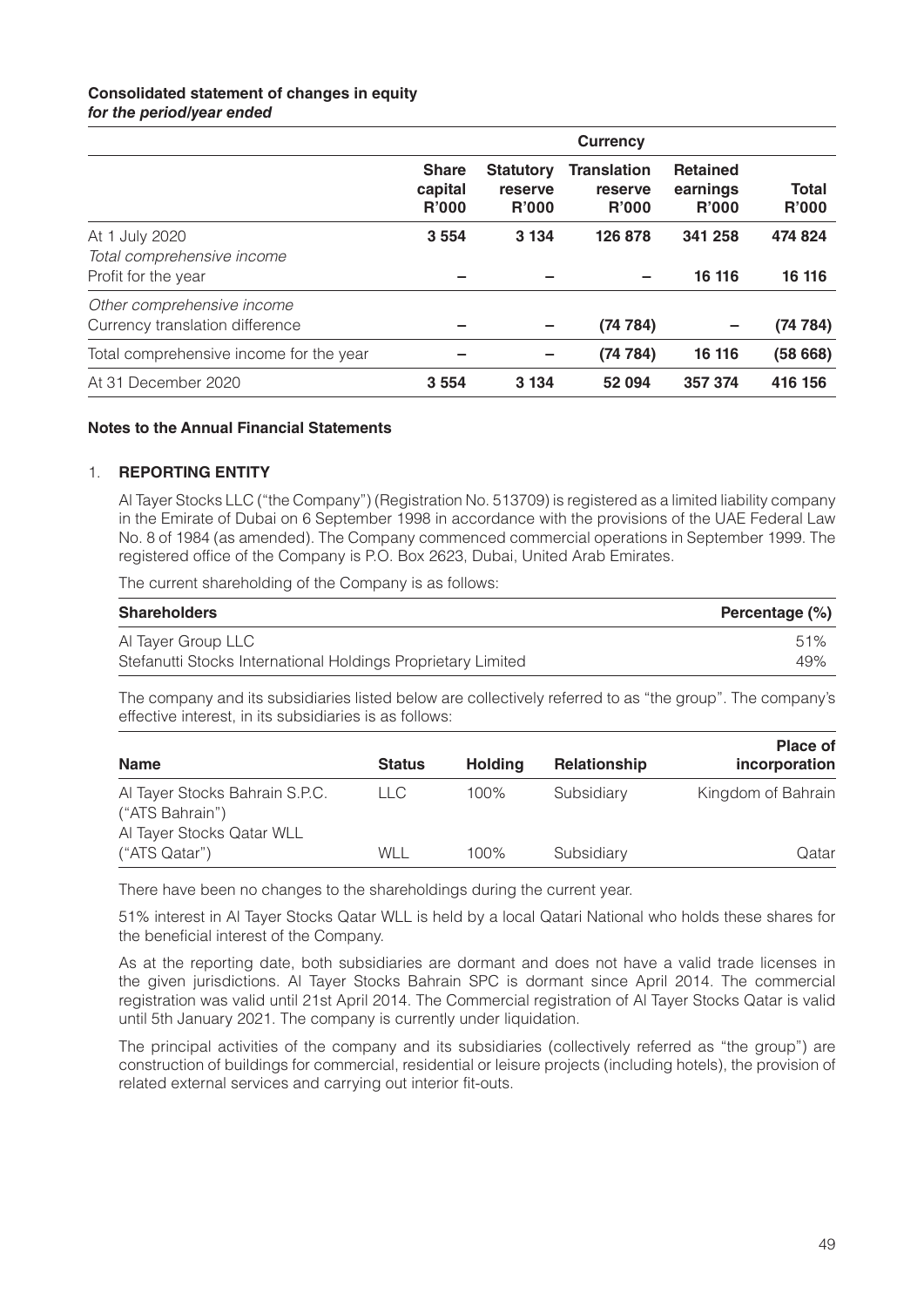### 2. **BASIS OF PREPARATION**

### **Statement of compliance**

These consolidated financial statements have been prepared in accordance with International Financial Reporting Standards ("IFRS"), SAICA financial Reporting Guides (as issued by the Accounting Practices Committee) and the Financial Reporting Pronouncements as issued by the Financial Reporting Standards Council.

#### **Basis of measurement**

These consolidated financial statements have been prepared on the historical cost basis. The basis of preparation has remained consistent from the previous financial year and there have been no changes to accounting policies and measurement basis, except for those mentioned in note 3.

#### **Functional and presentation currency**

The group's functional currency is United Arab Dirham ("AED"). These consolidated financial statements have been translated to South African Rands ("ZAR") for purposes of investor analysis within the South African market.

### **Translation to presentation currency (IAS 21 par 39)**

- Assets and liabilities for each statement of financial position presented (ie. including comparatives) are translated at the closing rate at the date of that statement of financial position.
- Income and expenses for each statement presenting profit or loss and other comprehensive income (i.e. including comparatives) are translated at the average exchange rates for the period unless exchange rates fluctuate significantly, in which case the exchange rate on transaction date is used.
- All resulting exchange differences are recognised in other comprehensive income.

#### **Use of estimates and judgements**

In preparing these consolidated financial statements, management has made judgements, estimates and assumptions that affect the application of the accounting policies and the reported amounts of assets, liabilities, income and expenses. Actual results may differ from these estimates.

Estimates and underlying assumptions are reviewed on an ongoing basis. Revisions to accounting estimates are recognised in the period in which the estimate is revised, if the revision affect only that period or in the period of revision and future periods if the revision affect both the current as well as future periods.

Information about judgements, assumptions and estimation uncertainties in applying accounting policies that have the most significant effect on the amounts recognised in the consolidated financial statements is included in note 25.

### 3. **CHANGES IN ACCOUNTING POLICIES AND DISCLOSURES**

### **IFRS 15 Revenue from Contracts with Customers and IFRS 9 Financial Instruments**

The group has applied IFRS 15 Revenue from Contracts with Customers and IFRS 9 Financial Instruments from 1 July 2018.

#### **IFRS 15 Revenue from Contracts with Customers**

IFRS 15 establishes a comprehensive framework for determining whether, how much and when revenue is recognised. It replaced IAS 18 Revenue, IAS 11 Construction Contracts and related interpretations. Under IFRS 15, revenue is recognised when a customer obtains control of the goods or services. Determining the timing of the transfer of control – at a point in time or over time – requires judgement.

The group has adopted IFRS 15 using the cumulative effect method (without practical expedients), with the effect of initially applying this standard recognised at the date of initial application (i.e. 1 July 2018). Accordingly, the information presented for 2018 has not been restated – i.e. it is presented, as previously reported, under IAS 18, IAS 11 and related interpretations. There was no material impact on the group's consolidated statement of financial position as at 30 June 2018 and consolidated statements of profit or loss and other comprehensive income and consolidated cash flows for the year there ended on account of applying IFRS 15.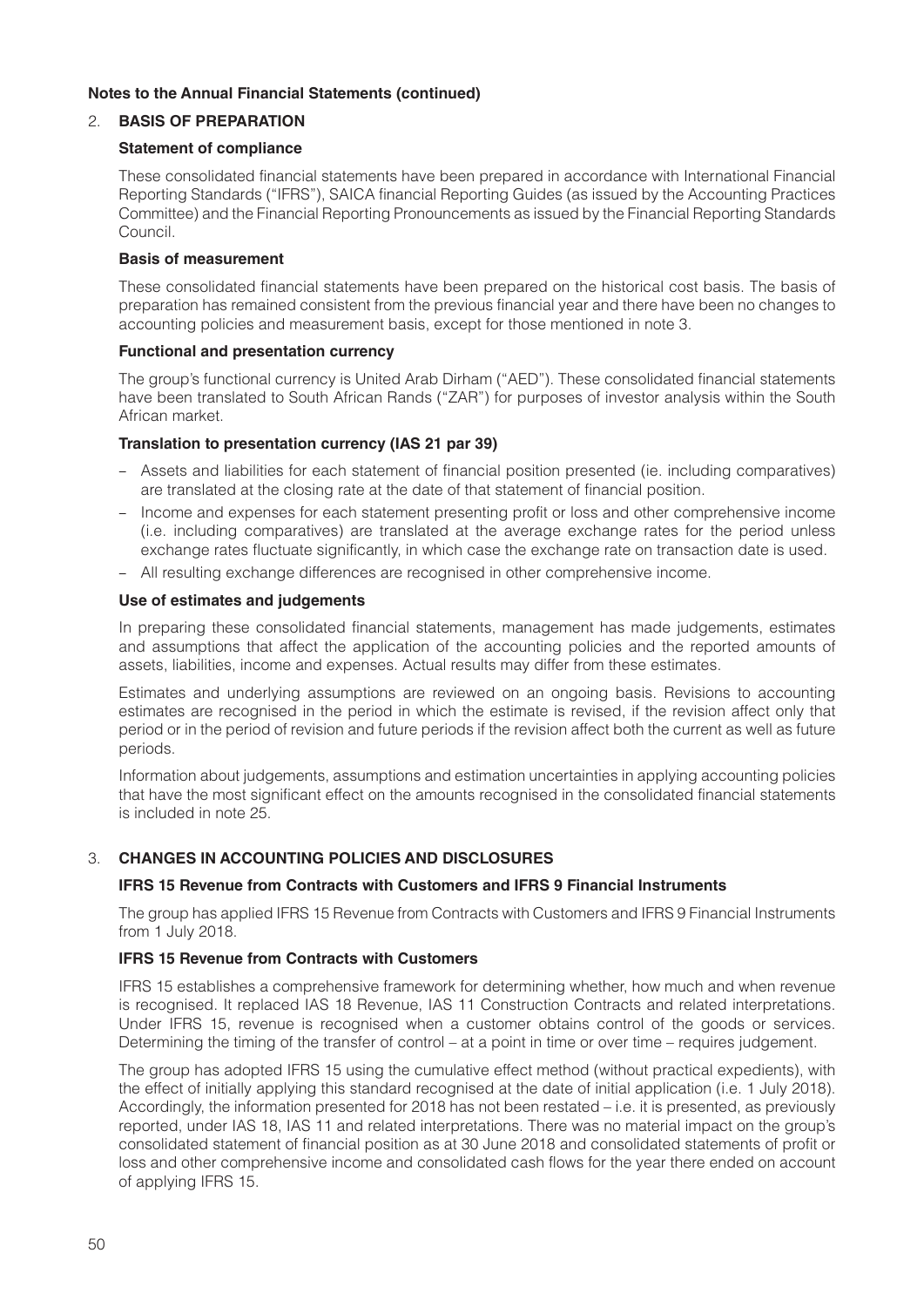### 3. **CHANGES IN ACCOUNTING POLICIES AND DISCLOSURES (continued)**

### **IFRS 9 Financial Instruments**

IFRS 9 sets out requirements for recognising and measuring financial assets, financial liabilities and some contracts to buy or sell non-financial items. This standard replaces IAS 39 Financial Instruments: Recognition and Measurement.

As a result of the adoption of IFRS 9, the group has adopted consequential amendments to IAS 1 Presentation of Financial Statements, which require impairment of financial assets to be presented in a separate line item in the consolidated statement of profit or loss. Previously, the group's approach was to include the impairment of trade receivables in administrative and general expenses. Consequently, the group reclassified impairment losses recognised under IAS 39, from 'administrative and general expenses' to' net expected credit losses' in the consolidated statement of profit or loss and other comprehensive income from the year ended 30 June 2018.

The following table summarises the impact of transition to IFRS 9 on the opening balance of consolidated retained earnings:

Impact in adoption of IFRS 9 at 1 July 2018:

| <b>Retained earnings</b>                                     | <b>ZAR</b><br>$000^{\circ}$ |
|--------------------------------------------------------------|-----------------------------|
| Recognition of expected credit losses under IFRS 9 (note 23) | 12 993                      |

The adoption of IFRS 9 has not had a significant effect on the group's accounting policies related to financial liabilities.

The following table explains the original measurement categories under IAS 39 and the new measurement categories under IFRS 9 for each class of the group's financial assets and financial liabilities as at 1 July 2018. The effect of adopting IFRS 9 on the carrying amounts of financial assets at 1 July 2018 relates solely to the new impairment requirements:

| <b>Financial assets</b>  | Original<br>classification<br>under IAS 39 | <b>New</b><br>classification<br>under IFRS 9 | Original<br>carrying<br>amount<br>under IAS 39<br><b>ZAR'000</b> | <b>New</b><br>carrying<br>amount<br>under IFRS 9<br><b>ZAR'000</b> |
|--------------------------|--------------------------------------------|----------------------------------------------|------------------------------------------------------------------|--------------------------------------------------------------------|
| Contract receivables     | Loans and receivables                      | Amortised cost                               | 302 643                                                          | 289 650                                                            |
| Retention receivable     | Loans and receivables                      | Amortised cost                               | 224 963                                                          | 224 963                                                            |
| Other receivables        | Loans and receivables                      | Amortised cost                               | 22 5 62                                                          | 22 5 62                                                            |
| Cash at banks            | Loans and receivables                      | Amortised cost                               | 436 921                                                          | 436 921                                                            |
| Due from related parties | Loans and receivables                      | Amortised cost                               | 122 668                                                          | 122 668                                                            |
|                          |                                            |                                              | 1 109 757                                                        | 1096764                                                            |

| <b>Financial liabilities</b> | <b>Original classification</b><br>under IAS 39 | <b>New</b><br>classification<br>under IFRS 9 | Original<br>carrying<br>amount<br>under IAS 39<br><b>ZAR'000</b> | <b>New</b><br>carrying<br>amount<br>under IFRS 9<br><b>ZAR'000</b> |
|------------------------------|------------------------------------------------|----------------------------------------------|------------------------------------------------------------------|--------------------------------------------------------------------|
| Trade payables               | Other financial liabilities                    | Amortised cost                               | 154 609                                                          | 154 609                                                            |
| Retention payable            | Other financial liabilities                    | Amortised cost                               | 136 759                                                          | 136 759                                                            |
| Other payables               | Other financial liabilities                    | Amortised cost                               | 677 281                                                          | 677 281                                                            |
| Due to related parties       | Other financial liabilities                    | Amortised cost                               | 48 614                                                           | 48 614                                                             |
|                              |                                                |                                              | 1 017 263                                                        | 1 0 1 7 2 6 3                                                      |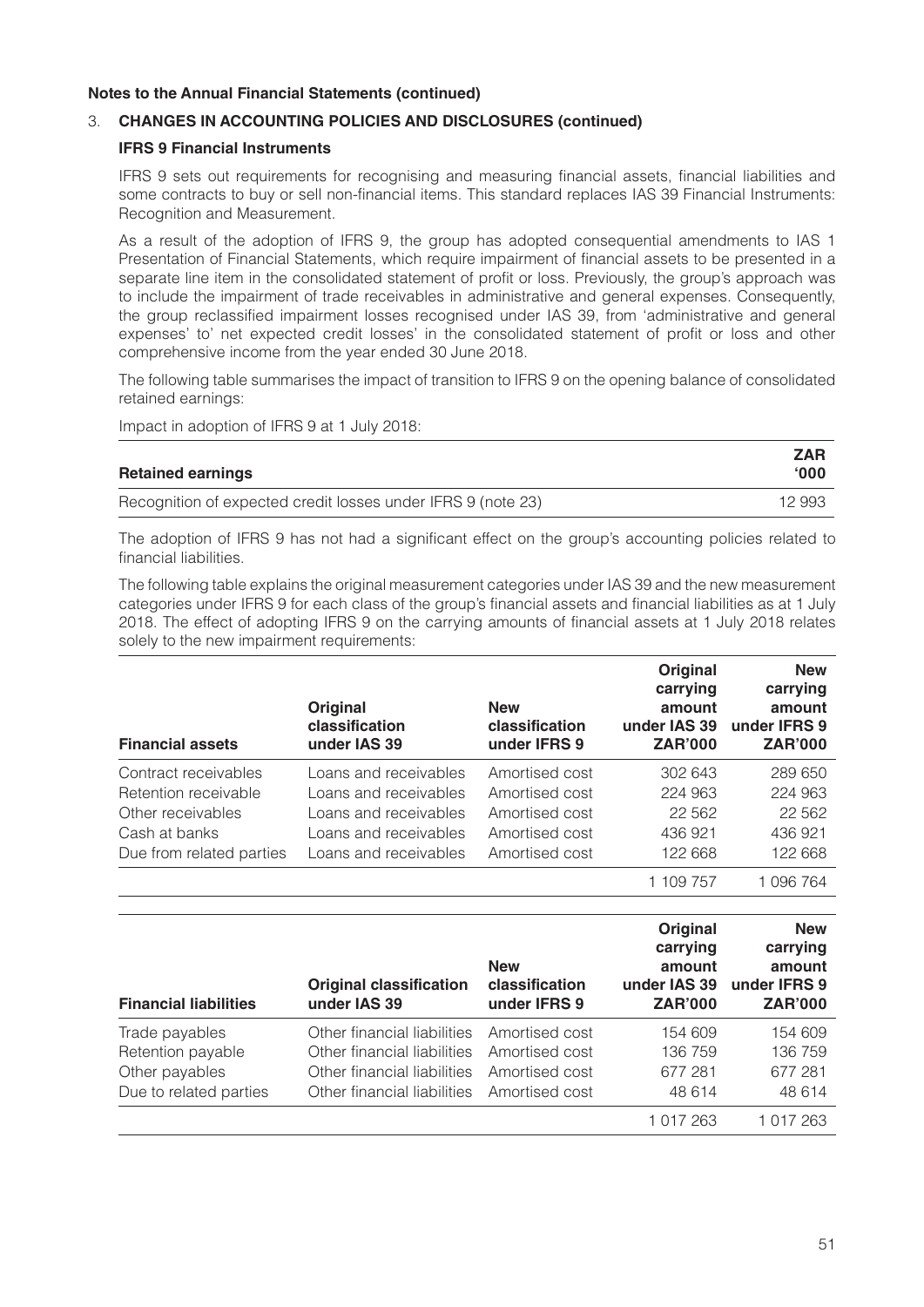### 3. **CHANGES IN ACCOUNTING POLICIES AND DISCLOSURES (continued)**

### **IFRS 16 Leases**

### *Policy applicable from 1 July 2019*

The group has initially applied IFRS 16 *Leases* from 1 July 2019. A number of other new standards are also effective from 1 July 2019, but they do not have a material effect on the group's consolidated financial statements.

IFRS 16 replaces existing leases guidance, including IAS 17 Leases, IFRIC 4 Determining whether an Arrangement contains a Lease, SIC-15 Operating Leases – Incentives and SIC-27 Evaluating the Substance of Transactions Involving the Legal Form of a Leases. The details of new significant accounting policies and the nature and effect of the changes to previous accounting policies are set out below:

#### *a. Definition of a lease*

Previously, the group determined at contract inception whether an arrangement was or contained a lease under IFRIC 4 *Determining whether an Arrangement contains a Lease.* The group now assesses whether a contract is or contains a lease based on the definition of a lease, as explained in Note 22.

On transition to IFRS 16, the group elected to apply the practical expedient to grandfather the assessment of which transactions are leases. The group applied IFRS 16 only to contracts that were previously identified as leases. Contracts that were not identified as leases under IAS 17 and IFRIC 4 were not reassessed for whether there is a lease under IFRS 16. Therefore, the definition of a lease under IFRS16 was applied only to contracts entered into or changed on or after 1 July 2019.

At commencement or on modification of a contract that contains a lease component, the group allocates the consideration in the contract to each lease component on the basis of its relative stand-alone prices. However, for the leases of property the group has elected not to separate non- lease components and account for the lease and non-lease components as a single lease component.

The group recognizes right-of-use assets and lease liabilities at the lease commencement date. The right-of-use assets is initially measured at cost, which comprises the initial amount of the lease liabilities adjusted for any lease payments made at or before the commencement date, plus any initial direct costs incurred and an estimate of costs to dismantle and remove the underlying asset or to restore the underlying asset or the site on which it is located, less any lease incentives received.

The right-of-use assets is subsequently depreciated using the straight-line method from the commencement date to the end of the lease term, unless the lease transfers ownership of the underlying asset to the group by the end of the lease term or the cost of the right-of-use assets reflects that the group will exercise a purchase option. In that case the right-of-use assets will be depreciated over the useful life of the underlying asset, which is determined on the same basis as those of property and equipment. In addition, the right-of-use assets is periodically reduced by impairment losses, if any, and adjusted for certain remeasurement of the lease liabilities.

The lease liabilities are initially measured at the present value of the lease payments that are not paid at the commencement date, discounted using the interest rate implicit in the lease or, if that rate cannot be readily determined, the group's incremental borrowing rate.

The group determines its incremental borrowing rate by obtaining interest rates from various external financing sources and makes certain adjustments to reflect the terms of the lease and type of the asset leased.

Lease payments included in the measurement of the lease liabilities comprises the following:

- fixed payments, including in-substance fixed payments;
- variable lease payments that depend on an index or a rate, initially measured using the index or rate as at the commencement date;
- amounts expected to be payable under a residual value guarantee;
- the exercise price under a purchase option that the group is reasonably certain to exercise; and
- lease payments in an optional renewal period if the group is reasonably certain to exercise an extension option, and penalties for early termination of a lease unless the group is reasonably certain not to terminate early.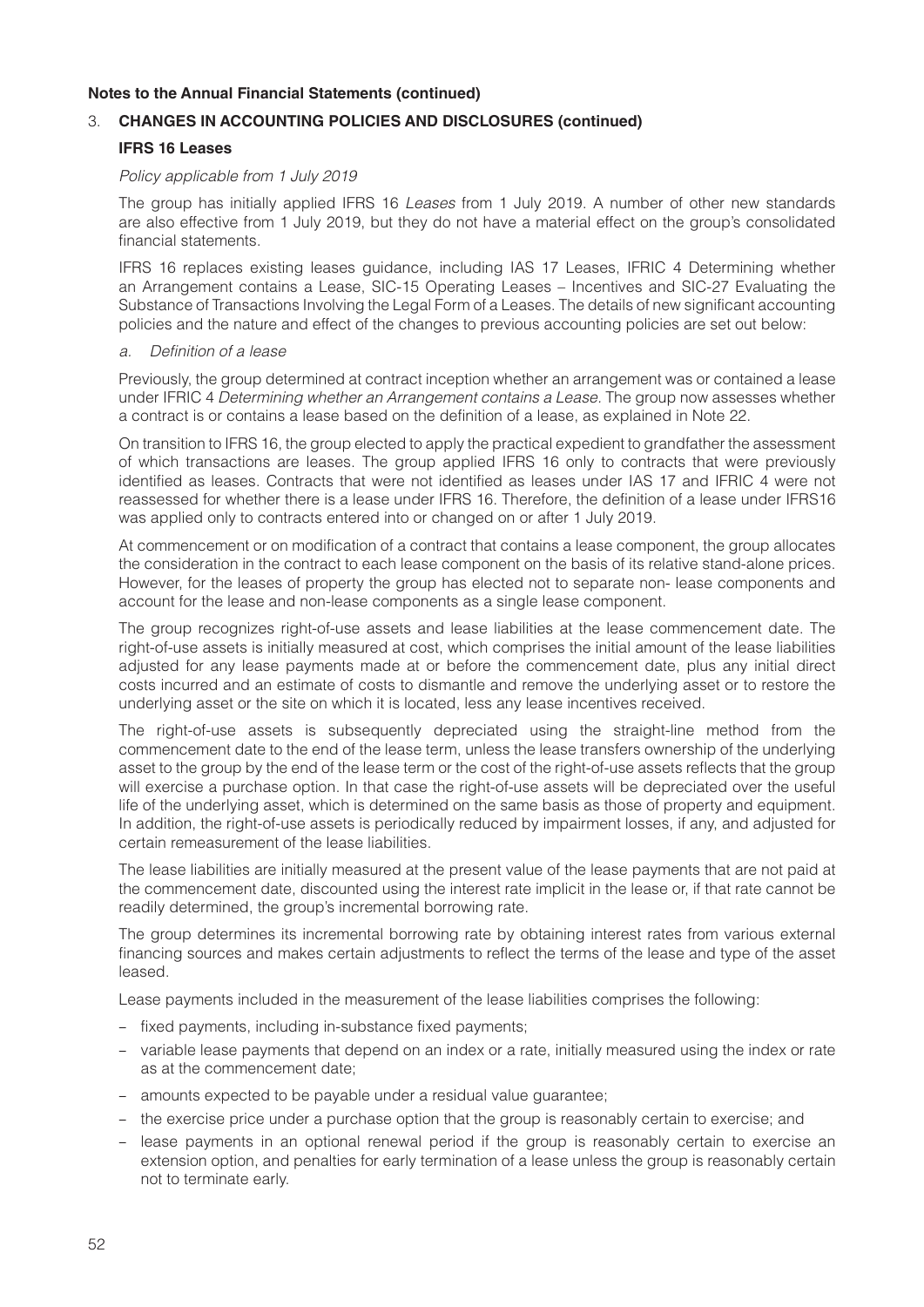### 3. **CHANGES IN ACCOUNTING POLICIES AND DISCLOSURES (continued)**

### **IFRS 16 Leases (continued)**

The lease liabilities are measured at amortised cost using the effective interest method. It is remeasured when there is a change in future lease payments arising from a change in an index or rate, if there is a change in the group's estimate of the amount expected to be payable under residual value guarantee, if the group changes its assessment of whether it will exercise a purchase, extension or termination option or if there is a revised in substance fixed lease payment.

When the lease liabilities is remeasured in this way, a corresponding adjustment is made to the carrying amount of the right-of-use assets or is recorded in profit or loss if the carrying amount of the right-of-use assets has been reduced to zero.

#### *Short-term leases and leases of low-value assets*

The group has elected not to recognise right-of-use assets and lease liabilities for leases of low value assets and short-term leases. Leases are considered low value if the cost of the underlying asset is less than USD5 000. The group recognises the lease payments associated with these leases as an expense on a straight-line basis over the lease term.

#### **As a lessor**

The group has not leased out anything. Therefore, the group is not required to make any adjustments on transition to IFRS 16 as lessor.

#### **Impact on transition**

On transition to IFRS 16, the group recognised right-of-use assets measured at an amount equal to the lease liability, adjusted by the amount of any related prepayments, accrued lease rental and other related lease payables outstanding as at 1 July 2019.

The impact on transition is summarised below.

|                                                     | 1 July 2019<br><b>R'000</b> |
|-----------------------------------------------------|-----------------------------|
| Right-of-use assets and lease liabilities (note 22) | 12859                       |

When measuring lease liabilities for leases that were classified as operating leases, the group discounted lease payments using its incremental borrowing rate at 1 July 2019 of 5%.

|                                                                                                                                                                                                               | 1 July 2019<br><b>R'000</b> |
|---------------------------------------------------------------------------------------------------------------------------------------------------------------------------------------------------------------|-----------------------------|
| Operating lease commitments as disclosed under IAS 17 in the group's consolidated<br>financial statements for the year ended 30 June 2019<br>Lease commitments of motor vehicles on the transition to IFRS 16 | 6 0 0 2<br>12 859           |
| <b>Total operating lease commitments</b><br>Less: recognition exemption for leases of low-value assets and leases with less than<br>12 months of lease term at transition                                     | 18 861<br>(6002)            |
| Lease liabilities recognised at 1 July 2019 (note 22)                                                                                                                                                         | 12859                       |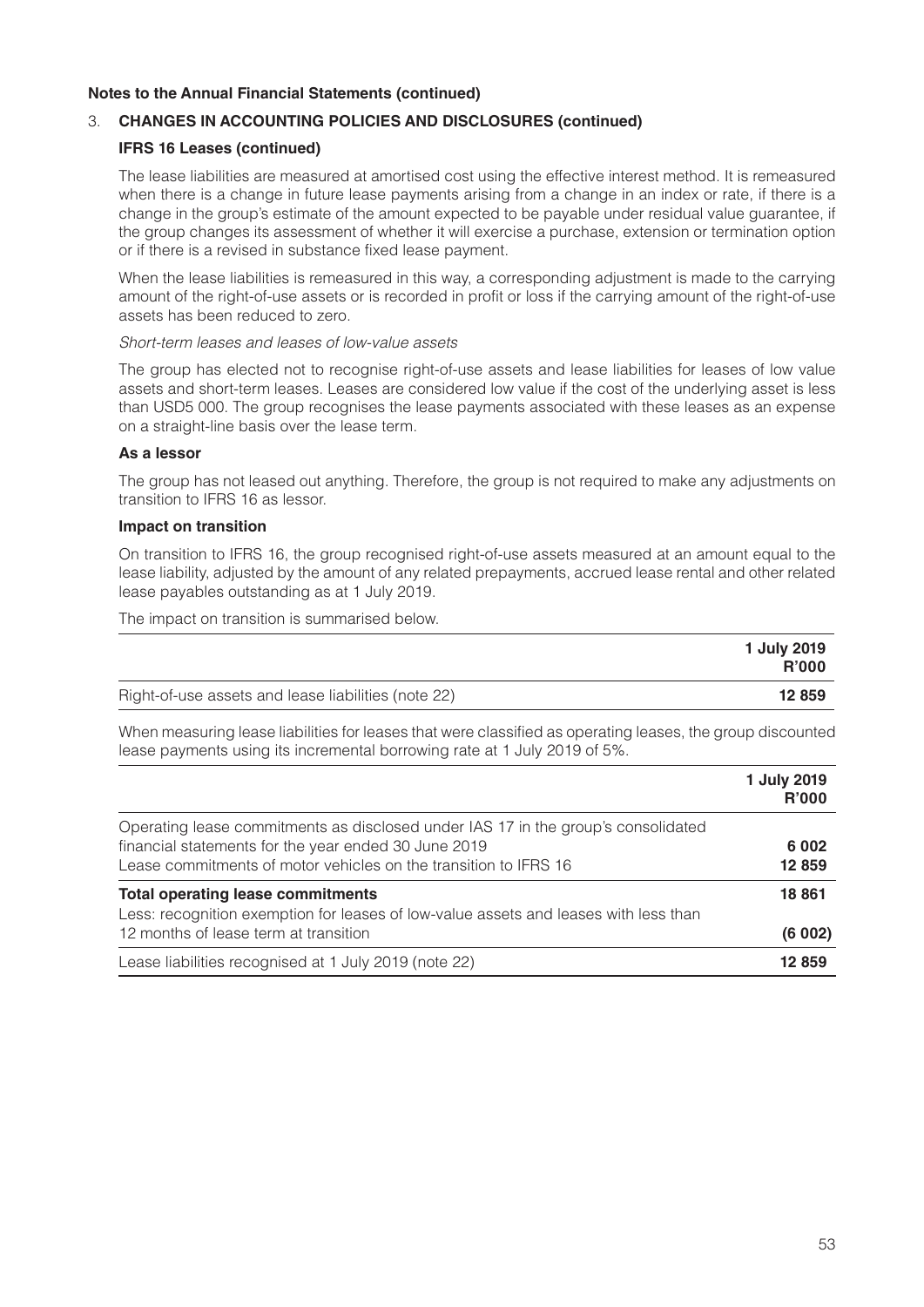### 4. **STANDARDS ISSUED NOT YET EFFECTIVE**

A number of new standards are issued, but not yet effective, up to the date of issuance of the group's consolidated financial statements are disclosed below.

The following amended standards and interpretations are not expected to have a significant impact on the group's consolidated financial statements:

- Amendments to References to Conceptual Framework in IFRS Standards;
- Definition of a Business (Amendments to IFRS 3);
- Definition of Material and presentation of liabilities (Amendments to IAS 1 and IAS 8);
- IFRS 17 Insurance Contracts;
- Sale or contribution of assets between an investor and its associate or joint venture (Amendments to IFRS 10 and IAS 28) (Effective date deferred indefinitely);
- IFRS 16 Covid 19 related rent concessions;
- IFRS 9 Fees in the 10% test for derecognition of financial liabilities;
- IAS 16 Proceeds before intended use; and
- IAS 37 Onerous contracts-costs of fulfilling a contract.

### 5. **SIGNIFICANT ACCOUNTING POLICIES**

#### **Basis of consolidation**

These consolidated financial statements comprise the financial statements of the Company and its subsidiaries set out in Note 1, which have been consolidated on a line-by-line basis. The financial statements of all subsidiaries have been prepared up to 30 June 2020.

#### *Subsidiaries*

Subsidiaries are entities controlled by the group. The group controls an entity when it is exposed to, or has rights to, variable returns from its involvement with the entity and has ability to affect those returns through its power over the entity. The financial statements of the subsidiaries are included in the consolidated financial statements from the date that control commences until the date that control ceases.

#### *Non-controlling interests*

Non-controlling interests are measured at their proportionate share of the acquiree's identifiable net assets at the acquisition date.

Changes in non-controlling interests in a subsidiary that do not result in a loss of control are accounted for as equity transactions.

#### *Transactions eliminated on consolidation*

Material intra-group balances and transactions, and any unrealised income and expenses arising from intra-group transactions, are eliminated in preparing the consolidated financial statements. Unrealised gains arising from transactions with associates and joint ventures are eliminated to the extent of the group's interest in the investee. Unrealised losses are eliminated in the same way as unrealised gains, but only to the extent that there is no evidence of impairment.

#### *Transactions under common control*

Business combinations arising from transfers of interests in entities that are under the control of the shareholders are accounted for using the cost model under book value accounting whereby the assets and liabilities acquired are recognised at their carrying amount. Any gain/loss arising is recognised directly in equity.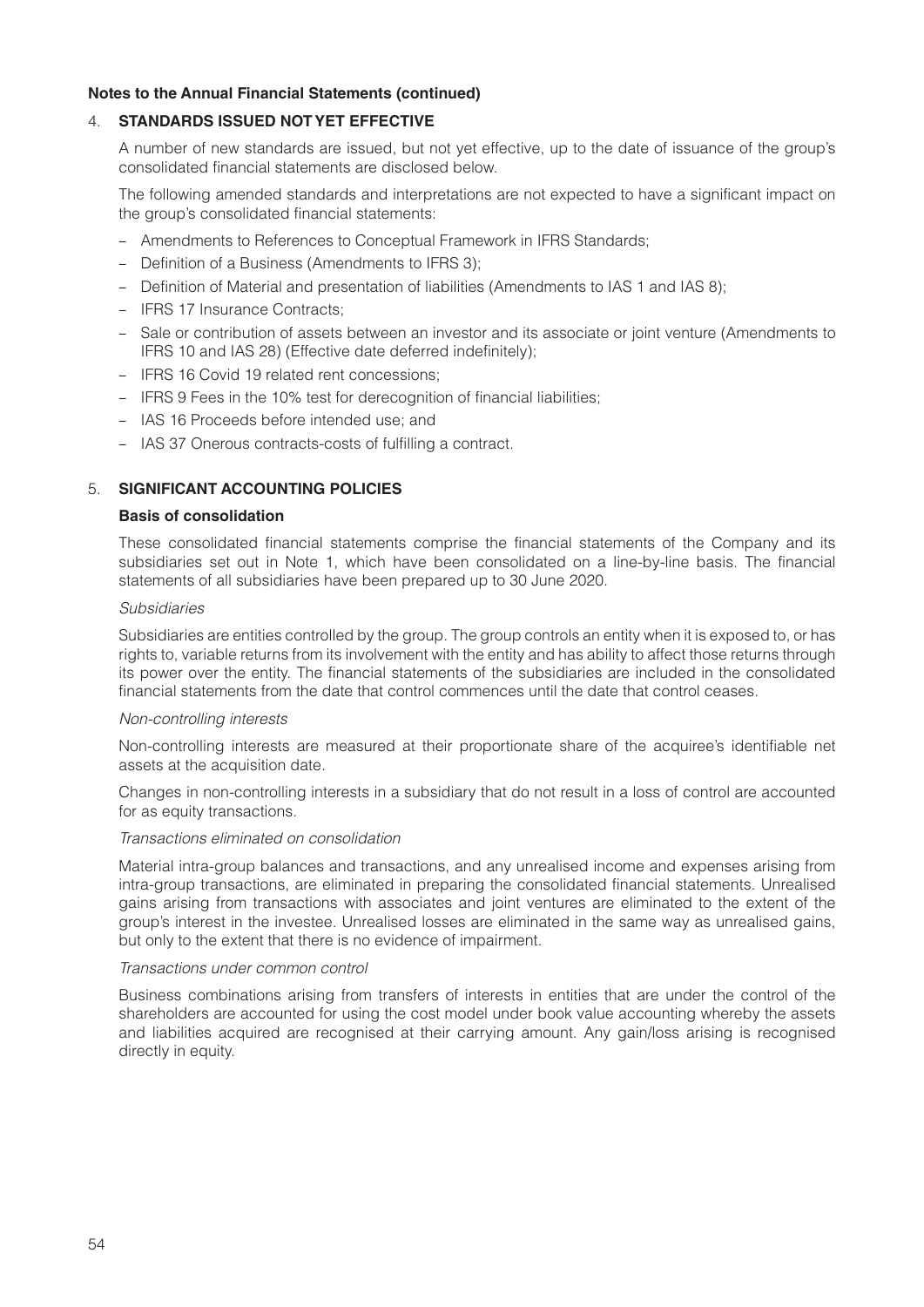### 5. **SIGNIFICANT ACCOUNTING POLICIES (continued)**

### **IFRS 15 Revenue from Contracts with Customers**

#### *Satisfaction of performance obligation*

The group is required to assess each of its contracts with customers to determine whether performance obligations are satisfied over time or at a point in time in order to determine the appropriate method of recognising revenue. The group has assessed that based on the contracts entered into with customers and the provision of relevant laws and regulations, where contracts are entered into to provide construction and fit-out works to customers, the group does not create an asset with an alternative use and has an enforceable right to payment for performance completed to date. In these circumstances, the group recognises revenue over time and in other cases, revenue is recognised at a point in time.

#### *Determination of transaction prices*

The group is required to determine the transaction prices in respect of each of its contracts with customers. In making such judgement the group assesses the impact of any variable consideration in the contract, due to discounts or penalties, the existence of any significant financing components in the contract and any non-cash consideration in the contract.

#### *Allocation of transaction price to performance obligation in contracts with customers*

The group has elected to apply the input method in allocating the transaction price to performance obligations where revenue is recognised over time. The group considers that the use of input method which requires revenue recognition on the basis of the group's efforts to the satisfaction of the performance obligation provides the best reference of revenue actually earned. In applying the input method, the group estimates the cost to complete the project in order to determine the amount of revenue to be recognised.

#### *Cost to complete the project*

The group estimates the cost to complete the projects in order to determine the costs attributable to revenue being recognised. These estimates include the cost of design and consultancy, construction, potential claims by subcontractors as evaluated by the project consultant and the cost of meeting other contractual obligations to the customers.

#### *Unapproved variations and claims*

The group made significant assumptions and judgements on the estimated total contract price in accordance with IFRS 15 requirements regarding unapproved variations and claims. At the reporting date, the amount of these unapproved variations and claims are under negotiation with the customers and based on the past history and status of discussions with the customers, and the fact that unapproved variations are supported by the engineers' instructions appointed by the customers, the group's management had assessed that the unapproved variations and claims are fully recoverable in the foreseeable future.

### **IFRS 9 Financial Instruments**

#### **Financial assets**

Financial assets consist of contract and other receivables, retention receivables, due from related parties and cash in hand and at banks.

### *Contract and other receivables, retention receivables and due from related parties*

Contract and other receivables (including contract assets), cash at bank and due from related parties, retention receivables and due from related parties are initially measured at fair value pus direct transaction costs. They are subsequently measured at amortised costs using the effective interest method, less expected credit loss. Interest income, foreign exchange gains and losses and impairment losses are recognised in the consolidated profit or loss. Any gain or loss on derecognition is recognised in the consolidated profit or loss.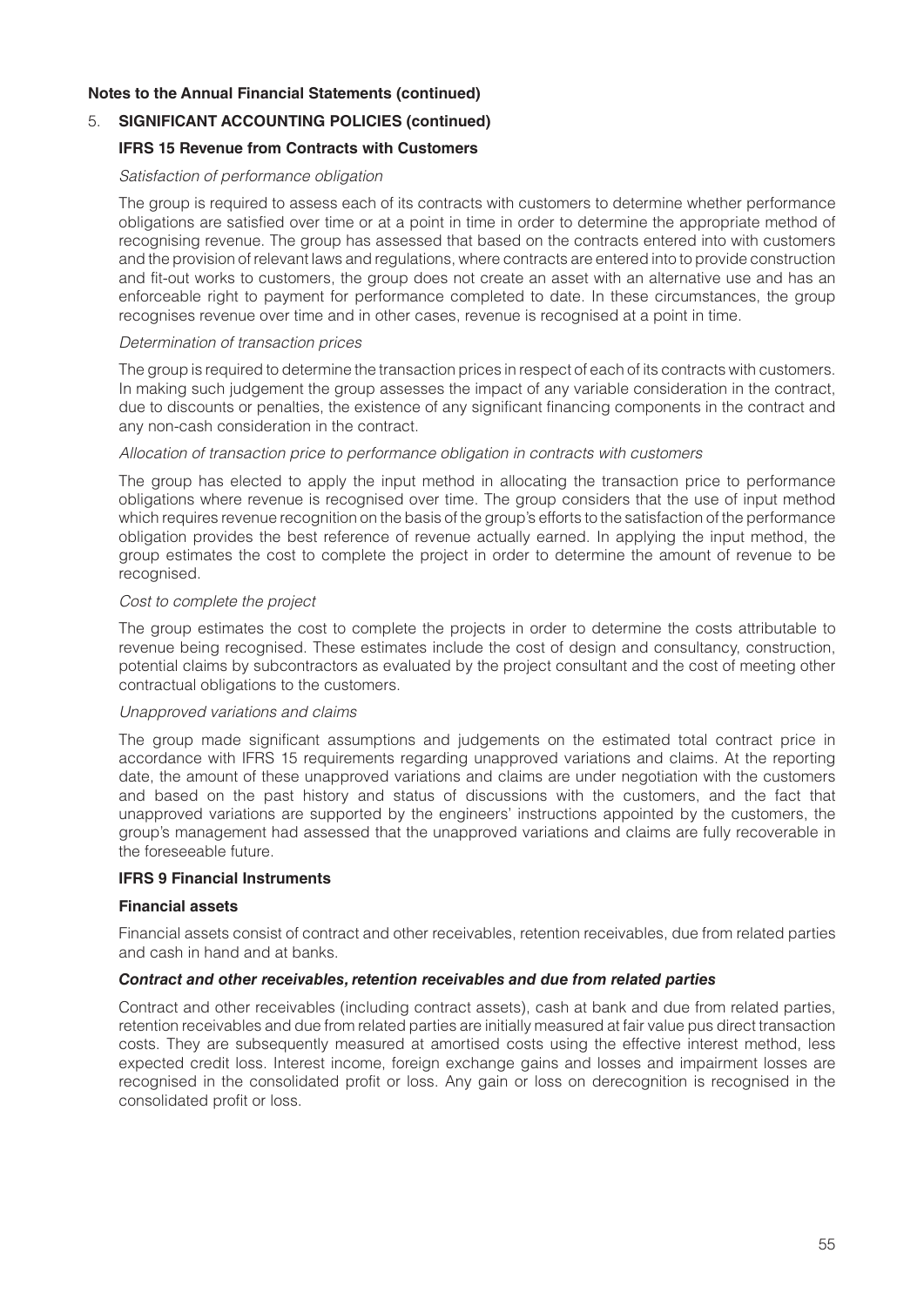### 5. **SIGNIFICANT ACCOUNTING POLICIES (continued)**

#### *Impairment loss (Expected Credit Losses)*

IFRS 9 replaces the 'incurred loss' model in IAS 39 with an 'expected credit loss' (ECL) model. This will require considerable judgement about how the changes in economic factors affect ECLs, which will be determined on a probability-weighted basis. The new impairment model applies to financial assets measured at amortised cost and debt investments at FVOCI, but not to investments in equity instruments. Under IFRS 9, credit losses are recognised earlier than under IAS 39.

The group uses the simplified approach to recognise impairment allowances on contract and other receivables, retention receivables and due from related parties. Under the simplified approach, impairment allowances are always measured at an amount equal to lifetime ECL. Refer to note 23.

#### *Cash and cash equivalents*

Cash and cash equivalents comprise cash balances and fixed deposits with maturities of three months or less from the acquisition date that are subject to an insignificant risk of changes in their fair value and are used by the group in the management of short-term commitment. They are initially measured at fair value plus direct transaction costs. They are subsequently measured at amortised cost using the effective interest method.

#### *Financial assets – derecognition*

The group derecognises a financial asset when the contractual rights to the cash flows from the asset expire or if the group transfers the financial asset to another party without retaining control or substantially all risks and rewards of the asset transferred. Any interest in such transferred financial assets that is created or retained by the group is recognised as a separate asset or liability.

#### **Financial liabilities**

Financial liabilities consist of trade and other payables, retention payables, lease liabilities and retention payables.

Financial liabilities are initially recognised at fair value plus direct transaction costs. They are subsequently measured at amortised cost using the effective interest rate method.

#### *Financial liabilities – derecognition*

The group derecognises a financial liability when its contractual obligations are discharged or cancelled or expire. The group also derecognises a financial liability when its terms are modified and the cash flows of the modified liability are substantially different, in which case a new financial liability based on the modified terms is recognised at fair value.

On derecognition of a financial liability, the difference between the carrying amount extinguished and the consideration paid (including any non-cash assets transferred or liabilities assumed) is recognised in the consolidated profit or loss.

#### **Property, plant and equipment and depreciation**

Items of property, plant and equipment are measured at cost less accumulated depreciation and impairment losses. Cost includes expenditure that is directly attributable to the acquisition of the asset. The cost of self-constructed assets includes the cost of materials and direct labour, any other costs directly attributable to bringing the assets to a working condition for their intended use, the costs of dismantling and removing the items and restoring the site on which they are located and capitalised borrowing costs.

If significant parts of an item of property, plant and equipment have different useful lives, then they are accounted for as separate items (major components) of property, plant and equipment. Any gain or loss on disposal of an item of property, plant and equipment is recognised net in the consolidated profit or loss.

#### *Subsequent cost*

Subsequent expenditure is capitalised only when it is probable that the future economic benefits associated with the expenditure will flow to the group. Ongoing repairs and maintenance is expensed as incurred.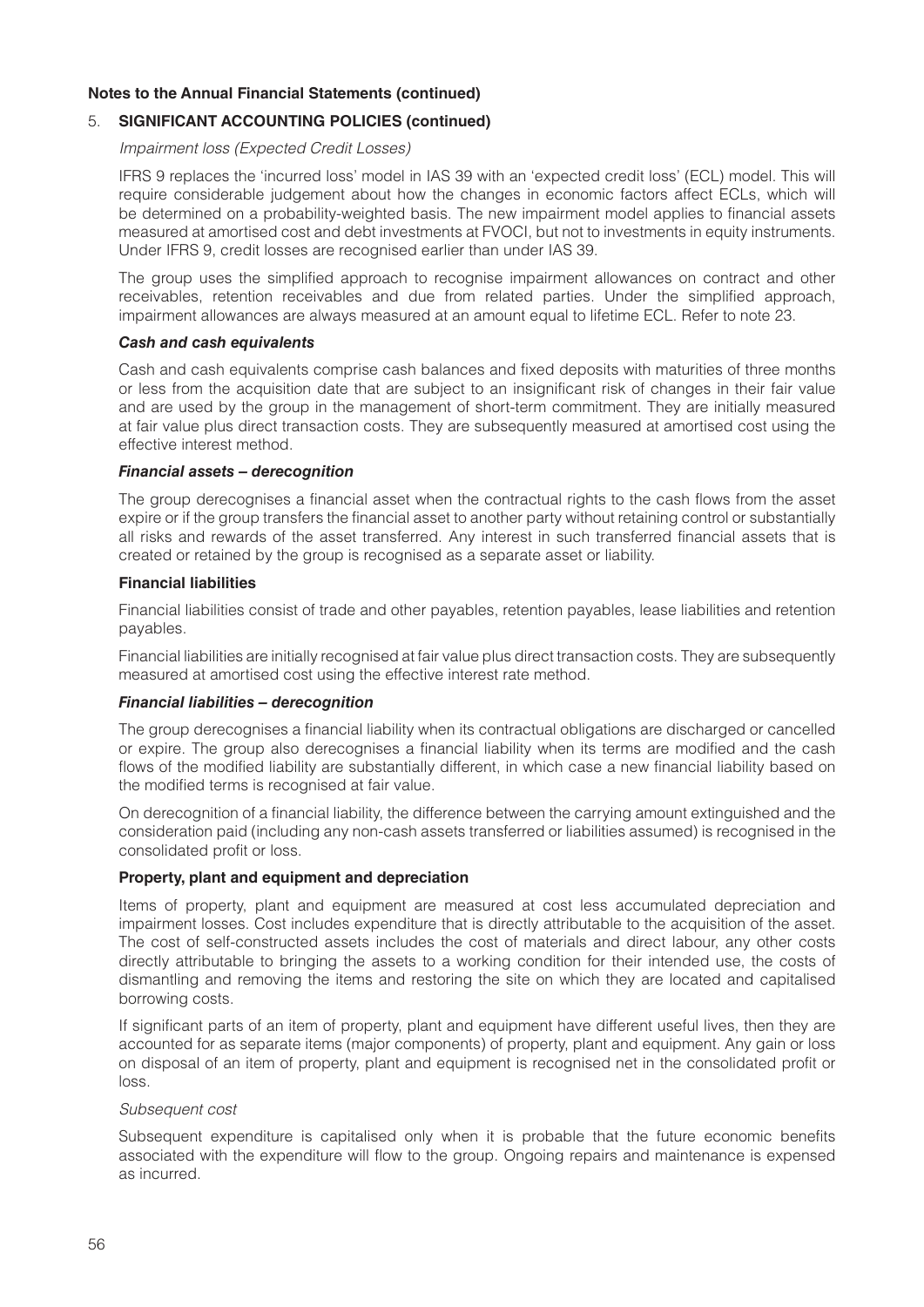### 5. **SIGNIFICANT ACCOUNTING POLICIES (continued)**

### **Property, plant and equipment and depreciation (continued)**

#### *Depreciation*

Items of property, plant and equipment are depreciated from the date that they are available for use or, in respect of self-constructed assets, from the date that the asset is completed and ready for use.

The estimated useful lives for the current and comparative years of significant items of property, plant and equipment are as follows:

| <b>Assets</b>                     | Life (years) |
|-----------------------------------|--------------|
| Plant and machinery               | $3-6$        |
| Furniture, fittings and equipment | 4-5          |
| Computers                         |              |

Depreciation is calculated to write off the cost of items of property, plant and equipment less their estimated residual values using the straight-line basis over their estimated useful lives and is generally recognised in the consolidated profit or loss. Leased assets are depreciated over the shorter of the lease term and their useful lives unless it is reasonably certain that the group will obtain ownership by the end of the lease term (note 22).

Depreciation methods, useful lives and residual values are reviewed at each reporting date and adjusted if appropriate.

#### *Capital work in progress*

Capital work in progress is stated at cost and not depreciated until such time the assets are ready for intended use and transferred to the respective category under property, plant and equipment.

#### **Intangible assets and amortisation**

Intangible assets acquired separately are carried at costs less accumulated amortisation and accumulated impairment losses, if any. Amortisation is recognised on a straight-line basis over the estimated useful lives. The estimated useful life and amortisation method are reviewed at the end of each reporting period, with the effect of any changes in estimate being accounted for on a prospective basis. The estimated useful life for the current and comparative periods are as follows:

| <b>Assets</b>     | Life (years) |
|-------------------|--------------|
| Computer software |              |

### **Foreign currency**

#### *Foreign currency transactions and balances*

Transactions in foreign currencies are translated to the respective functional currencies of the group entities at exchange rates at the dates of the transactions. Monetary assets and liabilities denominated in foreign currencies at the reporting date are retranslated to the functional currency ("AED") at the exchange rate at that date. The foreign currency gain or loss on monetary items is the difference between amortised cost in the functional currency at the beginning of the year, adjusted for effective interest and payments during the year, and the amortised cost in foreign currency translated at the exchange rate at the end of the reporting period. Non-monetary items in a foreign currency that are measured based on historical cost are translated using the exchange rate at the date of the transaction. Foreign currency differences arising on retranslation are recognised in the consolidated profit or loss.

### *Foreign operations*

The assets and liabilities of foreign operations are translated to AED at exchange rates at the reporting date. The income and expenses of foreign operations are translated to AED at exchange rates at the dates of the transactions. Foreign currency differences are recognised in other comprehensive income and presented in the foreign currency translation reserve in equity.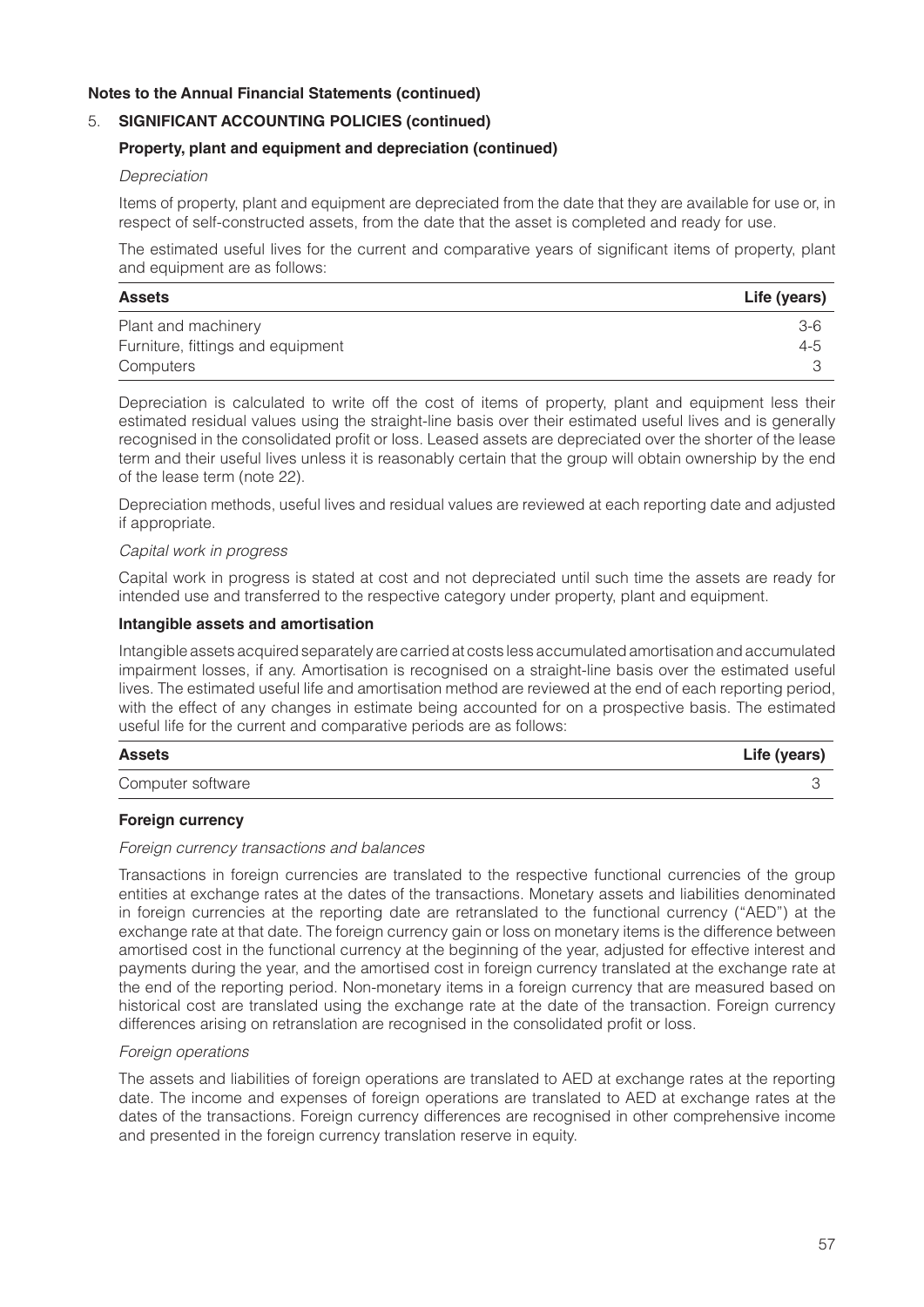### 5. **SIGNIFICANT ACCOUNTING POLICIES (continued)**

### **Provisions**

A provision is recognised in the consolidated statement of financial position when the group has a present obligation (legal or constructive) as a result of a past event, it is probable that an outflow of economic benefits will be required to settle the obligation and a reliable estimate can be made of the amount of the obligation. Provisions consist of warranty, contract-related and bonus provisions.

Warranty provisions are recognised for expected warranty claims, based on past experience. Estimates are made of the anticipated time, materials and sub-contractor involvement required to honour the warranty.

Contract-related provisions represent the estimated amounts relating to incurred obligations to third party suppliers. Management estimates these amounts based on the expected cash outflows required to settle its obligations to suppliers.

Bonus provisions are measured based on company policy and incorporate company performance, employee salary and length of service.

#### **Impairment**

#### *Non-financial assets*

At each reporting date, the group reviews the carrying amounts of its non-financial assets to determine whether there is any indication of impairment. If any such indication exists, then the asset's recoverable amount is estimated. For impairment testing, assets are grouped together into the smallest group of assets that generates cash inflows from continuing use that are largely independent of the cash inflows of other assets or cash generating unit ("CGU").

The recoverable amount of an asset or CGU is the greater of its value in use and its fair value less cost of disposal. Value in use is based on the estimated future cash flows, discounted to their present value using a pre – tax discount rate that reflects current market assessments of the time value of money and the risks specific to the asset or CGU. An impairment loss is recognised if the carrying amount of an asset exceeds its recoverable amount.

Impairment losses are recognised in the consolidated profit or loss. Impairment loss is reversed only to the extent that the asset's carrying amount does not exceed the carrying amount that would have been determined, net of depreciation or amortisation, if no impairment loss had been recognised.

#### **Inventories**

Inventories are stated at the lower of cost and net realisable value. Cost is determined on the weighted average cost method, and includes expenditure incurred in acquiring inventories and other costs incurred in bringing them to their existing location and condition. Net realisable value is the estimated selling price in the ordinary course of business less the estimated selling expenses.

#### **Employees' end of service benefits**

The provision for employees' end of service benefits is based on the liability that would arise if the employment of all staff was terminated at the reporting date and is calculated in accordance with the UAE Federal Labour Law and the relevant local laws applicable to overseas subsidiaries.

Pension and other social benefits for employees are covered by the General Organisation for Social Insurance scheme to which employees and employers contribute monthly based on a fixed percentage of salaries. The group's contribution to this scheme, which represents a defined contribution scheme under IAS 19 – Employment Benefits, is expensed as incurred.

The group provides for employees' end of service benefits in accordance with UAE Federal Labour Law and is based on the liability that would arise if all of the group's staff were terminated at the reporting date.

The group also provides for employees' end of service benefits determined in accordance with the provision of the Qatar Labour Law No 14 of 2004 based on employees' salaries and period of employment and are paid to the employees on termination of employment with the group.

The group has no expectation of settling its employees' end of service benefits obligation in near term and hence classified this as a non-current liability. The provision is not discounted as the difference between the provision stated in the consolidated statement of financial position and net present value is not expected to be significant.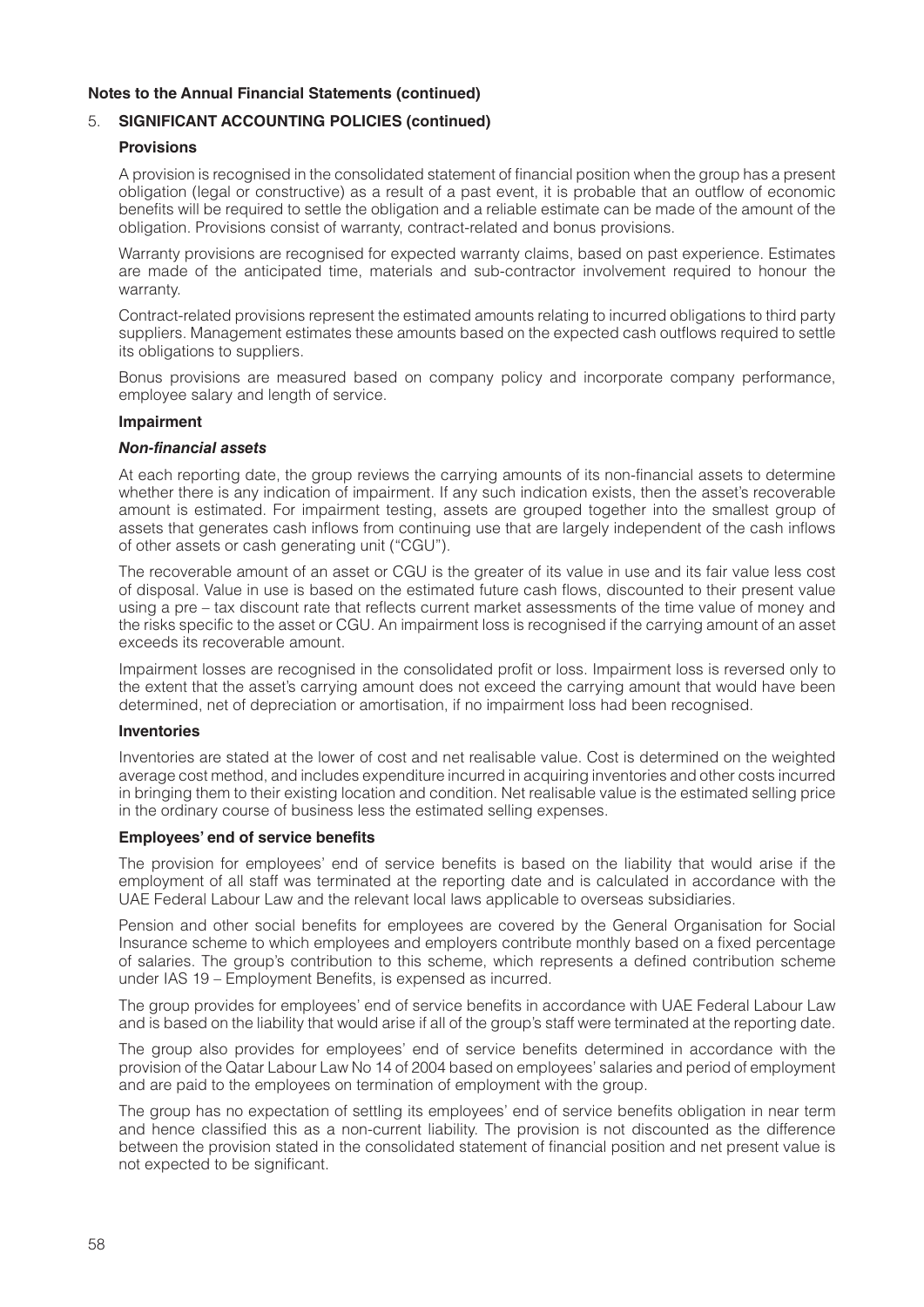### 6. **CONTRACT REVENUE**

Contract Revenue from contracts with customers can be further disaggregated as follows:

| <b>Division</b> | <b>Audited</b>   | Reviewed  | Reviewed  |
|-----------------|------------------|-----------|-----------|
|                 | <b>June 2020</b> | June 2019 | June 2018 |
|                 | <b>R'000</b>     | R'000     | R'000     |
| Interiors       | 2 279 427        | 1928628   | 1852568   |
| <b>Building</b> | 1 227 674        | 910626    | 560 012   |
| <b>Total</b>    | 3 507 101        | 2 839 254 | 2412580   |

Revenue can be further disaggregated for the June 2020 year-end as follows:

|                        | <b>Interiors</b> | <b>Building</b> | Total     |
|------------------------|------------------|-----------------|-----------|
| <b>Private Sector</b>  | 1944603          | 1 179 982       | 3 124 585 |
| Offices & Commercial   | 990 760          | 170 936         | 1 161 696 |
| Shopping & Retail      | 26 567           | 25 3 29         | 51896     |
| Hospitals & Medical    | 25 347           |                 | 25 347    |
| Education              | 29 611           | 506 029         | 535 640   |
| Tourism & Leisure      | 507 622          | 371446          | 879 068   |
| High End Villas        | 100 280          | 111 500         | 211780    |
| Apartments             | 264 416          | (5258)          | 259 158   |
| <b>Public Sector</b>   | 334 824          | 47 692          | 382 516   |
| Shopping & Retail      | 7 2 5 3          |                 | 7 2 5 3   |
| Education              | 10 562           | 1 0 5 0         | 11 612    |
| Offices & Commercial   | 156 028          |                 | 156 028   |
| Factories & Warehouses | 149 505          |                 | 149 505   |
| Tourism & Leisure      | 11 476           | 46 642          | 58 118    |
| Total                  | 2 279 427        | 1 227 674       | 3 507 101 |

The above information is not available for June 2019 and June 2018.

### 7. **ADMINISTRATIVE AND GENERAL EXPENSES**

|                                                | <b>Audited</b><br><b>June 2020</b><br><b>R'000</b> | Reviewed<br>June 2019<br>R'000 | Reviewed<br><b>June 2018</b><br>R'000 |
|------------------------------------------------|----------------------------------------------------|--------------------------------|---------------------------------------|
| Staff costs                                    | 104 713                                            | 106 007                        | 88 444                                |
| Management and administrative fees paid to the |                                                    |                                |                                       |
| Shareholders (note 15)                         | 14 3 98                                            | 14 045                         | 9610                                  |
| Rent                                           | 9 5 9 3                                            | 8 6 5 6                        | 7 7 3 3                               |
| IT expenses                                    | 7861                                               | 6805                           | 2841                                  |
| Depreciation and amortisation (note 9 and 10)  | 5439                                               | 5 1 3 8                        | 4 1 5 6                               |
| Depreciation on right of use assets (note 22)  | 6 3 8 4                                            |                                |                                       |
| Printing and stationery                        | 2 7 64                                             | 2 9 9 5                        | 2 4 3 0                               |
| Legal and registration expenses                | 1944                                               | 2071                           | 1561                                  |
| Hiring and recruitment expenses                | 577                                                | 1 0 9 7                        | 548                                   |
| <b>Others</b>                                  | 9 2 5 8                                            | 3485                           | 4 7 0 9                               |
|                                                | 162 931                                            | 150 299                        | 122 032                               |

Other administrative and general expenses include pension contributions paid by the group of R173 831 (2019: R208 160, 2018: R62 782*)*.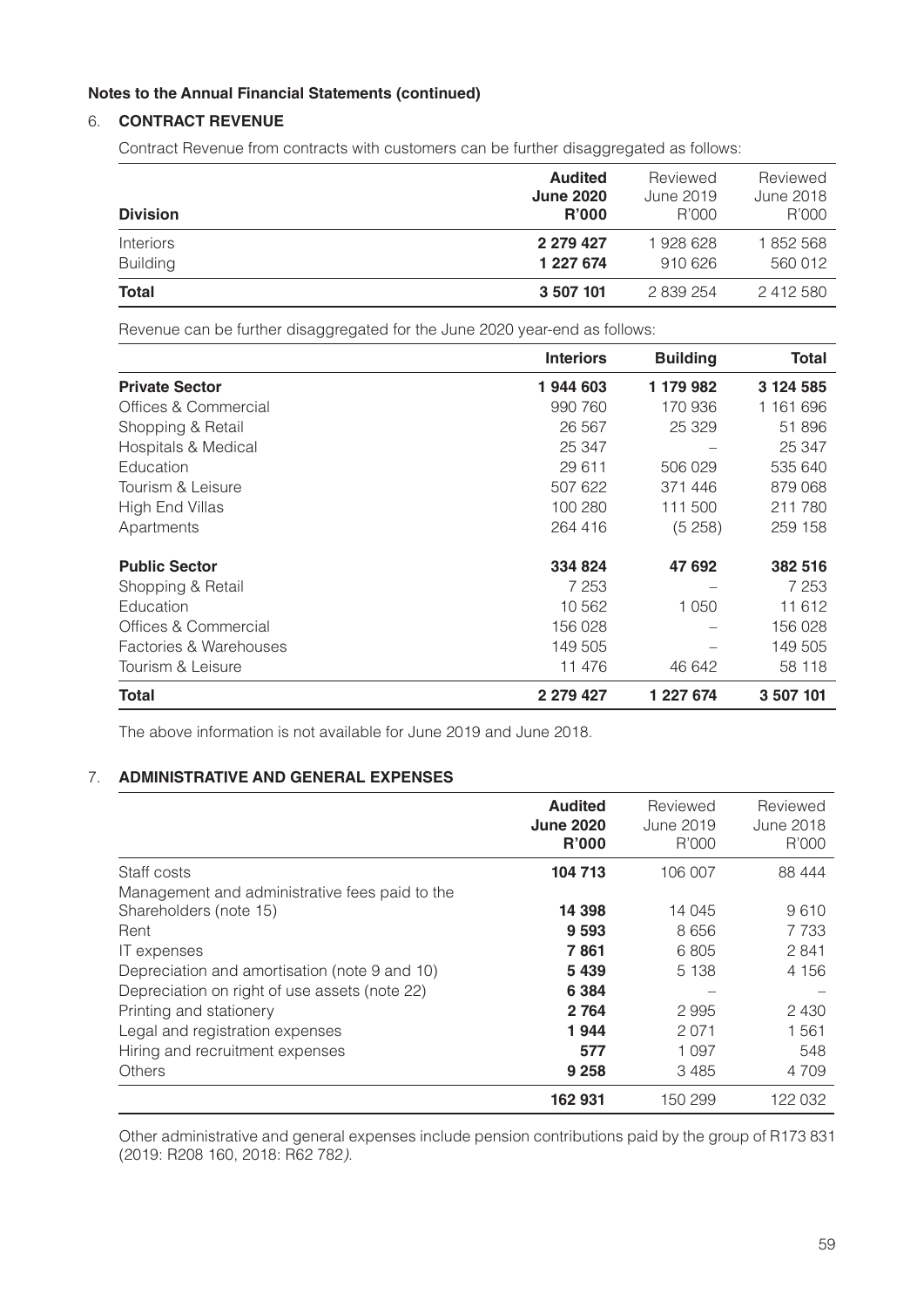### 8. **FINANCE INCOME**

|                            | <b>Audited</b>   | Reviewed     | Reviewed  |
|----------------------------|------------------|--------------|-----------|
|                            | <b>June 2020</b> | June 2019    | June 2018 |
|                            | R'000            | <b>R'000</b> | R'000     |
| Interest on fixed deposits | 5853             | 6803         | 4 745     |

\*Fixed deposits are maintained at prevailing market interest rate of 1.76 – 2.28% (2019: 2.3 – 3.0%, 2018: 0,65 – 2,46%)) with UAE banks of repute.

### 9. **PROPERTY, PLANT AND EQUIPMENT**

|                                |                           | Furniture,                |                                  |                       |
|--------------------------------|---------------------------|---------------------------|----------------------------------|-----------------------|
|                                | <b>Plant and</b>          | fittings and              |                                  |                       |
|                                | machinery<br><b>R'000</b> | equipment<br><b>R'000</b> | <b>Computers</b><br><b>R'000</b> | <b>Total</b><br>R'000 |
|                                |                           |                           |                                  |                       |
| Cost                           |                           |                           |                                  |                       |
| At 1 July 2017<br>Additions    | $\overline{\phantom{0}}$  | 25 642<br>135             | 5413<br>543                      | 31 055<br>678         |
| Translation differences        |                           | 1 3 3 0                   | 315                              | 1 6 4 5               |
| At 30 June 2018                |                           | 27 107                    | 6 271                            | 33 378                |
| At 1 July 2018                 | $\overline{\phantom{0}}$  | 27 107                    | 6 271                            | 33 378                |
| <b>Additions</b>               | 6819                      | 63                        | 594                              | 7476                  |
| <b>Translation differences</b> | 272                       | 1681                      | 405                              | 2 3 5 8               |
| At 30 June 2019                | 7 0 9 1                   | 28 851                    | 7 2 7 0                          | 43 212                |
| At 1 July 2019                 | 7 0 9 1                   | 28 851                    | 7 270                            | 43 212                |
| <b>Additions</b>               |                           | 263                       | 171                              | 434                   |
| <b>Translation differences</b> | 1607                      | 5 4 8 3                   | 1 3 9 4                          | 8 4 8 4               |
| At 30 June 2020                | 8698                      | 34 597                    | 8835                             | 52 130                |
| <b>Depreciation</b>            |                           |                           |                                  |                       |
| At 1 July 2017                 |                           | 16 199                    | 4773                             | 20 972                |
| Charge for the year            |                           | 3 3 6 8                   | 520                              | 3888                  |
| Translation differences        |                           | 1 0 5 9                   | 281                              | 1 340                 |
| At 30 June 2018                |                           | 20 6 26                   | 5574                             | 26 200                |
| At 1 July 2018                 | $\overline{\phantom{0}}$  | 20 6 26                   | 5574                             | 26 200                |
| Charge for the year            | 1 0 6 8                   | 3 3 6 3                   | 579                              | 5010                  |
| Translation differences        | 116                       | 1 3 6 9                   | 361                              | 1846                  |
| At 30 June 2019                | 1 1 8 4                   | 25 358                    | 6514                             | 33 056                |
| At 1 July 2019                 | 1 1 8 4                   | 25 358                    | 6514                             | 33 056                |
| Charge for the year            | 1 4 3 4                   | 3 4 3 6                   | 527                              | 5 3 9 7               |
| <b>Translation differences</b> | 640                       | 5 1 5 6                   | 1 2 8 7                          | 7 0 8 3               |
| At 30 June 2020                | 3 2 5 8                   | 33 950                    | 8 3 2 8                          | 45 536                |
| Net book value                 |                           |                           |                                  |                       |
| At 30 June 2020                | 5440                      | 647                       | 507                              | 6 5 9 4               |
| At 30 June 2019                | 5 9 0 7                   | 3 4 9 3                   | 756                              | 10 156                |
| At 30 June 2018                | $\overline{\phantom{0}}$  | 6481                      | 697                              | 7 178                 |

None of the items of property, plant and equipment have been pledged or held as security.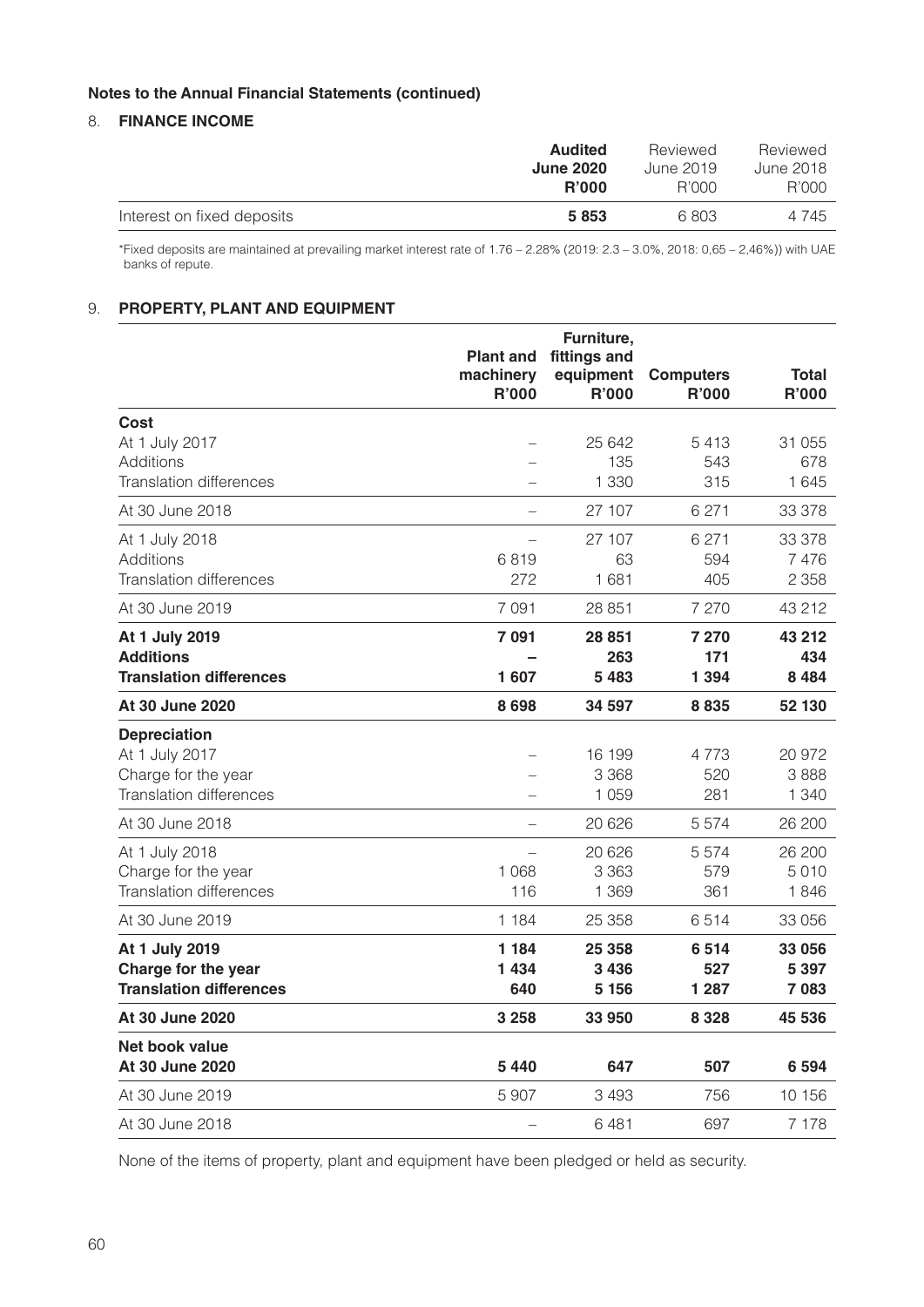# 10. **INTANGIBLE ASSETS**

|                                | <b>Audited</b><br><b>June 2020</b><br>R'000 | Reviewed<br>June 2019<br>R'000 | Reviewed<br>June 2018<br>R'000 |
|--------------------------------|---------------------------------------------|--------------------------------|--------------------------------|
| Cost                           |                                             |                                |                                |
| At 1 July                      | 1 5 4 8                                     | 1 4 5 4                        | 1 2 9 0                        |
| Additions                      |                                             | 4                              | 91                             |
| <b>Translation differences</b> | 293                                         | 90                             | 73                             |
| At 30 June                     | 1841                                        | 1548                           | 1454                           |
| Amortisation                   |                                             |                                |                                |
| At 1 July                      | 1466                                        | 1 257                          | 923                            |
| Charge for the year            | 42                                          | 128                            | 269                            |
| Translation differences        | 281                                         | 81                             | 65                             |
| At 30 June                     | 1789                                        | 1466                           | 1 257                          |
| Net book value                 | 52                                          | 82                             | 197                            |

# 11. **CONTRACT AND OTHER RECEIVABLES**

|                                                                                        | <b>Audited</b><br><b>June 2020</b><br><b>R'000</b> | Reviewed<br>June 2019<br>R'000 | Reviewed<br>June 2018<br>R'000 |
|----------------------------------------------------------------------------------------|----------------------------------------------------|--------------------------------|--------------------------------|
| Contract receivables                                                                   | 302 185                                            | 448 604                        | 317 507                        |
| Less: allowance for expected credit loss (note 23)<br>Currency translation differences | (34 467)<br>(3 629)                                | (35057)<br>(950)               | (13932)<br>(932)               |
|                                                                                        | 264 089                                            | 412 597                        | 302 643                        |
| Retention receivables                                                                  | 499 120                                            | 256 249                        | 224 964                        |
| Advance to suppliers                                                                   | 196 393                                            | 187 592                        | 267 262                        |
| Prepayments                                                                            | 4 0 2 3                                            | 7 301                          | 4 7 9 0                        |
| Other receivables*                                                                     | 26 395                                             | 18 803                         | 17 773                         |
|                                                                                        | 990 020                                            | 882 542                        | 817432                         |
| Less: long-term retention receivables                                                  | (102 610)                                          | (67559)                        | (102 147)                      |
|                                                                                        | 887 410                                            | 814 983                        | 715 285                        |

\*Other receivables mainly consist of prepayments and deposits.

| <b>12. INVENTORIES AND CONTRACT ASSETS</b>                                          | <b>Audited</b><br><b>June 2020</b><br>R'000 | Reviewed<br>June 2019<br>R'000 | Reviewed<br>June 2018<br>R'000 |
|-------------------------------------------------------------------------------------|---------------------------------------------|--------------------------------|--------------------------------|
| Contract assets (refer note (i) below) (note 13)<br>Less: Long term contract assets | 665 996<br>(31599)                          | 390 430                        | 302 183                        |
| Inventories (refer note (ii) below)                                                 | 634 397<br>933                              | 390 430<br>788                 | 302 183<br>547                 |
|                                                                                     | 635 330                                     | 391 218                        | 302 730                        |

(i) Included under contract asset is an amount of R158,5 million (2019: R164,3 million) due from related parties against projects carried out by the group.

(ii) There were no write-downs or reversal of write-downs of inventories during the current year.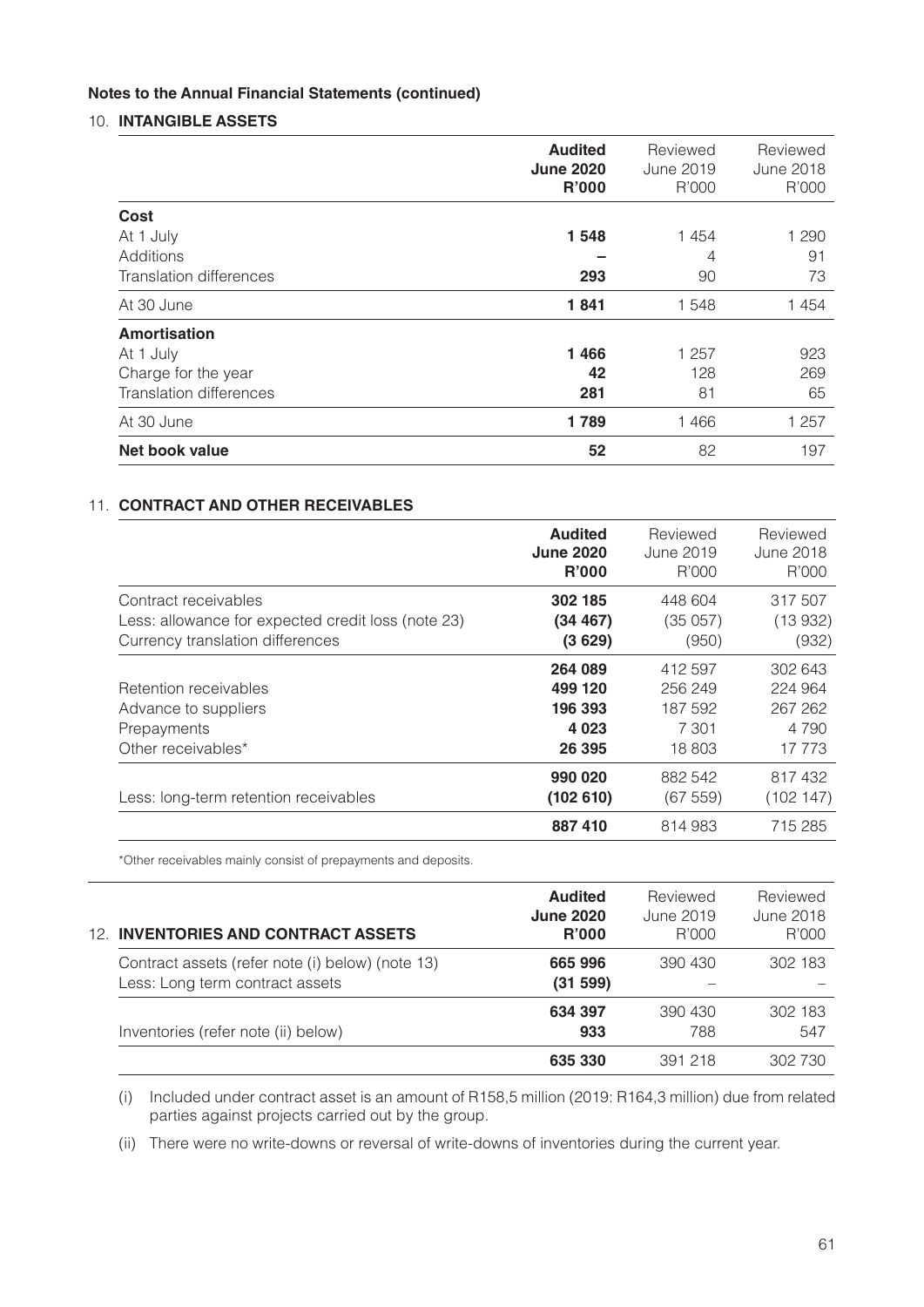# 13. **CONTRACT ASSETS**

|                                                                                                                       | <b>Audited</b>   | Reviewed           | Reviewed         |
|-----------------------------------------------------------------------------------------------------------------------|------------------|--------------------|------------------|
|                                                                                                                       | <b>June 2020</b> | June 2019          | <b>June 2018</b> |
|                                                                                                                       | <b>R'000</b>     | R'000              | R'000            |
| Contract cost for projects                                                                                            | 3743821          | 2667202            | 3 436 530        |
| Add: estimated attributable profits                                                                                   | 119 915          | 242 429            | 240 065          |
| Currency translation differences                                                                                      | 12 624           | 6570               | 16 067           |
| Contract revenue for projects                                                                                         | 3876360          | 2916201            | 3 692 662        |
| Less: progress billing for projects                                                                                   | (3238486)        | (2530083)          | (3390479)        |
|                                                                                                                       | 637 874          | 386 118            | 302 183          |
| Disclosed in the consolidated financial statements as:<br>Contract assets<br>Billing in excess of valuation (note 16) | 665996<br>28 122 | 390 430<br>4 3 1 2 | 302 183          |

*The below table is a reconciliation of the movement in contract assets:*

|                                                                                            | <b>Audited</b><br><b>June 2020</b><br><b>R'000</b> | Reviewed<br>June 2019<br>R'000 | Reviewed<br>June 2018<br>R'000 |
|--------------------------------------------------------------------------------------------|----------------------------------------------------|--------------------------------|--------------------------------|
| Carrying value at beginning of the year<br>Revenue recognised from performance obligations | 386 118                                            | 302 183                        | 230 435                        |
| satisfied in previous periods                                                              | (415 390)                                          | (312 435)                      | (227 103)                      |
| Contracts in progress recognised in current year                                           | 577 111                                            | 375929                         | 283 227                        |
| Currency translation differences                                                           | 90 035                                             | 20 441                         | 15 624                         |
| Carrying value at year-end                                                                 | 637 874                                            | 386 118                        | 302 183                        |

# 14. **CASH IN BANK AND AT HAND**

|                                                                                                        | <b>Audited</b>   | Reviewed                  | Reviewed                    |
|--------------------------------------------------------------------------------------------------------|------------------|---------------------------|-----------------------------|
|                                                                                                        | <b>June 2020</b> | June 2019                 | June 2018                   |
|                                                                                                        | <b>R'000</b>     | R'000                     | R'000                       |
| Cash at banks on a current account<br>Fixed deposits with maturity less than 3 months*<br>Cash at hand | 187 577<br>1 276 | 70 122<br>41 162<br>1 282 | 170 484<br>37812<br>1 1 2 1 |
| <b>Cash and cash equivalents</b>                                                                       | 188 853          | 112 566                   | 209 417                     |
| Fixed deposits with maturity more than 3 months*                                                       | 226 907          | 207 094                   | 228 625                     |
| Cash in bank and at hand                                                                               | 415 760          | 319 660                   | 438 042                     |

\*Fixed deposits are maintained at prevailing market interest rate of 1.76 – 2.28% (2019: 2.3- 3.0%) with UAE banks of repute.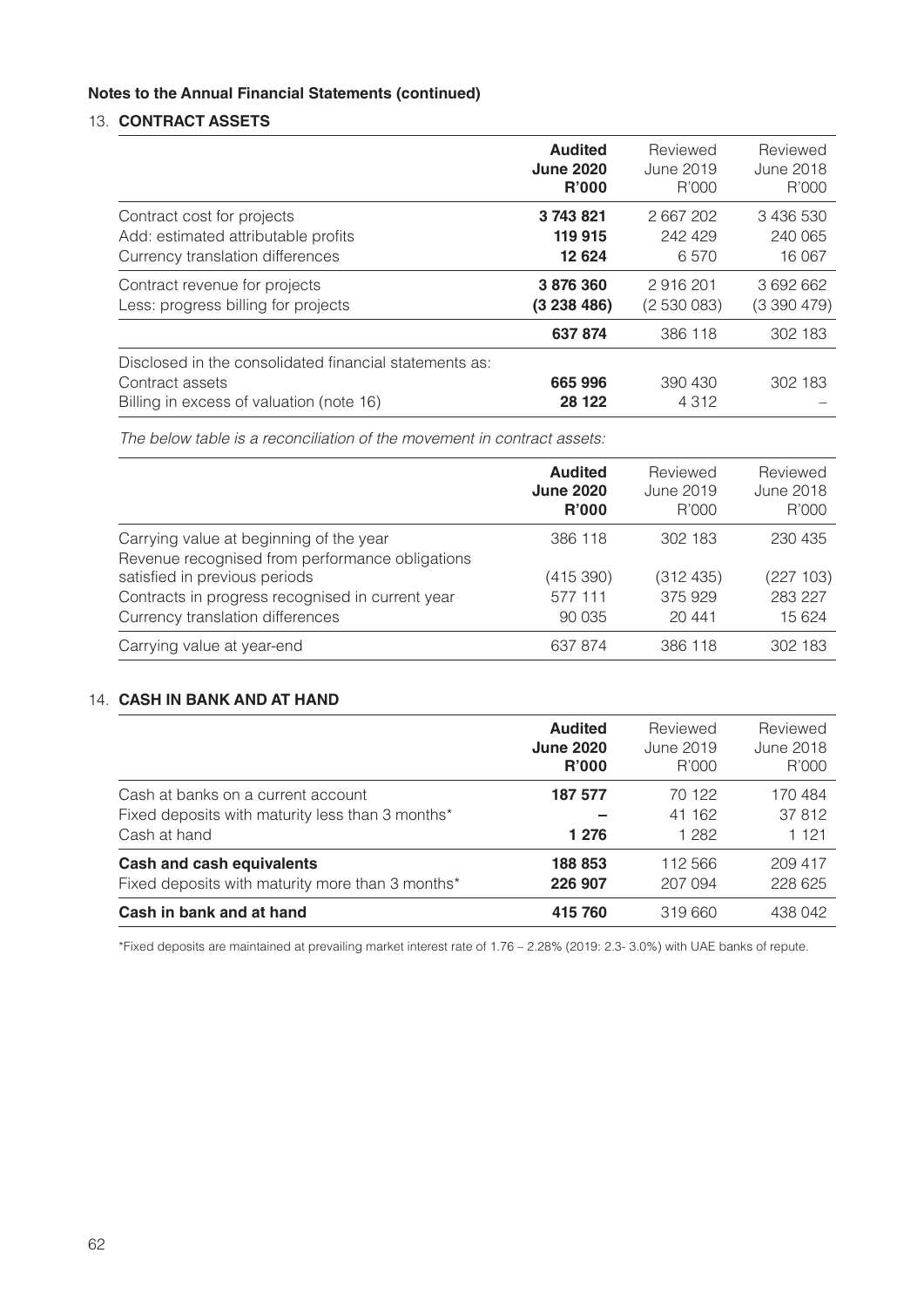# 15. **RELATED PARTY TRANSACTIONS AND BALANCES**

The group, in the ordinary course of business, carries out transactions with other business enterprises that fall within the definition of a related party contained in IAS 24. The terms relating to these transactions are mutually agreed between related parties.

Transactions carried out by the group with related parties during the year are as follows:

|                                                         | <b>Audited</b><br><b>June 2020</b><br><b>R'000</b> | Reviewed<br>June 2019<br>R'000 | Reviewed<br>June 2018<br>R'000 |
|---------------------------------------------------------|----------------------------------------------------|--------------------------------|--------------------------------|
| Value of work done for related parties                  | 92 731                                             | 490 175                        | 367 407                        |
| Purchases                                               | 39 097                                             | 41933                          | 41 659                         |
| Management and administrative fees paid to              |                                                    |                                |                                |
| shareholders (refer note (i) below)                     | 14 3 98                                            | 14 045                         | 9610                           |
| Transfer of employees end of service benefits (note 17) | 283                                                | 99                             | 68                             |

(i) The management fee is charged by the shareholders, for back office support facilities provided to the group ( note 7).

The balances outstanding with related parties are as follows:

|                                               | <b>Audited</b><br><b>June 2020</b><br><b>R'000</b> | Reviewed<br><b>June 2019</b><br>R'000 | Reviewed<br><b>June 2018</b><br>R'000 |
|-----------------------------------------------|----------------------------------------------------|---------------------------------------|---------------------------------------|
| Long term due from related parties *          |                                                    |                                       |                                       |
| Al Tayer Real Estate Company LLC <sup>#</sup> | 27 641                                             | 20 5 22                               | 7 123                                 |
| Mr Khalid Al Tayer <sup>^</sup>               | 6 1 6 2                                            | 1 0 5 7                               |                                       |
| Al Tayer Motors LLC <sup>#</sup>              |                                                    | 11 671                                | 6 2 6 2                               |
| Mr Matar Humaid Al Tayer^                     |                                                    | 2865                                  | 2 3 5 1                               |
| Kings College Healthcare LLC <sup>^</sup>     |                                                    | 1 257                                 | 1 167                                 |
|                                               | 33 803                                             | 37 37 2                               | 16 903                                |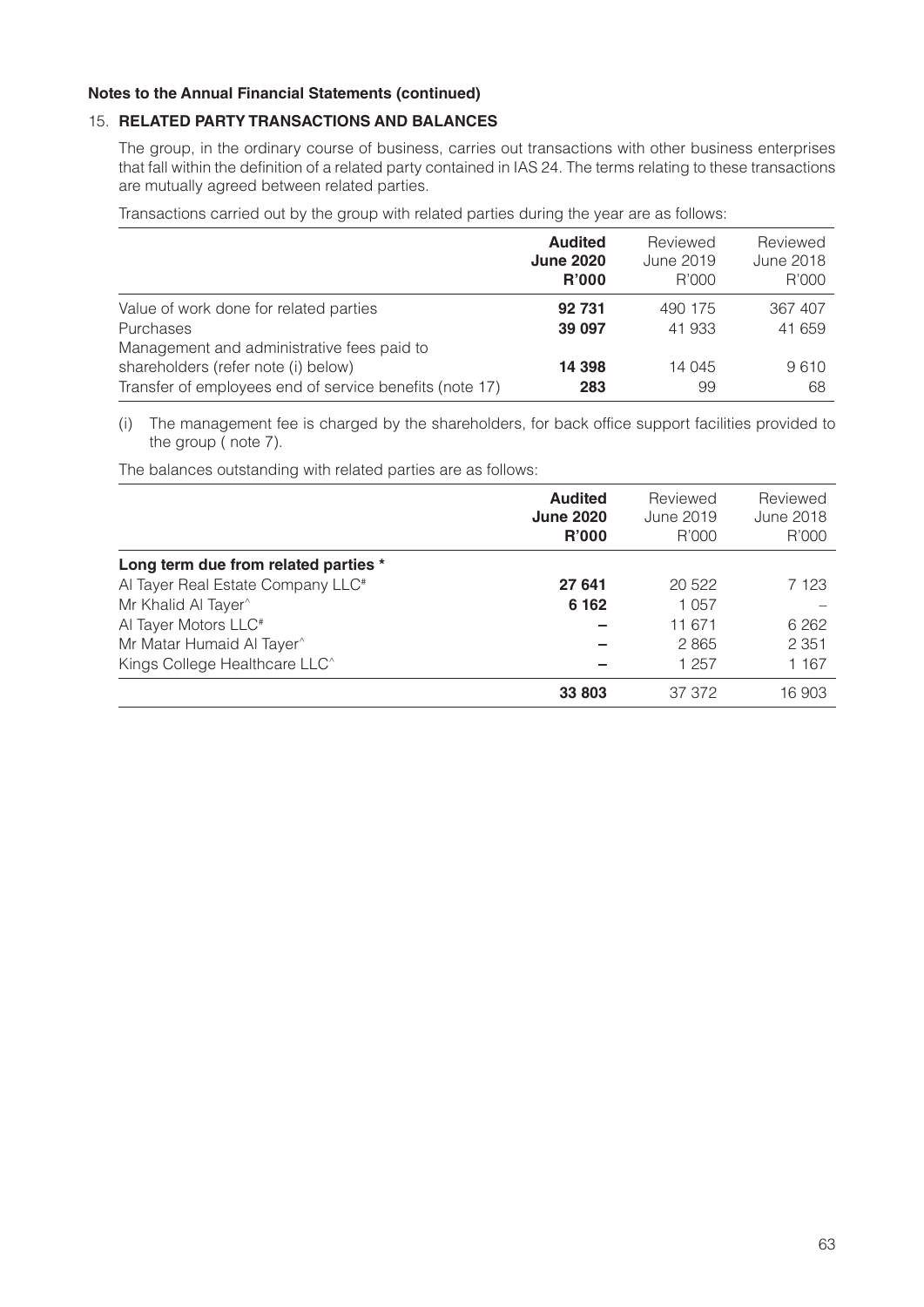### 15 **RELATED PARTY TRANSACTIONS AND BALANCES (continued)**

The balances outstanding with related parties are as follows:

|                                               | <b>Audited</b><br><b>June 2020</b><br><b>R'000</b> | Reviewed<br><b>June 2019</b><br>R'000 | Reviewed<br><b>June 2018</b><br>R'000 |
|-----------------------------------------------|----------------------------------------------------|---------------------------------------|---------------------------------------|
| Short-term due from related parties*          |                                                    |                                       |                                       |
| Al Tayer Motors LLC <sup>#</sup>              | 32 483                                             | 37 326                                | 33 347                                |
| Al Tayer Real Estate Company LLC <sup>#</sup> | 16851                                              | 20 5 22                               | 54 452                                |
| Mr Khalid Al Tayer <sup>^</sup>               | 5809                                               | 5088                                  |                                       |
| Mr Matar Humaid Al Tayer^                     | 3530                                               | 3823                                  | 2 2 2 6                               |
| Kings College Healthcare LLC <sup>#</sup>     | 63                                                 | 1 256                                 | 13 640                                |
| Al Tayer Group LLC <sup>#</sup>               | 15                                                 | 3 8 0 6                               | 529                                   |
| AL Tayer Travel Agency LLC <sup>#</sup>       | 11                                                 |                                       |                                       |
| Al Tayer Engineering LLC <sup>#</sup>         |                                                    | 337                                   |                                       |
| Aati Contracts <sup>#</sup>                   |                                                    | 406                                   |                                       |
| Al Tayer Trends WLL Qatar#                    |                                                    |                                       | 1571                                  |
|                                               | 58 762                                             | 72 5 64                               | 105 765                               |
| Due to related parties*                       |                                                    |                                       |                                       |
| Al Tayer Group LLC <sup>#</sup>               | 2 4 8 7                                            | 22 4 27                               | 1546                                  |
| Al Tayer Engineering LLC <sup>#</sup>         | 1611                                               | 2 2 0 7                               |                                       |
| Madarek LLC <sup>#</sup>                      | 96                                                 | 81                                    |                                       |
| AL Tayer Insignia LLC <sup>#</sup>            | 16                                                 | 102                                   | 91                                    |
| Sanam Rent A Car LLC <sup>#</sup>             |                                                    |                                       |                                       |
| Al Tayer Real Estate Company LLC#             |                                                    | 15 042                                | 39 896                                |
| Mr Khalid Al Tayer^                           |                                                    | 9609                                  |                                       |
| Aati Contracts <sup>#</sup>                   |                                                    | 7 1 2 7                               |                                       |
| Mouina LLC Qatar <sup>#</sup>                 |                                                    | 8                                     |                                       |
| Al Tayer Motors LLC <sup>#</sup>              |                                                    |                                       | 7 0 8 1                               |
|                                               | 4 2 1 0                                            | 56 603                                | 48 614                                |

# Joint operation partners

^ Shareholders/related to shareholder

\* Balances due from and due to related parties are unsecured, interest-free, with varied repayment terms (30-60 days for operational accounts) and are receivable/(payable) on demand.

#### **Compensation to key management personnel**

|                                           | <b>Audited</b>   | Reviewed  | Reviewed  |
|-------------------------------------------|------------------|-----------|-----------|
|                                           | <b>June 2020</b> | June 2019 | June 2018 |
|                                           | R'000            | R'000     | R'000     |
| Salaries and short-term employee benefits | 48 340           | 51 901    | 42 908    |
| Staff end of service benefits             | 2 3 9 3          | 1828      | 1 399     |

All employment contracts of key management personnel are in terms of the Group's standard employment terms and conditions and determined in line with applicable labour laws and industry practice. Standard terms and conditions include length of service, employee salaries and performance of the Company.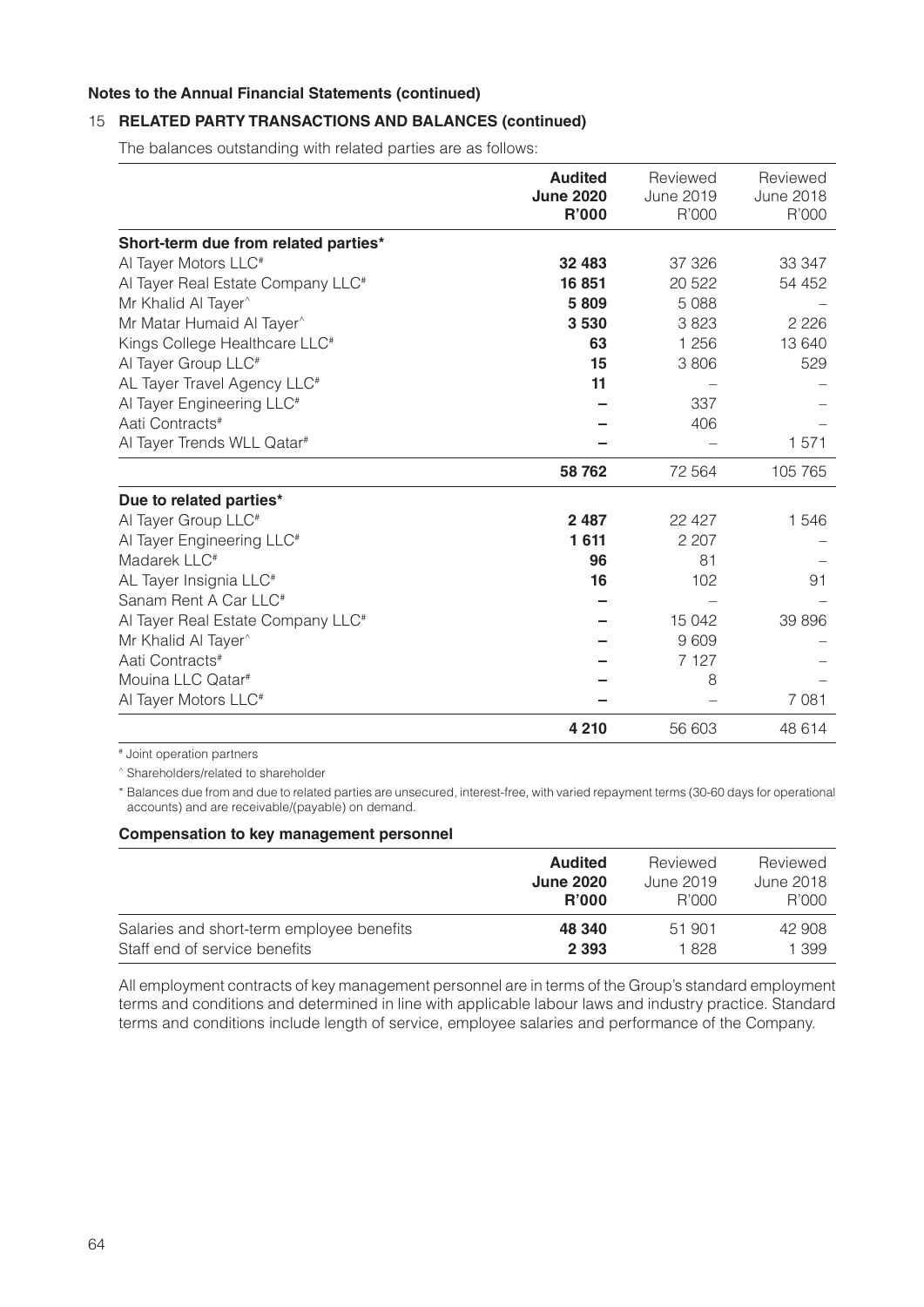### 16. **TRADE AND OTHER PAYABLES**

|                                          | <b>Audited</b><br><b>June 2020</b><br><b>R'000</b> | Reviewed<br>June 2019<br>R'000 | Reviewed<br>June 2018<br>R'000 |
|------------------------------------------|----------------------------------------------------|--------------------------------|--------------------------------|
| Trade payables                           | 238 273                                            | 169 717                        | 154 609                        |
| Retention payable                        | 349 338                                            | 197 527                        | 136 759                        |
| Advances received from customers         | 105 097                                            | 130 413                        | 225 647                        |
| Billing in excess of valuation (note 13) | 28 122                                             | 4 3 1 2                        |                                |
| VAT payable                              | 4975                                               | 9086                           | 9835                           |
| Other payables and accruals*             | 906 255                                            | 635 191                        | 667446                         |
|                                          | 1632060                                            | 1 146 246                      | 1 194 296                      |
| Less: long-term retentions               | (68 211)                                           | (35083)                        | (45999)                        |
|                                          | 1 563 849                                          | 1 111 163                      | 1 148 297                      |

\*Other payables and accruals mainly consist of accruals for supplier invoices and payroll-related expenses.

### 17. **EMPLOYEES' END OF SERVICE BENEFITS**

|                                              | <b>Audited</b>   | Reviewed  | Reviewed  |
|----------------------------------------------|------------------|-----------|-----------|
|                                              | <b>June 2020</b> | June 2019 | June 2018 |
|                                              | <b>R'000</b>     | R'000     | R'000     |
| At 1 July                                    | 46 823           | 36 834    | 28 267    |
| Add: provision made during the year          | 10788            | 10875     | 7 4 3 2   |
| Add: transfer from related parties (note 15) | 283              | 99        | 68        |
| Less: payments made during the year          | (7021)           | (3 470)   | (835)     |
| Translation differences                      | 9 2 7 9          | 2 4 8 5   | 1902      |
| At 30 June                                   | 60 152           | 46823     | 36 834    |

# 18. **SHARE CAPITAL**

|                                                                                                       | <b>Audited</b>   | Reviewed  | Reviewed  |
|-------------------------------------------------------------------------------------------------------|------------------|-----------|-----------|
|                                                                                                       | <b>June 2020</b> | June 2019 | June 2018 |
|                                                                                                       | <b>R'000</b>     | R'000     | R'000     |
| Authorised, issued and fully paid up, par value shares:<br>1000 shares of AED1000 each<br>At year-end | 3 5 5 4          | 3.554     | 3.554     |

### 19. **STATUTORY RESERVE**

In accordance with the Articles of Association of the entities registered in the UAE, Qatar and Bahrain, 10% of the net profit for the year of the individual entities is to be transferred to a statutory reserve. Such transfer may be discontinued when the reserve equals 50% of the respective paid up share capital of the individual entities. In the current year, no transfer has been made to the statutory reserve as the reserve reached 50% of the share capital of the individual entities. This reserve is non-distributable.

|             | <b>Audited</b>   | Reviewed  | Reviewed  |
|-------------|------------------|-----------|-----------|
|             | <b>June 2020</b> | June 2019 | June 2018 |
|             | <b>R'000</b>     | R'000     | R'000     |
| At year-end | 3 1 3 4          | 3 134     | 3 1 3 4   |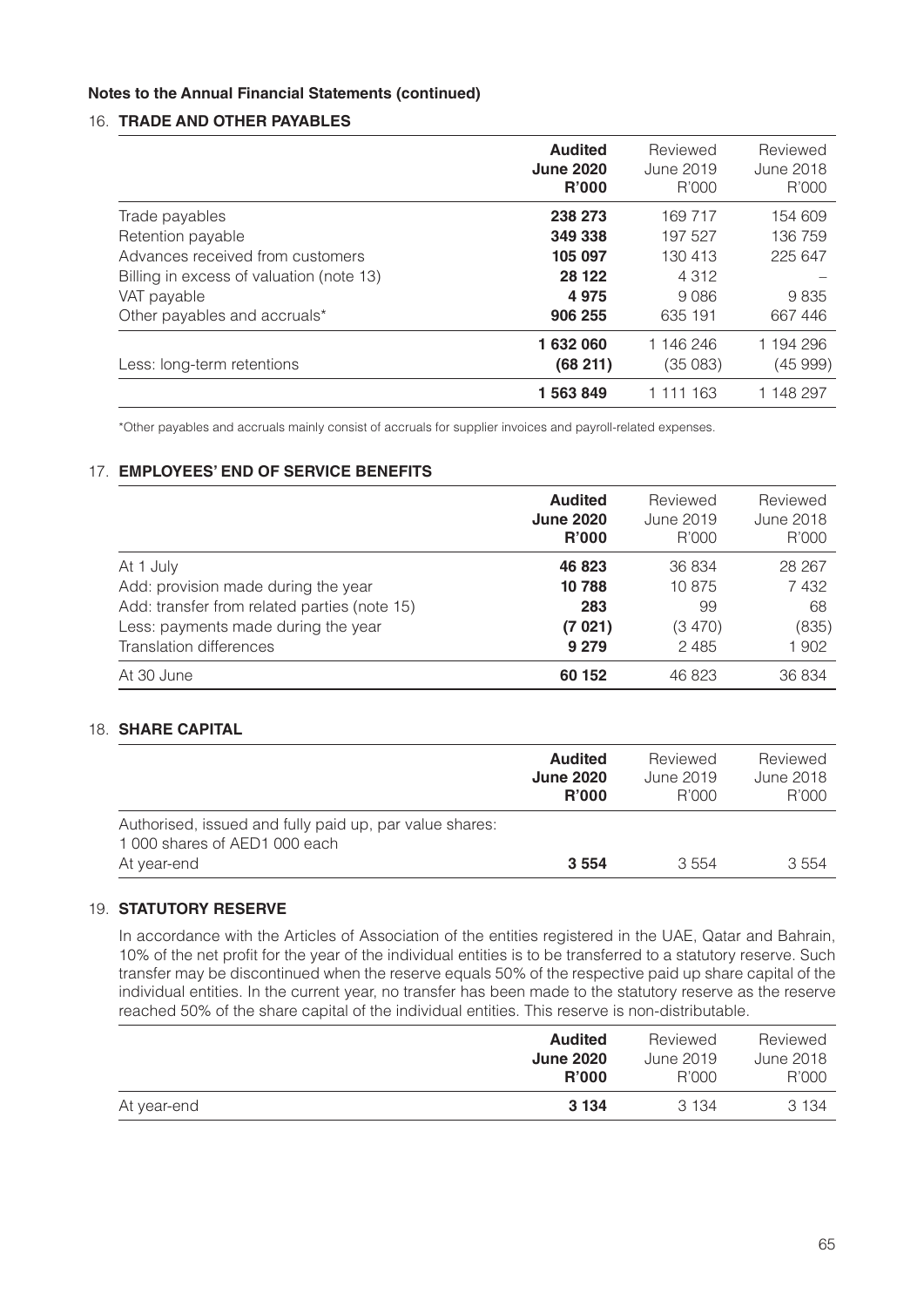### 20. **CURRENCY TRANSLATION RESERVE**

The translation reserve comprises of all foreign currency differences arising from the translation of the consolidated financial statements of the foreign operations whose functional currencies are different from the group's presentation currency.

|             | <b>Audited</b><br><b>June 2020</b> | Reviewed<br>June 2019 | Reviewed<br>June 2018 |
|-------------|------------------------------------|-----------------------|-----------------------|
|             | R'000                              | R'000                 | R'000                 |
| At year-end | 126 878                            | 46 410                | 20 613                |

### 21. **CONTINGENT LIABILITIES AND CAPITAL COMMITMENTS**

|                       | <b>Audited</b>   | Reviewed  | Reviewed  |
|-----------------------|------------------|-----------|-----------|
|                       | <b>June 2020</b> | June 2019 | June 2018 |
|                       | R'000            | R'000     | R'000     |
| Letters of guarantees | 1 047 886        | 823 274   | 811 861   |
| Letter of credit      | 18 073           | 41.552    | 98 005    |

Letters of guarantees are primarily issued for the performance of the contract work undertaken. The group has no capital commitments of as at 30 June 2020 (2019: nil, 2018: R6,4 million).

### 22. **LEASES**

### **Leases as lessee**

The group's employees' vehicles are leased from third parties. The lease run for a period of two to four years. This lease is classified as a finance lease under IFRS 16.

### i. **Right-of-use-assets**

|                                                                  | <b>Audited</b><br><b>June 2020</b><br><b>R'000</b> |
|------------------------------------------------------------------|----------------------------------------------------|
| Cost                                                             |                                                    |
| Initial recognition of lease assets under IFRS 16 at 1 July 2019 | 12 859                                             |
| Additions                                                        | 6970                                               |
| Translation differences                                          | 3 1 6 6                                            |
| Balance as at 30 June 2020                                       | 22 995                                             |
| <b>Depreciation</b>                                              |                                                    |
| At 1 July 2019                                                   |                                                    |
| Depreciation charge for the year (refer note 7)                  | 6 3 8 4                                            |
| Translation differences                                          | 672                                                |
| Balance as at 30 June 2020                                       | 7056                                               |
| Carrying amount at 30 June 2020                                  | 15 939                                             |

There were no transaction costs on initial recognition.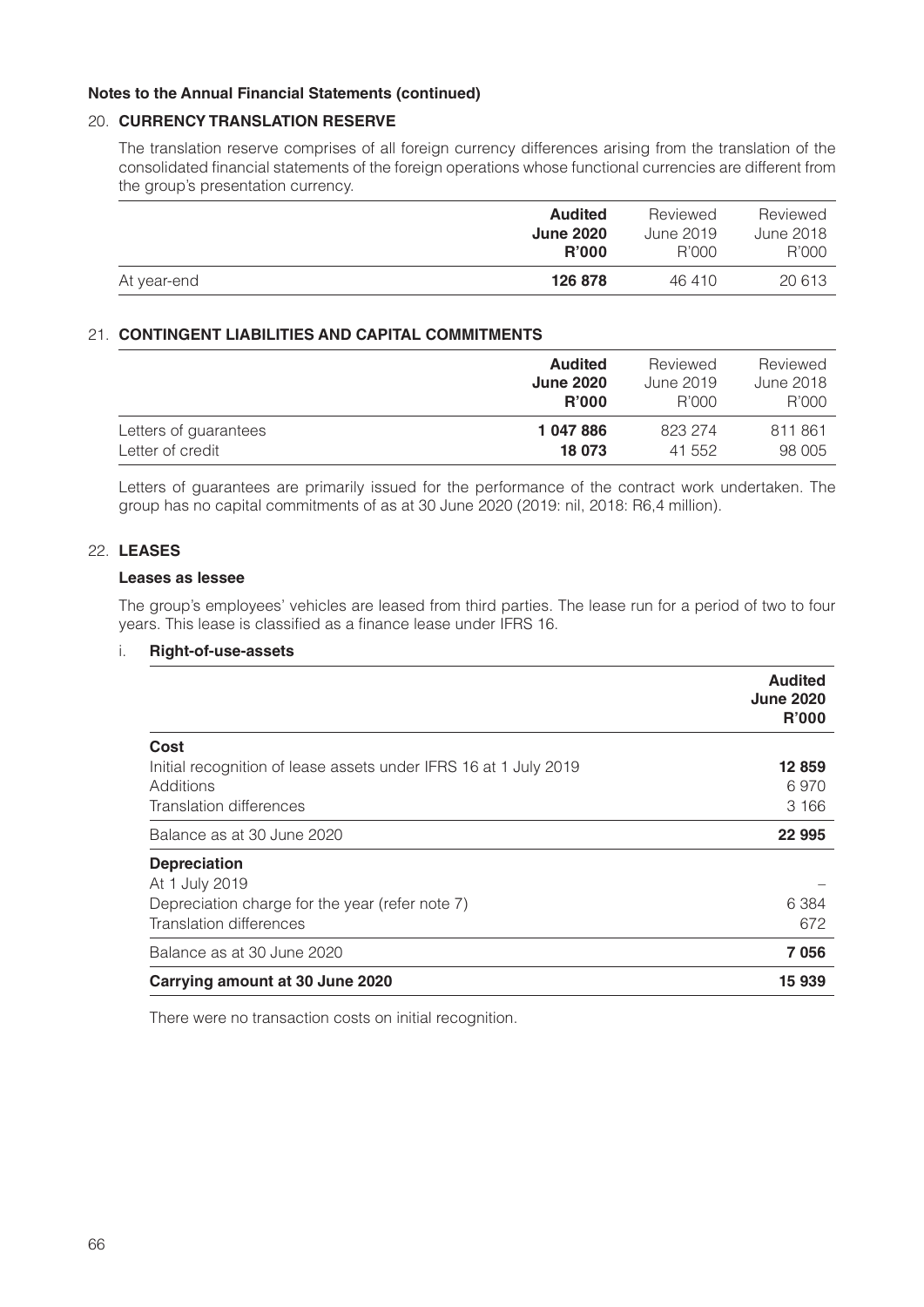### 22. **LEASES (continued)**

### **Leases as lessee (continued)**

ii. **Lease liabilities**

|                                                                          | <b>Audited</b><br><b>June 2020</b><br><b>R'000</b> |
|--------------------------------------------------------------------------|----------------------------------------------------|
| Recognition of lease liabilities under IFRS 16 balance as at 1 July 2019 | 12859                                              |
| Recognised during the year                                               | 6972                                               |
| Interest on lease liabilities                                            | 1 2 3 2                                            |
| Payments made during the year                                            | (6995)                                             |
| Translation differences                                                  | 2545                                               |
| Balance as at 30 June 2020                                               | 16 613                                             |
| Current portion                                                          | 7538                                               |
| Non-current portion                                                      | 9075                                               |
| Balance as at 30 June 2020                                               | 16 613                                             |

### 23. **FINANCIAL RISK AND CAPITAL MANAGEMENT**

The group has exposure to the following risks from its use of financial instruments:

- Credit risk;
- Liquidity risk; and
- Market risk.

This note presents information about the group's exposure to each of the above risks, the group's objectives, policies and processes for measuring and managing risk and the group's management of capital. Further quantitative disclosures are included throughout these consolidated financial statements. The group's risk management policies are established to identify and analyse the risks faced by group, to set appropriate risk limits and controls, and to monitor risks and adherence to risk limits. Risk management policies and systems are reviewed regularly to reflect in the conditions and the activities.

The Board of Directors has the overall responsibility for the establishment and oversight of the group's risk management framework. The group's senior management is responsible for developing and monitoring the group's risk management policies. The group's senior management reports to the Board of Directors on its activities.

### **Credit risk**

Credit risk is the risk of financial loss to the group if a customer or counterparty to a financial instrument fails to meet its contractual obligations and arises principally from the group's contract and other receivables (including long-term retention receivables and contract assets), cash at bank and due from related parties.

The group's exposure to credit risk is influenced mainly by the individual characteristics of each customer, including payment history, financial performance and the impact of the Covid-19 pandemic. The customers are mainly based in Dubai and are from various industries (retail, financial institutions, property developers and state-owned companies) and therefore there is no material concentration of credit risk in relation to geographic or segmental profile of customers. The demographics of the group's customer base, including the default risk of the industry and country, in which customer operates, has less of influence on credit risk. At 30 June 2020, the group has concentration of credit risk with ten customers accounting for 80% (2019: ten customers accounting for 79%, 2018: ten customers accounting for 81%) of the gross contract receivables at that date.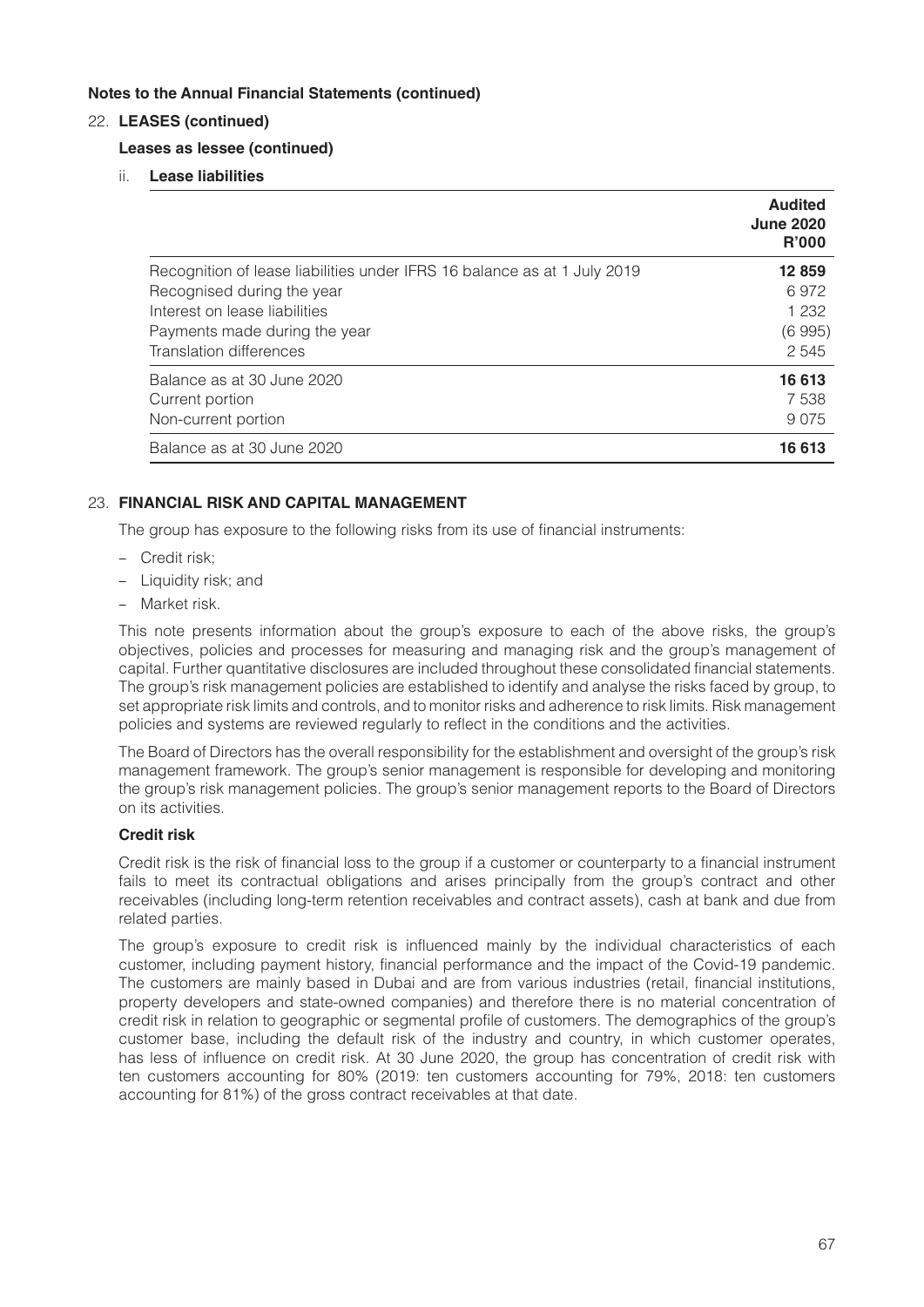### 23. **FINANCIAL RISK AND CAPITAL MANAGEMENT (continued)**

### **Credit risk (continued)**

The group uses the simplified approach to recognise impairment allowances on contract and other receivables, retention receivables and due from related parties. Under the simplified approach, impairment allowances are always measured at an amount equal to lifetime ECL. The group establishes allowance for impairment that represents its estimate of expected credit loss in respect of contract and other receivables and due from related parties. The main component of this allowance is a specific loss component that relates to individually significant exposures, and a collective loss component established for group of similar assets in respect of losses that have been incurred but not yet identified. Due from related parties are considered as fully recoverable by the management.

Bank balances are maintained with banks of repute.

#### *Exposure to credit risk*

The carrying amount of the financial assets represents the maximum credit exposure. The maximum exposure to the credit risk at the reporting date was:

|                                           | <b>Audited</b>   | Reviewed  | Reviewed  |
|-------------------------------------------|------------------|-----------|-----------|
|                                           | <b>June 2020</b> | June 2019 | June 2018 |
|                                           | <b>R'000</b>     | R'000     | R'000     |
| Contract and other receivables* (note 11) | 789 604          | 687 649   | 545 380   |
| Cash at bank (note 14)                    | 414 484          | 318 378   | 436 921   |
| Due from related parties (note 15)        | 92 565           | 109 936   | 122 668   |
|                                           | 1 296 653        | 1 115 963 | 1 104 969 |

\*Excluding advances to suppliers and prepayments

#### **Expected credit loss assessment as at 30 June 2020**

The group uses an allowance matrix to measure the ECLs of contract receivables, which comprise a very large number of individual balances.

Loss rates are calculated using a 'roll rate' method based on the probability of a receivable progressing through successive stages of delinquency to write-off. Roll rates are calculated separately for exposures in different segments based on common credit risk characteristics.

Loss rates are based on actual credit loss experience over the past years. These rates are multiplied by scalar factors to reflect difference between economic conditions during the period over which the historical data has been collected, current conditions and the group's view of economic conditions over the expected lives of the receivables, taking into account the impact of the Covid 19 pandemic.

The following tables provides information about the exposure to credit risk and ECLs for contract receivables as at 30 June 2020 and as at 30 June 2019:

|                                                                                                                                                                                                       | <b>Gross</b><br>carrying<br>amount<br>June<br>2020<br><b>R'000</b> | Loss<br><b>Allowance</b><br>June<br>2020<br>R'000     | Average<br>loss rate         | Gross<br>carrying<br>June<br>2019<br>R'000          | Loss<br>amount Allowance<br>June<br>2019<br>R'000       | Average<br>loss rate         |
|-------------------------------------------------------------------------------------------------------------------------------------------------------------------------------------------------------|--------------------------------------------------------------------|-------------------------------------------------------|------------------------------|-----------------------------------------------------|---------------------------------------------------------|------------------------------|
| Less than 30 days past due<br>$31 - 60$ days past due<br>$61 - 90$ days past due<br>$91 - 120$ days past due<br>$121 - 150$ days past due<br>$151 - 180$ days past due<br>More than 181 days past due | 682 670<br>46 036<br>24 236<br>9874<br>4 2 8 8<br>34 201           | (3669)<br>(647)<br>(720)<br>(422)<br>(801)<br>(31837) | 1%<br>3%<br>4%<br>19%<br>93% | 586 880<br>590<br>19 941<br>1758<br>52 885<br>42799 | (2178)<br>(17)<br>(1232)<br>(125)<br>(6021)<br>(26 434) | 3%<br>6%<br>7%<br>11%<br>62% |
|                                                                                                                                                                                                       | 801 305                                                            | (38096)                                               |                              | 704 853                                             | (36 007)                                                |                              |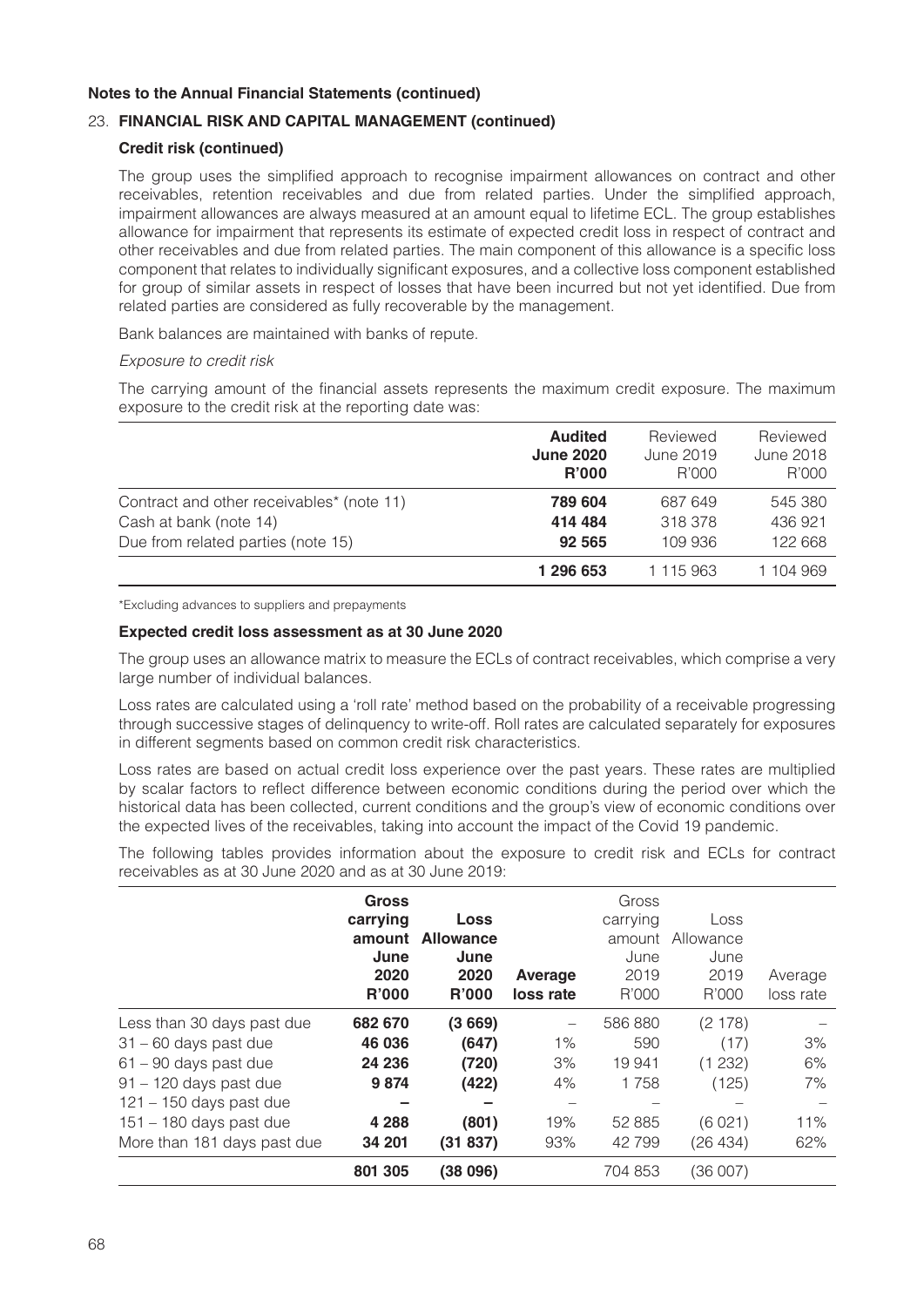### 23. **FINANCIAL RISK AND CAPITAL MANAGEMENT (continued)**

### **Credit risk (continued)**

Comparative information for year-ended June 2018 is as below:

|                             | Gross carrying<br>amount<br>June 2018<br>R'000 | Loss<br>allowance<br>June 2018<br>R'000 | Average<br>loss<br>rate |
|-----------------------------|------------------------------------------------|-----------------------------------------|-------------------------|
| Less than 30 days past due  | 463849                                         |                                         |                         |
| 31-90 days past due         | 51 061                                         |                                         |                         |
| 91-360 days past due        | 6491                                           |                                         |                         |
| More than 360 days past due | 21 069                                         | (14864)                                 | 71%                     |
|                             | 542 470                                        | (14864)                                 |                         |

The extended aging breakdown for the year ended June 2018 is not readily available for purposes of these translated financial statements.

The movement in the allowance for contract receivables is as follows:

|                                             | <b>Audited</b><br><b>June 2020</b><br><b>R'000</b> | Reviewed<br>June 2019<br>R'000 | Reviewed<br>June 2018<br>R'000 |
|---------------------------------------------|----------------------------------------------------|--------------------------------|--------------------------------|
| At 1 July                                   | 36 007                                             | 14 864                         | 10 212                         |
| Adjustment on initial application of IFRS 9 |                                                    | 13 4 33                        |                                |
| Provision during the year                   |                                                    | 12 249                         | 4 3 4 5                        |
| Reversal of provision                       | (4269)                                             | (5994)                         | (478)                          |
| Translation differences                     | 6 3 5 8                                            | 1455                           | 785                            |
| At 30 June (note 11)                        | 38 096                                             | 36 007                         | 14 864                         |

Based on reduced historical default rates and review of contract receivable balances, including an analysis of payment history and financial performance of the debtors based on readily available market information, the group's management is of the view that no further provision is required against outstanding receivables, as of 30 June 2020.

No ECL has been provided for contract assets, other receivables and due from related parties as management has assessed the risk of default as low due to the nature of the receivables. Contract assets mainly represent contract work-in-progress and are not certified for payment as at the financial year-end. Other receivable mainly represent advances to suppliers for which minimal credit risk is foreseen as these are ongoing suppliers.

### **Liquidity risk**

Liquidity risk is the risk that the group will encounter difficulty in meeting the obligations associated with its financial liabilities that are settled by delivering cash or another financial asset. The liquidity risk mainly relates to trade and other payables, long-term retention payable and due to related parties. The group's approach to managing liquidity is to ensure, as far as possible, that it will always have sufficient liquidity to meet its liabilities when due under both normal and stressed conditions, without incurring unacceptable losses or risking damage to the group's reputation.

The global outbreak of the COVID-19 virus has severely impacted businesses and economies worldwide. The COVID-19 outbreak has been considered a pandemic and continues to affect the business operations models of our customers and the supply chain, which in turn impacts our business model. As the COVID-19 outbreak continues to evolve, it is difficult to forecast its duration and the extent of the full economic impact as of the reporting date. While the effects of the COVID-19 outbreak on the group impacts the timing of awarding of contracts, management have implemented cost reduction measures and are continuously monitoring its impact on profits and operating cash flows and believe that the group has sufficient liquidity available to continue to meet its financial commitments for the foreseeable future when they become due.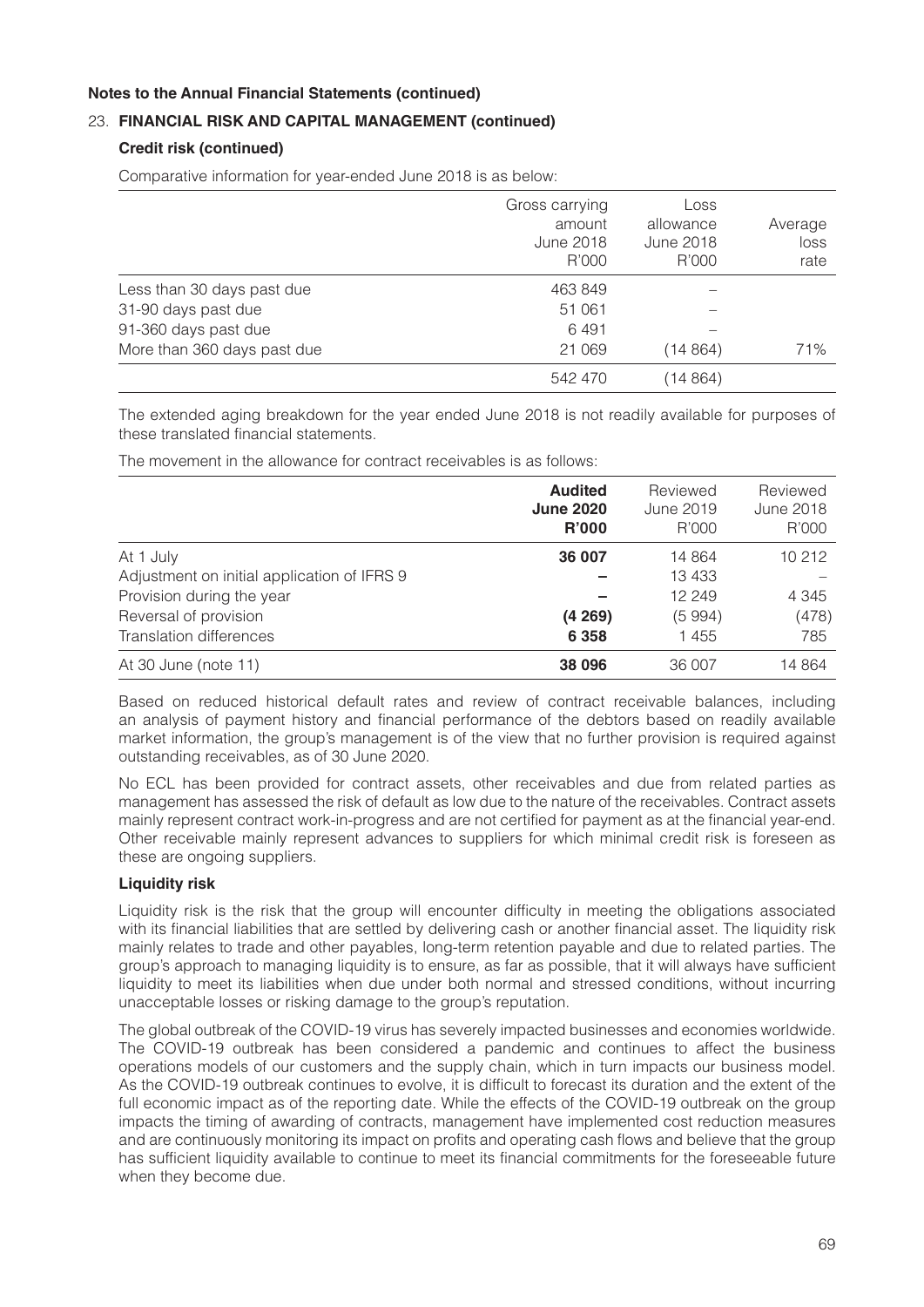### 23. **FINANCIAL RISK AND CAPITAL MANAGEMENT (continued)**

### **Liquidity risk (continued)**

The following are the contractual maturities of the financial liabilities at the reporting date including expected interest payments and excluding impact of netting off agreements:

### **Financial liabilities**

|                                     | <b>Carrying</b><br>amount<br><b>R'000</b> | <b>Contractual</b><br>cash flow<br><b>R'000</b> | Less than<br>one year<br><b>R'000</b> | <b>More than</b><br>one year<br><b>R'000</b> |
|-------------------------------------|-------------------------------------------|-------------------------------------------------|---------------------------------------|----------------------------------------------|
| 30 June 2020                        |                                           |                                                 |                                       |                                              |
| Trade and other payables            |                                           |                                                 |                                       |                                              |
| (excluding advances from customers) | 1 526 963                                 | (1526963)                                       | (1458752)                             | (68211)                                      |
| Lease liabilities                   | 16 613                                    | (17731)                                         | (7962)                                | (9769)                                       |
| Due to related parties              | 4 2 1 0                                   | (4210)                                          | (4210)                                |                                              |
|                                     | 1 547 786                                 | (1548904)                                       | (1470924)                             | (77980)                                      |
|                                     | <b>Carrying</b><br>amount<br>R'000        | <b>Contractual</b><br>cash flow<br>R'000        | Less than<br>one year<br><b>R'000</b> | More than<br>one year<br>R'000               |
| 30 June 2019                        |                                           |                                                 |                                       |                                              |
| Trade and other payables            |                                           |                                                 |                                       |                                              |
| (excluding advances from customers) | 1014834                                   | (1014834)                                       | (979751)                              | (35083)                                      |
| Due to related parties              | 56 603                                    | (56603)                                         | (56603)                               |                                              |
|                                     | 1071437                                   | (1071437)                                       | (1036354)                             | (35083)                                      |
|                                     | Carrying                                  | <b>Contractual</b>                              | Less than                             | More than                                    |
|                                     | amount<br><b>R'000</b>                    | cash flow<br>R'000                              | one year<br><b>R'000</b>              | one year<br><b>R'000</b>                     |
| 30 June 2018                        |                                           |                                                 |                                       |                                              |
| Trade and other payables            |                                           |                                                 |                                       |                                              |
| (excluding advances from customers) | 968 649                                   | (968649)                                        | (922650)                              | (45999)                                      |
| Due to related parties              | 48 614                                    | (48614)                                         | (48614)                               |                                              |
|                                     | 1017263                                   | (1017263)                                       | (971264)                              | (45999)                                      |

### **Market risk**

Market risk is the risk that changes in market prices, such as foreign exchange rates and interest rates will affect the group's income or the value of its holdings of financial instruments. The objective of market risk management is to manage and control market risk exposures within acceptable parameters, while optimising the return.

### *Currency risk*

Currency risk is the risk that the fair value or future cash flows of a financial instrument will fluctuate because of changes in foreign exchange rates. The group's exposure to the risk of changes in foreign exchange rates relates primarily to the group operating activities, when revenue or expense are denominated in a different currency from the group's functional currency which is AED. The group transacts mostly in AED which is group's functional currency. Therefore, the group does not face any significant foreign currency risk.

### *Interest rate risk*

Interest rate risk is the risk that the value of the financial instrument will fluctuate because of changes in market interest rates. Interest rates on the group's financial instruments, mainly fixed deposits, are based on normal commercial market rates.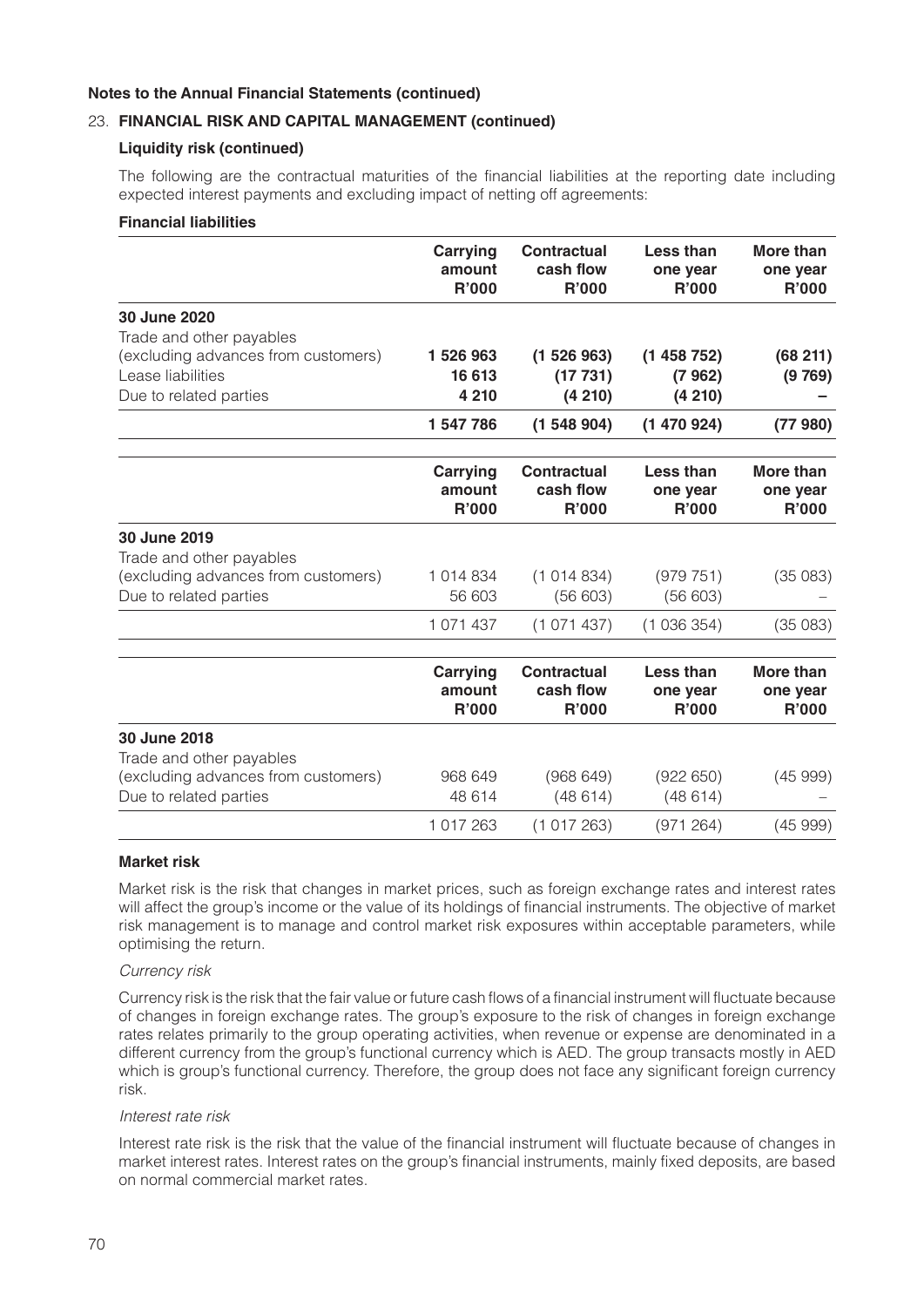# 23. **FINANCIAL RISK AND CAPITAL MANAGEMENT (continued)**

# **Market risk (continued)**

The fixed interest rate on the group's deposits is based on markets rates.

At the reporting date, the interest rate profile of the group's interest-bearing financial instruments was:

|                        | <b>Audited</b><br><b>June 2020</b><br><b>R'000</b> | Reviewed<br>June 2019<br>R'000 | Reviewed<br>June 2018<br>R'000 |
|------------------------|----------------------------------------------------|--------------------------------|--------------------------------|
| Fixed rate instruments |                                                    |                                |                                |
| Fixed deposits         | 226 907                                            | 248 256                        | 266 437                        |

The group does not account for fixed rate financial assets and liabilities at fair value through profit and loss. Therefore, a change in interest rates at the reporting date would not affect the profit or loss.

### **Capital management**

The group's main objective when managing capital is to safeguard the group's ability to continue as a going concern and to meet its business commitments. There was no change in the group's approach to capital management during the current year and the group is not subject to any externally imposed capital requirements.

### **Fair value**

The carrying amounts of financial assets and liabilities of the group approximate their fair values due to the short-term maturity of these assets and liabilities. There is no significant difference between the carrying amounts of other financial assets and liabilities and their fair values due to the effective interest method used.

# 24. **DIVIDENDS**

The group has declared a dividend of ZAR62 million (ZAR62,33 per share) for the year ended 30 June 2019. Against this dividend declaration, ZAR23 million interim dividend was paid during the year ended 30 June 2019 and the remaining ZAR37 million final dividend was paid during the year ended 30 June 2020.

# 25. **SIGNIFICANT ACCOUNTING ESTIMATES AND JUDGMENTS**

The group makes estimates and assumptions that affect the reported amounts of assets and liabilities within the next financial year. Estimates and judgments are continually evaluated and are based on historical experience and other factors, including expectations of future events that are believed to be reasonable under the circumstances. The following are the critical accounting estimates and judgements used by management in the preparation of these consolidated financial statements:

### *(a) IFRS 15 Revenue from contracts with Customers*

The application of revenue recognition policy in accordance with IFRS 15 require management to make the following judgements:

### *Satisfaction of performance obligation*

The group is required to assess each of its contracts with customers to determine whether performance obligations are satisfied over time or at a point in time in order to determine the appropriate method of recognising revenue.

The group has assessed that based on the contracts entered into with customers and the provision of relevant laws and regulations, where contracts are entered into to provide construction and fit-out works to customer, the group does not create an asset with an alternative use and has an enforceable right to payment for performance completed to date. In these circumstances, the group recognises revenue over time and in other cases, revenue is recognised at a point in time.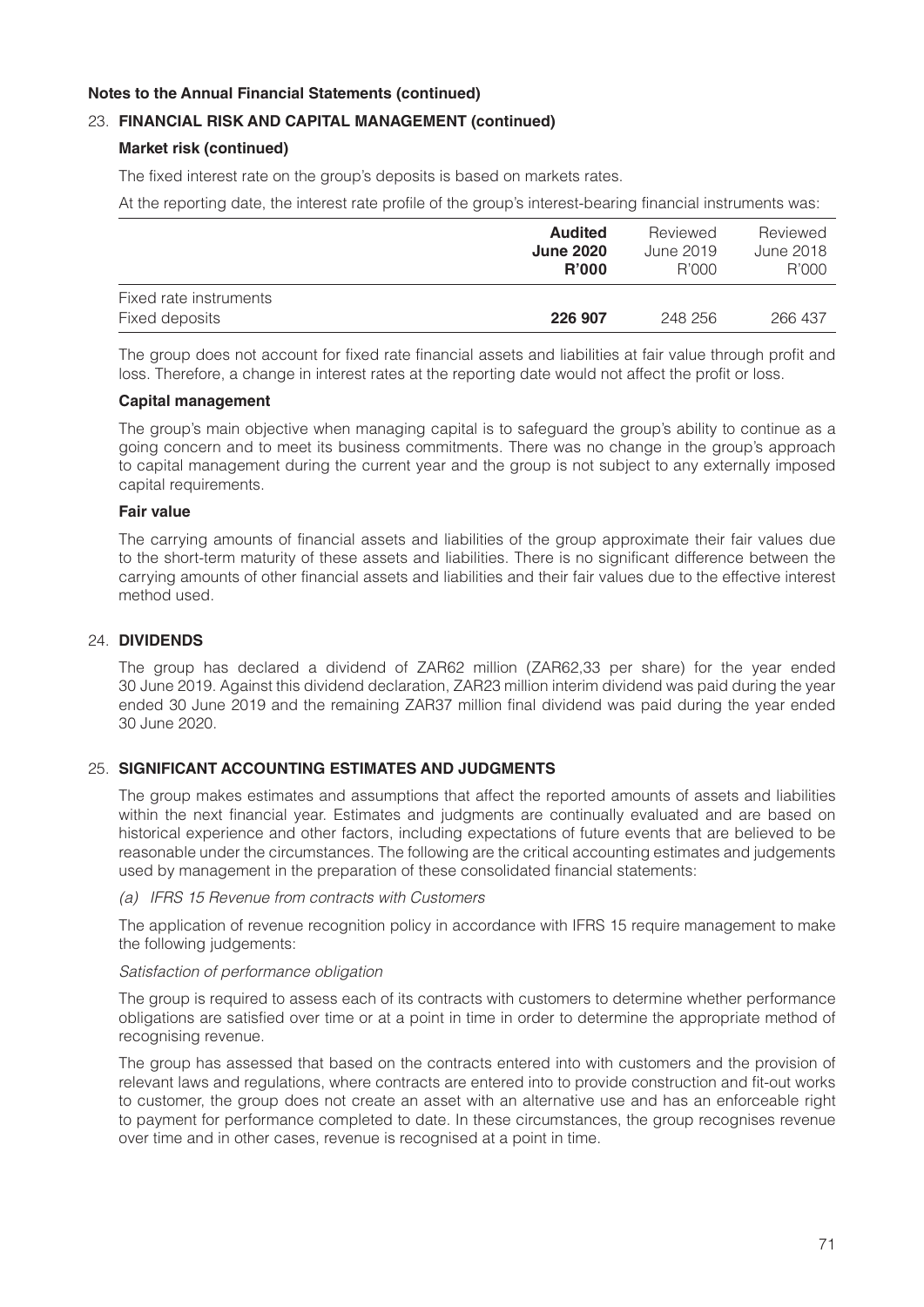# 25. **SIGNIFICANT ACCOUNTING ESTIMATES AND JUDGMENTS (continued)**

### *(a) IFRS 15 Revenue from contracts with Customers (continued)*

### *Determination of transaction prices*

The group is required to determine the transaction prices in respect of each of its contracts with customers. In making such judgement the group assesses the impact of any variable consideration in the contract, due to discounts or penalties, the existence of any significant financing component in the contract and any non-cash consideration in the contract. Variable consideration is measured either at the most likely outcome method or expected value method and is considered at each reporting date. The most appropriate method is selected for each contract and applied consistently throughout the contract term. In most instances the most likely outcome method is used as there are only a few possible outcomes.

### *Allocation of transaction price to performance obligation in contracts with customers*

The group has elected to apply the input method in allocating the transaction price to performance obligations where revenue is recognised over time. The group considers that the use of input method which requires revenue recognition on the basis of the group's efforts to the satisfaction of the performance obligation provides the best reference of revenue actually earned. In applying the input method, the group estimates the cost to complete the project in order to determine the amount of revenue to be recognised.

### *Cost to complete the project*

The group estimates the cost to complete the projects in order to determine the costs attributable to revenue being recognised. These estimates include the cost of design and consultancy, construction, potential claims by subcontractors as evaluated by the project consultant and the cost of meeting other contractual obligations to the customers.

### *Unapproved variations and claims*

The group made significant assumptions and judgements on the estimated total contract price in accordance with IFRS 15 requirements regarding unapproved variations and claims. At the reporting date, the amount of these unapproved variations and claims (R637,874 – note 13) are under negotiation with the customers and based on the past history and status of discussions with the customers, and the fact that unapproved variations are supported by the engineers' instructions appointed by the customers, the group's management had assessed that the unapproved variations and claims are fully recoverable in the foreseeable future.

# *(b) Impairment losses on financial and amount due form related parties*

The group uses an allowance matrix to measure the ECLs of contract receivables (including retentions) from individual customers and amount due from related parties. In the model applied, loss rates are calculated using a 'roll rate' method based on the probability of a receivable progressing through successive stages of delinquency to write-off. Roll rates are calculated separately for exposures in different segments based on common credit risk characteristics. Loss rates are based on actual credit loss experience over the past three years. These rates are multiplied by scalar factors to reflect differences between economic conditions during the period over which the historical data has been collected, current conditions and the group's view of economic conditions over the expected lives of the receivables. Scalar factors are based on actual and forecast GDP.

### *(c) Leases*

The group recognises a right-of-use assets and a lease liability at the lease commencement date. These are used to maximise operational flexibility in terms of managing the assets used.

In determining the lease term, management considers all facts and circumstances that create an economic incentive to exercise an extension option, or not exercise a termination option. Extension options (or periods after termination options) are only included in the lease term if the lease is reasonably certain to be extended (or not terminated).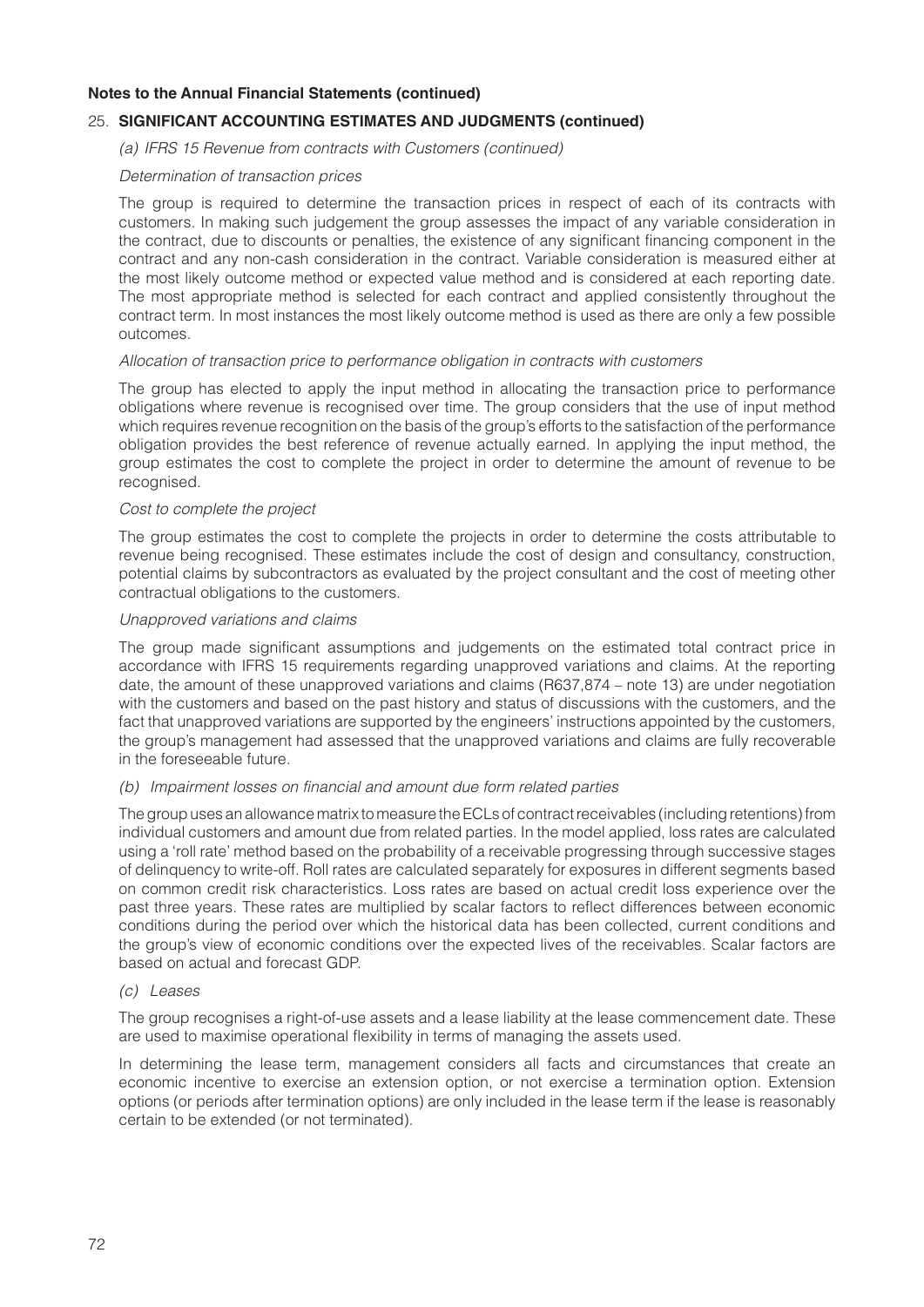### 25. **SIGNIFICANT ACCOUNTING ESTIMATES AND JUDGMENTS (continued)**

### *(c) Leases (continued)*

The lease term is reassessed if an option is actually exercised (or not exercised) or the group becomes obliged to exercise (or not exercise) it. The assessment of reasonable certainty is only revised if a significant event or a significant change in circumstances occurs, which affects this assessment, and that is within the control of the lessee.

The lease liabilities are initially measured at the present value of the lease payments that are not paid at the commencement date, discounted using the interest rate implicit in the lease or, if that rate cannot be readily determined, the group's incremental borrowing rate. The group determines its incremental borrowing rate by obtaining interest rates from various external financing sources and makes certain adjustments to reflect the terms of the lease and type of the asset leased.

### 26. **INVESTMENT IN SHARES**

During the current and previous year, the group has not purchased or invested in any shares.

### 27. **COMPARATIVE FIGURES**

Certain comparatives figures have been reclassified, wherever necessary to conform to the presentation adopted in these consolidated financial statements. This does not impact the previously reported profit, net assets and equity of the group.

### 28. **IMPACT OF COVID-19**

The pandemic is considered to be an ongoing event and management is continuously assessing and monitoring developments with regard to its impact on the business, with a focus on the following aspects:

### *1. Going concern and liquidity*

The global outbreak of the COVID-19 virus has severely impacted businesses and economies worldwide. The COVID-19 outbreak has been considered a pandemic and continues to affect the business operations models of our customers and the supply chain, which in turn impacts our business model. As the COVID-19 outbreak continues to evolve, it is difficult to forecast its duration and the extent of the full economic impact as of the reporting date. While the effects of the COVID-19 outbreak on the group impacts the timing of awarding of contracts, the management have implemented cost reduction measures and continuously monitoring its impact on profits and operating cash flows and believe that the group has sufficient liquidity available to continue to meet its financial commitments for the foreseeable future when they become due.

### *2. Recoverability and impairment of financial assets*

The group's assessment of expected credit losses on its financial assets entails the use of a 'roll rate' method based on the probability of a receivable progressing through successive stages of delinquency to write-off. Roll rates are calculated separately for exposures in different segments based on common credit risk characteristics. These rates are multiplied by scalar factors to reflect difference between economic conditions during the period over which the historical data has been collected, current conditions and the group's view of economic conditions over the expected lives of the receivables, taking into account the current and forecasted impact of the COVID-19 pandemic. As at the date of these financial statements, there was no significant change in the calculated expected credit losses due to COVID-19.

Subsequent to year-end, there have been no significant changes in the COVID-19 pandemic restrictions impacting the group and therefore no adjustments have been made to the financial results reported as at year-end.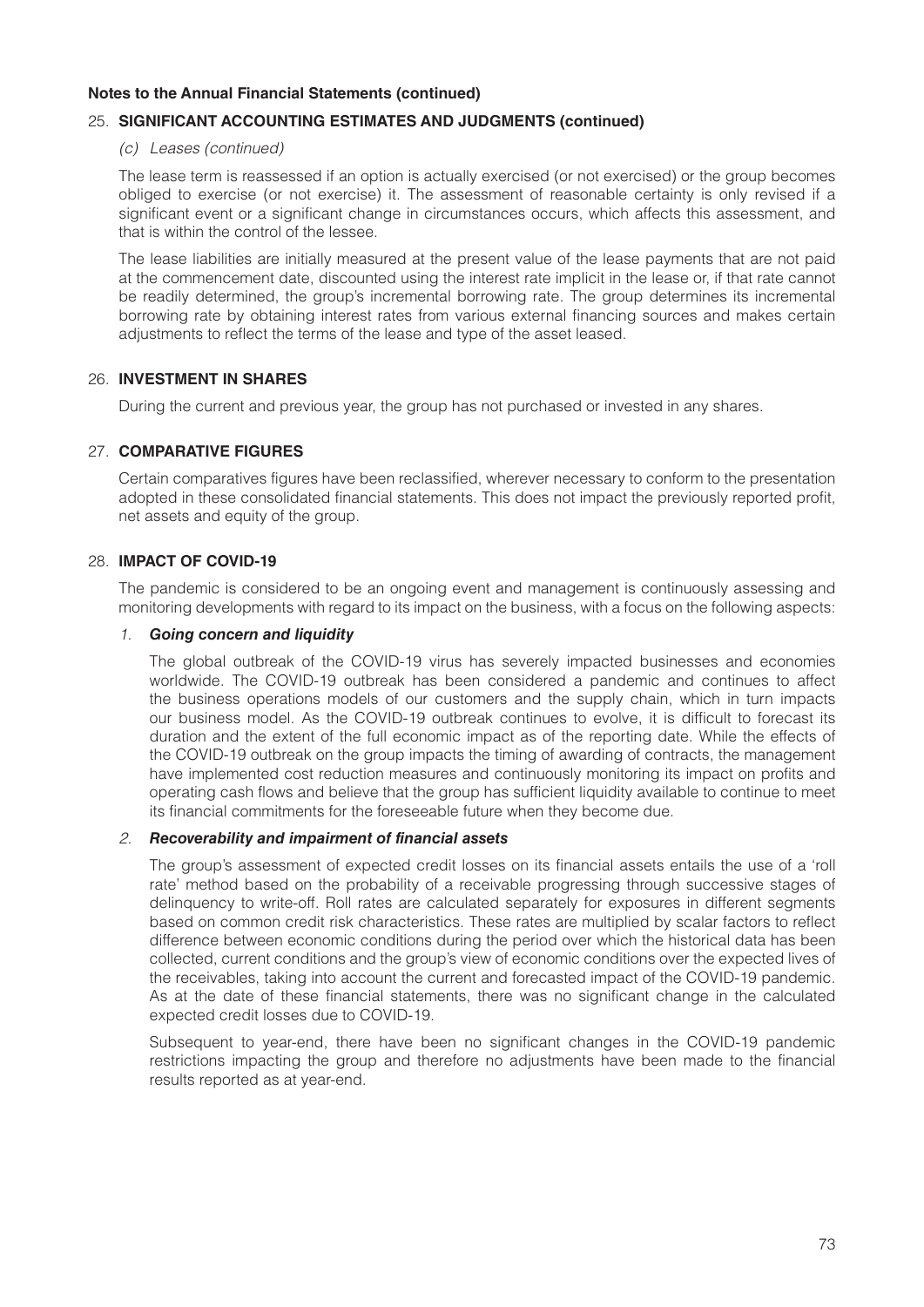### 29. **COMMENTARY WITH REGARDS TO DECEMBER 2020 FINANCIAL INFORMATION**

### a) **Basis of preparation and accounting policies**

The reviewed results for the six months ended 31 December 2020 have been prepared in accordance with framework concepts and the measurement and recognition requirements of International Financial Reporting Standards (IFRS). The note contains the information required by International Accounting Standard IAS 34: Interim Financial Reporting and is in compliance with the Listings Requirements.

The accounting policies as well as the methods of computation used in the preparation of the results for the period ended 31 December 2020 are in terms of IFRS and are consistent with those applied in the audited annual financial statements for the year ended 30 June 2020. There is no significant difference between the carrying amounts of financial assets and liabilities and their fair values. The results are presented in Rand which is Stefanutti Stocks' functional currency.

These reviewed consolidated results for the period ended 31 December 2020 have been reviewed by the group's auditors Mazars.

#### b) **Overview of results**

The reduction in revenue to R916 million compared to the prior year is mainly due to a reduction in awards as a result of the impact of COVID-19 on the market. This caused a corresponding decrease in contract costs (R830 million) as well as impacting both Inventories and Contract Assets and Trade and other payables.

The group reported a profit for the period of R16 million, which is an improvement to the loss of reported in the prior year of R33 million, which was as the result of losses recognised on certain Building projects.

Interest rates declined from 2,0% to 0,5% impacting finance income to reduce to R0,9 million.

Administrative and general expenses decreased for the period mainly due to a reduction in staff costs as a result of redundancies.

Further information is included in the notes below.

#### c) **Contract Revenue**

Contract Revenue from contracts with customers can be further disaggregated as follows:

| <b>Division</b> | Reviewed |
|-----------------|----------|
|                 | December |
|                 | 2020     |
|                 | R'000    |
| Interiors       | 630 910  |
| <b>Building</b> | 285 507  |
| <b>Total</b>    | 916 417  |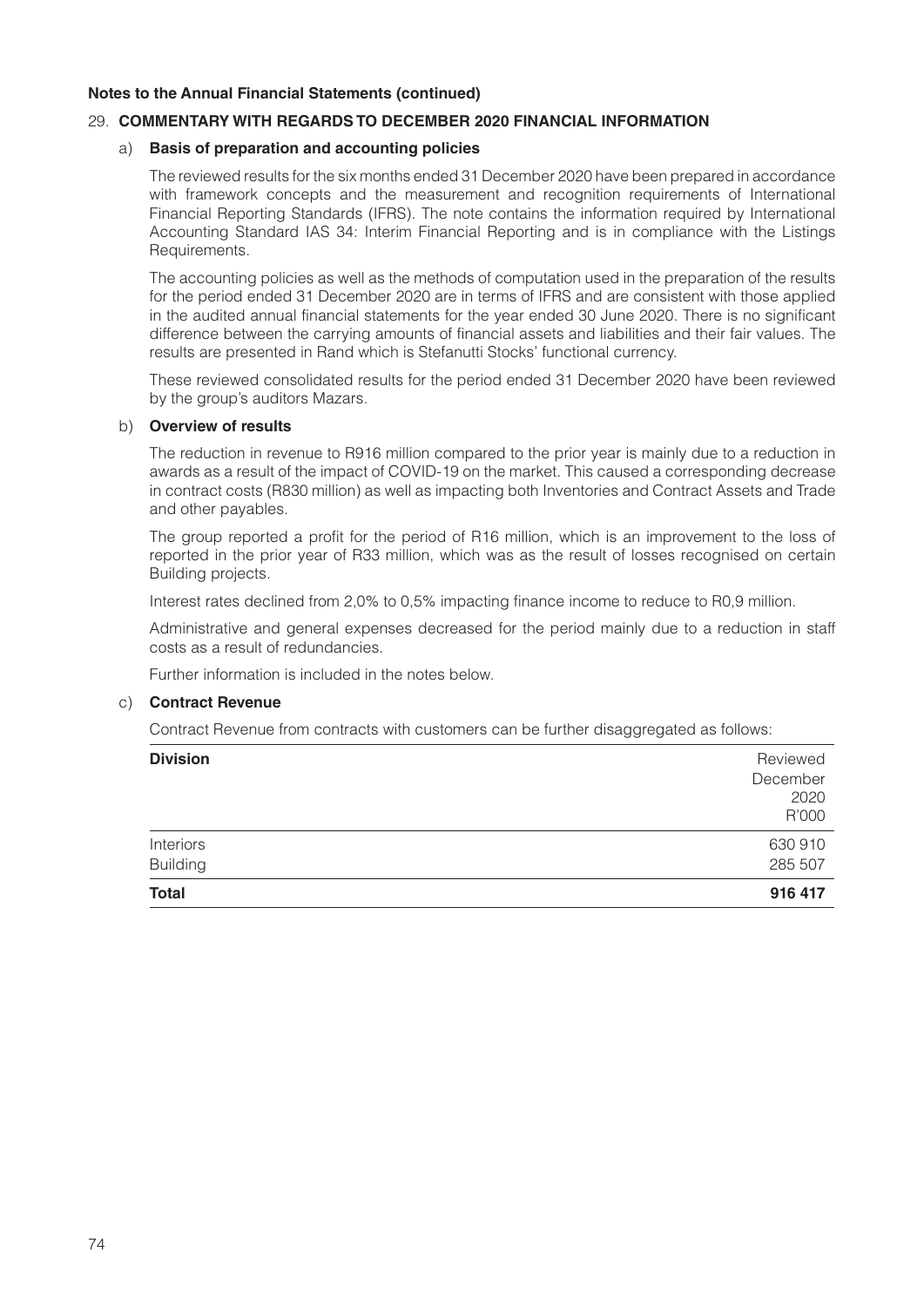# 29. **COMMENTARY WITH REGARDS TO DECEMBER 2020 FINANCIAL INFORMATION (continued)**

c) **Contract Revenue (continued)**

|                        | <b>Interiors</b> | <b>Building</b> | Total   |
|------------------------|------------------|-----------------|---------|
| <b>Private Sector</b>  | 505 077          | 74 744          | 579 821 |
| Offices & Commercial   | 338 242          | 34 190          | 372432  |
| Shopping & Retail      | 9890             | (1085)          | 8805    |
| Hospitals & Medical    | 16 333           |                 | 16 333  |
| Education              | 217              | 32 609          | 32 826  |
| Tourism & Leisure      | 76 679           |                 | 76679   |
| Factories & Warehouses | 50 213           |                 | 50 213  |
| High End Villas        | 13 503           | 9030            | 22 533  |
| <b>Public Sector</b>   | 125 833          | 210 763         | 336 596 |
| Shopping & Retail      | 456              |                 | 456     |
| Education              | 74 345           | 49 566          | 123 911 |
| Offices & Commercial   | 15 806           | 261             | 16 067  |
| Factories & Warehouses | 12 954           | 114 806         | 127 760 |
| Tourism & Leisure      | 22 27 2          | 46 130          | 68 402  |
| <b>Total</b>           | 630 910          | 285 507         | 916 417 |

# d) **Administrative and general expenses**

|                                                | Reviewed<br>December<br>2020<br>R'000 |
|------------------------------------------------|---------------------------------------|
| Staff costs                                    | 33 101                                |
| Management and administrative fees paid to the |                                       |
| Shareholders                                   | 1 106                                 |
| Rent                                           | 13761                                 |
| IT expenses                                    | 2 3 5 1                               |
| Depreciation and amortisation                  | 1756                                  |
| Depreciation on right of use assets            | 3432                                  |
| Printing and stationery                        | 1 182                                 |
| Legal and registration expenses                | 1449                                  |
| Hiring and recruitment expenses                | 221                                   |
| <b>Others</b>                                  | 12075                                 |
| <b>Total</b>                                   | 70 434                                |

# e) **Cash in bank and at hand**

|                                                  | Reviewed<br>December<br>2020<br>R'000 |
|--------------------------------------------------|---------------------------------------|
| Cash at banks on a current account               | 148 136                               |
| Fixed deposits with maturity less than 3 months* |                                       |
| Cash at hand                                     | 893                                   |
| <b>Cash and cash equivalents</b>                 | 149 029                               |
| Fixed deposits with maturity more than 3 months* | 272 741                               |
| Cash in bank and at hand                         | 421                                   |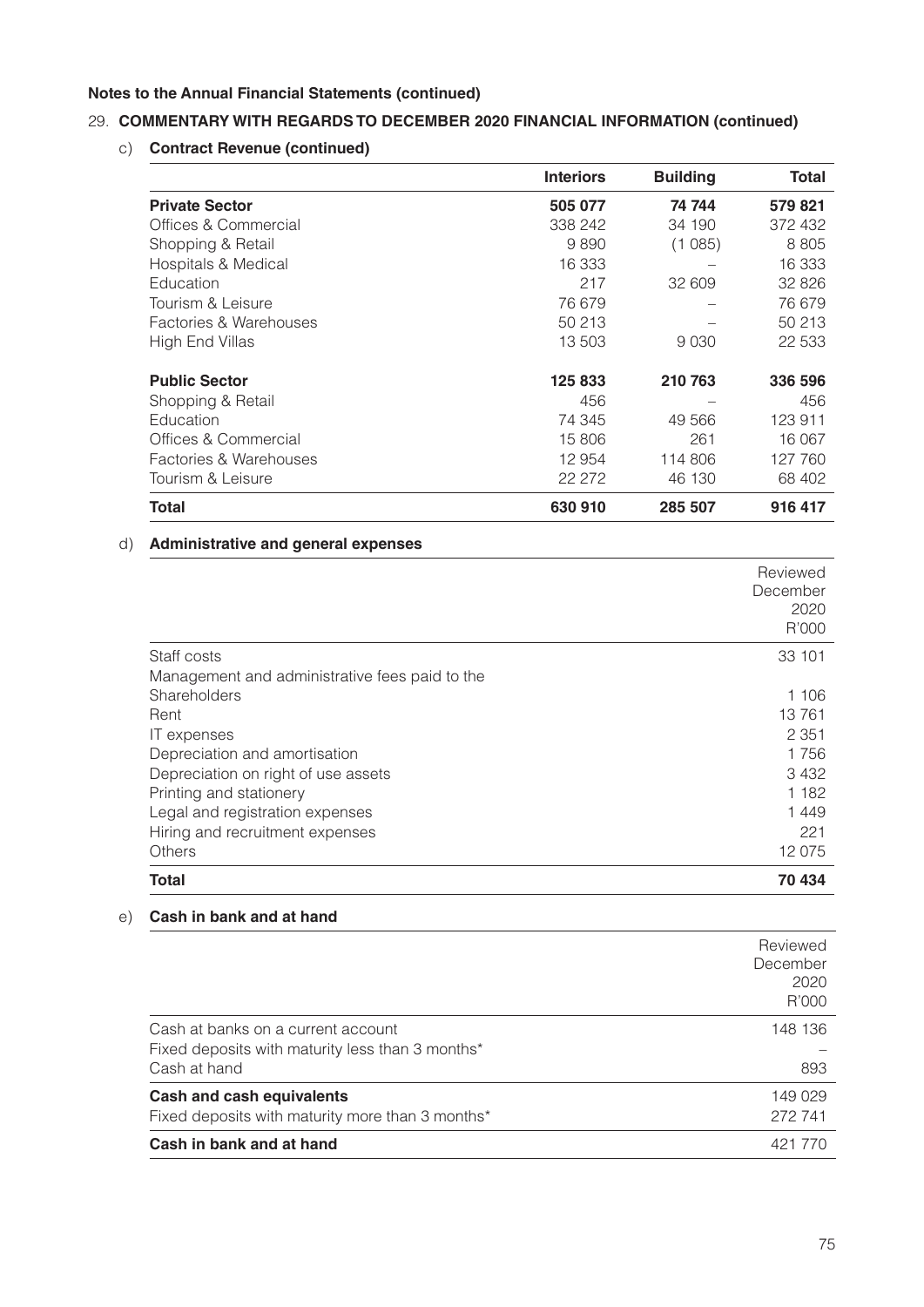# 29. **COMMENTARY WITH REGARDS TO DECEMBER 2020 FINANCIAL INFORMATION (continued)**

# f) **Dividend declaration**

No dividend has been declared for the period 1 July 2020 to 31 December 2020.

# g) **Subsequent events**

Negotiations with respect to the sale and purchase of 49% of the issued share capital of Al Tayer Stocks LLC between Stefanutti Stocks International Holdings Proprietary Limited (the Seller) and Investment Trading Group LLC (the Purchaser) has been concluded with a final sale agreement signed on 23 June 2021. Other than the matters noted herein, there were no other material reportable events which occurred between the reporting date and the date of this Circular.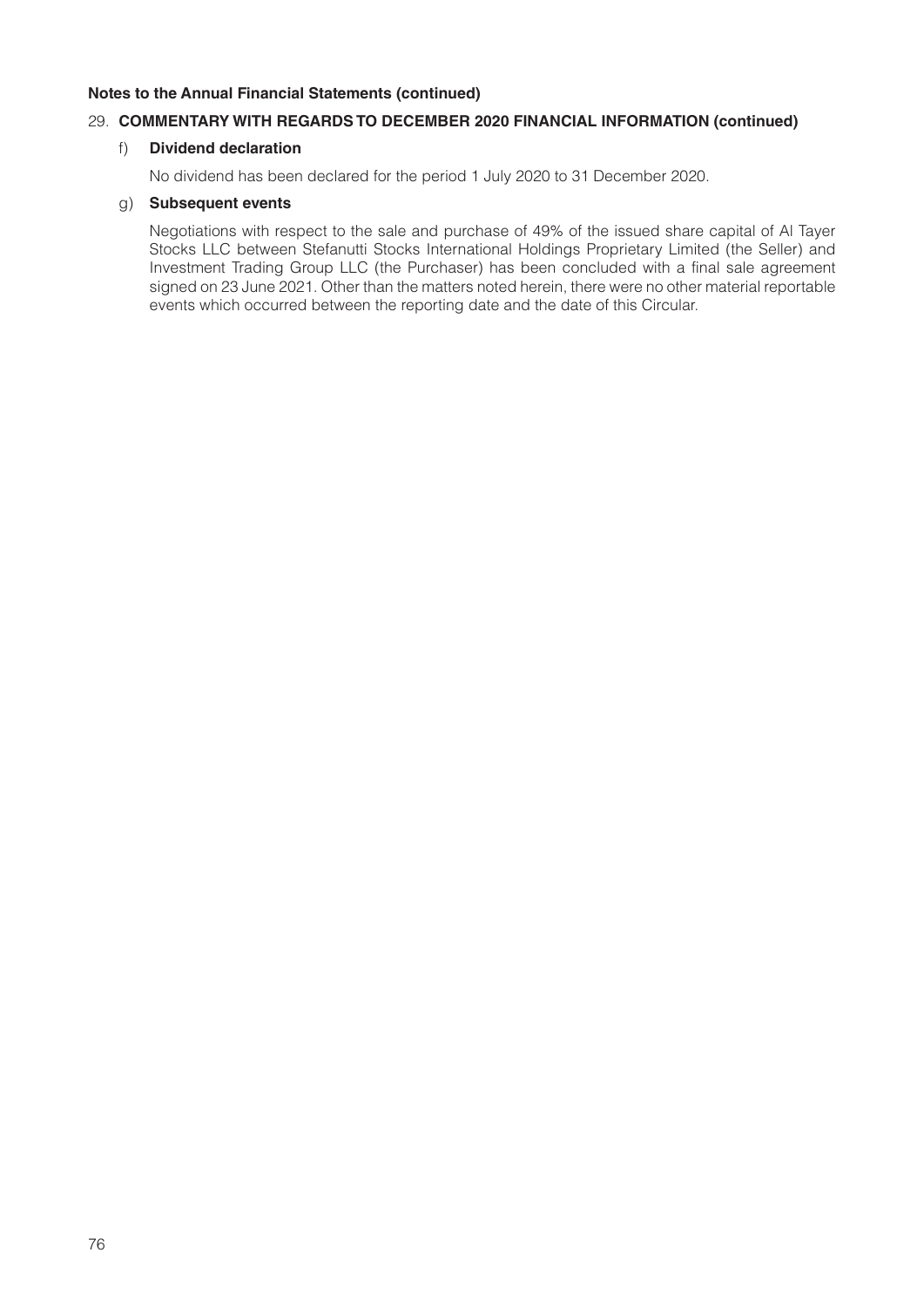# **MATERIAL LOANS**

### **Below is a summary of the material loans for Stefanutti Stocks. Al Tayer Stocks LLC and its subsidiaries do not have outstanding loans.**

| <b>Description</b>                          | Reason for the<br>loan & Lender                                                                                                                                                                   | <b>Effective date</b><br>and Amount<br>outstanding                      | Secured/ unsecured &<br><b>Security</b><br>provided                                                                                                                                                                                                                                                                                                                                                                                                                                                                                                                                                       | Amount, repayment/<br>renewal terms and<br>conditions                                                                                                                                                                                                    | Interest<br>rate              | <b>Borrowing</b><br>Period  |
|---------------------------------------------|---------------------------------------------------------------------------------------------------------------------------------------------------------------------------------------------------|-------------------------------------------------------------------------|-----------------------------------------------------------------------------------------------------------------------------------------------------------------------------------------------------------------------------------------------------------------------------------------------------------------------------------------------------------------------------------------------------------------------------------------------------------------------------------------------------------------------------------------------------------------------------------------------------------|----------------------------------------------------------------------------------------------------------------------------------------------------------------------------------------------------------------------------------------------------------|-------------------------------|-----------------------------|
| Nutella Project                             | Capital funding<br>Lender: The<br>Lender Group                                                                                                                                                    | Effective date:<br>Nov 2019<br>Amount<br>outstanding:<br>R1 205 390 029 | Secured as follows:<br>Continuous Covering<br>Mortgage-Capital Value-<br>R42 million<br>Additional value-<br>R8 million<br>Special Notarial Bond-<br>Capital Value-R2 billion<br><b>Additional Value-</b><br>R400 million<br>General Notarial Bond for<br>the following companies:<br>Stefanutti Stocks Holdings<br>Limited, K201116847<br>(South Africa) Proprietary<br>Limited, Stefanutti Stocks<br>International Holdings<br>Proprietary Limited, and<br>Stefanutti Stocks<br>Proprietary Limited<br>amounting to Capital<br>value of R1 billion each<br>and Additional value of<br>R200 million each | Original loan amount:<br>R1 205 390 029.<br>Repayable in monthly<br>interest payments,<br>commencing May 2021<br>to Feb 2022, excluding<br>July 2021 and monthly<br>capital payments<br>commencing July 2021<br>to Feb 2022, excluding<br>December 2021. | 7.49%                         | Nov 2019-<br>Feb 2022       |
| <b>Term Credit</b><br>Facility<br>Agreement | Capital funding<br>Lender: Nedbank                                                                                                                                                                | Effective date:<br>Jul 2019<br>Amount<br>outstanding:<br>R115 240 650   | The Loan from Nedbank<br>is secured by a guarantee R131 703 600<br>provided by a Guarantor<br>in favour of Nedbank, and<br>the Guarantor's<br>obligations in terms of the<br>guarantee are in turn<br>secured by mortgage<br>bonds of<br>R174 million<br>Continuous covering<br>mortgage - R145 million<br>Additional value -<br>R29 million                                                                                                                                                                                                                                                              | Original loan amount:<br>(amount fully drawn as<br>at Jul 2020 from Jul<br>2019)<br>Repayable in monthly<br>instalments, starting Jul<br>2020, ending Nov 2022.                                                                                          | 7.3%                          | <b>Jul 2019-Nov</b><br>2022 |
| Tirisano<br>Voluntary<br>Rebuild<br>Program | Voluntary rebuild<br>program<br>Stefanutti Stocks<br>has voluntarily<br>committed to<br>make annual<br>contributions to<br>the South African<br>Government's<br>Tirisano<br>Construction<br>Fund. | Effective date:<br>Jun 2016<br>Amount<br>outstanding:<br>R110 750 337   | Unsecured                                                                                                                                                                                                                                                                                                                                                                                                                                                                                                                                                                                                 | Original loan amount:<br>R180 000 000<br>Repayable in annual<br>instalments of<br>R15 million over<br>12 years, starting in<br>Jun 2016, ending<br>Jun 2027.                                                                                             | Deemed<br>interest of<br>7.5% | Jun<br>2016-Jun<br>2027     |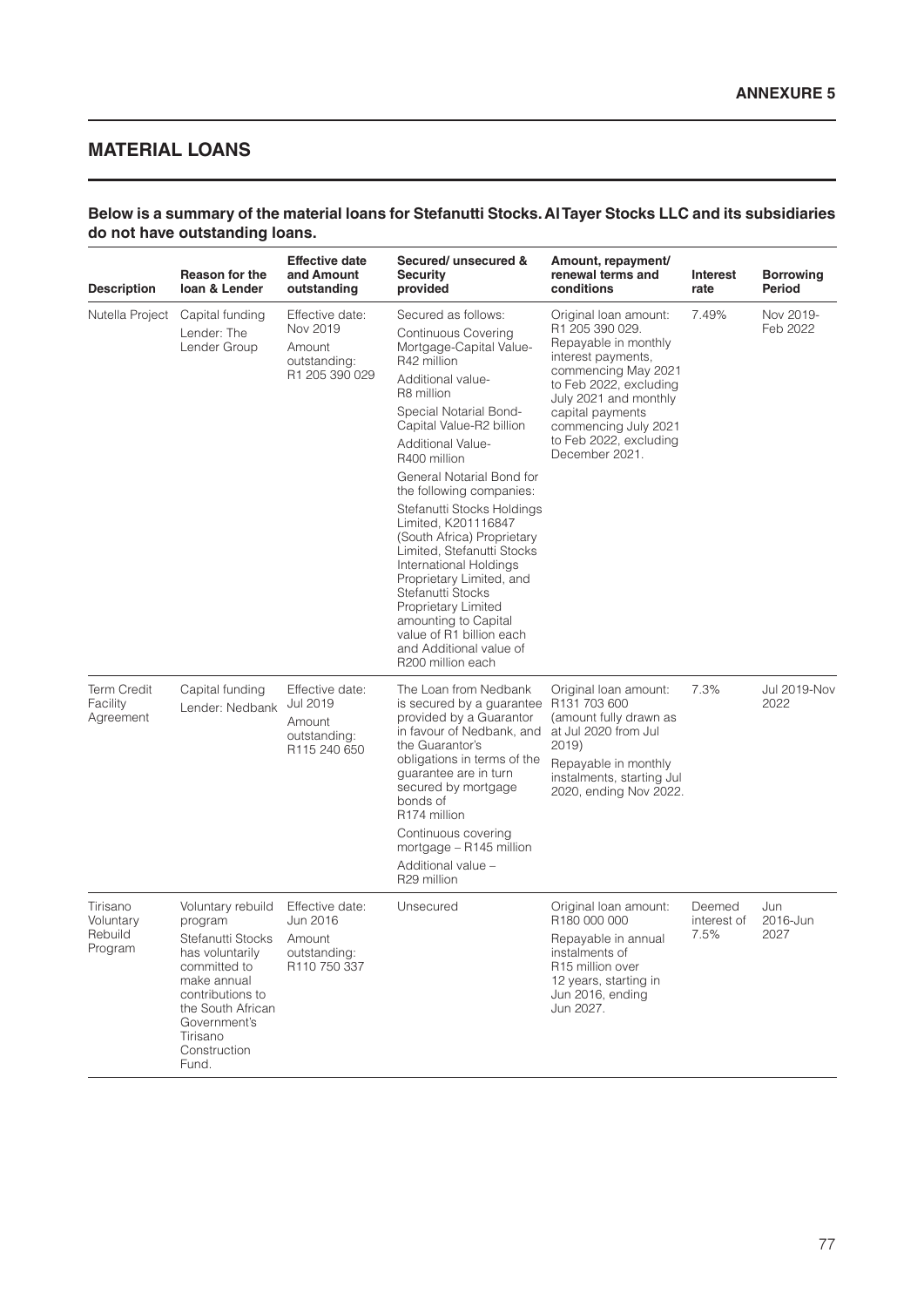| <b>Description</b>                        | Reason for the<br>loan & Lender                                                                                                                                                                                                      | <b>Effective date</b><br>and Amount<br>outstanding                                                                                      | Secured/ unsecured &<br><b>Security</b><br>provided                                                                                                                                                                           | Amount, repayment/<br>renewal terms and<br>conditions                                                                             | Interest<br>rate                                                                              | <b>Borrowing</b><br><b>Period</b> |
|-------------------------------------------|--------------------------------------------------------------------------------------------------------------------------------------------------------------------------------------------------------------------------------------|-----------------------------------------------------------------------------------------------------------------------------------------|-------------------------------------------------------------------------------------------------------------------------------------------------------------------------------------------------------------------------------|-----------------------------------------------------------------------------------------------------------------------------------|-----------------------------------------------------------------------------------------------|-----------------------------------|
| Nedbank bond 2 Mortgage                   | bonds<br>Lender: Nedbank                                                                                                                                                                                                             | Effective date:<br>Mortgage bond 1<br>- Mar 2012<br>Mortgage bond 2<br>- July 2012<br>Amount<br>outstanding:<br>R <sub>10</sub> 013 146 | Mortgage bond 1<br>Secured by continuous<br>covering mortgage bonds<br>of R100 million with an<br>additional sum of<br>R25 million registered<br>over a property with Net<br>Book Value of<br>R128 676 216<br>Mortgage bond 2 | Original loan amount:<br>R89 868 005<br>Repayable in monthly<br>instalments, starting<br>Mar 2012, ending<br>Oct 2022.            | Mortgage<br>bond<br>1-Prime<br>minus $1,0\%$<br>Mortgage<br>bond<br>2-Prime<br>minus<br>1,25% | Mar 2012<br>$-$ Oct 2022          |
|                                           |                                                                                                                                                                                                                                      |                                                                                                                                         | Secured by continuous<br>covering mortgage bonds<br>of R 35 million with an<br>additional sum of<br>R8 750 million registered<br>over property with a Net<br>book Value of R45 million                                        |                                                                                                                                   |                                                                                               |                                   |
| Born Free<br>Investments<br>385 (Pty) Itd | Financing of<br>leasehold<br>improvements for<br><b>SS Coastal</b><br>division                                                                                                                                                       | Effective date:<br>Feb 2021<br>Amount<br>outstanding:<br>R5 086 275                                                                     | Unsecured                                                                                                                                                                                                                     | Original loan:<br>R5 000 000<br>Repayable in monthly<br>instalments starting<br>March 2021, ending<br>December 2025               | 7%                                                                                            | March 2021<br>$-$ Dec 2025        |
| <b>EIS Properties</b><br>bond             | Mortgage loans<br>Lender: First<br>National Bank                                                                                                                                                                                     | Effective date:<br>Jul 2019<br>Amount<br>outstanding:<br>R1 711 577                                                                     | Secured by property with<br>NBV R8 391 723                                                                                                                                                                                    | Original loan:<br>R1 849 489<br>Repayable in monthly<br>instalments starting Jul<br>2019, ending Jan 2035                         | 9%                                                                                            | Jul 2019-<br>Jan 2035             |
| Instalment sale Purchase of<br>agreements | various Plant &<br>Equipment<br>Lenders:,<br>Nedbank,<br>Wesbank, Absa                                                                                                                                                               | Effective dates of<br>between<br>2016-2021<br>Amount<br>outstanding:<br>R25 869 162                                                     | Secured by underlying<br>vehicles and plant&<br>equipment                                                                                                                                                                     | Original cost amounts:<br>R84 million<br>Payable monthly over<br>periods of between 1 -<br>5 years, starting 2016,<br>ending 2023 | $5,65%$ -<br>9%                                                                               | 2016-2023                         |
| Right-of-use<br>liabilities               | Rental of<br>buildings<br>(accommodation<br>purposes),<br>vehicles and<br>various plant &<br>equipment for<br>construction sites<br>and Furniture.<br>fittings, office and<br>computer<br>equipment<br>Lenders: various<br>suppliers | Effective dates of<br>between<br>2018-2021<br>Amount<br>outstanding:<br>R54 695 197                                                     | Secured by underlying<br>buildings, vehicles,<br>plant& equipment,<br>Furniture, fittings, office<br>and computer equipment                                                                                                   | Original cost amounts:<br>R171 million<br>Payable monthly over<br>periods of $1 - 4$ years,<br>starting 2018, ending<br>2030      | $7,0%$ -<br>9,75                                                                              | 2018-2030                         |

The term and funding loans included within interest-bearing liabilities do not contain any financial covenants but rather impose certain information undertakings and general undertakings. Information undertakings include items such as submission of financial statements, operating budgets, fortnightly cash flow forecasts and various other undertakings. General undertakings consists mainly of compliance matters.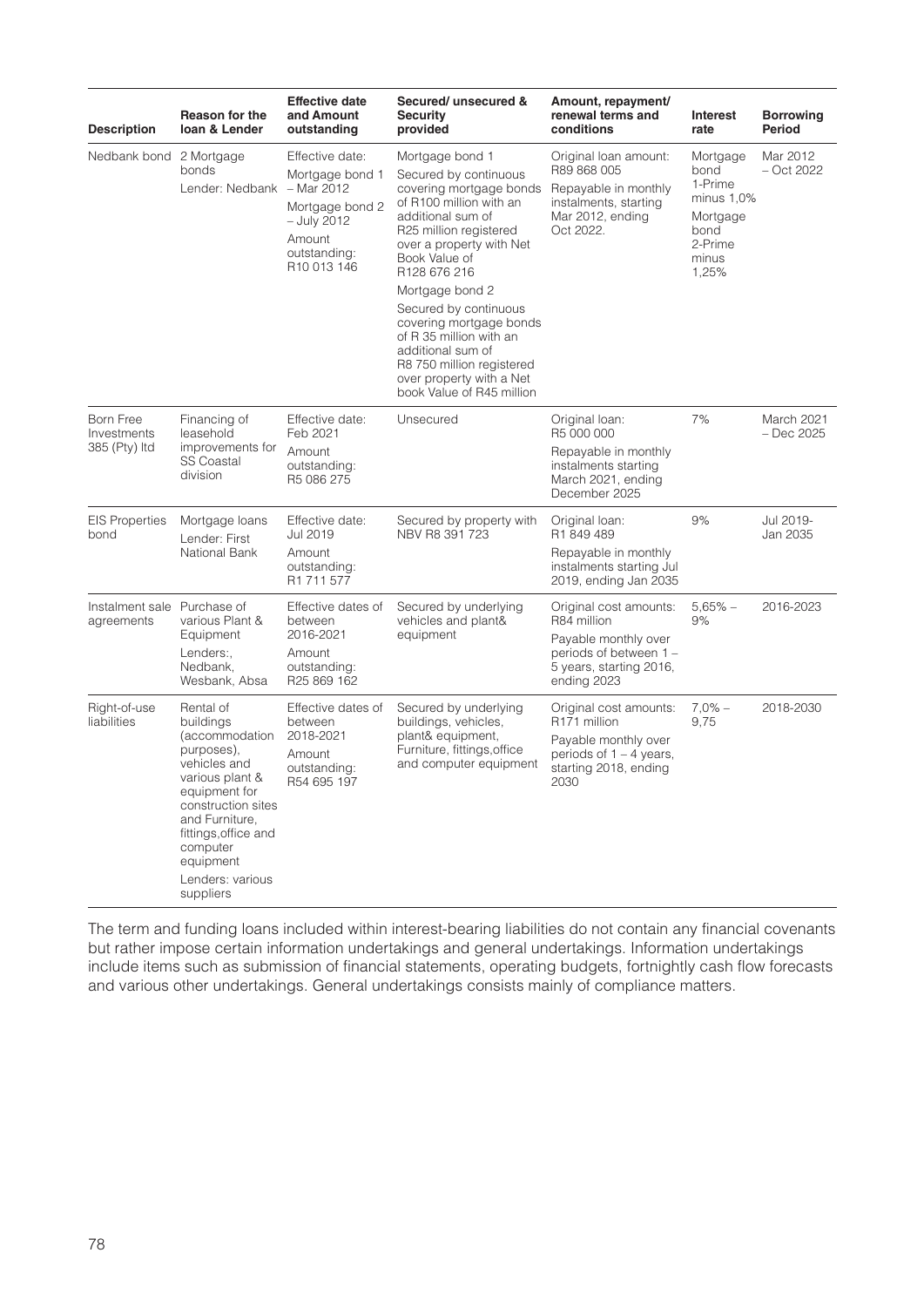# **MATERIAL CONTRACTS – STEFANUTTI STOCKS**

Details of material contracts entered into by Stefanutti Stocks and its Subsidiaries during the two years preceding the date of this Circular, other than in the ordinary course of business, are set out below:

| <b>Contract</b>                                                                                                                                                                                                                                                                                                                                                                                                                                                                                                                                                  | <b>Parties to contract</b>                                                                                                                                                                                                                                                                                                                                                                                               | <b>Nature of contract</b>                                                                                                                                                                                                                                                                                                                                                                                                                                                                                                                                                       | Date of signature of<br>contract                                                                                                                                                                                                                                                                                                                                                                                                                                     |
|------------------------------------------------------------------------------------------------------------------------------------------------------------------------------------------------------------------------------------------------------------------------------------------------------------------------------------------------------------------------------------------------------------------------------------------------------------------------------------------------------------------------------------------------------------------|--------------------------------------------------------------------------------------------------------------------------------------------------------------------------------------------------------------------------------------------------------------------------------------------------------------------------------------------------------------------------------------------------------------------------|---------------------------------------------------------------------------------------------------------------------------------------------------------------------------------------------------------------------------------------------------------------------------------------------------------------------------------------------------------------------------------------------------------------------------------------------------------------------------------------------------------------------------------------------------------------------------------|----------------------------------------------------------------------------------------------------------------------------------------------------------------------------------------------------------------------------------------------------------------------------------------------------------------------------------------------------------------------------------------------------------------------------------------------------------------------|
| Senior Bridging Facility<br>Agreement, originally<br>dated 4 November 2019,<br>as amended and restated<br>by the First Amendment<br>and Restatement for the<br>Senior Bridging Facility<br>Agreement dated 30 June<br>2020, further amended<br>and restated by the<br>Second Amendment and<br>Restatement Agreement<br>for the Senior Bridging<br>Facility Agreement dated<br>24 December 2020 and<br>amended and restated by<br>the Third Amendment and<br>Restatement Agreement<br>for the Senior Bridging<br>Facility Agreement dated<br>25 May 2021 ("SBFA") | Stefanutti Stocks (Pty)<br>Ltd, Stefanutti Stocks<br>Holdings Ltd, Stefanutti<br>Stocks International<br>Holdings (Pty) Ltd and<br>K2011136847 (South<br>Africa) (Pty) Ltd are the<br>Original Guarantors.<br>The following entities<br>have acceded to the<br>SBFA: Stefanutti Stocks<br>(Zambia) Limited,<br>Stefanutti Stocks<br>Botswana (Pty) Ltd and<br>Stefanutti Stocks<br><b>Mauritius Holdings</b><br>Limited. | The rationale for entering<br>into the SBFA was to<br>secure funding to enable<br>the group to implement a<br>restructuring plan. The<br>primary objectives of the<br>restructuring plan are to<br>put in place an optimal<br>capital structure and<br>access to liquidity, which<br>will position the group for<br>long-term growth.                                                                                                                                                                                                                                           | Senior Bridging Facility<br>Agreement signed on<br>04/11/2019; First<br>Amendment and<br>Restatement for the<br>Senior Bridging Facility<br>Agreement signed on<br>30 June 2020; Second<br>Amendment and<br><b>Restatement Agreement</b><br>for the Senior Bridging<br><b>Facility Agreement</b><br>signed on 24 December<br>2020; Third Amendment<br>and Restatement<br>Agreement for the Senior<br><b>Bridging Facility</b><br>Agreement signed on<br>25 May 2021. |
| <b>Term Credit Facility</b><br>Agreement                                                                                                                                                                                                                                                                                                                                                                                                                                                                                                                         | Stefanutti Stocks (Pty)<br>Ltd                                                                                                                                                                                                                                                                                                                                                                                           | Loan<br>Stefanutti Stocks (Pty) Ltd<br>("SSPL") and Keaton<br>Mining (Pty) Ltd entered<br>into a contract on<br>30 November 2018 ("the<br>Contract"). SSPL<br>subsequently signed a<br>Sale and Cession<br>Agreement with Nedbank<br>on 22 July 2019, in terms<br>of which the receivables<br>due to SSPL in terms of<br>the Contract, were ceded<br>to Nedbank. The Contract<br>was subsequently<br>cancelled and SSPL and<br>Nedbank therefore<br>agreed to refinance the<br>Sale and Cession<br>Agreement in accordance<br>with the Term Credit<br><b>Facility Agreement</b> | 30/07/2020                                                                                                                                                                                                                                                                                                                                                                                                                                                           |

Al Tayer Stocks does not have any material contracts.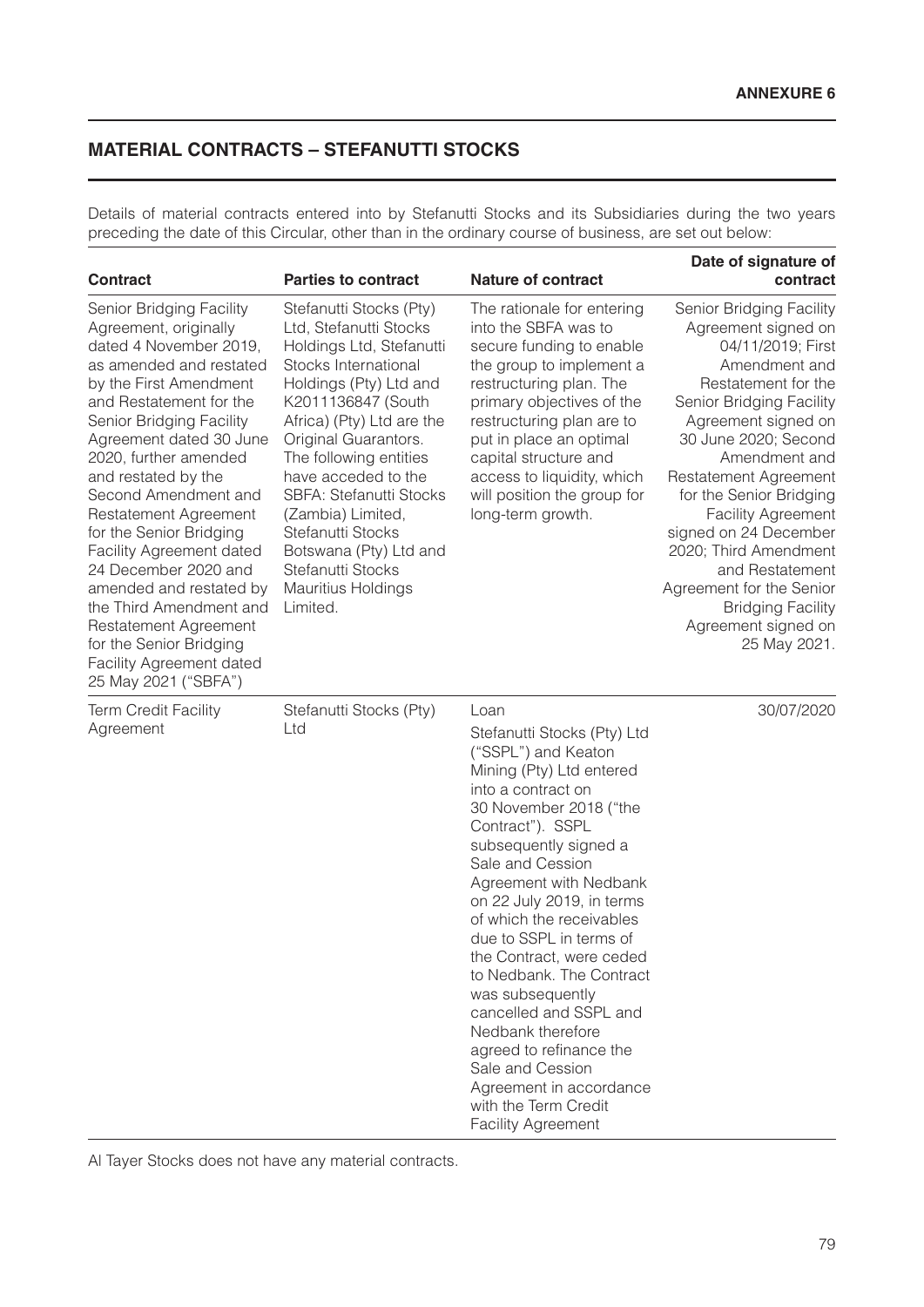

# **STEFANUTTI STOCKS HOLDINGS LIMITED**

(Registration number 1996/003767/06) Share code: SSK ISIN: ZAE000123766 ("**Stefanutti Stocks**" or the "**Company**" or the "**Group**")

# **NOTICE OF GENERAL MEETING OF SHAREHOLDERS**

Notice is hereby given that a General Meeting of the Shareholders will be held on Tuesday, 31 August 2021 at 09:00 entirely by electronic communication. Shareholders are referred to the "Action Required by Shareholders" section of this Circular for information on the procedure to be followed by Shareholders in order to participate and to exercise their votes at the General Meeting.

The purpose of the General Meeting is for Shareholders to consider and, if deemed fit, to approve the resolutions contained herein, with or without modification.

Capitalised terms used in this Notice of General Meeting but not otherwise defined shall have the meaning ascribed to them in the Circular to which this Notice of General Meeting is attached.

Only Shareholders who are registered in the Register on Friday, 20 August 2021 will be entitled to attend, speak and vote at the General Meeting. Therefore, the Last Date to Trade to be eligible to participate and vote at the General Meeting of Stefanutti Stocks Shareholders is Tuesday, 17 August 2021.

In terms of section 62(3)(e) of the Companies Act:

- a shareholder who is entitled to attend and vote at the general meeting is entitled to appoint a proxy or two or more proxies to attend, participate in and vote at the general meeting in the place of the shareholder; and
- a proxy need not be a shareholder.

Kindly note that, in terms of section 63(1) of the Companies Act, any person attending or participating in a meeting of shareholders must present reasonably satisfactory identification and the person presiding at the meeting must be reasonably satisfied that the right of any person to participate in and vote (whether as a shareholder or as a proxy for a shareholder) has been reasonably verified. Accordingly, all Shareholders recorded in the Registers of the Company on the voting record date will be required to provide identification satisfactory to the chairman of the General Meeting in order to participate in and vote at the General Meeting. Forms of identification include valid identity documents, drivers' licenses and passports.

# **ORDINARY RESOLUTION NUMBER 1 – APPROVAL OF THE TRANSACTION**

"**RESOLVED THAT** in accordance with the Companies Act, the MOI and the Listings Requirements, the Transaction be and is hereby approved and Stefanutti Stocks and/or the Seller be and is hereby authorised to dispose of its 49% interest held in Al Tayer Stocks by way of, among others, the sale of the Al Tayer Shares to the Purchaser on the terms and subject to the conditions set out in the Transaction Agreement."

In order for Ordinary Resolution Number 1 to be adopted, the support of more than 50% of the voting rights exercised on the resolution by Shareholders, present in person or by proxy at the General Meeting, is required. Only Shareholders reflected on the Register as such on the voting record date are entitled to vote on the Ordinary Resolution Number 1.

### **Reason and effect:**

The reason for Ordinary Resolution Number 1 is that the value of the Transaction exceeds 30% of Stefanutti Stocks market capitalisation, resulting in the Transaction qualifying as a Category 1 Transaction in terms of section 9 of the Listings Requirements, which Transaction requires Shareholder approval by way of ordinary resolution. The effect of Ordinary Resolution Number 1, if adopted by the requisite majority of Shareholders,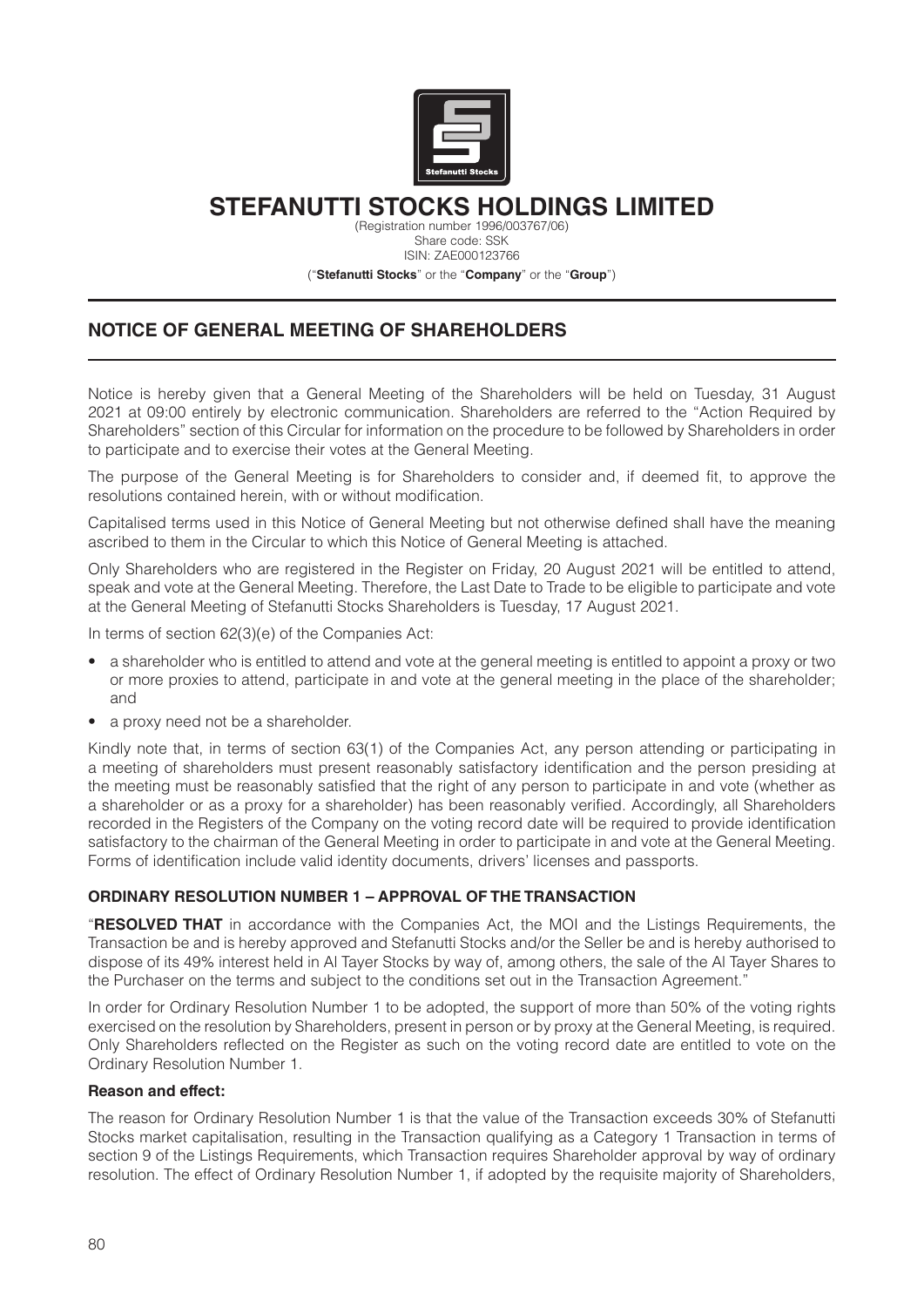will be to grant the requisite approval for the implementation of the Transaction, as required under the Listings Requirements.

# **ORDINARY RESOLUTION NUMBER 2 – AUTHORITY GRANTED TO DIRECTORS**

"**RESOLVED THAT,** any Director be and is hereby authorised to sign all such documents and do all such things as may be necessary for or incidental to the implementation of the Transaction and the resolutions contemplated herein, and all such actions taken prior hereto be and are hereby ratified."

In order for Ordinary Resolution Number 2 to be adopted, the support of more than 50% of the voting rights exercised on the resolution by Shareholders, present in person or by proxy at the General Meeting, is required. Only Shareholders reflected on the Register as such on the voting record date are entitled to vote on the Ordinary Resolution 2.

# **Reason and effect:**

The reason for Ordinary Resolution Number 2 is to authorise any Director to sign all such documents and do all such things as may be necessary, desirable or incidental to the implementation of the resolutions passed at the General Meeting. The effect of Ordinary Resolution Number 2, if adopted by the requisite majority of Shareholders, will be to grant the requisite authority to any Director to sign all such documents and do all such things as may be necessary, desirable or incidental for or to the implementation of the resolutions passed at the General Meeting. The resolution also ratifies actions already taken by Directions in relation to the Transaction.

# **Electronic participation**

The Company has made provision for Shareholders or their proxies to participate electronically in the General Meeting by way of an electronic platform hosted by Computershare. Should you wish to participate in the General Meeting by electronic communication as aforesaid, you, or your proxy, will be required to advise the Company thereof by no later than 09:00 on Friday, 27 August 2021, for administration purposes only, by submitting by email to **proxy@computershare.co.za**, with relevant contact details, including an email address, cellular number and landline as well as full details of the Stefanutti Stocks Shareholder's title to securities issued by the Company and proof of identity, in the form of copies of identity documents and share certificates (in the case of certificated Stefanutti Stock Shares) and (in the case of dematerialised Stefanutti Stock Shares) written confirmation from the Shareholder's CSDP confirming the Shareholder's title to the dematerialised Stefanutti Stock Shares.

Upon receipt of the required information, the Shareholder concerned will be provided with a secure code and instructions to access the electronic communication during the General Meeting. Shareholders must note that access to the electronic communication will be at the expense of the Shareholders who wish to utilise the facility.

# **Proxies and authority for representatives to act**

A form of proxy is attached for the convenience of any Shareholder holding certificated Stefanutti Stock Shares and Dematerialised Shareholders with "Own-Name" registration, who cannot attend the General Meeting but wishes to be represented thereat.

The attached form of proxy is only to be completed by those Shareholders who are:

- holding shares in certificated form; or
- recorded on the Company's sub-register in dematerialised electronic form with "Own-Name" registration.

All other beneficial owners who have dematerialised their Stefanutti Stock Shares through a CSDP or broker and wish to attend the General Meeting, must instruct their CSDP or broker to provide them with the necessary letter of representation, or they must provide the CSDP or broker with their voting instructions in terms of the relevant custody agreement entered into between them and the CSDP or broker. These Shareholders must not use a form of proxy.

Forms of proxy must be deposited with Computershare by email at **proxy@computershare.co.za** to be received by no later than 09:00 on Friday, 27 August 2021, for administration purposes, or to the chairman of the General Meeting at any time before the meeting commences by email, care of Mr W Somerville, at w.somerville@mweb.co.za. Any Shareholder who completes and lodges a form of proxy will nevertheless be entitled to attend, speak and vote in person at the General Meeting should the Shareholder decide to do so.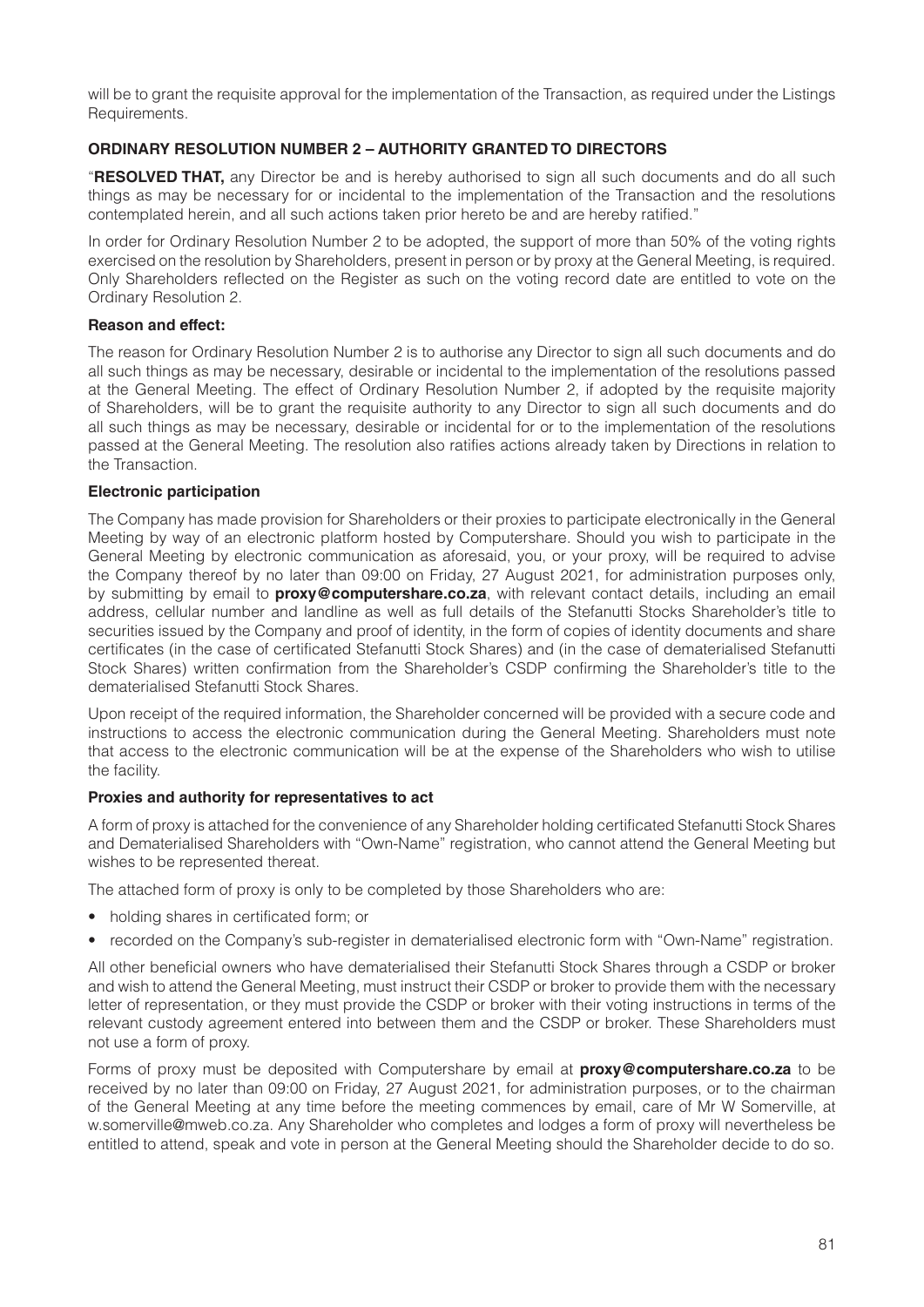A company that is a Shareholder, wishing to attend and participate at the General Meeting should ensure that a resolution authorising a representative to so attend and participate at the General Meeting on its behalf is passed by its Directors. Resolutions authorising representatives in terms of section 57(5) of the Companies Act must be lodged with Computershare prior to the General Meeting, for administration purposes, or to the chairman of the General Meeting at any time before the meeting commences by email, care of Mr W Somerville, at w.somerville@mweb.co.za.

**The Company does not accept responsibility and will not be held liable for any failure on the part of the CSDP or broker of a Dematerialised Shareholder to notify such Shareholder of the General Meeting of Stefanutti Stocks Shareholders or any business to be conducted thereat.**

By order of the Board

**Stefanutti Stocks**

**3 August 2021**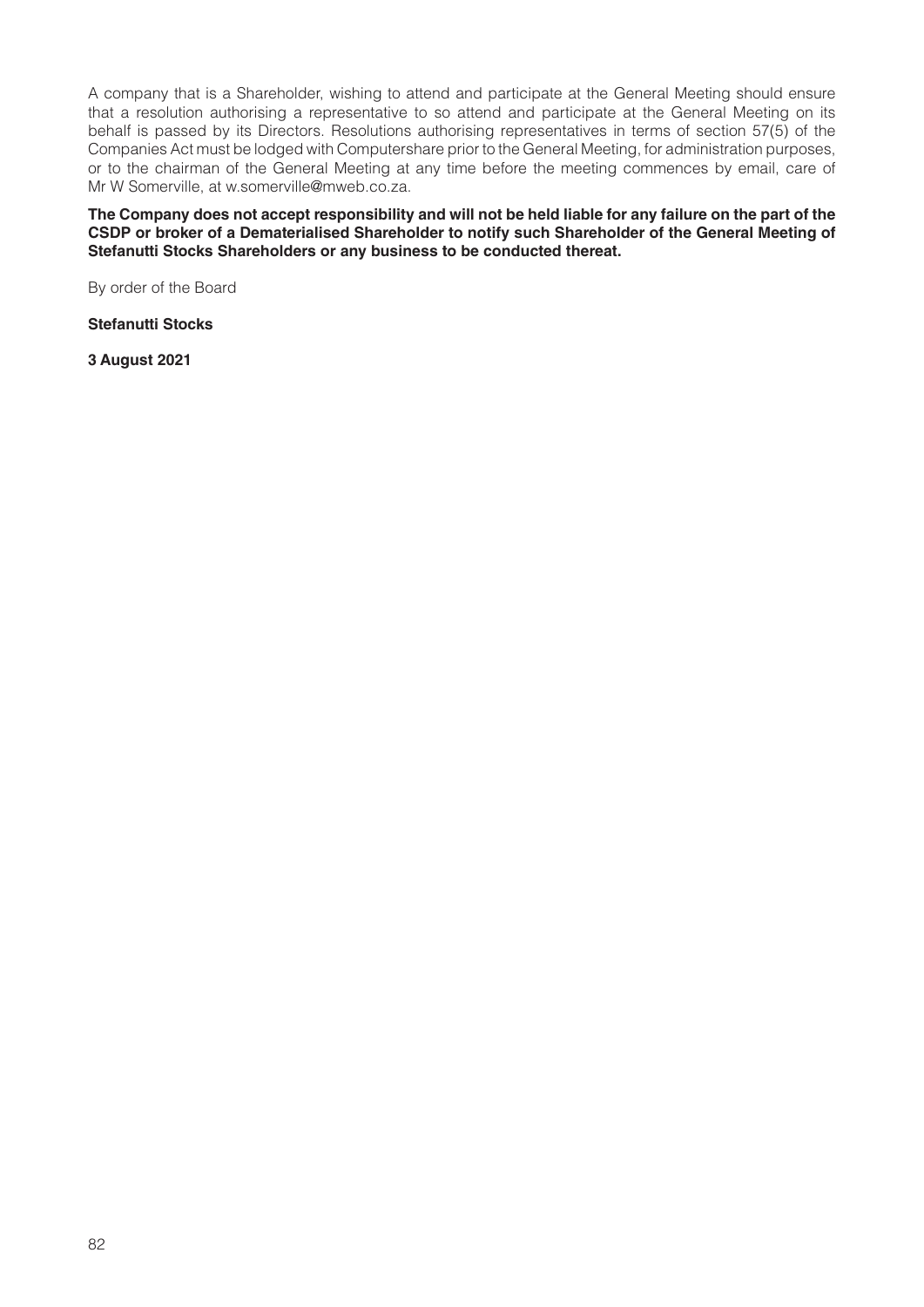### **ELECTRONIC PARTICIPATION FORM**

### **PARTICIPATION IN THE GENERAL MEETING VIA ELECTRONIC COMMUNICATION:**

**Capitalised terms used in this Electronic Participation Form shall bear the meanings ascribed thereto in the Circular to which the Notice of General Meeting is attached.**

- 1. **Stefanutti Stocks Shareholders or their duly appointed proxy(ies) that wish to participate in the General Meeting via electronic communication ("Participants") must apply to the Transfer Secretaries, by delivering this duly completed Electronic Participation Form to:**
	- 1.1 Rosebank Towers, First Floor, 15 Biermann Avenue, Rosebank 2196, or posting it to Private Bag X9000, Saxonwold, 2132 (at the risk of the Participant), or by email to **proxy@computershare.co.za** so as to be received by Computershare by no later than 09:00 on Friday, 23 July 2021, for administrative reasons, in order for the Transfer Secretaries to arrange such participation for the **Stefanutti Stocks** Shareholder and for the Transfer Secretaries to provide the **Stefanutti Stocks** Shareholder with the details as to how to access the General Meeting by means of electronic participation.
	- 1.2 **Stefanutti Stocks** Shareholders may still register/apply to participate in and/or vote electronically at the General Meeting after the aforementioned date, provided, however, that those **Stefanutti Stocks** Shareholders are verified (as required in terms of section 63(1) of the Companies Act) and are registered at the commencement of the General Meeting.

# 2. **Important notice**

- 2.1 The Transfer Secretaries shall, by no later than Monday, 30 August 2021, notify Participants that have delivered valid notices in the form of this Electronic Participation Form, by email of the relevant details through which Participants can participate electronically, subject to such **Stefanutti Stocks** Shareholders delivering this Electronic Participation Form by 09:00 on Friday, 27 August 2021.
- 2.2 For administrative purposes only, the cut-off time to participate in the General Meeting via electronic communication will be 08:55 on Tuesday, 31 August 2021, provided that those **Stefanutti Stocks** Shareholders wishing to participate are verified (as required in terms of section 63(1) of the Companies Act) and are registered at the commencement of the General Meeting.
- 2.3 Upon receiving a completed Electronic Participation Form, the Transfer Secretaries will follow a verification process to verify each applicant's entitlement to participate in and/or vote at the General Meeting. The Transfer Secretaries will provide **Stefanutti Stocks** with the email address of each Participant or their duly appointed proxy to enable the Company to forward to such Participant a Teams meeting invitation required to access the General Meeting. Alternatively, the Transfer Secretaries will forward to such Verified **Stefanutti Stocks** Shareholders a Teams meeting invitation required to access the General Meeting.
- 2.4 **Stefanutti Stocks** or the Transfer Secretaries will send each Participant a Teams meeting invitation with a link to "Join the Teams Meeting" on Monday, 30 August 2021, to enable Participants to link up and participate electronically in the General Meeting. This link will be sent to the email address nominated by the Participant in this Electronic Participation Form.
- 2.5 **Stefanutti Stocks** Shareholders connecting to the General Meeting electronically will be able to participate in the General Meeting. The electronic platform Teams to be utilised for the General Meeting does not provide for electronic voting during the meeting. Accordingly, **Stefanutti Stocks** Shareholders are strongly encouraged to submit votes by proxy in advance of the General Meeting, by completing the Form of Proxy and lodging the completed proxy form together with the Electronic Participation Form with Computershare. **Stefanutti Stocks** Shareholders who indicate in this Electronic Participation Form that they wish to vote during the electronic meeting, will be contacted by Computershare to make the necessary arrangements.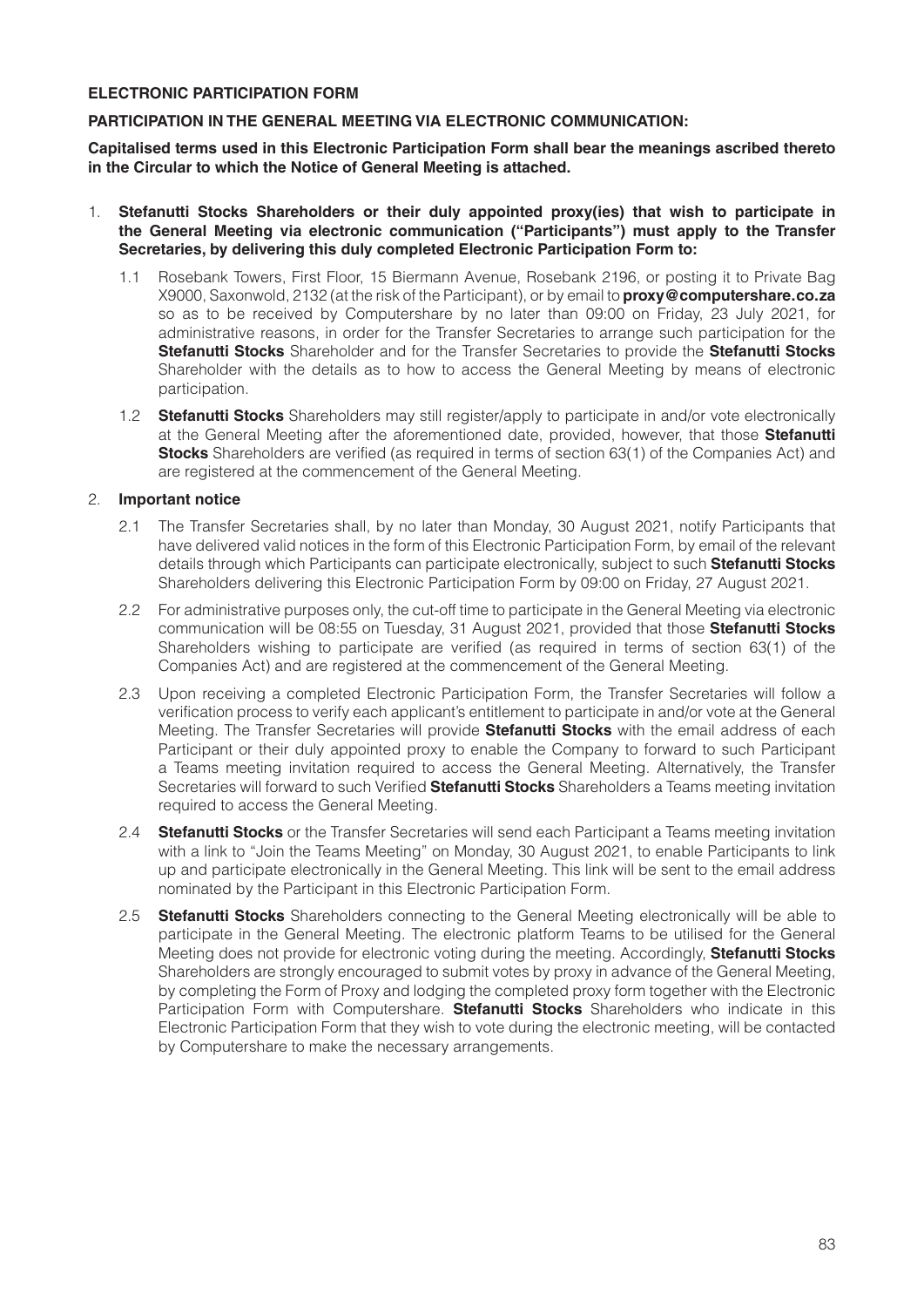# **Electronic Participation Form**

Full name of Participant:

### ID number:

### Email address:

\*Note: this email address will be used by the Company's Transfer Secretaries to share the Teams meeting invitation required to access the General Meeting electronically

#### Cell number:

Telephone number: (code): (number):

\*Note: The electronic platform to be utilised for the General Meeting does not provide for electronic voting during the meeting. Accordingly, Stefanutti Stocks Shareholders are strongly encouraged to submit votes by proxy in advance of the General Meeting, by completing the proxy form.

Indicate (by marking with an "X") whether:

 votes will be submitted by proxy (in which case, please enclose the duly completed Form of Proxy with this form) rather than seeking to vote during the General Meeting; or

 the Participant wishes to exercise votes during the General Meeting. If this option is selected, the Company's Transfer Secretaries will contact you to make the necessary arrangements.

Name of CSDP or broker (if Stefanutti Stocks Shares are held in dematerialised format):

Contact number of CSDP/broker:

Contact person of CSDP/broker:

Number of share certificate (if applicable):

Signature:

Date:

### **Terms and conditions for participation in the General Meeting via electronic communication**

- 1. Documentary evidence establishing the authority of the named person, including any person acting in a representative capacity, who is to participate in the General Meeting, must be attached to this application.
- 2. A certified copy of the valid identity document/passport of the person attending the General Meeting by electronic participation, including any person acting in a representative capacity, must be attached to this application.
- 3. The cost of electronic participation in the General Meeting is for the expense of the Participant and will be billed separately by the Participant's own service provider.
- 4. The Participant acknowledges that the electronic communication services are provided by a third party and indemnifies Stefanutti Stocks and/or the Transfer Secretaries against any loss, injury, damage, penalty or claim arising in any way from the use or possession of the electronic services, whether or not the problem is caused by any act or omission on the part of the Participant or anyone else. In particular, but not exclusively, the Participant acknowledges that he/she will have no claim against Stefanutti Stocks and/or the Transfer Secretaries, whether for consequential damages or otherwise, arising from the use of the electronic services or any defect in it or from total or partial failure of the electronic services and connections linking the Participant via the electronic services to the General Meeting.
- 5. The application to participate in the General Meeting electronically will only be deemed successful if this Electronic Participation Form has been completed fully and signed by the Participant.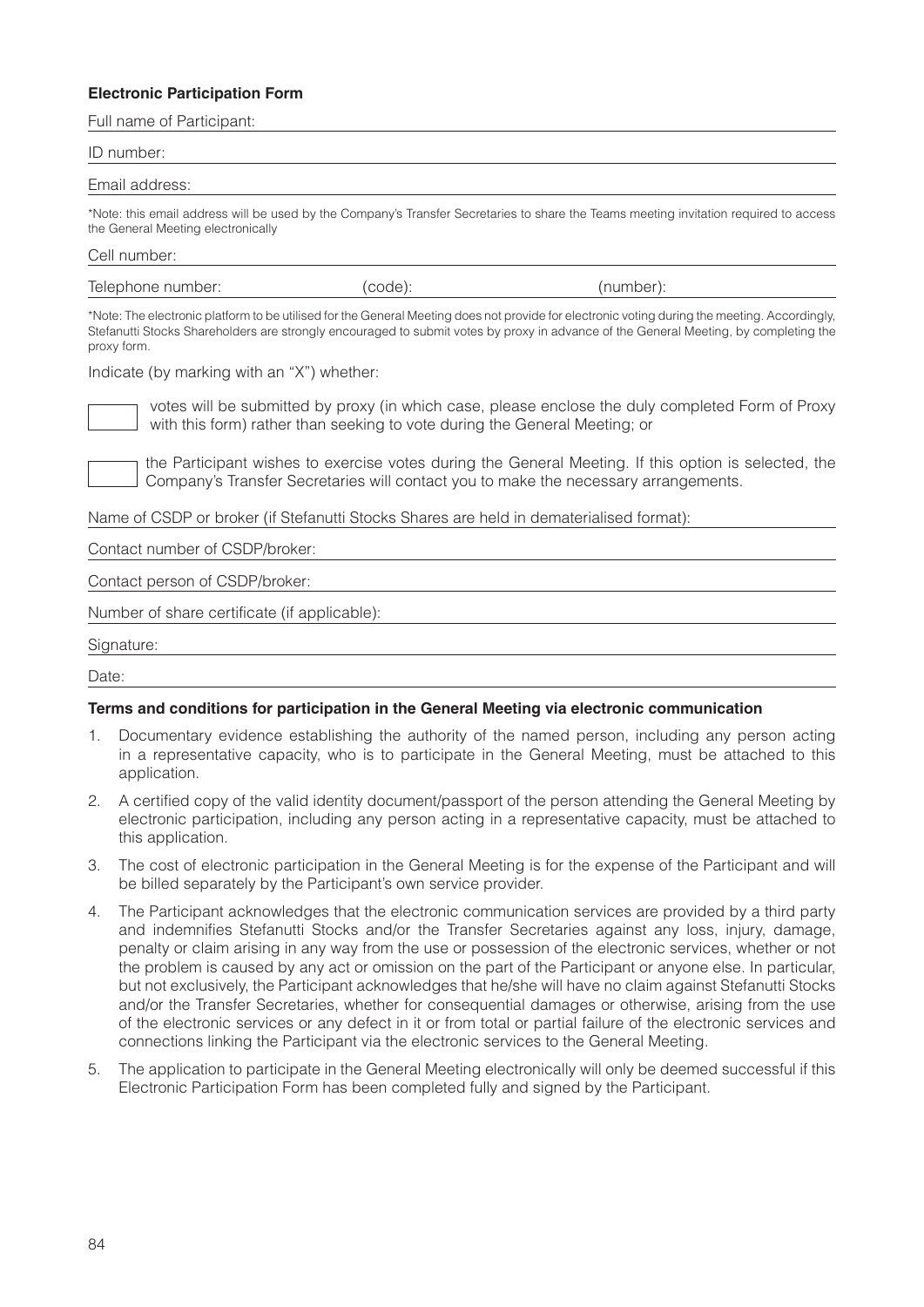

# **STEFANUTTI STOCKS HOLDINGS LIMITED**

(Registration number 1996/003767/06) Share code: SSK ISIN: ZAE000123766 ("**Stefanutti Stocks**" or the "**Company**" or the "**Group**")

# **FORM OF PROXY – (FOR USE BY CERTIFICATED SHAREHOLDERS AND "OWN-NAME" DEMATERIALISED SHAREHOLDERS ONLY)**

For completion by the aforesaid registered Shareholders who are unable to attend the General Meeting of Shareholders of the Company to be held on Tuesday, 31 August 2021 at 09h00 by electronic communication ("the General Meeting of Stefanutti Stocks Shareholders").

If you are a Dematerialised Shareholder, other than with "Own Name" registration, do not use this form. Dematerialised Shareholders, other than with "Own Name" registration, should provide instructions to their appointed Central Securities Depository Participant ("CSDP") or broker in the form as stipulated in the agreement entered into between the Shareholder and the CSDP or broker.

I/We (FULL NAMES IN BLOCK LETTERS PLEASE)

of (ADDRESS)

Telephone number and the contract of the Cell phone number Cell phone number

Email address

being a Shareholder (s) of the Company holding shares in the Company do hereby appoint:

1. or failing him,

2. or failing him,

3. The chairman of the General Meeting of Stefanutti Stocks Shareholders

as my/our proxy to vote for me/our behalf at the General Meeting (and any adjournment thereof) for the purpose of considering and, if deemed fit, passing with or without modifications, the following resolutions to be considered at the General Meeting of Stefanutti Stocks Shareholders.

|                                                              | Number of votes            |          |          |
|--------------------------------------------------------------|----------------------------|----------|----------|
|                                                              | $ \cdot $ in favour of $ $ | *Against | *Abstain |
| Ordinary Resolution Number 1: Approval of the Transaction    |                            |          |          |
| Ordinary Resolution Number 2: Authority granted to Directors |                            |          |          |

Insert an X or the number of Stefanutti Stock Shares in the appropriate block. If no indications are given, the proxy will vote as he/she deems fit. Each Shareholder entitled to attend, speak and vote and the meeting may appoint one or more proxies (who need not be a Shareholder of the Company) to attend, speak and vote in his/her stead.

Please read the notes on the reverse side hereof.

| Πr<br>$\cup$ | $202^{\circ}$ |
|--------------|---------------|
|              |               |
|              |               |

Assisted by me (where applicable)

Completed forms of proxy must, for administrative purposes, be lodged with the Transfer Secretaries by email at **proxy@computershare.co.za** by no later than 09:00 (South African Standard Time) on Friday, 27 August 2021. Alternatively, such forms of proxy may be lodged with the chairman of the General Meeting at any time before the meeting by email, care of Mr W Somerville, at w.somerville@mweb.co.za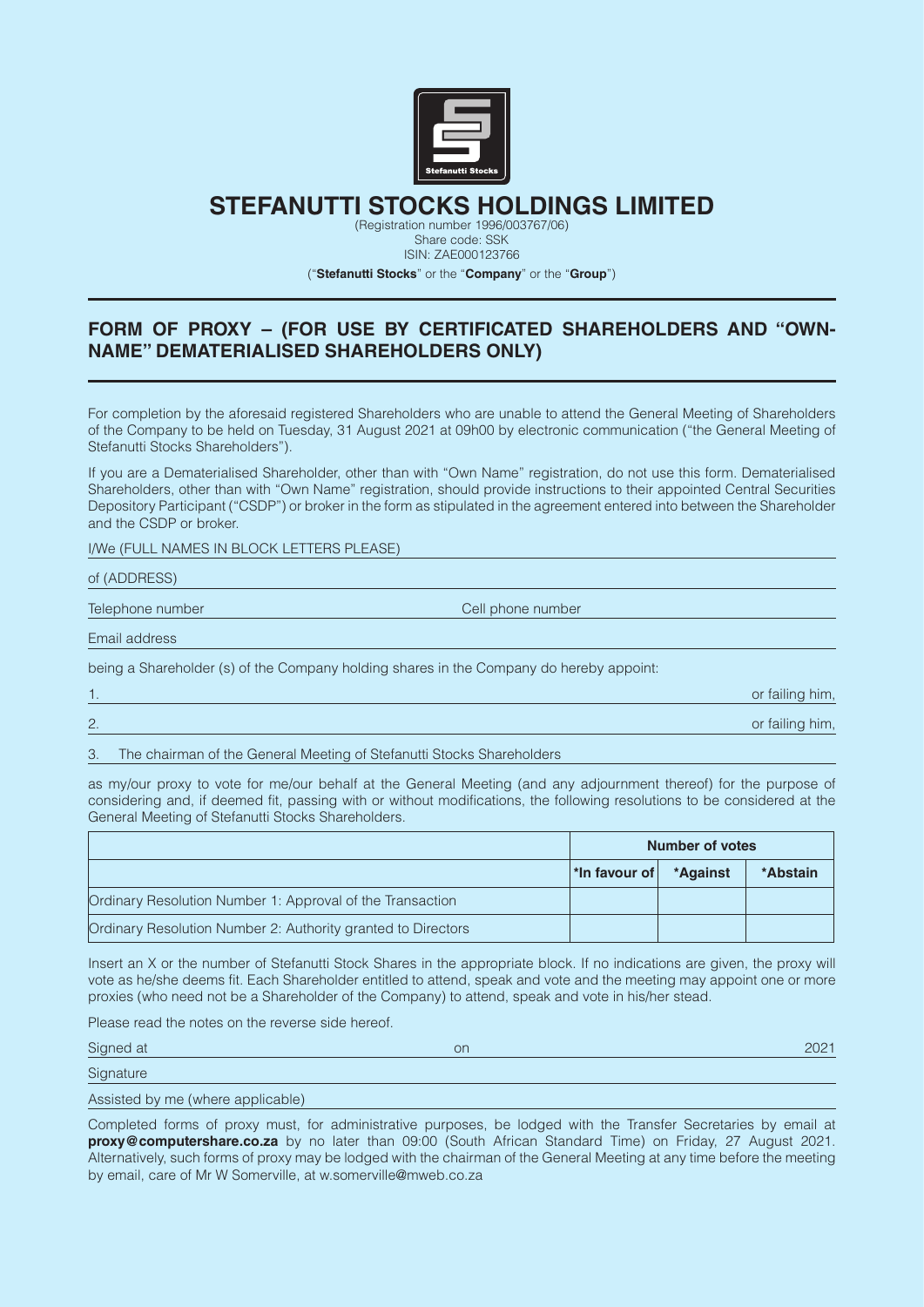#### **Notes to form of proxy:**

- 1. This form of proxy should only be used by Certificated Shareholders or Shareholders who have dematerialised their Stefanutti Stock Shares with "Own Name" registration.
- 2. All other Shareholders who have dematerialised their Stefanutti Stock Shares through a Central Securities Depository Participant ("CSDP") or broker and wish to attend the General Meeting, must provide the CSDP or broker with their voting instructions in terms of the relevant custody agreement entered into between them and the CSDP or broker.
- 3. A Shareholder may insert the name/s of one or more proxies, none of whom need be a member of the Company, in the space provided, with or without deleting "the chairman of the General Meeting". The person whose name appears first on the form of proxy and who is present at the General Meeting will be entitled to act as proxy to the exclusion of those whose names follow. In the event that no names are indicated, the proxy shall be exercised by the chairman of the General Meeting.
- 4. A Shareholder's instructions on the form of proxy must be indicated by the insertion of an "X" or the number of Stefanutti Stock Shares in the appropriate space provided. Failure to comply with the above will be deemed to authorise the chairman of the General Meeting, if the chairman is the authorised proxy, to vote in favour of the resolutions at the General Meeting, or any other proxy to vote or to abstain from voting at the General Meeting as he/she deems fit in respect of all of the Shareholder's votes exercisable thereat. A Shareholder or his/her proxy is not obliged to use all the votes exercisable by the Shareholder or his/her proxy, but the total of the votes cast and in respect whereof abstentions are recorded may not exceed the total of the votes exercisable by the Shareholder or by his/her proxy.
- 5. In order to be effective, completed forms of proxy must reach the Transfer Secretaries by 09:00 on Friday, 27 August 2021, for administration purposes, or to the chairman of the General Meeting by email to w.somerville@mweb.co.za at any time before the meeting commences.
- 6. The completion and lodging of this form of proxy shall in no way preclude the Shareholder from attending, speaking and voting in person at the General Meeting to the exclusion of any proxy appointed in terms hereof.
- 7. Should this form of proxy not be completed and/or received in accordance with these notes, the chairman may accept or reject it, provided that in the case of acceptance, the chairman is satisfied as to the manner in which the Shareholder wishes to vote.
- 8. Documentary evidence establishing the authority of the person signing this form of proxy in a representative or other legal capacity must be attached to this form of proxy unless previously recorded by the Transfer Secretaries or waived by the chairman of the General Meeting.
- 9. The chairman shall be entitled to reject the authority of a person signing the form of proxy
	- 9.1 under a power of attorney; or
	- 9.2 on behalf of a Company,

unless that person's power of attorney or authority is deposited at the registered office of the Company or Computershare not less than forty- eight hours before the meeting.

- 10. Where Shares are held jointly, all joint holders are required to sign the form of proxy.
- 11. A minor must be assisted by his/her parent or guardian unless the relevant documents establishing his/her legal capacity are produced or have been registered by the Transfer Secretaries.
- 12. Any alteration of or correction to this form of proxy must be initialled by the signatory/ies.

13. On a poll, every Shareholder present in person or represented by proxy shall have one vote for every share held by such Shareholder.

**Registered office Computershare Investor Services Proprietary Limited**

No 9 Palala Street proxy@Computershare.co.za Protec Park Cnr. Zuurfontein Avenue and Oranjerivier Drive Kempton Park 1619